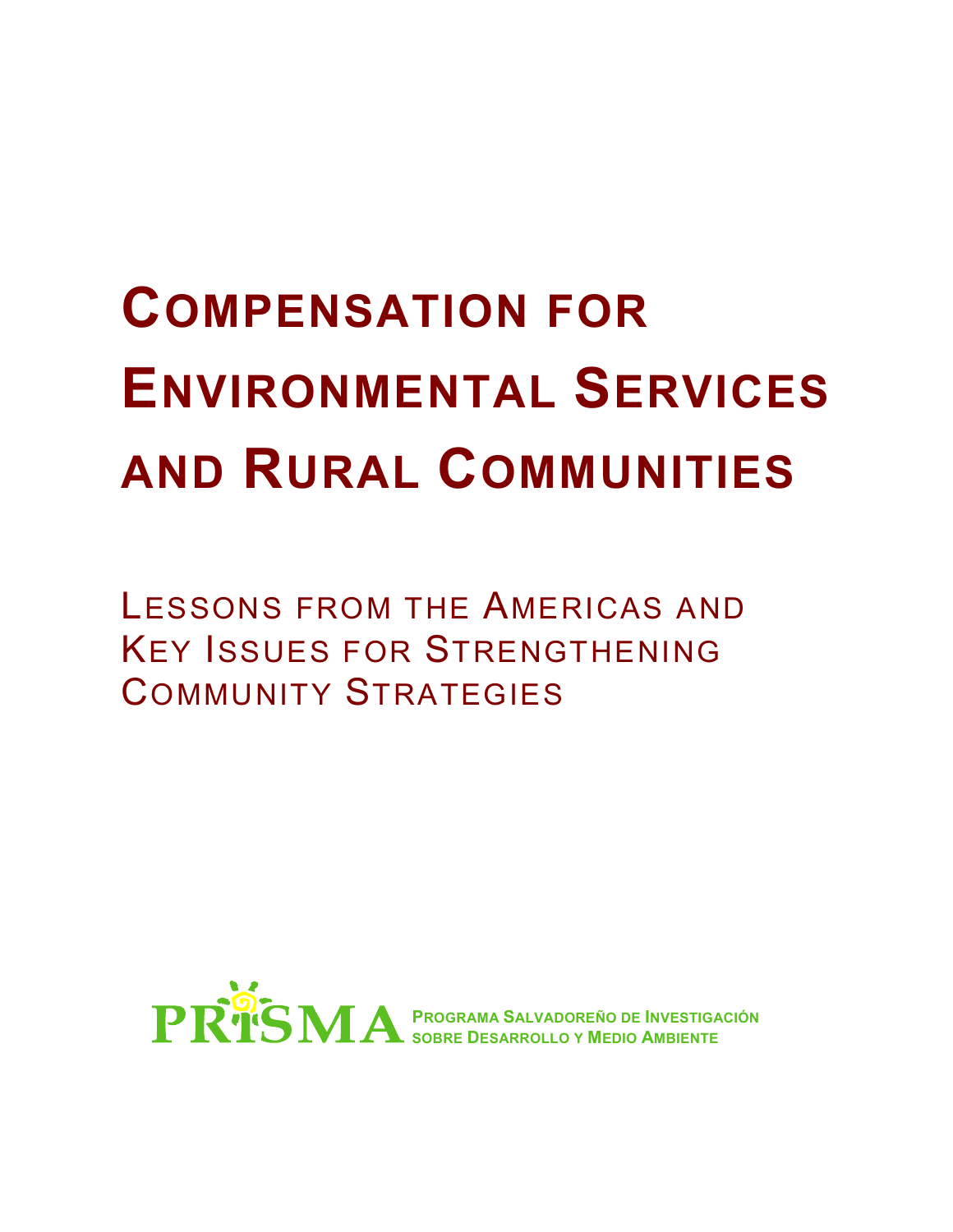

The Salvadoran Research Program on Development and Environment (PRISMA) seeks to influence local actions and national and regional initiatives, by promoting and developing territorial and resource management approaches that can strengthen rural livelihoods while furthering the sustainable management of natural resources.

PRISMA believes that in order to meet this objective it is necessary to:

- Expand secure access to and control over the natural resource base;
- Strengthen social capital and capacities for collective action; and
- Implement public policies and investments that support and recognize the values of rural areas and the contributions of the poor to natural resource management and the provision of environmental services.

#### **PRISMA**

3ª Calle Poniente No. 3760, Colonia Escalón, San Salvador, El Salvador International Mailing Address: VIP No. 992, P.O. Box 52-5364, Miami, FL 33152 U.S.A. Telephone Nos: (503)298-6852; (503)298-6853; (503)224-3700 Fax: (503)223-7209 E-Mail: prisma@prisma.org.sv Website: www.prisma.org.sv

Layout: Leonor González Translation from Spanish into English: Susan C. Greenblatt © 2003 Fundación PRISMA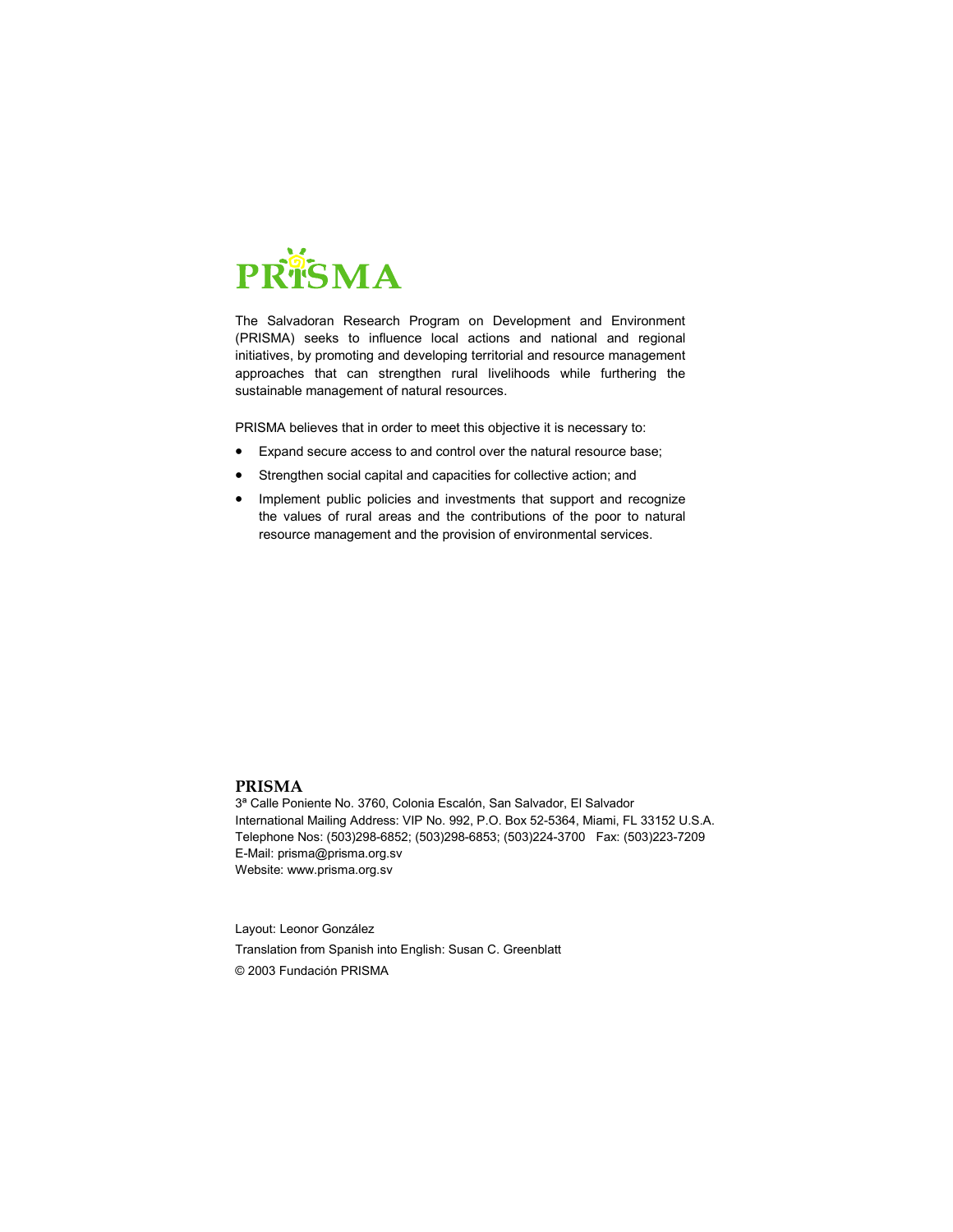## **COMPENSATION FOR ENVIRONMENTAL SERVICES AND RURAL COMMUNITIES**

**Lessons from the Americas and Key Issues for Strengthening Community Strategies** 

**Herman Rosa Susan Kandel Leopoldo Dimas** 

**with contributions from Nelson Cuéllar and Ernesto Méndez** 



**2003**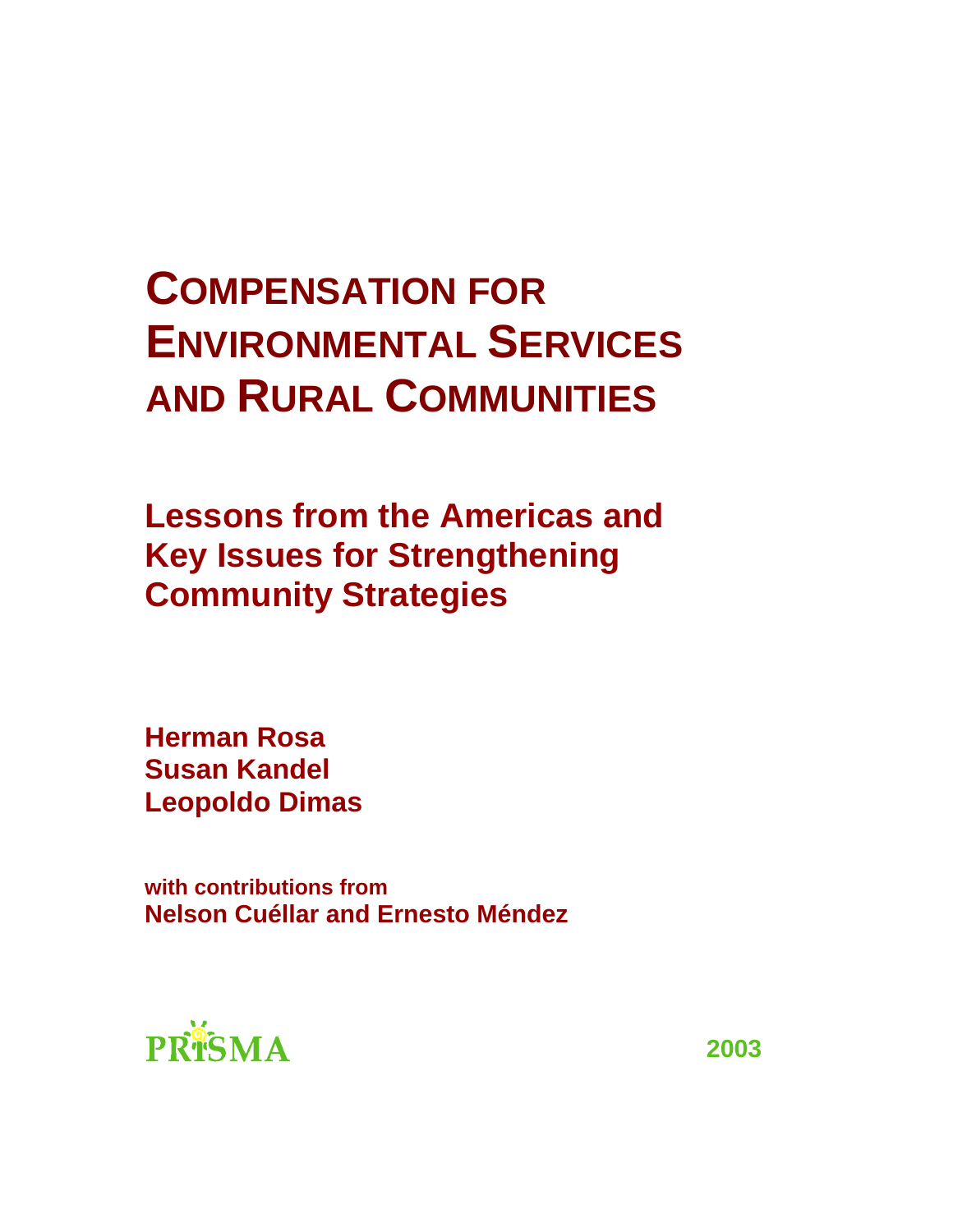### **Acknowledgements**

This report presents the findings of the "Payment for Environmental Services in the Americas" project (1999-2003), coordinated by PRISMA and supported by the Ford Foundation, as well as PRISMA's framework for the compensation of environmental services from the perspective of peasant and indigenous communities. This framework has been developed under PRISMA´s general research program and has been made possible thanks to support from the Ford Foundation, SIDA, SDC and NOVIB.

The report has been enriched by contributions from many people. Michael Conroy and Deborah Barry of the Ford Foundation offered comments and suggestions throughout the entire preparation process. Participation by the teams from Mexico, Brazil, Costa Rica, El Salvador and New York State were also vital in bringing the process to fruition. The report on Mexico was undertaken by John Burstein (Coordinator), Gonzalo Chapela y Mendoza, Jazmín Aguilar, Emilienne de León, Adalberto Vargas, Luisa Paré, Héctor Marcelli, Martha Miranda and Francisco Chapela. The report on Brazil was prepared by Rubens Harry Born (Coordinator), Sergio Talocchi, Adalberto Veríssimo, Salo Vinocur Coslosky, Ramón Arigoni Ortiz, Yann Le Boulluec Alves, Ronaldo Seroa da Motta, Clarissa Riccio de Carvalho, Jasylene Pena de Abreu, and Muriel Saragoussi. The report on Costa Rica was written by María Antonieta Camacho (Coordinator), Olman Segura Bonilla, Virginia Reyes Gatjens and Miriam Miranda Quirós. The report on El Salvador was prepared by Doribel Herrador (Coordinator), Leopoldo Dimas, Ernesto Méndez, Nelson Cuéllar, Oscar Díaz and Margarita García. The report on New York was the responsibility of Ryan Isakson.

Some of the ideas that were formulated as part of the framework came out of a workshop held in February 2002, with the participation of the teams from Mexico, Costa Rica, Brazil and El Salvador; Ford Foundation officers; as well as a select group of international academics and experts including Susana Hecht, Sara Scherr, James Boyce, Stephen Gliessman, Arthur Getz-Escudero and Byron Miranda - all of whom offered important guidance for developing the alternative framework during the workshop. Many others helped flesh out the approach through their comments about progress reports presented at different international meetings. Finally, it is important to acknowledge that this work would not have been possible without direct contact with and feedback from many rural communities. We dedicate this work to them as a token of our appreciation, and with the hope that it will be of service to them.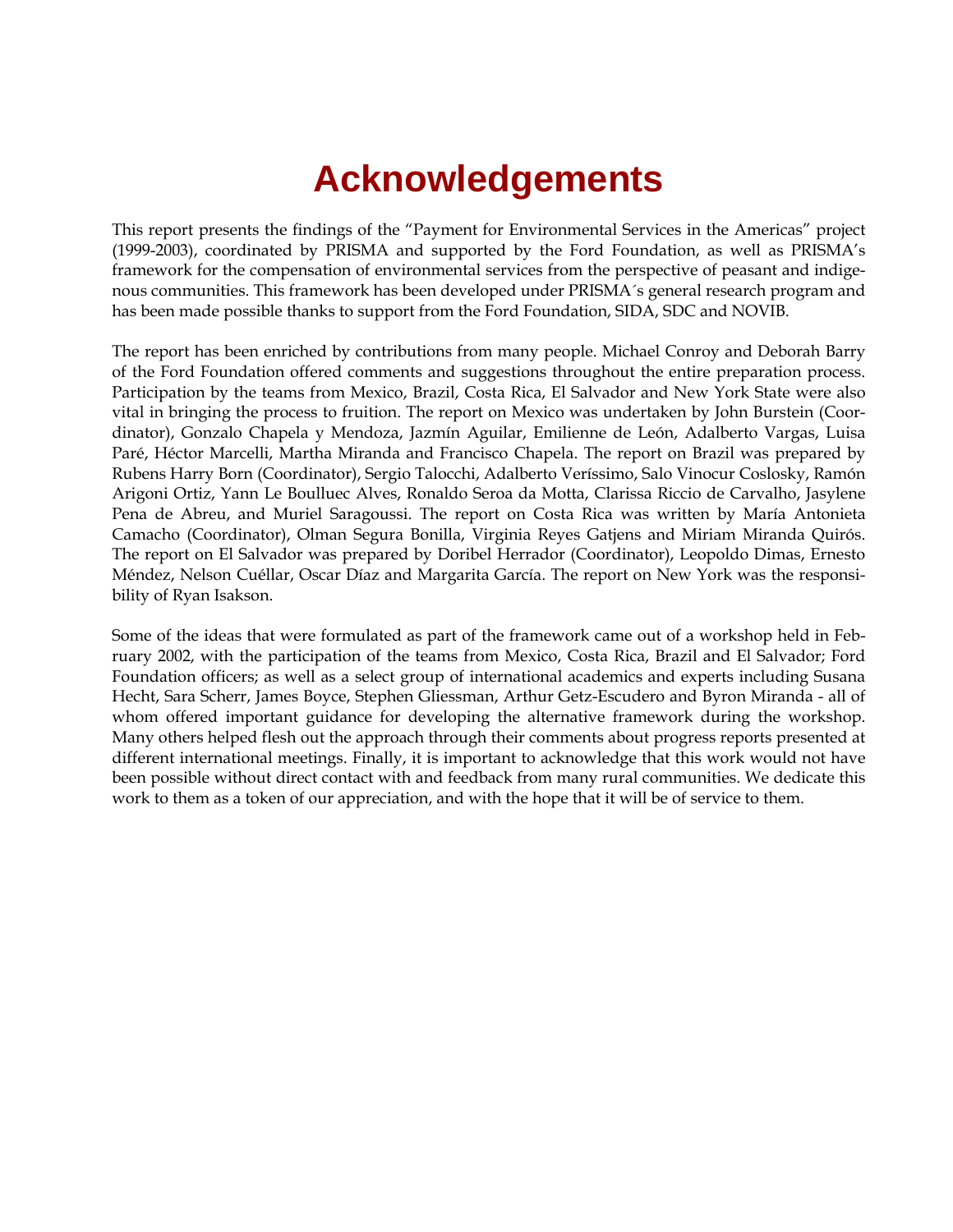### **Contents**

| <b>COMPENSATION FOR ENVIRONMENTAL SERVICES</b>                                         |  |
|----------------------------------------------------------------------------------------|--|
|                                                                                        |  |
|                                                                                        |  |
| The Previous Experience with Subsidies and PES Financing Problems 16                   |  |
| Limited Participation of Small-Scale Producers and Indigenous Communities 18           |  |
|                                                                                        |  |
|                                                                                        |  |
|                                                                                        |  |
|                                                                                        |  |
|                                                                                        |  |
|                                                                                        |  |
|                                                                                        |  |
|                                                                                        |  |
|                                                                                        |  |
|                                                                                        |  |
|                                                                                        |  |
|                                                                                        |  |
| Developing the Supply from Existing Strategies and Strengthening the Demand            |  |
| Strategic Partnerships Between Intermediary Organizations and Peasant Organizations 30 |  |
| Organizational Capacity, Management Modality and Territorial Appropriation 30          |  |
|                                                                                        |  |
|                                                                                        |  |
|                                                                                        |  |
|                                                                                        |  |
| Claiming Rights in Traditional Protected Areas: The Jaú National Park Case  34         |  |
|                                                                                        |  |
|                                                                                        |  |
|                                                                                        |  |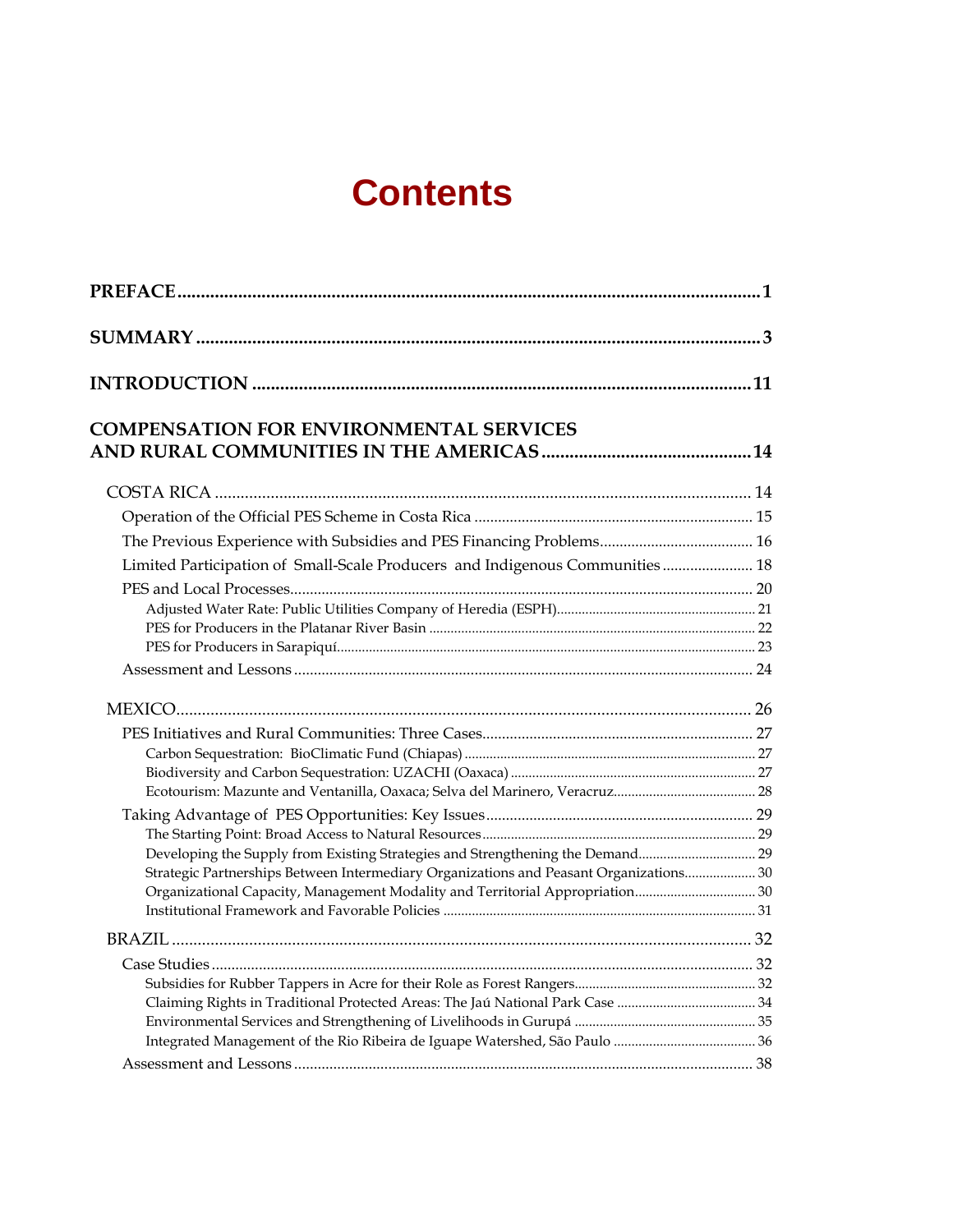| The "Ecoservicios" Project: Toward a National System of Payment for Environmental Services43 |  |
|----------------------------------------------------------------------------------------------|--|
|                                                                                              |  |
|                                                                                              |  |
| Participation in Defining the System and Negotiations for Local Management 45                |  |
|                                                                                              |  |
|                                                                                              |  |
|                                                                                              |  |
|                                                                                              |  |
|                                                                                              |  |
|                                                                                              |  |
|                                                                                              |  |
|                                                                                              |  |
|                                                                                              |  |
|                                                                                              |  |
|                                                                                              |  |
|                                                                                              |  |
|                                                                                              |  |

#### **STRENGTHENING COMMUNITY STRATEGIES FOR ENVIRONMENTAL SERVICES ........................................................................ 52**

| Level Two: Income Generating Production and Natural Resource Management  54     |  |
|---------------------------------------------------------------------------------|--|
| Level Three: "Production" of Environmental Services and External Recognition 55 |  |
|                                                                                 |  |
|                                                                                 |  |
|                                                                                 |  |
|                                                                                 |  |
|                                                                                 |  |
|                                                                                 |  |
|                                                                                 |  |
| Markets for Products with Environmental Attributes: Certificates and Labels  61 |  |
|                                                                                 |  |
|                                                                                 |  |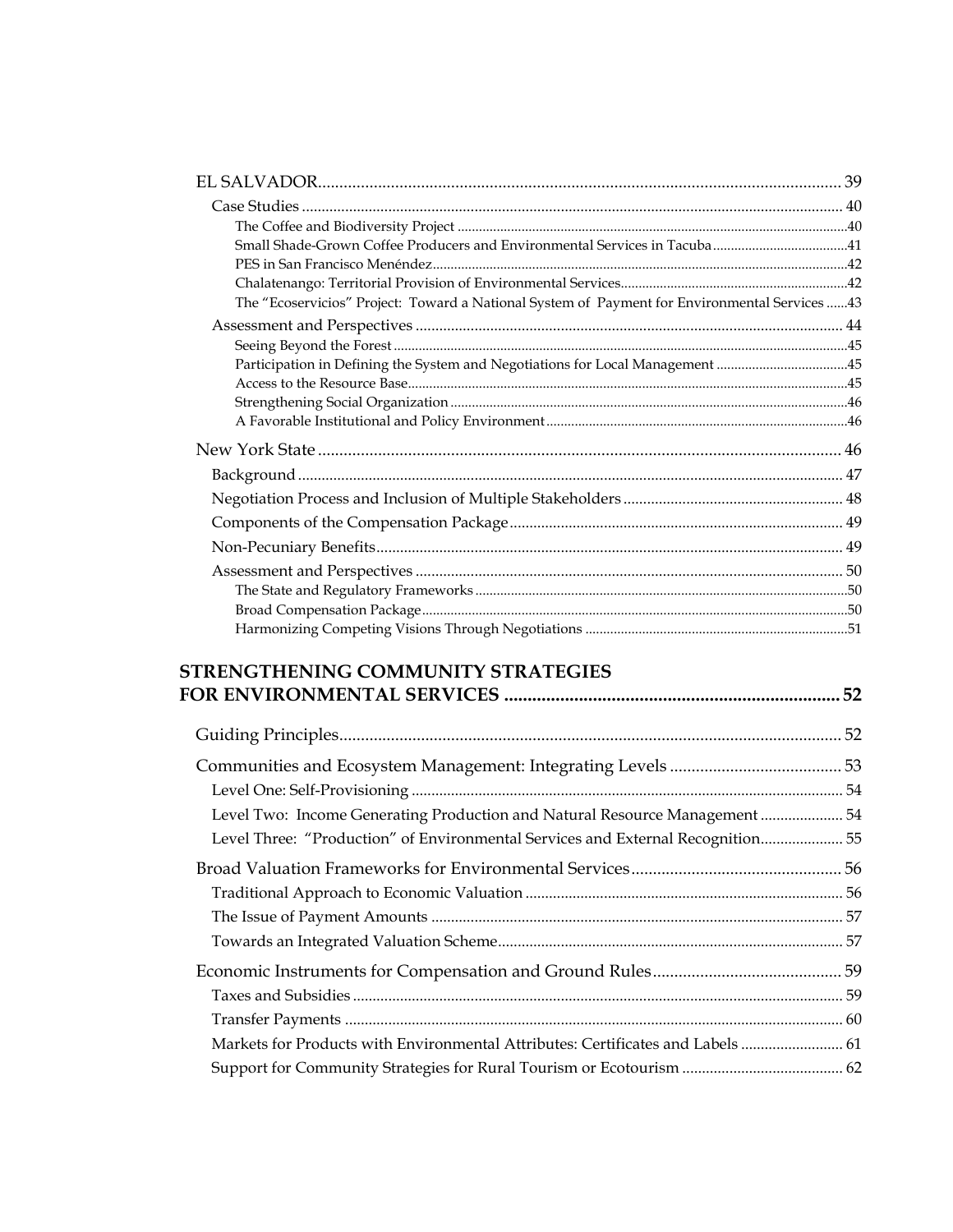#### **ACRONYMS**

| ABAS             | Asociación para el Bienestar de Sarapiquí                   |
|------------------|-------------------------------------------------------------|
| <b>ACCVC</b>     | Área de Conservación de la Cordillera Volcánica Central     |
| AFS              | <b>Agro-Forestry Systems</b>                                |
| <b>AGUA</b>      | Proyecto de Acción, Gestión y Uso Racional del Recurso Agua |
| <b>APPTA</b>     | Asociación de Pequeños Productores de Talamanca             |
| <b>CACH</b>      | Comité Ambiental de Chalatenango                            |
| <b>CACSA</b>     | Centro Agrícola Cantonal de Sarapiquí                       |
| CAF              | Certificado de Abono Forestal                               |
| <b>CAFA</b>      | Certificado de Abono Forestal por Adelantado                |
| <b>CAFMA</b>     | Certificado de Abono Forestal para el Manejo del Bosque     |
| <b>CATIE</b>     | Tropical Agricultural Research and Higher Education Center  |
| <b>CCF</b>       | Cámara Costarricense Forestal                               |
| <b>CCMSS</b>     | Consejo Civil Mexicano para la Silvicultura Sostenible      |
| <b>CES</b>       | Recognition and Compensation for Environmental Services     |
| <b>CGIAR</b>     | Consultative Group on International Agricultural Research   |
| <b>CND</b>       | Comisión Nacional de Desarrollo                             |
| COCABO           | Cooperativa del Cacao Bocatoreña                            |
| <b>CODEFORSA</b> | Comisión de Desarrollo Forestal de San Carlos               |
| <b>CPB</b>       | Certificado para la Protección del Bosque                   |
| <b>ECOSUR</b>    | Colegio de la Frontera Sur                                  |
| EHM              | Empresa Hidroeléctrica de Matamoros                         |
| <b>EPA</b>       | United States Environmental Protection Agency               |
| ERA              | Estudios Rurales y Asesoría Campesina                       |
|                  |                                                             |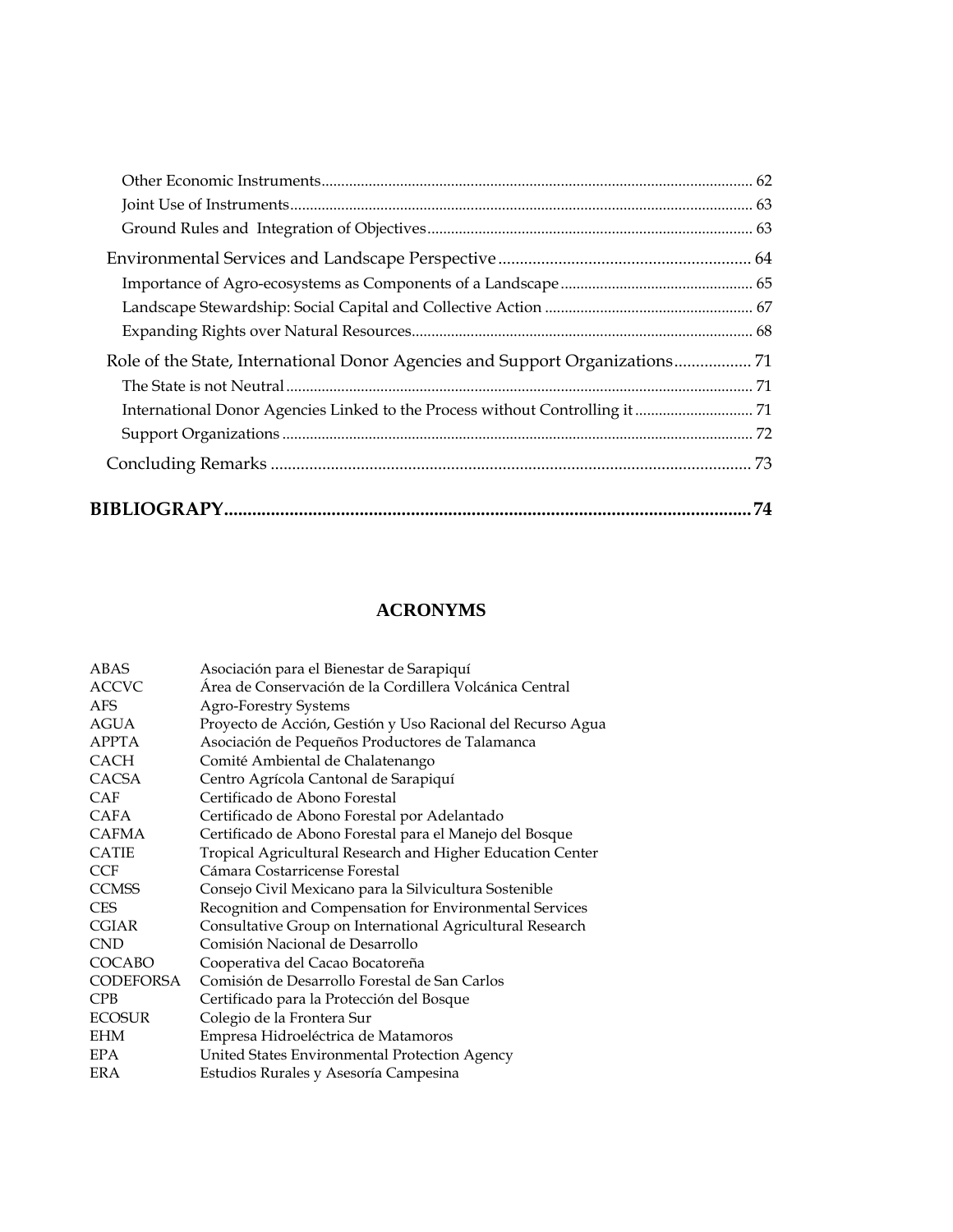| <b>ESPH</b>     | Empresa de Servicios Públicos de Heredia                                |  |  |  |  |  |
|-----------------|-------------------------------------------------------------------------|--|--|--|--|--|
| FAO             | Food and Agriculture Organization of the United Nations                 |  |  |  |  |  |
| FECON           | Federación Costarricense para la Conservación del Ambiente              |  |  |  |  |  |
| FONAFIFO        | Fondo Nacional de Financiamiento Forestal                               |  |  |  |  |  |
| FONASA          | Fondo Nacional de Servicios Ambientales                                 |  |  |  |  |  |
| FUG             | <b>Forest Users Groups</b>                                              |  |  |  |  |  |
| <b>FUNDECOR</b> | Fundación para el Desarrollo de la Cordillera Volcánica Central         |  |  |  |  |  |
| <b>GEF</b>      | Global Environment Facility                                             |  |  |  |  |  |
| ICE             | Instituto Costarricense de Electricidad                                 |  |  |  |  |  |
| <b>ICMS</b>     | Imposto sobre Circulação de Mercadorias e Serviços                      |  |  |  |  |  |
| <b>IMAZON</b>   | Amazonian Institute of Man and the Environment                          |  |  |  |  |  |
| <b>IUCN</b>     | The World Conservation Union                                            |  |  |  |  |  |
| IXETO           | Unión de Comunidades Ixtlán-Etla                                        |  |  |  |  |  |
| JNP             | Jaú National Park                                                       |  |  |  |  |  |
| KfW             | Kreditanstalt für Wiederaufbau                                          |  |  |  |  |  |
| <b>LUP</b>      | Land Use Plan                                                           |  |  |  |  |  |
| MA              | Millennium Ecosystem Assessment                                         |  |  |  |  |  |
| <b>MBC</b>      | Mesoamerican Biological Corridor                                        |  |  |  |  |  |
| MINAE           | Ministerio de Ambiente y Energía                                        |  |  |  |  |  |
| <b>NGO</b>      | Non-Governmental Organization                                           |  |  |  |  |  |
| OCIC            | Oficina Costarricense de Implementación Conjunta                        |  |  |  |  |  |
| OECD            | Organisation for Economic Co-operation and Development                  |  |  |  |  |  |
| ONF             | Oficina Nacional Forestal                                               |  |  |  |  |  |
| <b>PADEMA</b>   | Plan Departamental de Manejo Ambiental                                  |  |  |  |  |  |
| PAJAL           | Unión de Crédito Pajal Ya kac'tic                                       |  |  |  |  |  |
| PES             | Payment for Environmental Services                                      |  |  |  |  |  |
| <b>PROCAFE</b>  | Fundación Salvadoreña para Investigaciones del Café                     |  |  |  |  |  |
| PROSAGUAS       | Proyecto de Promoción de la Salud a través de Agua y Saneamiento        |  |  |  |  |  |
| <b>PRISMA</b>   | Programa Salvadoreño de Investigación sobre Desarrollo y Medio Ambiente |  |  |  |  |  |
| PTT             | Programa de Transferencia de Tierras                                    |  |  |  |  |  |
| <b>SFP</b>      | Small Farms Program                                                     |  |  |  |  |  |
| SINAC           | Sistema Nacional de Áreas de Conservación                               |  |  |  |  |  |
| <b>SUFRAMA</b>  | Superintendência da Zona Franca de Manaus                               |  |  |  |  |  |
| <b>UNDP</b>     | United Nations Development Programme                                    |  |  |  |  |  |
| UNEP            | United Nations Environment Programme                                    |  |  |  |  |  |
| <b>UNESCO</b>   | United Nations Educational, Scientific and Cultural Organization        |  |  |  |  |  |
| <b>UZACHI</b>   | Unión de Comunidades Zapoteco-Chinantecas                               |  |  |  |  |  |
| <b>WAP</b>      | Watershed Agricultural Program                                          |  |  |  |  |  |
| WRI             | World Resources Institute                                               |  |  |  |  |  |
| WWF             | World Wide Fund for Nature                                              |  |  |  |  |  |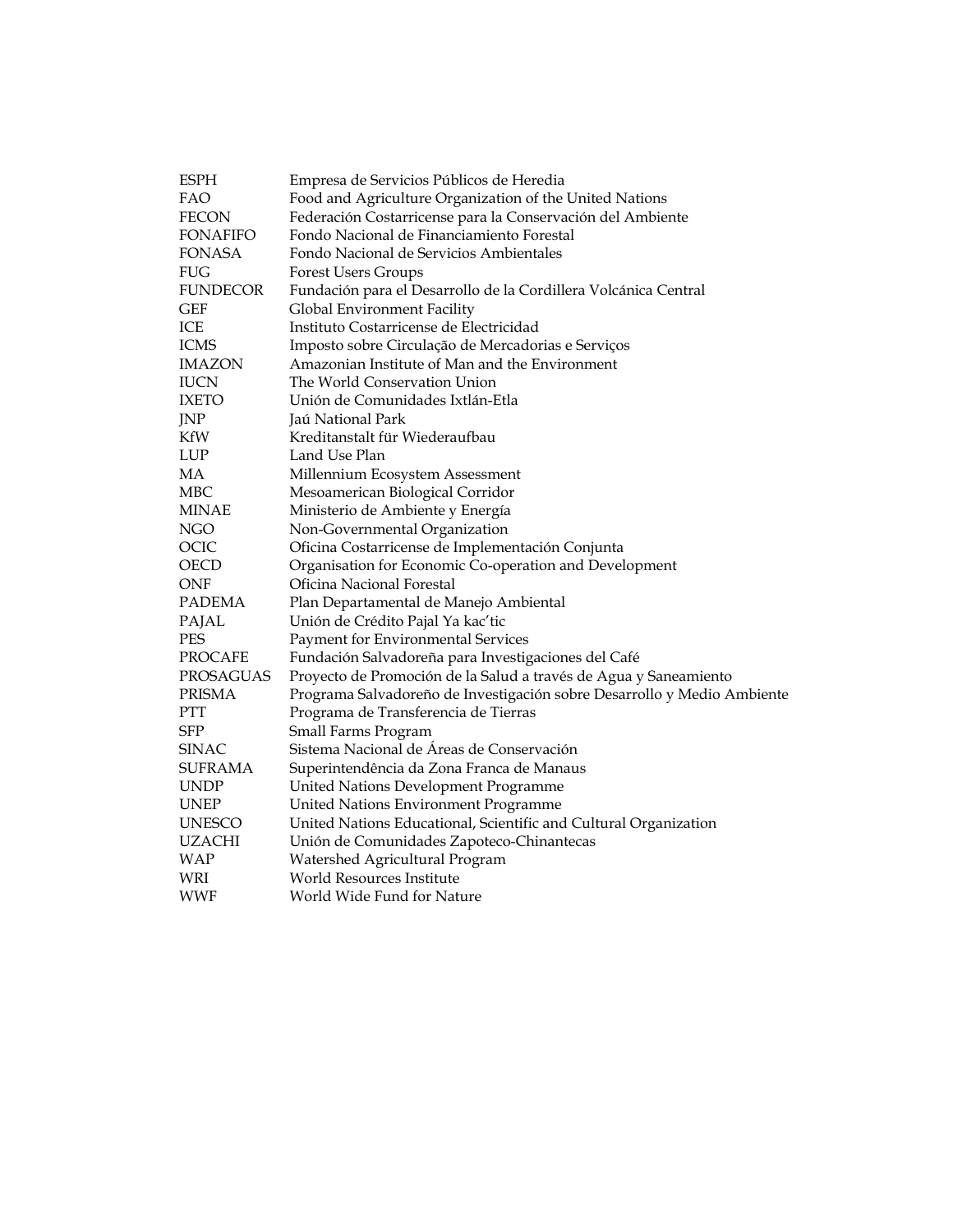### **PREFACE**

The concept of Ecosystem Services has been developing slowly around the world since late in the 1950's and it gained inertia in the late seventies through the concerns of ecologists. The 'ecosystem' concept emerged as they sought to understand the interactions between living things, such as plants, animals, fungi, bacteria, and the non-living surrounding environments. The concept of 'services' arose later to acknowledge the reliance of people on ecosystems. The vital link between the two is recognition that ecosystems perform functions that allow humans to live on earth.

The understanding of the impact of human action on these ecosystems and their consequent determination of the limits for human existence has only recently emerged as a focus for scientific inquiry and political concern. As evidence of dramatic change in the world's ecosystems increases, the causes are more clearly linked to the pressures from growing human populations, the pattern of their settlements and the increasingly higher levels of consumption of natural resources and energy. These trends, in turn, are posing threats to the future of human food and water supply, quality of living conditions, physical and mental health, and that of the other species with which we share this planet.

Research to help us understand this complex relationship is of high-ranking importance. Yet, the rate of degradation is so accelerated that action to revert this trend is necessary now. Here, the concept of Ecosystem Ser-

#### **Deborah Barry, Ford Foundation**

vices and the notion of rewarding those who allow for the provision of such services, offers an opportunity to understand better the benefits that come from ecosystems, who helps provide them and who benefits from them.

During the past decade, we have witnessed a widespread emergence of markets and other compensation or payment schemes for ecosystem services (PES) around the world, particularly related to forests – such as watershed protection, biodiversity conservation and carbon sequestration. PES implementation focuses on the fact that the key to reverting ecosystem service degradation lies in changing the world's land-use and industrial production practices. This work focuses on the first concern, and is thus obligated to involve those who influence or affect landuse and especially those who work and live directly from the land and the natural resources it provides.

The research underpinning this publication was motivated by an overriding concern for equity and a special focus on those 'closest' to the land. The underlying interest was to explore if the PES concept could contribute to overcoming the inequities in the Poor's access to, control over and benefits from their natural resources, while guaranteeing the provision of environmental services.

Can PES schemes contributing to forest or other landscape restoration and conservation, become a sustainable source of additional income, and increase the decision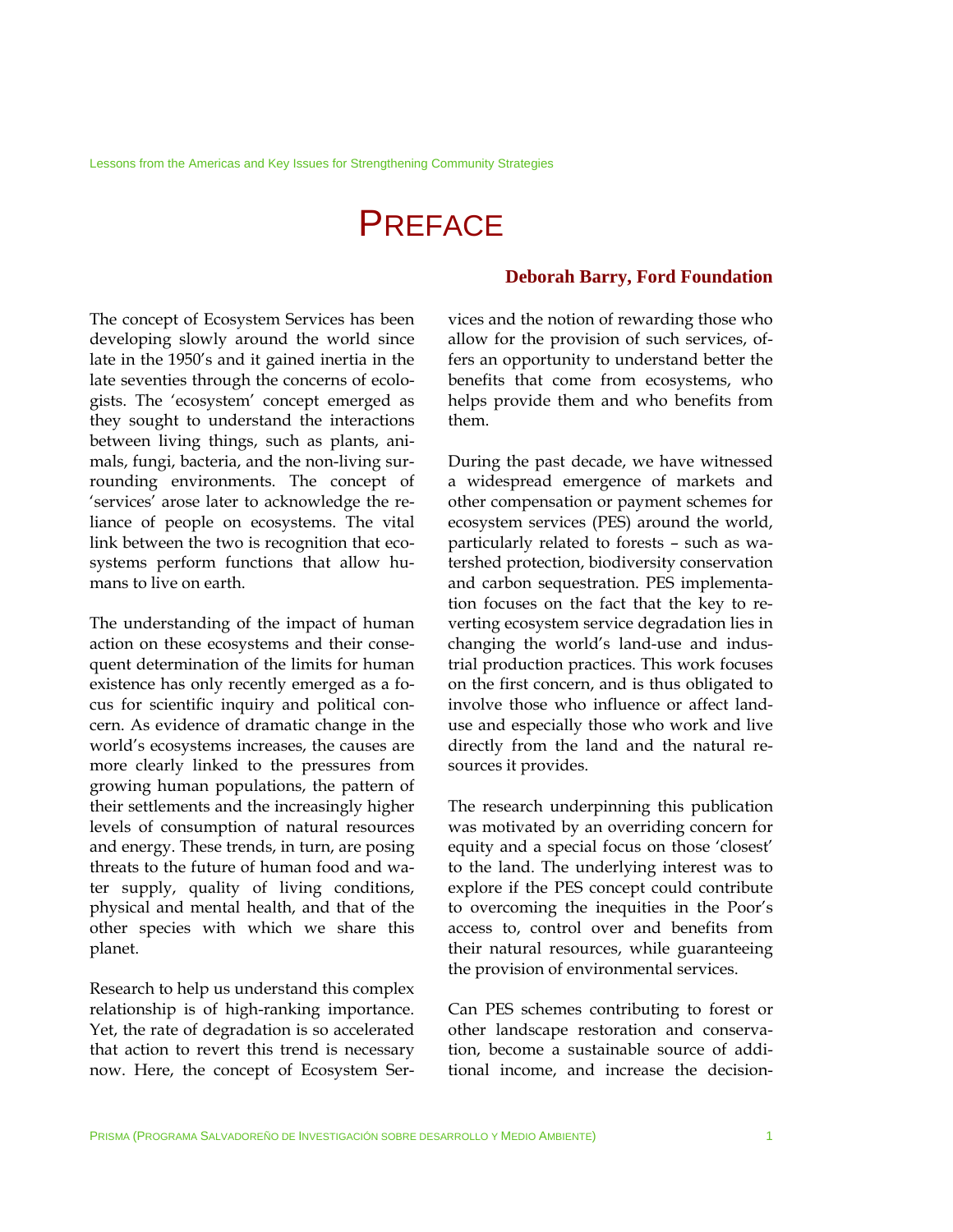making power for the over 1 billion natural resource-dependent poor in the world?

What elements must be included in an analytical framework for PES to empower land users with results that guarantee the provision of environmental services?

What are the dangers of implementing PES schemes that could deepen the problems of inequitable access to land and the natural resources of our planet, by those already marginalized?

This publication represents the first serious attempt at synthesizing "lessons learned" from the incipient and varied practice of implementing PES in the Americas, where equity is a central concern. It builds from the research findings of a small number of cases, incorporates the 'learning' from others, and organizes the results of a process of debate and reflection into this presentation.

The authors reflect upon the questions that emerged at every step of the process: from the conceptual PES framework itself; the differing motives, justifications behind PES schemes; the instruments for implementation; the dilemma of valuation of environmental services and the debate surrounding how to reward the service providers (compensation, payment, subsidy, etc). In each case they reveal the importance of the nature of the participation of the actors involved, be

they the state, private sector or communities living from the land. The resulting reflections constitute an initial and important contribution to the design of a universal framework for PES.

It is our fundamental belief that social inequity is one of the driving forces of environmental degradation. This perspective on PES provides some of the initial principles and methods needed to address the problem. However, the challenges are great, as the forces shaping the growing official-level interest for implementation are bound by the political economy of their contexts, a strong institutional legacy of either subsidies or over-emphasis on markets and pricing, and generally a lack for concern with the equity issues and empowerment potentials of PES.

By forging a perspective that begins with the interests of those most crucial to its success, the poor and 'closest to the land', the results of this work offer a unique and relevant contribution to explore the challenges and rewards of tackling the implementation of any PES proposal.

I would like to congratulate the authors of the country teams that participated in this effort and the PRISMA staff for their dedication and creativity in attempting to research phenomena that are still ´in the making´, and for their devotion to sharing the results with those to whom it matters most.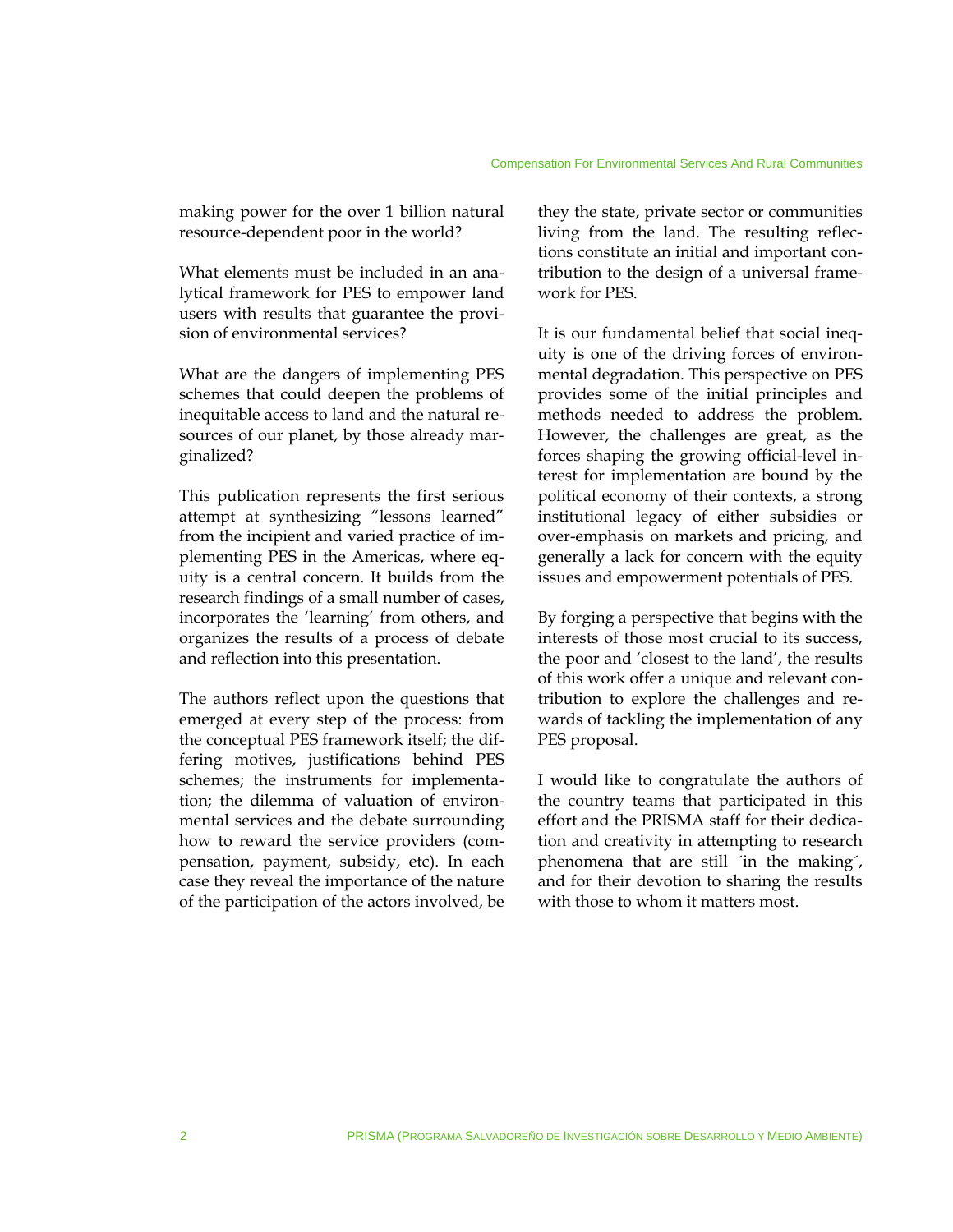### **SUMMARY**

According to the Millennium Ecosystem Assessment, ecosystem services are the benefits people obtain from ecosystems. These include provisioning services, such as food and water; regulating services, such as water regulation and disease control; supporting services, such as soil formation and nutrient cycling; and cultural services, such as recreational, spiritual, religious and other nonmaterial benefits. The concept of environmental services does not have an agreedupon definition. Commonly, it refers to regulating, supporting and cultural ecosystem services as outlined in the Millennium Assessment's definition.

The notion of paying or compensating for environmental services arises from different perspectives or interests. Thus, compensation mechanisms are variously seen as financial instruments for conservation; an option to ensure climate change mitigation at the lowest cost; an option to ensure environmental services of local or regional interest, such as regulation or filtration of water flows; and a possibility to strengthen rural livelihoods and revaluing rural landscapes, their diversity of practices and ecosystems.

Although the foregoing perspectives are not exclusive, their emphases are important. The emphasis on conservation from its most traditional perspective – conservation without people – can exclude or even expel indigenous and peasant communities. Likewise, looking for the lowest cost of carbon sequestration can have negative environmental and social impacts when based on simplified ecosystems and large-scale projects. On the

other hand, compensation for hydrological services, if it requires participation by small subsistence producers, can contribute to restoring degraded slopes, benefiting downstream consumers as well as the producers themselves.

Whatever the case, a rural community perspective to compensation for environmental services has not been dominant so far. Yet, a community perspective to compensation schemes is necessary for pragmatic reasons. Communities inhabit, manage and use many ecosystems of interest for conservation and environmental services provision. Furthermore, around the world, communities' struggles to expand their access rights and their control over natural resources are being settled in their favor. Moreover, certain environmental services, such as the genetic diversity of domesticated species essential for food security and other uses, can only be guaranteed if the traditional practices of communities that allow their reproduction are maintained.

From an ethical perspective, compensation schemes that do not fully integrate the social objective of directly benefiting communities with the environmental objective of guaranteeing the provision of environmental services can turn into instruments of exclusion. On the other hand, compensation strategies planned and implemented from the perspective of indigenous and peasant communities can contribute to strengthening their livelihoods and to the improved management of rural spaces.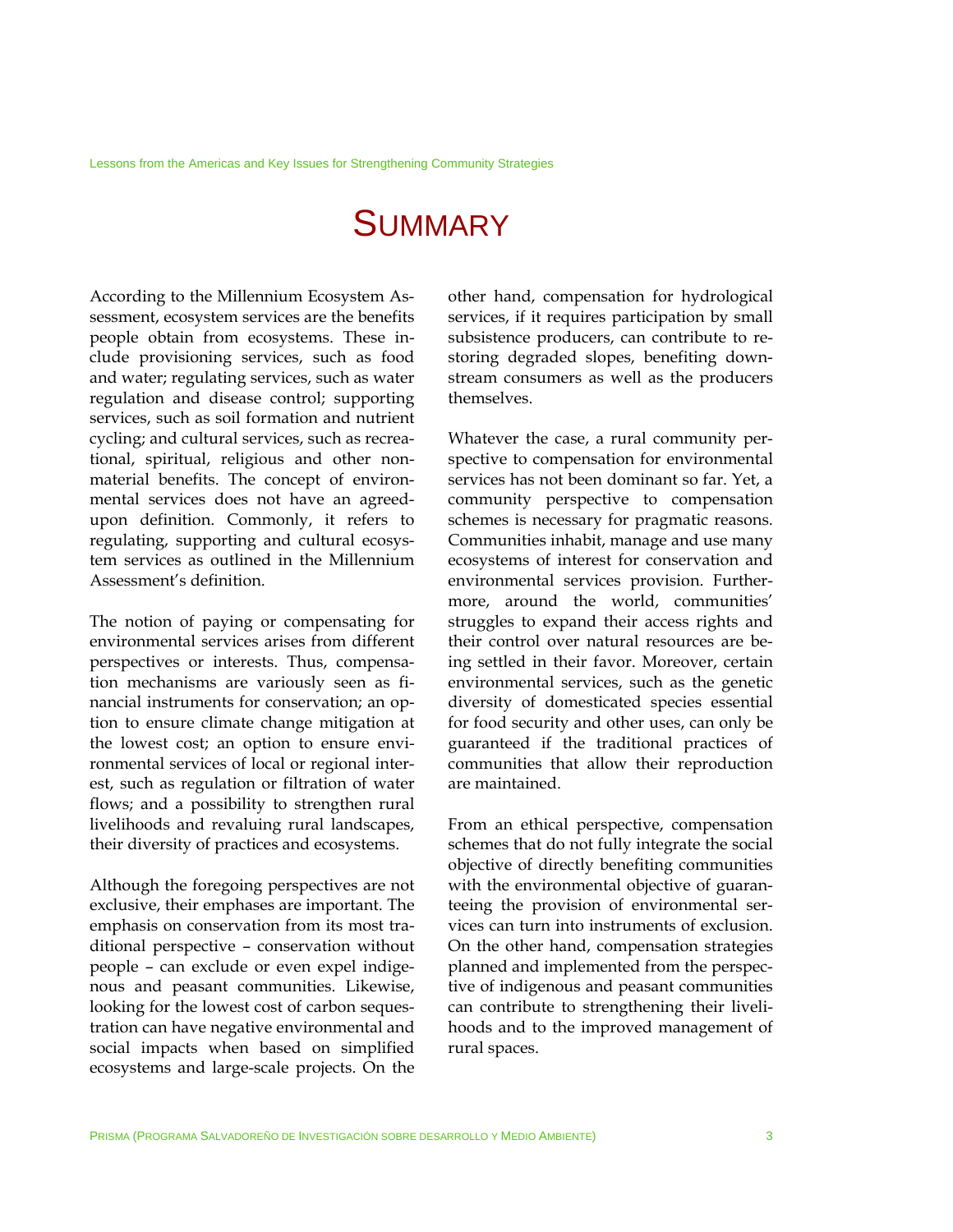#### **LESSONS FROM THE AMERICAS**

In the Americas, the initiatives related to the idea of compensating or paying for environmental services are strongly shaped by their national and local contexts and especially by the interests of the different stakeholders who engage in these processes.

Costa Rica stands out with its State-driven national system of payment for environmental services; Mexico, by the ample access to and control over natural resources by peasant and indigenous communities. In contrast, in Brazil the expansion, innovation and defense of the rights of communities to resources still plays an important role. El Salvador, with small natural areas, forces us to see beyond the forest to consider the role of agro-ecosystems and the importance of restoring degraded landscapes. The experience with compensation in the Delaware/Catskill watersheds of New York State demonstrates the importance of negotiation processes in defining compensation schemes that respond to local needs.

Given such differing contexts, it would be mistaken and simplistic to copy a successful compensation scheme from one context, and expect it to work well in another. Nevertheless, lessons derived from different experiences can help identify key issues to consider when devising compensation schemes capable of benefiting rural communities.

#### **COSTA RICA**

The official PES scheme in Costa Rica began in 1996 with amendments to the Forestry Law. While the official scheme concentrates payments in large and medium size private landowners, local initiatives operating

alongside the official scheme have emerged, that use more flexible criteria. The experience of Costa Rica offers several lessons:

- The importance of broad and genuine participation in the early stages of institutionalizing compensation schemes to ensure their long-term legitimacy and sustainability. An accelerated institutionalization of compensation schemes, without adequately including the interests of small producers and indigenous communities, generates restrictions that are difficult to overcome later on.
- The importance of paying attention to the overall orientation, eligibility criteria and operational rules, since they largely determine the capacity for inclusion of the compensation schemes.
- Compensation schemes can enhance their impacts when they support more directly environmentally improved productive activities that are of interest for the producers (agroforestry, agrotourism, ecotourism, non-timber products, sustainable agriculture, etc.).
- The importance of including local-level perspectives, priorities and visions. Valuing and enhancing environmental services from a local perspective empowers local communities and promotes participatory management.

#### **MEXICO**

The various community-based initiatives in Mexico - in biodiversity protection, carbon sequestration, ecotourism and environmentally friendly production – also provide important lessons: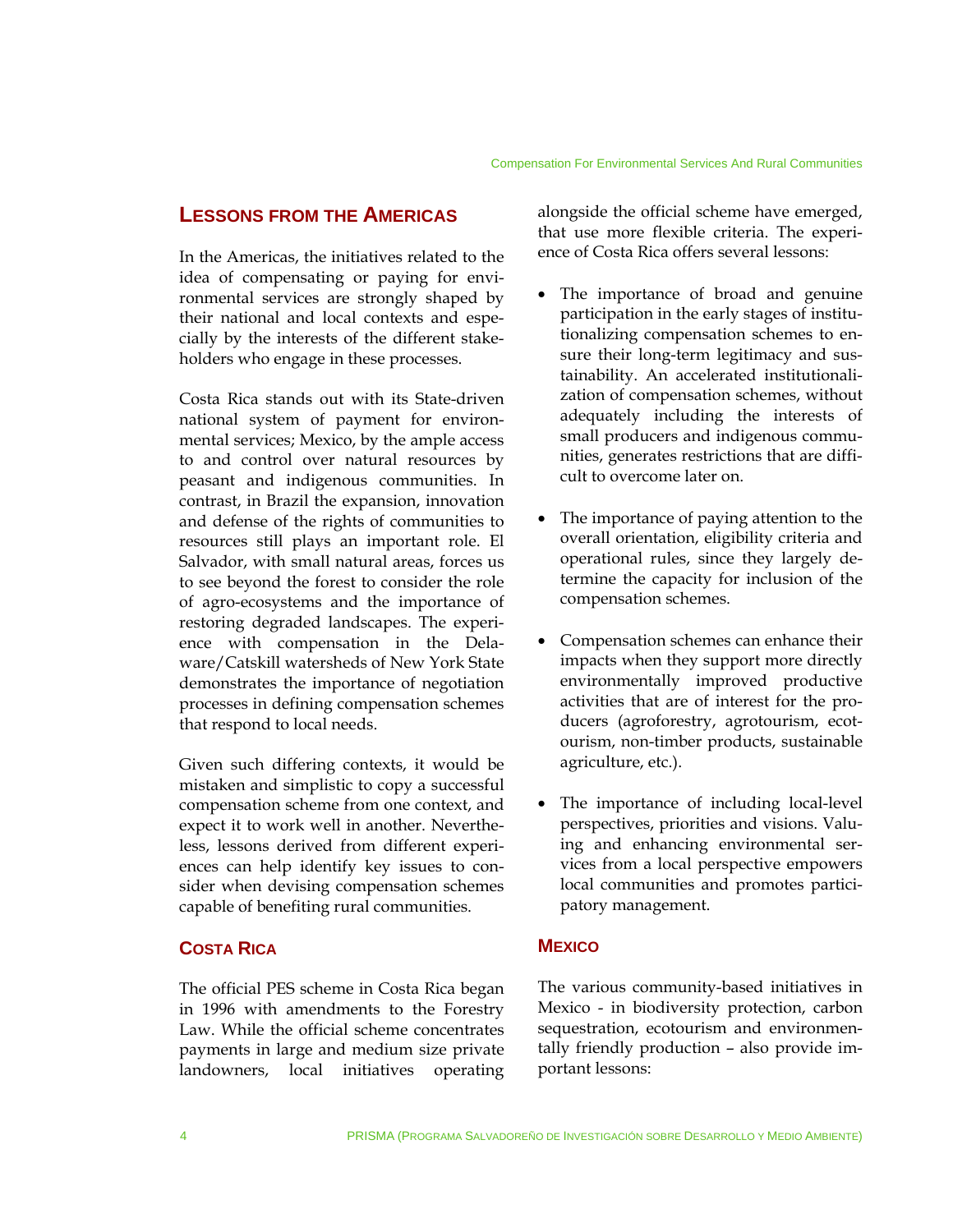Lessons from the Americas and Key Issues for Strengthening Community Strategies

- When broad access to the resource base is guaranteed, as in Mexico, organizational capacity becomes the determining factor. Such capacity is crucial for establishing agreements, complying with norms, managing conflicts, dealing with external actors, and applying territorial management strategies at a scale that can guarantee environmental services provision.
- It is necessary to develop participatory territorial planning and management instruments at different scales: from the plot or farm level up to the landscape level where it may be necessary to deal with and harmonize different land uses.
- Peasant and indigenous communities rely on the support of NGOs for research, technical assistance, certification, seeking financial support, promotion and marketing. Yet, different visions and approaches can create conflicts. Therefore, it is necessary to establish strategic associations between communities or peasant organizations and intermediary organizations.
- Existing production strategies provide the most convenient starting point for meeting or creating the demand for environmental services, through diversification (e.g. expanding agro-forestry activities for carbon sequestration or water regulation), or by marketing environmental services associated with existing crops (e.g. biodiversity-friendly shadegrown coffee). Furthermore, it is useful to present an integrated supply of environmental products and services and to combine markets for environmental services with fair trade markets or solidarity markets associated with peasants and indigenous people.

#### **BRAZIL**

Compared to Mexico, access to natural resources by indigenous and peasant communities in Brazil has been considerably less and much more insecure. Thus, the lessons of Brazil are associated with the expansion, innovation and defense of the rights of communities to the resource base and to other basic rights:

- A traditional conservation focus, and compensation mechanisms to support such conservation schemes, can have negative impacts on communities dependent on access to the resource base.
- Expanding access and usufruct rights, and compensating the stewardship role played by communities can strengthen their livelihoods while guaranteeing the flow of environmental services.
- Using a wide range of compensation mechanisms to promote productive activities of communities, that preserve or enhance the provision of environmental services, can strengthen their livelihoods and provide the greatest benefits.
- Strong social organization is necessary to ensure that compensation schemes operate in favor of the communities.
- It is crucial to integrate environmental objectives with social and equity objectives, in the design and implementation of compensation schemes. Public discussion and decisions on rights, responsibilities, procedures and rules and scrutiny of compensation schemes can prevent perverse effects and help in achieving equitable results.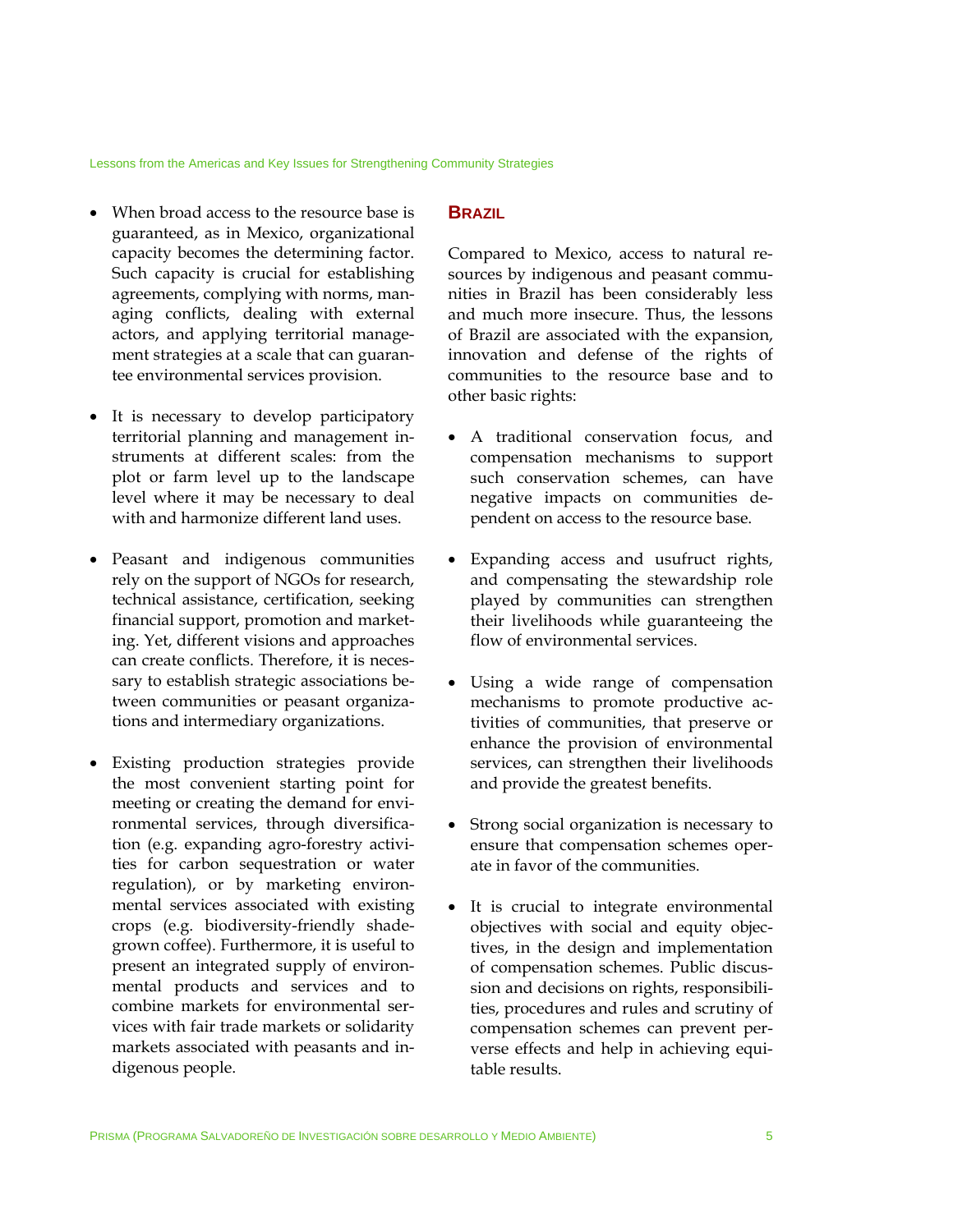#### Compensation For Environmental Services And Rural Communities

#### **EL SALVADOR**

El Salvador, with just over 20,000 km2 provides an interesting set of features in terms of access to the resource base by the rural poor, predominance of anthropogenic landscapes, influence of traditional conservation discourses, social organization, and a remittances-driven economy that promotes accelerated urbanization processes, while agricultural activities collapse in rural areas. The context and initiatives of El Salvador provide several lessons:

- The importance of seeing beyond the forests and transcending traditional conservation perspectives. Improved practices in agro-ecosystems can enhance environmental services while strengthening livelihoods.
- Strong social organization is crucial. Managing heterogeneous landscapes for environmental services requires effective collective action achieved through strong local negotiating processes. Social organization is also essential for the negotiation of compensation schemes, their rules, and to guarantee an equitable distribution of the benefits.
- A favorable institutional and policy environment towards rural areas is necessary. Recognizing and revaluing the role of rural communities in providing environmental services assumes an institutional and policy framework that contributes to the inclusive management of anthropogenic landscapes, rural areas and the agricultural sector, all of which goes well beyond the scope of traditional policies, both in agriculture and in conservation.

• Genuine participation in defining policies and rules. Local realities and initiatives that attempt to integrate environmental objectives in production and local development strategies need to influence public policies towards rural areas, as well as the definition of the orientation and rules of compensation schemes.

#### **NEW YORK**

New York City's water system supplies 1.4 billion gallons of water per day, with the Delaware/Catskill watersheds providing 90% of the water supply. To avoid filtering its water at a very high cost, New York City officials and many other stakeholders negotiated a watershed management strategy that supports farmer's activities that improve the quality of the water supply. This experience provides important lessons:

- Negotiation processes involving multiple stakeholders are essential in order to harmonize opposing landscape visions and establish compensation schemes that adapt to the priorities of those involved.
- A direct payment mechanism does not necessarily represent the most favorable form of compensation or the most appropriate. Instead, it is better to consider a broad package of compensations with different components.
- The empowerment of local actors with resources could enhance the capabilities and generate additional incentives for the provision of environmental services.
- The State can play a key role in catalyzing processes related to compensation for environmental services.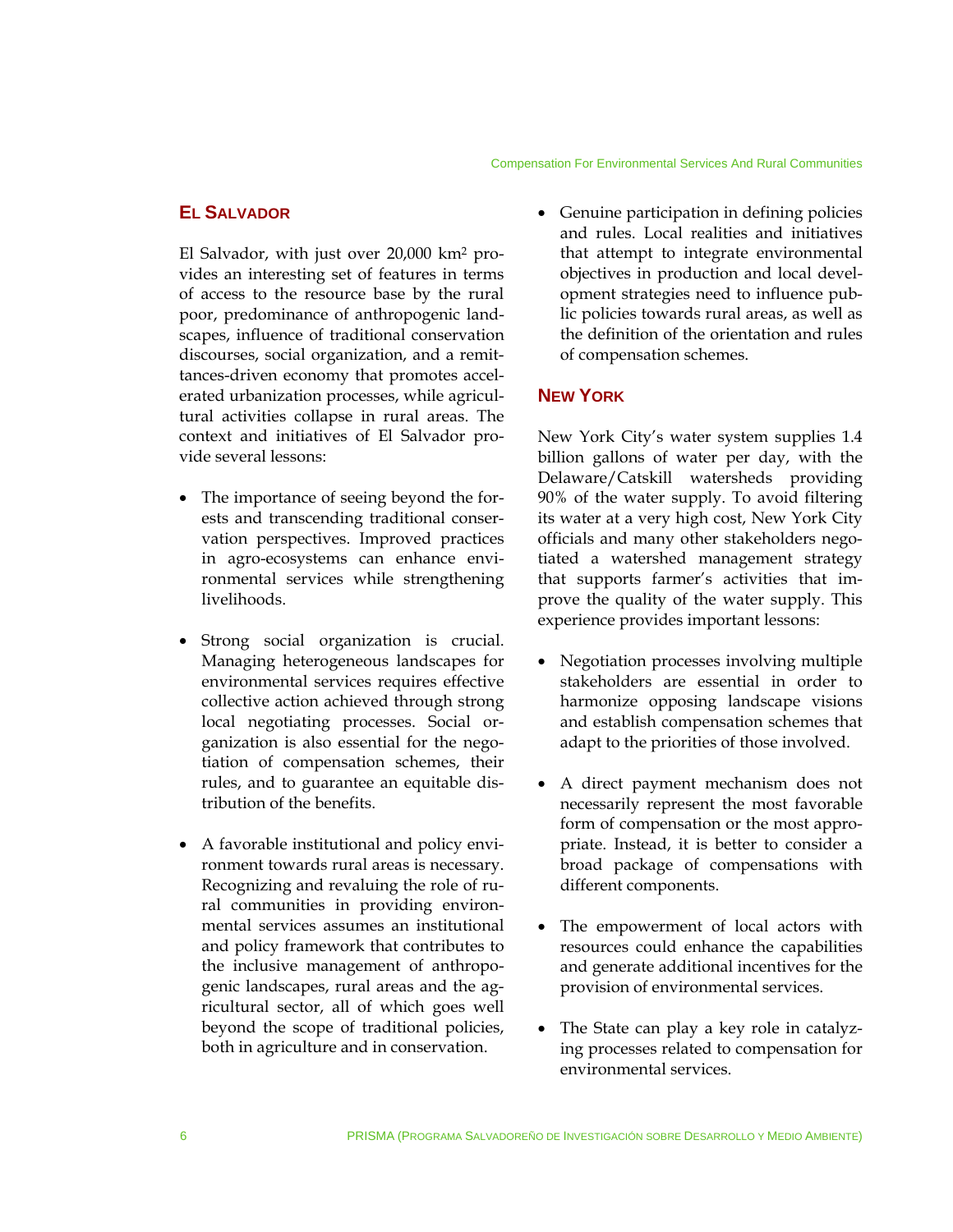#### **STRENGTHENING COMMUNITY STRATEGIES FOR ENVIRONMENTAL SERVICES**

#### **INTEGRATING LEVELS**

Producers and communities manage the ecosystems they control seeking to meet their basic needs, like food, fuel-wood, water and spiritual well-being (Level 1); earning an income through their production strategies (Level 2); and pursuing new alternatives, often linked to environmental services provision, such as water protection for urban areas or power generation, biodiversity conservation, carbon sequestration, etc. (Level 3). Strengthening community strategies for environmental services should support the integration of these levels and enable overcoming hurdles in each one.

Learning about the relationships at the first level is crucial when considering compensation schemes for environmental services, from the perspective of rural communities. Such schemes can fail or be detrimental to the community, if it is not understood the way communities themselves value key environmental services for their basic subsistence, identity and spiritual well-being. At this first level, relations are internal to the community and transactions with outside actors and markets do not occur. The key concerns at this level are access to and management rights over natural resources, and the norms established by communities to ensure the continued flow of these basic services.

The second level has to do with the relationship between natural resource management and production strategies for income generation. In seeking better entry into or better

prices on the market, it is common an evolution in production forms to incorporate distinct environmental attributes or services into the production process. In other cases, where traditional forms of production already incorporate those attributes, the main effort is one of marketing, to make those attributes explicit. Examples that reflect both situations are organic farming, shade-grown coffee, certified sustainable forestry, ecotourism, handicraft production, etc. At this level, the primary needs include marketing efforts, certification of practices and products, training, and specialized technical assistance.

At the third level, outside recognition is sought for environmental services, such as biodiversity, water provision for urban centers or carbon sequestration to mitigate climate change. Outside recognition does not express itself, at this level, in a product that brings price premiums on the market. Instead, other compensation mechanisms are used to recognize particular ecosystem management practices, which guarantee the environmental services of interest to the actors or outside "consumers." Moreover, rural communities must develop or facilitate specific ways to maintain or enhance the environmental service.This third level is, without a doubt, the most complex for communities and it can be unviable or turn into a threat if it is not rooted in the two previous levels.

#### **BROAD VALUATION FRAMEWORKS FOR ENVIRONMENTAL SERVICES**

Valuation of environmental services in the context of heterogeneous landscapes, from a social and ecological point of view, is a complex task. Traditional economic valuation frameworks cannot grasp the complexity, reality and heterogeneity (biophysical,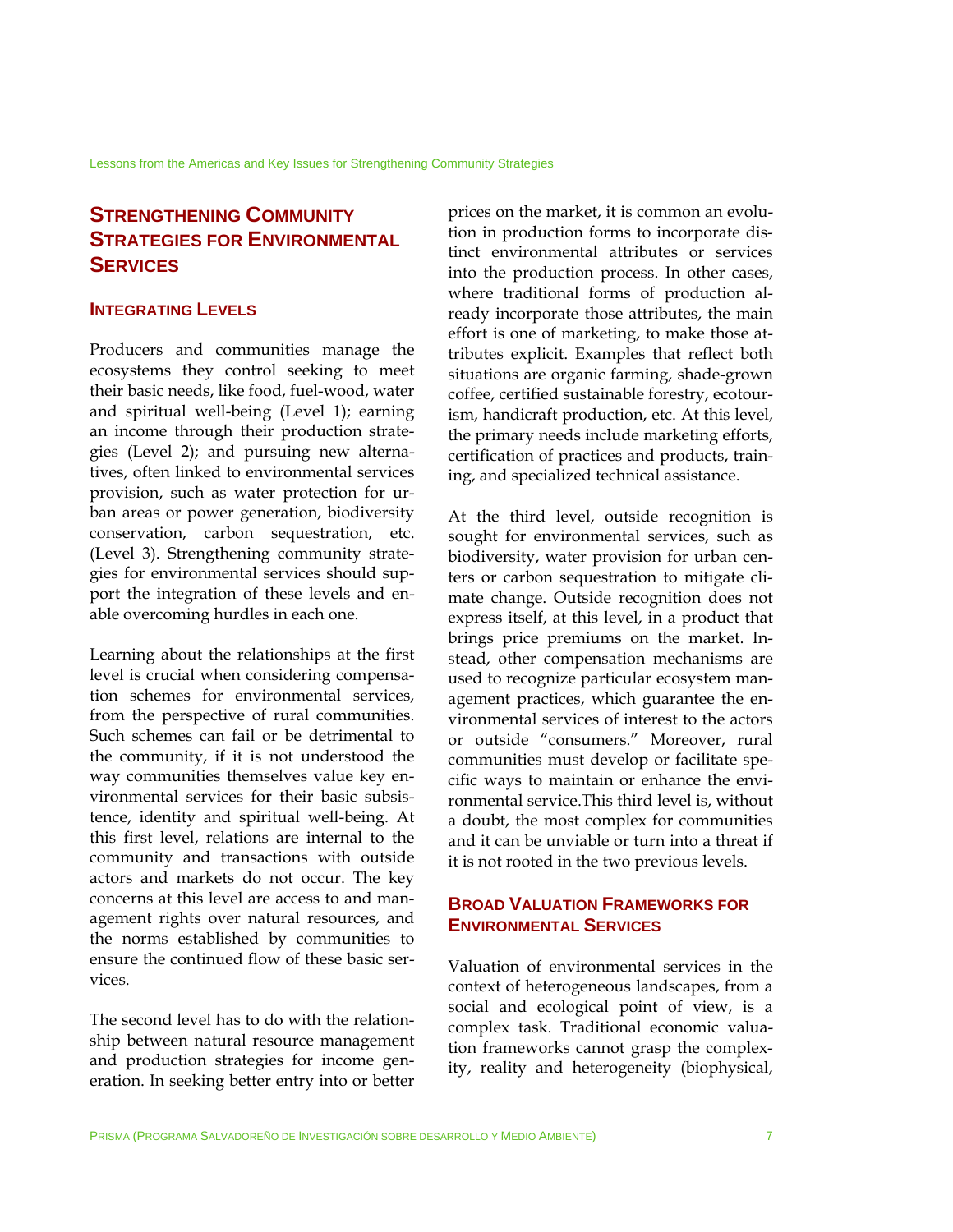social, institutional, etc.) and diversity of actors' interests in regards to the natural resources present in such landscapes. Therefore, it is necessary to apply broader, integrated frameworks of environmental services valuation, closer to the reality of community circumstances and contexts.

#### **COMPENSATION PACKAGES AND GROUND RULES**

Compensation mechanisms need to establish a link with the environmental services or attributes they wish to compensate. Nevertheless, they should be tailored to the needs and demands of the communities and producers, according to the different levels of their natural resource use and management strategies. If the rules for implementing the compensation instruments are not designed explicitly to favor poor rural communities, they could generate greater inequity and social exclusion.

To avoid such situation, it is necessary to consider a broad approach to compensation that goes beyond financial payment mechanisms. It requires identifying the most appropriate types of compensation and mechanisms to strengthen community strategies at all levels, while at the same time ensuring the provision of the environmental services of interest. Within those compensation packages, various economic instruments can be used: taxes and subsidies, transfer payments, markets for products with environmental attributes (labels and certificates), support for community strategies for rural or ecological tourism, international markets for environmental services, etc. In addition, technical assistance, financing of investments, marketing support, may also be included in compensation packages.

#### **LANDSCAPE PERSPECTIVE**

In order to guarantee environmental services, compensation mechanisms need to promote a landscape or territorial management perspective. A territorial rationale in the use of compensations is therefore an important consideration. The landscape perspective recognizes that environmental services are generated and distributed through a great variety of land uses (forests, wetlands, pastures, different types of farming, perturbed wooded areas, human settlements, etc.) and that interactions among the varied components of the landscape mosaics are also important.

#### **SOCIAL CAPITAL AND COLLECTIVE ACTION**

Social capital is critical for landscape management and environmental services provision. In many cases the area involved exceeds the parcel or farm, therefore, the actors present in the landscape need to coordinate to ensure appropriate management.

Social capital serves as a bridge to building larger management units, thus allowing for the integrated management of heterogeneous landscapes with multiple actors. This is where collective action becomes important, understood as the coordination of individual or group activities in pursuit of a common interest. Indeed, collective action is a crucial factor in managing heterogeneous landscapes, given that the inhabitants, producers, landowners and, in general, those who manage the land, need to act in a coordinated manner to ensure good management.

At the community level, strong internal organization is necessary to establish and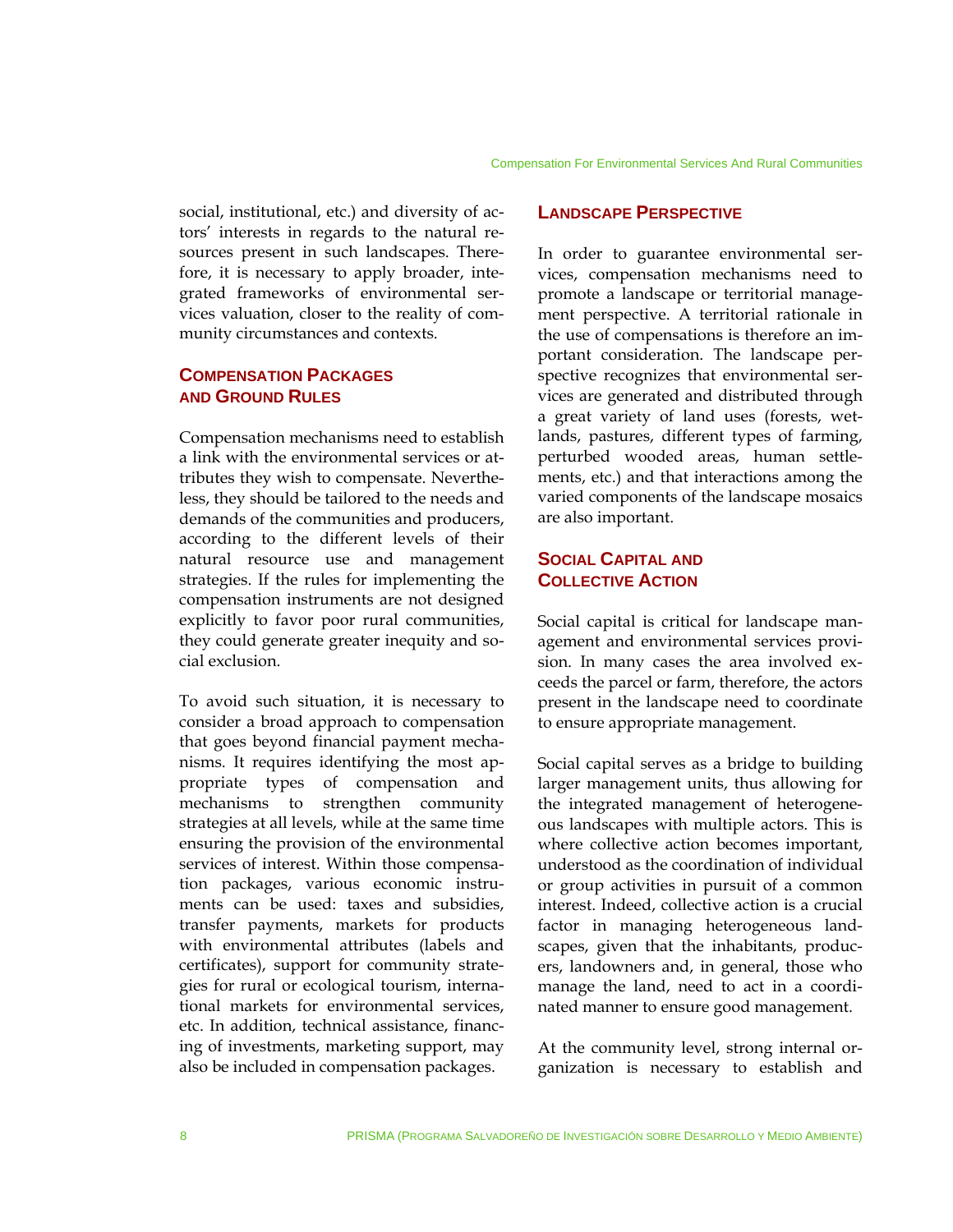comply with norms, and to settle disputes. In addition, it may be necessary to strengthen communities' capacities for establishing external links that ensure support, access to market niches, and mutually beneficial agreements with other actors.

#### **EXPANDING RIGHTS**

The assignment of rights is a common way to ensure the provision of environmental services. Traditional conservation schemes seek to ensure such provision through restrictions on access and usufruct rights. In contrast, expanding rights has been used in recent years to ensure the provision of environmental services. Expanding rights is also an effective way of advancing poverty reduction objectives, because it puts assets into the hands of the poor, strengthening their livelihood strategies.

Defending and expanding natural-resource related rights is a form of compensation for many communities, since rights make basic livelihood strategies viable and lay the groundwork for other complementary compensation mechanisms. Here a wide-ranging perspective on these rights is needed, one that goes beyond the categories of private, state or communal property. The conceptual framework developed for common property regimes that breaks down property rights into rights of access, withdrawal, management, exclusion and alienation, provides a valuable tool for exploring the relationships between property rights, ecosystem management and livelihoods. Poor rural communities do not need to have alienation rights as in private property schemes in order to reap a benefit, but they do require, at least, to access and withdrawal rights, and, even if only partially, management rights.

#### **THE STATE, INTERNATIONAL DONOR AGENCIES AND SUPPORT ORGANIZATIONS**

The State plays a decisive role in the development of compensation for environmental services schemes, in their orientation and in their equity. The State has the capacity to affect property rights. Likewise, a policy framework that revalues rural communities and areas can nurture community strategies seeking to revalue their improved practices and the local environment. The State also shapes markets and defines the specific frameworks and rules for compensation schemes. If compensation mechanism rules do not favor poor rural communities, they can be excluded from the benefits and greater inequality will result. Since rules tend to be influenced by the more powerful actors, the State needs to strengthen the participation of rural communities in rulemaking processes.

The form of insertion of international donor agencies plays a critical role in the development of the compensation schemes. Donor supported initiatives should be inserted within the reality of the rural community and constructed upon the community's perspectives and priorities, respecting internal appropriation processes, local knowledge and decision-making over compensation mechanisms. They should avoid preconceived objectives, timeframes, or schemes, if they are to avoid the risk of compensation strategies leading to social exclusion or perverse environmental effects. External cooperation plays a positive role when it supports the strengthening of social capital and negotiating platforms that enable an effective participation of rural communities in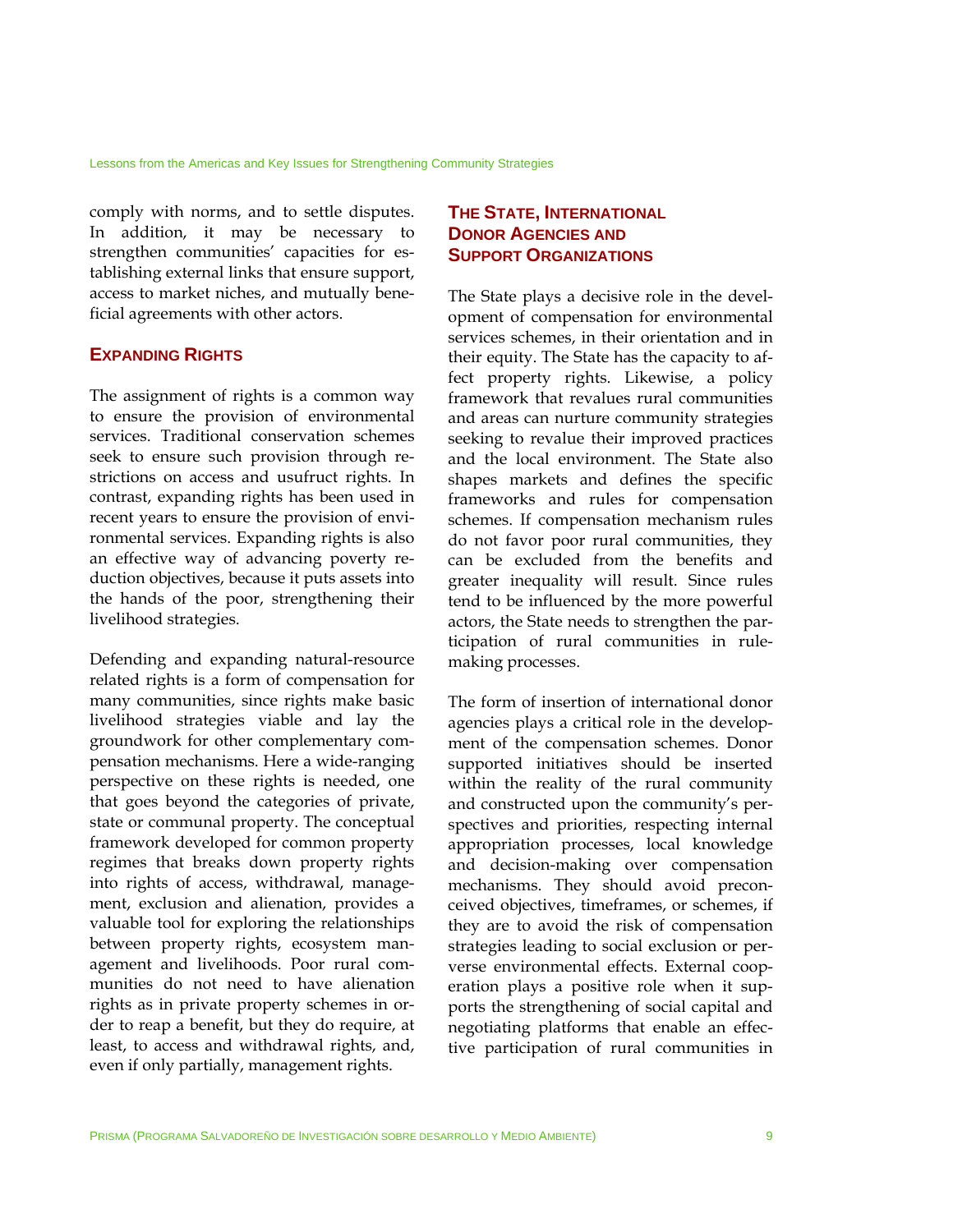defining compensation strategies, their **CONCLUDING REMARKS** mechanisms and ground rules.

The complexity of compensation schemes, demands intermediaries at the local, national, and at times international level, for research, training, certification, funds management, market access, etc. Nevertheless, support organizations can have a negative influence. A large number of intermediaries can reduce the benefits received by producers and communities. Support organizations can also hamper appropriation processes. Likewise, conflicts can arise when there are differing approaches to compensation strategies and their mechanisms between support organizations and communities. Therefore, it is essential that support organizations respect communities' agendas, priorities, concerns, and rhythms of appropriation. They should work collaboratively with local actors, acting transparently, and respecting community decisions regarding the management of the resources under their control.

Compensation for environmental services is not a panacea for combating rural poverty and environmental degradation. To serve as valuable instruments for strengthening and diversifying community livelihood strategies, compensation schemes should be part of wider strategies.

The notion of compensating for environmental services can have an important catalyzing effect through the processes it sets in motion. For instance, it can catalyze local and territorial efforts to introduce more sustainable production and management practices. It can also facilitate a policy dialogue, in regards to the crucial roles in sustainable development of rural landscapes managed by rural indigenous and peasant communities. In this way, it can contribute to the development of policy frameworks that take up rural, agricultural, environmental and socio-cultural challenges in a more comprehensive way.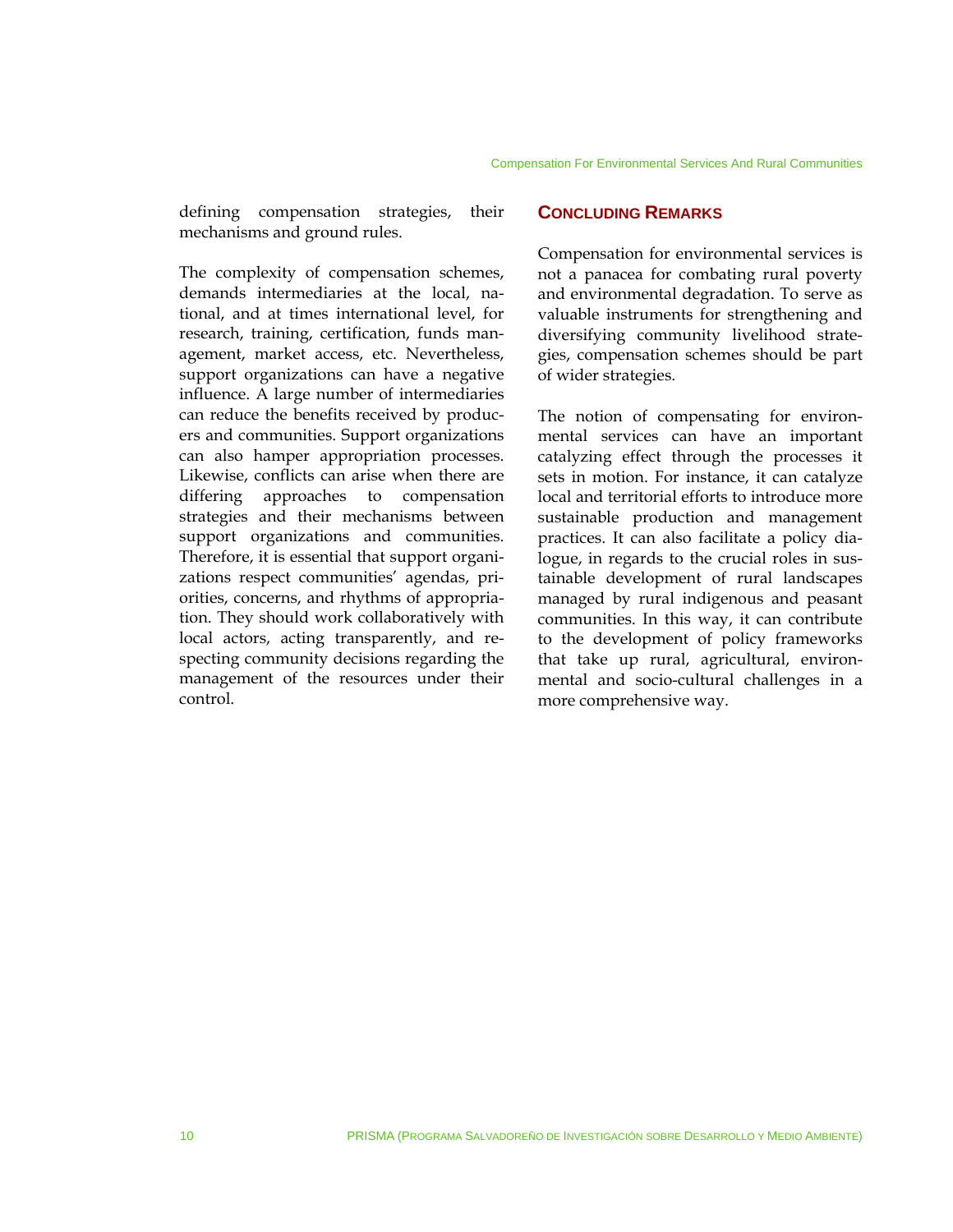Lessons from the Americas and Key Issues for Strengthening Community Strategies

### INTRODUCTION

#### **COMMUNITIES, ECOSYSTEMS AND ENVIRONMENTAL SERVICES**

Rural communities rely heavily on the natural resources and ecosystems surrounding them, for their food, energy (fuel-wood) water, medicinal plants and fibers. Almost all communities protect water sources. Certain ecosystems or nature as a whole are often imbued with religious or spiritual value, especially in indigenous communities. Market production is also tied to ecosystem management.

Beyond the community, humanity obtains important benefits from ecosystems. Those "*benefits people obtain from ecosystems*," define "*ecosystem services*", according to the Millennium Ecosystem Assessment (MA),<sup>1</sup> which classifies those services as provisioning, regulating, cultural and supporting services (see Box 1).

The concept of environmental services does not have a precise, agreed-upon definition. Commonly, it refers to regulating, supporting and cultural ecosystem services, as outlined in the Millennium Ecosystem Assessment's definition.

<u>.</u>

#### **ENVIRONMENTAL SERVICES AND ITS COMPENSATION: PERSPECTIVES**

The notion of paying or compensating for the provision of environmental services can be justified from different perspectives:

- First, payment for environmental services schemes are often seen as efficient financial instruments for conserving remnant natural ecosystems, by enabling owners of private forests and other ecosystems, to join in conservation efforts.
- Second, there is the search for lowestcost options that can ensure the provi-

#### **Box 1 Ecosystem Services**

**Provisioning**: Products obtained from ecosystems, including food, fresh water, fuel, fibers, ornamental resources, genetic resources, biochemicals, natural medicines.

**Regulating**: Benefits obtained from regulation of ecosystem processes, including air quality, climate regulation, water regulation, water purification, erosion control, human disease control, biological control, pollination, storm protection.

**Cultural**: Non-material benefits that enrich the quality of life, including cultural diversity, religious and spiritual values, knowledge systems (traditional and formal), inspiration, aesthetic values, social relations, sense of place, cultural heritage values, recreation and ecotourism.

**Supporting:** Services needed to produce all other services, including primary production, production of atmospheric oxygen, soil formation and retention, nutrient cycling, water cycling, and provision of habitat.

SOURCE: Millenium Ecosystem Assessment (2003)

<sup>&</sup>lt;sup>1</sup> The Millennium Ecosystem Assessment (MA) is an international effort seeking to establish the relationships between ecosystem change and human well-being. The assessment, to be completed in 2005, will include the work of some 600 natural and social scientists as authors and more than 1,000 as reviewers. The MA has the backing of different global environmental conventions (biodiversity, desertification, climate change and wetlands), different United Nations agencies (UNEP, UNDP, FAO, UNESCO), other organizations (IUCN, World Bank, GEF, et al.) and agricultural research organizations tied to the CGIAR. Further information in: <www.millenniumassessment.org>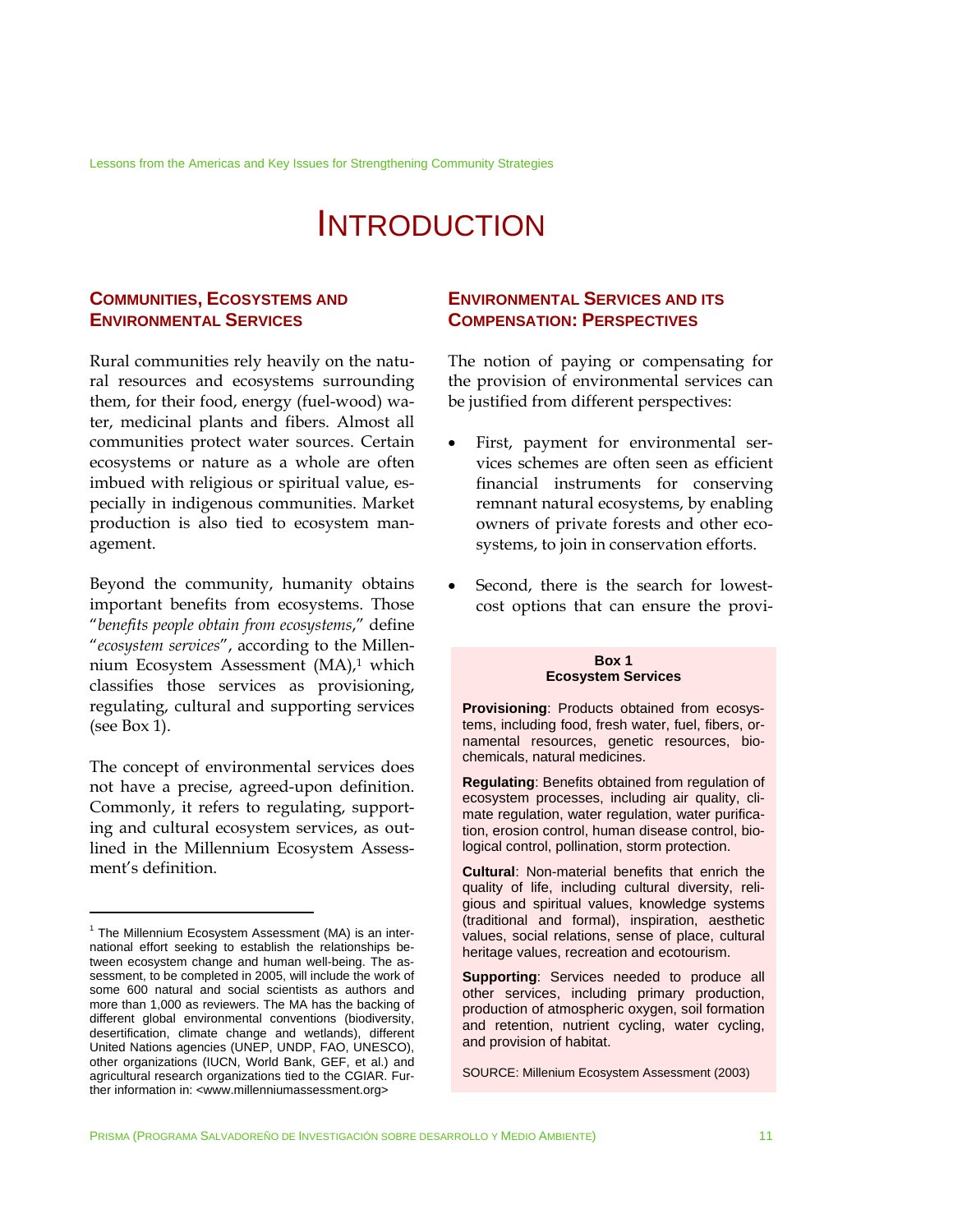sion of environmental services of global interest, such as carbon sequestration to mitigate climate change. Using this logic, there is a large effort to develop a global market for carbon sequestration services.

- Third, there are cases where the interest lies in ensuring the provision of environmental services of local or regional interest, such as regulation or natural filtration of water flows, in order to ensure its adequate supply. Since water flows through specific territories, it becomes necessary to deal with diverse land uses and multiple stakeholders to ensure the management of this service. In these cases, although examples do exist of simple payment mechanisms for water regulation and filtration, more complex compensation schemes arising from negotiating processes are more prevalent.
- Fourth, there is growing interest in using compensation for environmental services schemes as mechanisms for strengthening rural livelihoods,<sup>2</sup> and for revaluing rural spaces with their diversity of practices and ecosystems, both natural and managed. Here, the process of setting up compensation schemes becomes more complex, since the objective of strengthening rural livelihoods is a central rather than a secondary objective.

Although the foregoing perspectives are not exclusive, their emphases are important. The emphasis on conservation from its most traditional perspective – conservation without people – can exclude or even expel indigenous and peasant communities. Likewise, looking for lowest cost of carbon sequestration can have negative environmental and social impacts if based on the simplification of ecosystems and large-scale projects. On the other hand, compensations for hydrological services, to the extent that they require participation by small subsistence producers, can contribute to restoring degraded slopes, benefiting downstream consumers as well as the producers themselves.

Whatever the case, a rural community perspective to compensation for environmental services has not been dominant, so far. Many experiences include sincere efforts to maximize indigenous and peasant community participation, but this does not mean that they take into account the conditions and interests of these communities.

#### **WHY FOCUS ON RURAL COMMUNITIES?**

Two lines of reasoning can justify compensation schemes from the indigenous and peasant community perspective. The first argument is purely pragmatic. Communities inhabit, manage and use many ecosystems of interest for conservation and environmental services provision, and it is not always possible to exclude them permanently. Furthermore, in many places around the world, community struggles to expand their rights over natural resources are being settled in their favor; therefore, it is necessary to develop compensation schemes that include them fully. Moreover, certain environmental services, such as the genetic diversity of domesticated species essential for food security and other uses, can only be guaranteed it the traditional practices of communities that allow their reproduction are maintained.

 $2$  Livelihoods are understood as strategies used by people (individuals, households, communities) to meet their basic needs for food, energy, clothing, shelter, health, education and dignity. These strategies comprise monetary income as well as self-provisioning activities (PRISMA, 1995).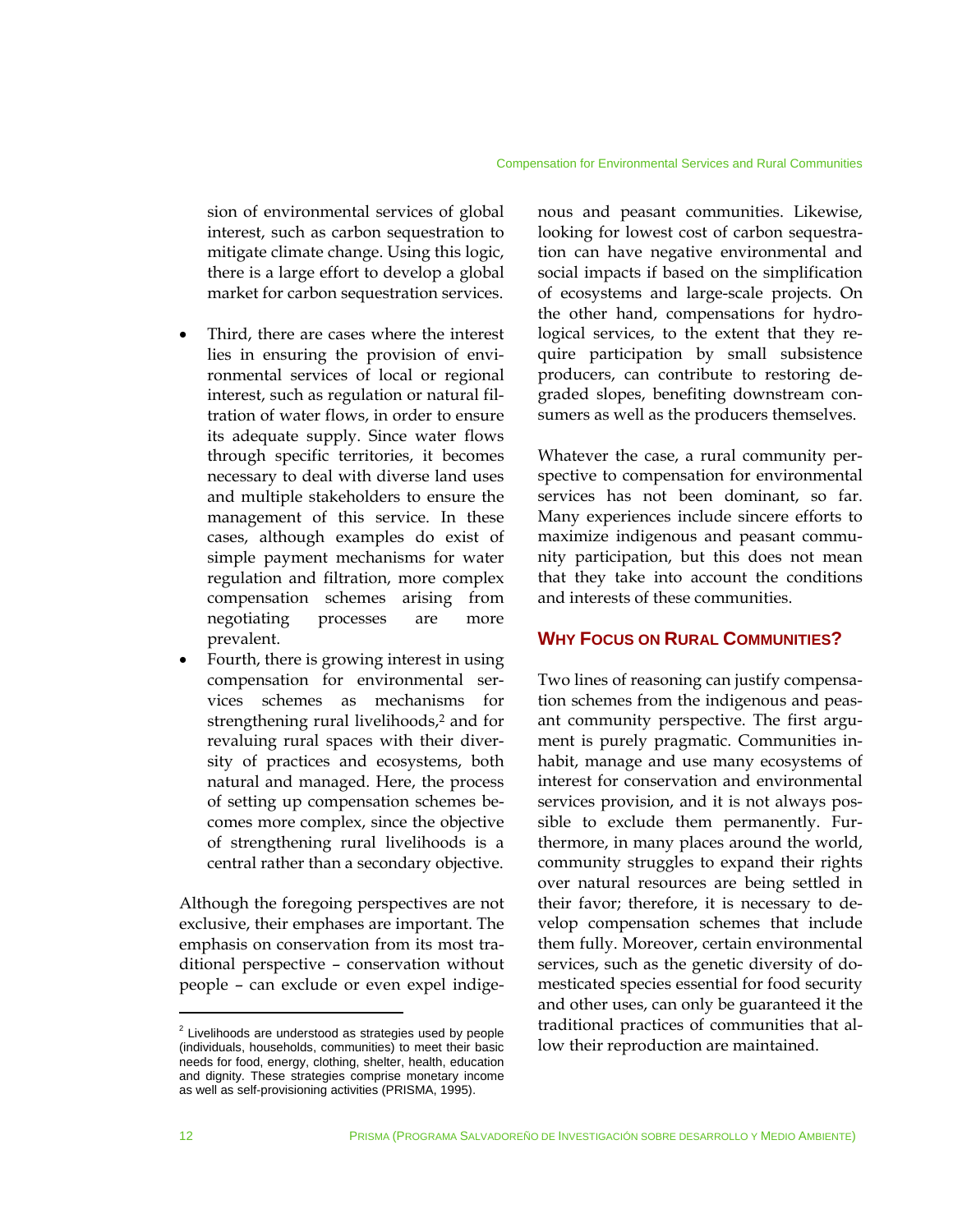The second argument is along ethical lines. Compensation schemes that do not fully combine the social objective of directly benefiting communities with the environmental objective of guaranteeing the provision of environmental services can turn into instruments of exclusion. In contrast, compensation strategies planned and implemented from the perspective of poor rural communities, can strengthen their livelihoods and improve the management of rural spaces.

While payment or compensation for services schemes is not a panacea for the problems of exclusion and environmental degradation in rural areas, they can catalyze efforts that improve rural conditions and standards of living, through comprehensively revaluing the role of rural communities in natural resource management. When rural indigenous and peasant communities are the starting point, it is more feasible to build equitable, sustainable and legitimate compensation for environmental services strategies. Yet, a framework that adopts a rural community perspective presupposes changing the emphasis in many aspects:

- Instead of focusing on the use of economic instruments, broad compensation strategies should be sought that are equitable and contribute to strengthening communities' natural and social assets.
- Instead of focusing on conserving "primary" forests, anthropogenic components within ecosystems – especially agro-ecosystems – should be valued as much as the "natural" components, within schemes that seek the integral management of ecosystems.
- Instead of ensuring individual private property rights and focusing compensa-

tion on private landowners, it is crucial to ensure rural communities' usufruct rights and control over natural resources, and to compensate them for their role in safeguarding natural and anthropogenic ecosystems.

Instead of defining compensation schemes without considering the ecosystemic and institutional contexts, truly participatory social processes embedded in such contexts should define the compensation schemes.

This report is divided into two parts. The first part, "*Compensation for Environmental Services and Rural Communities in the Americas*," summarizes the results of the "Payment for Environmental Services in the Americas" project. This project, coordinated by PRISMA under the auspices of the Ford Foundation, sought to identify the risks and opportunities of payment for environmental services schemes for rural, poor indigenous and peasant communities. This section includes inputs from the work carried out by research teams in Mexico, Brazil, Costa Rica and El Salvador, and from a special report commissioned to analyze an experience in New York State.

The second part, "*Strengthening Community Strategies for Environmental Services*," presents PRISMA's framework for environmental services and their compensation from the perspective of poor, rural communities. This framework, developed under PRISMA's overall applied research program, has been enriched by the experiences analyzed in the first part, a review of a large body of literature on the subject, and an intense process of reflection and exchange with many others interested in these issues.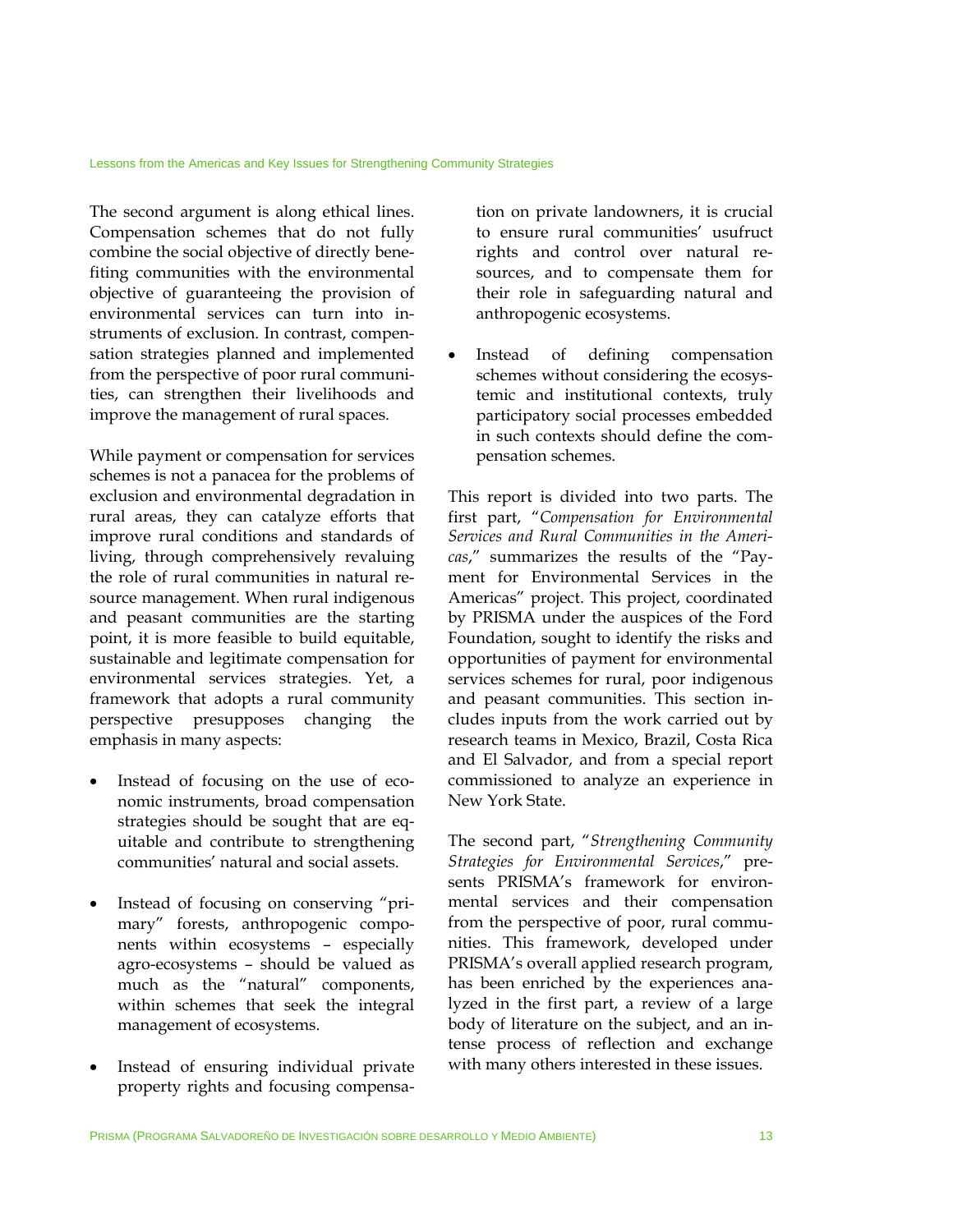### COMPENSATION FOR ENVIRONMENTAL SERVICES AND RURAL COMMUNITIES IN THE AMERICAS

The "Payment for Environmental Services (PES) in the Americas" project, coordinated by PRISMA under the auspices of the Ford Foundation, reviewed PES-related initiatives in Mexico, El Salvador, Costa Rica, Brazil and New York State, with the purpose of identifying opportunities, challenges and risks for rural communities from payment or compensation schemes for the provision of environmental services.

The review encountered a variety of initiatives under implementation or discussion related to the idea of compensating or paying for environmental services. The initiatives are shaped by their national and local contexts and especially by the interests of the different stakeholders who engage in these processes. This interplay of interests expresses itself in the particular features of the initiatives and even in the way the concepts are defined.

Here it is important to recognize the significant differences among the national contexts. Costa Rica stands out with its institutionalized State-driven national system of payment for environmental services; Mexico, by the ample access to and control over natural resources by peasant and indigenous communities. In contrast, in Brazil access to and control over resources by peasant and indigenous communities is more uneven and restricted. The Brazilian cases are thus associated with the expansion, innovation

and defense of the rights of communities to resources. El Salvador, with small natural areas, forces us to see beyond the forest to consider the role of agro-ecosystems and the importance of restoring degraded landscapes. The experience with compensation in the Delaware/Catskill watersheds of New York State demonstrates the importance of negotiation processes in defining compensation schemes that respond to local needs.

Given such differing contexts, it would be mistaken and simplistic to copy a successful compensation scheme from one context, and expect it to work well in another. Nevertheless, lessons derived from the different experiences can help identify key issues to be taken into account when devising compensation schemes capable of benefiting rural communities.

### **COSTA RICA<sup>3</sup>**

The experience of Costa Rica in regards to compensating for environmental services shows several important features:

• A significant State effort to institutionalize – and systematically innovate – a national system of "payment for environ-

 $3$  This synthesis on Costa Rica is based on Camacho, et al. (2002) and other complementary materials. The authors thank María Antonieta Camacho for her detailed review, as well as her suggestions for clarifying, correcting and improving this section.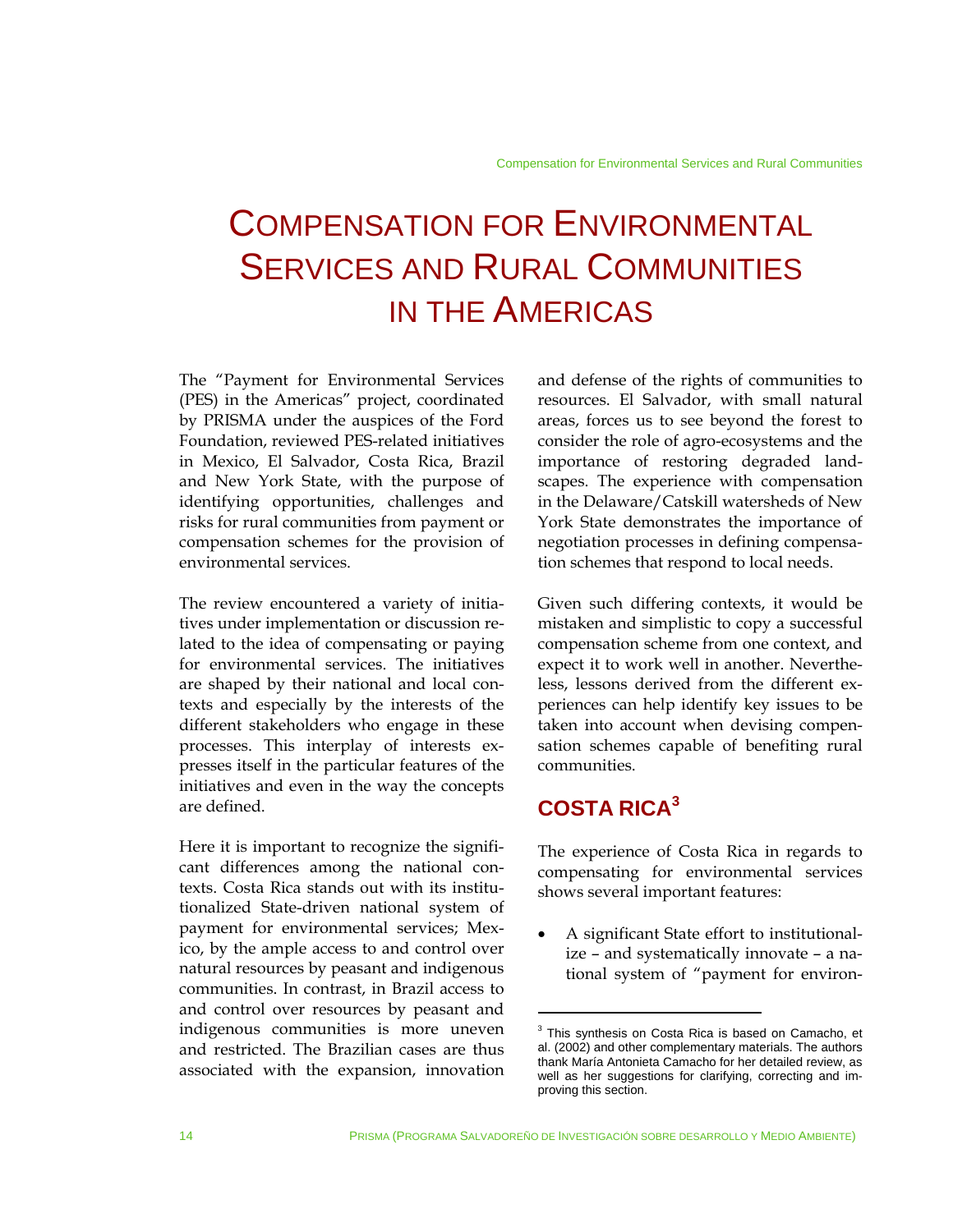Lessons from the Americas and Key Issues for Strengthening Community Strategies

mental services". The scheme emerged out of the previous experience with direct subsidies for the forestry sector and external obligations to eliminate the use of subsidies.

- An approach that associates environmental services with the presence of trees, emphasizing global environmental services (biodiversity and carbon sequestration), but mainly using domestic resources for their compensation.
- Regulations that concentrate payments in large and medium size private landowners, to the detriment of small landowners, indigenous communities, and landholders and usufructuaries without registered property titles.
- A global orientation of the compensation scheme heavily influenced by conservation and private forestry sector interests, and very limited influence from peasant and indigenous sectors.
- A rich social process that has sought to broaden the vision of the valuation and retribution scheme for environmental services.
- Local processes for valuating and compensating for environmental services, operating alongside the official system.

#### **OPERATION OF THE OFFICIAL PES SCHEME IN COSTA RICA**

The official PES scheme in Costa Rica began in 1996 with amendments to the Forestry Law (Law 7575). This Law:

- Defines "environmental services" as, "*those provided by forests and forest plantations and which have a direct effect upon the protection and improvement of the environment*" (Art. 3, Clause k).
- Establishes a funding source for the "*payment for environmental services*" based on the fossil fuel consumption tax (Art. 69).
- Creates the National Forestry Fund (FONAFIFO), to raise funds and administer the PES scheme, with a board of directors made up of two representatives from the private forestry sector and three from the public sector (Art. 48).

Figure 1 illustrates the operation of the PES system in Costa Rica.



SOURCE: Adapted from Camacho, et al. (2002)

FONAFIFO manages the system, but applications for PES are processed regionally through the National System of Conservation Areas (SINAC), following guidelines from the Ministry of Environment and Energy (MINAE). These guidelines are incor-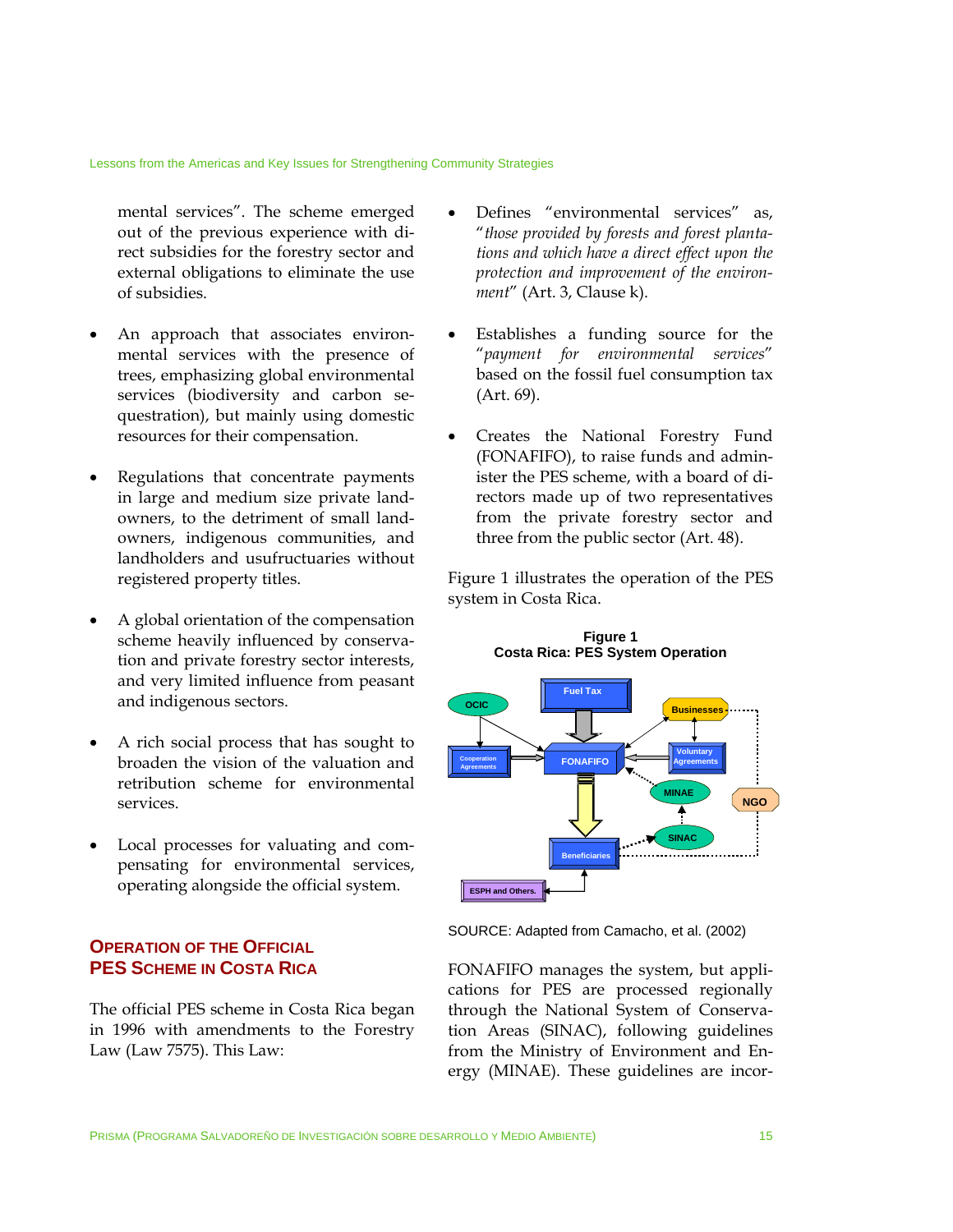#### Compensation for Environmental Services and Rural Communities

porated into annual executive decrees, which set priorities and amounts available for new contracts for forest protection, management and reforestation, while guaranteeing disbursements for contracts from previous years.

NGOs facilitate the process: they give advice to producers; do administrative and technical paperwork; offer forestry extension services; provide project design support; and seek to strengthen the forestry market through certification, pre-selling of timber, auctions and timber market information networks (Camacho, et al., 2002).

Even though most of the resources for PES come from the fuel tax, FONAFIFO also receives other funding (Camacho, et al., 2002):

- Outside funding through agreements negotiated by the Costa Rican Joint Implementation Office (OCIC); agreements with international agencies, such as GEF and the World Bank; and bilateral agreements with governments.
- Internal funding through voluntary agreements with decentralized public institutions, such as the National Power and Light Company; agreements with private electric utilities; or industries, such as *Cervecería Costa Rica,* a brewery.
- Funding through environmental certificates. The face value of each certificate issued by FONAFIFO is equivalent to the cost of protecting one hectare of forest for a specified period. The document, certified by an internationally recognized organization, is tax deductible and can be used to offset environmental costs.

Some voluntary agreements do not involve FONAFIFO directly or from the beginning. Instead, they are made between NGOs and businesses (the case of the *Asociación Conservacionista Monteverde* and a hydroelectric company) or between public utility companies and customers (the case of the Heredia Public Utility Company – ESPH, which has set an environmentally adjusted water rate). However, they maintain ties with the SINAC conservation areas.

#### **THE PREVIOUS EXPERIENCE WITH SUBSIDIES AND PES FINANCING PROBLEMS**

Costa Rica used forestry incentives before it set up the "payment for environmental services" scheme. Between 1979 and 1985 reforestation costs were income tax deductible. Later, direct subsidies were introduced for reforestation, and the management and protection of natural forests.<sup>4</sup> Some authors consider that these incentives played an important role in arresting deforestation.5

However, faced with the obligation to eliminate subsidies under the third structural adjustment loan, the government in 1996

<sup>&</sup>lt;sup>4</sup> In 1986, the Forestry Credit Certificate (CAF) was introduced, and in 1988 the Forestry Advance Credit Certificate (CAFA), as direct reforestation subsidies. In 1994, subsidies were introduced aimed at the management and protection of natural forest (the *Certificado de Abono Forestal para el Manejo del Bosque* – CAFMA, and the *Certificado para la Protección del Bosque* – CPB).

<sup>&</sup>lt;sup>5</sup> According to Lutz, et al. (1993), the area covered by forest decreased from 85% in 1900 to 56% in 1950 and to 29% in 1987. According to De Camino, et al. (2000), deforestation was reversed starting in 1986 when a net gain in forest cover of 4,000 ha/year began to occur, encouraged by the reforestation incentives provided for by the government starting in 1979, fewer incentives for agriculture, and low prices for cattle and traditional agricultural products (Ibid.).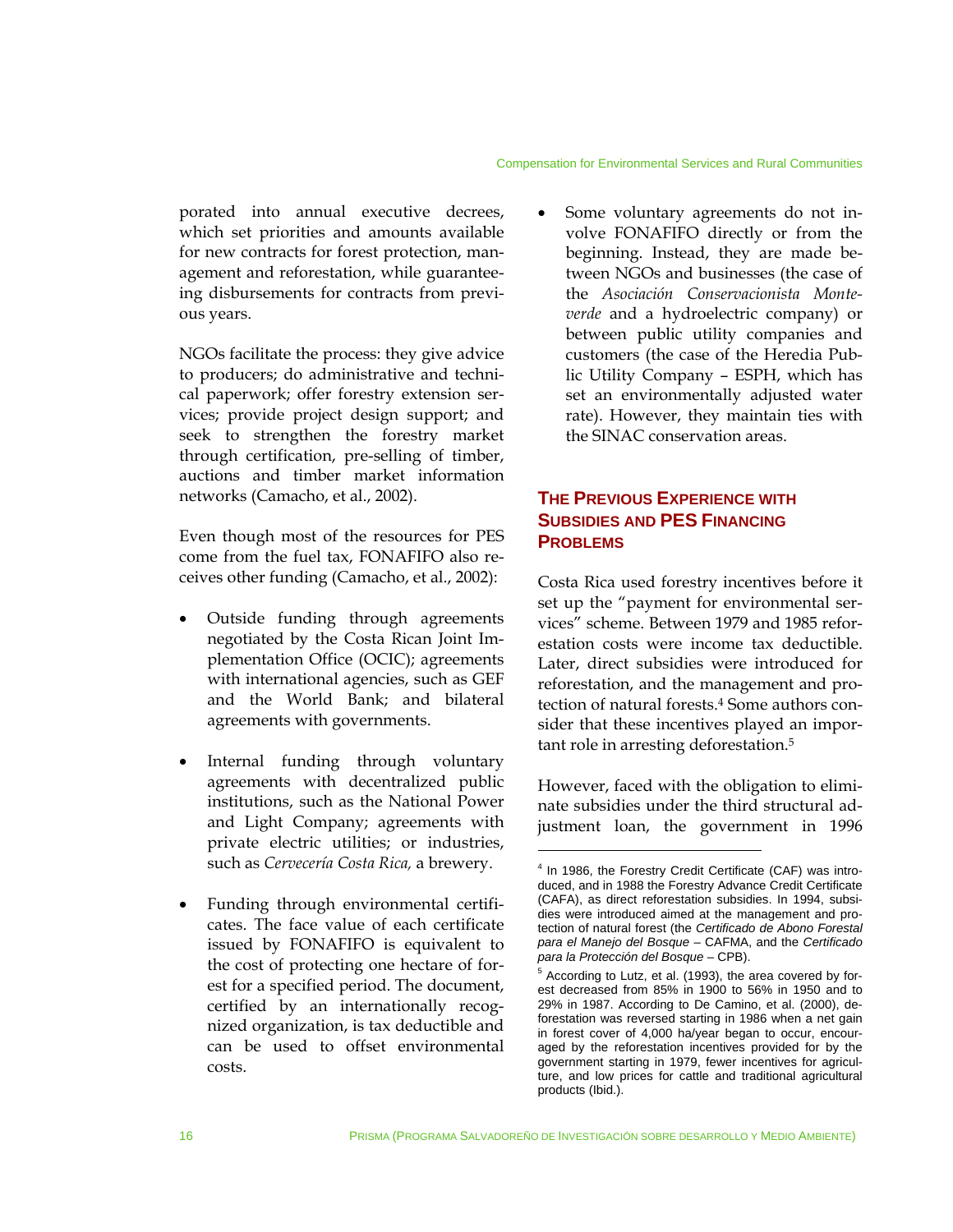amended the Forestry Law (Law 7575). Thus, the subsidy concept changed to one of "payment for environmental services" (PES) under the categories of reforestation, forest management and forestry plantations (De Camino, et al., 2000; Camacho, et al., 2002).

This change in concept was a clever solution, because it formally fulfilled the obligation to eliminate subsidies, while maintaining transfers toward the forestry sector. Indeed, the base payment for environmental service of US\$40/ha/year was set at the same level of the forest conservation subsidy (Rojas and Aylward, 2002). According to De Camino, et al. (2000), while "payments for environmental services" continue to be subsidies to many, they are different because their financing – the tax on fossil fuel consumption – is based on the polluter-pays principle. Nevertheless, the Treasury continued to consider such payments public subsidies, and was reluctant to completely disburse the resources to fund the payment scheme. Between 1998 and 2000 disbursements for CAF and PES barely amounted to a third of what the law provided for (Camacho, et al., 2002).

A government report, submitted in 1998 to the Environmental Services Commission of the Foro de Concertación Nacional (National Consensus-Building Forum), convened by the Rodríguez administration at the beginning of his term in office, criticized the compensation for environmental services scheme then in use. The report argued that the scheme represented "an unsustainable fiscal burden" and its benefits were concentrated "in the hands of large landowners and the independently wealthy" (Foro Nacional de Concertación, La Nación Digital).

In the end, Article 69 of the Forestry Law, which assigned one third of the revenues from the fuel tax to CAF and PES, was repealed by the Tax Simplification and Efficiency Act of July 2001. In its place, the new law stipulated that 3.5% of revenues from the fuel tax would be allocated to payment for environmental services and that the Treasury would be required to disburse it. Although the new percentage was considerably lower, CAF and PES disbursements were more than double those of the previous year, due to a tax hike in 2001 (Camacho and Reyes, 2002). However, the financing rate for PES since 2000 has gone down to less than half of the funds paid out during the 1998- 1999 period (Table 1), and long-term financing and payments are not assured (Estado de la Nación, 2002). The short-term solution has been to turn to external resources from the World Bank-GEF and KfW.6

Despite the financing problems, the scheme has mobilized considerable resources. Between 1997 and 2002, more than 314,000 ha were incorporated into the program, which meant payments of more than US\$80 million (Table 1). Over the entire period, 70% of the resources were allocated to forest protection, while the rest went to reforested areas and forests with management plans.

Payments under the forest management category have generated sharp conflicts between conservationists and private loggers. The Costa Rican Federation for Environmental Conservation (FECON), for example, recommended in 1999 that forest management be eliminated as eligible for compensa-

<sup>6</sup> The ECOMERCADOS project (financed by a \$32.3 million World Bank loan, an \$8 million grant from the GEF, and \$8.6 million in matching funds from the Costa Rican government) seeks to use the PES scheme to conserve biodiversity in priority areas. An €11 million grant from KfW seeks forest development in the Huetar Norte region and Sarapiquí (Camacho and Reyes, 2002).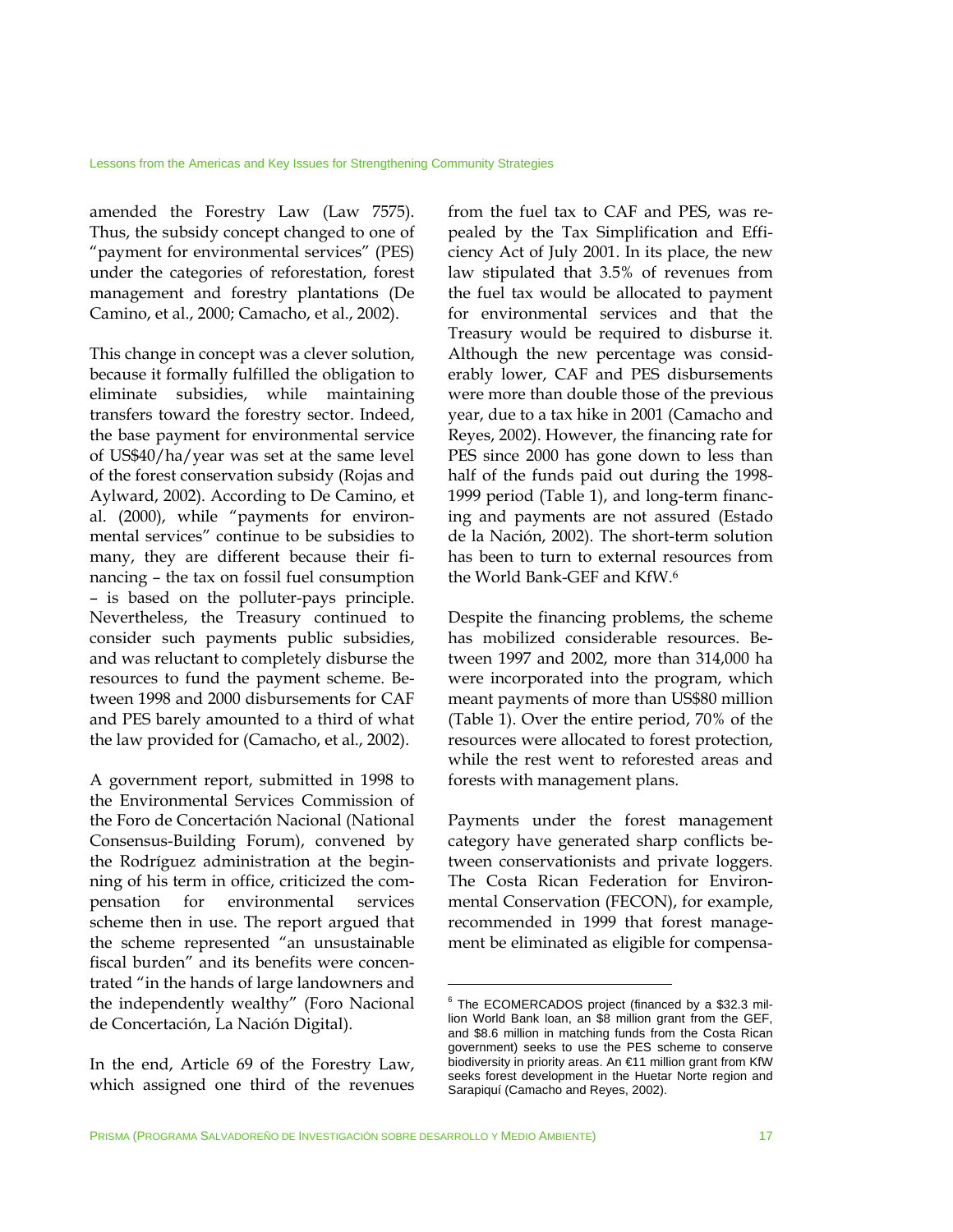#### Compensation for Environmental Services and Rural Communities

tion for environmental services, arguing that there were no effective mechanisms for monitoring the management plans (Asamblea Legislativa, Boletín de Prensa, 16 March 1999). The government agreed and in 2000 eliminated payments under this category (Table 1). Nevertheless, the private forestry sector successfully lobbied for the reinstitution of these payments for 2001. Funds allocated for forest management were executed partially in 2002, because in mid-year uncommitted funds were reassigned to forest protection, reforestation and agro-forestry systems (AFS), which became eligible by executive decree. According to FONAFIFO, in 2002, just 1,296 ha under forest management

**Table 1 Payment for Environmental Services Program in Costa Rica: Areas and Amounts Paid According to Project Type, 1997-2002 (Hectares and Thousands of Dollars)** 

| Years                                     | <b>Forest Pro-</b><br>tection | <b>Forest</b><br>Manage-<br>ment | <b>Reforest-</b><br>ation | <b>Plantations</b>                          | Total   |
|-------------------------------------------|-------------------------------|----------------------------------|---------------------------|---------------------------------------------|---------|
| <b>New Areas Incorporated in Hectares</b> |                               |                                  |                           |                                             |         |
| 1997                                      | 94,621                        | 8,532                            | 5,035                     |                                             | 108,188 |
| 1998                                      | 44,452                        | 9,170                            | 4,283                     | 226                                         | 58,132  |
| 1999                                      | 56,539                        | 5,989                            | 4,284                     | 400                                         | 67,212  |
| 2000                                      | 26,111                        |                                  | 2,500                     |                                             | 28,611  |
| 2001                                      | 20,626                        | 3,997                            | 3,281                     |                                             | 27,904  |
| $2002^{\degree}$                          | 16,871                        | 4,324                            | 3,230                     |                                             | 24,425  |
| <b>Total</b>                              | 259,220                       | 32,012                           | 22,613                    | 626                                         | 314,472 |
|                                           |                               |                                  |                           | <b>Amounts Paid in Thousands of Dollars</b> |         |
| 1997                                      | 20,281                        | 2,934                            | 2,849                     |                                             | 26,064  |
| 1998                                      | 10,338                        | 3,341                            | 2,557                     | 53                                          | 16,289  |
| 1999                                      | 11,842                        | 1,965                            | 2,303                     | 84                                          | 16,194  |
| 2000                                      | 5,583                         |                                  | 1,369                     |                                             | 6,952   |
| 2001                                      | 4,546                         | 1,375                            | 1,851                     |                                             | 7,771   |
| $2002^{-}$                                | 3,853                         | 1,541                            | 1,889                     |                                             | 7,284   |
| <b>Total</b>                              | 56,443                        | 11,156                           | 2,818                     | 137                                         | 80,554  |

\* Areas planned and amounts budgeted for 2002, Executive Order No. 30090- MINAE. Average exchange rate: 1997:233.28, 1998:257.99, 1999:286.46, 2000:308.66, 2001:329.48, 2002:346.57.

Source: Camacho, et al. (2002), based on FONAFIFO data.

were added or 30% of the planned area (Table 1), while the new reforested areas only totaled 727 ha or 23% of the planned area. In contrast, the area under forest conservation increased to 19,176 ha, or 14% more than originally planned. Actual payments for AFS began in 2003.

#### **LIMITED PARTICIPATION OF SMALL-SCALE PRODUCERS AND INDIGENOUS COMMUNITIES**

According to Camacho, et al. (2002), although the current PES scheme in Costa Rica is more democratic than the previously for-

> estry incentives scheme, obstacles to broadening the benefits of the PES scheme using equitybased criteria have not been overcome. Indeed, the participation of small-scale farmers or indigenous communities has been quite limited. This has led to parallel schemes alongside official ones and to growing pressure for the scheme to become more inclusive.

> Ortiz et al. (2003) argue that the PES program in Costa Rica was not designed as a poverty mitigation mechanism and that the socioeconomic profile of those who have access to PES does not include persons living below the poverty line. Miranda and Porras (2002) found that those participating in PES with plots under 10 ha in the Virilla River basin in the Central Valley of Costa Rica, are on average professionals with an annual family income of US\$22,000. Thus, the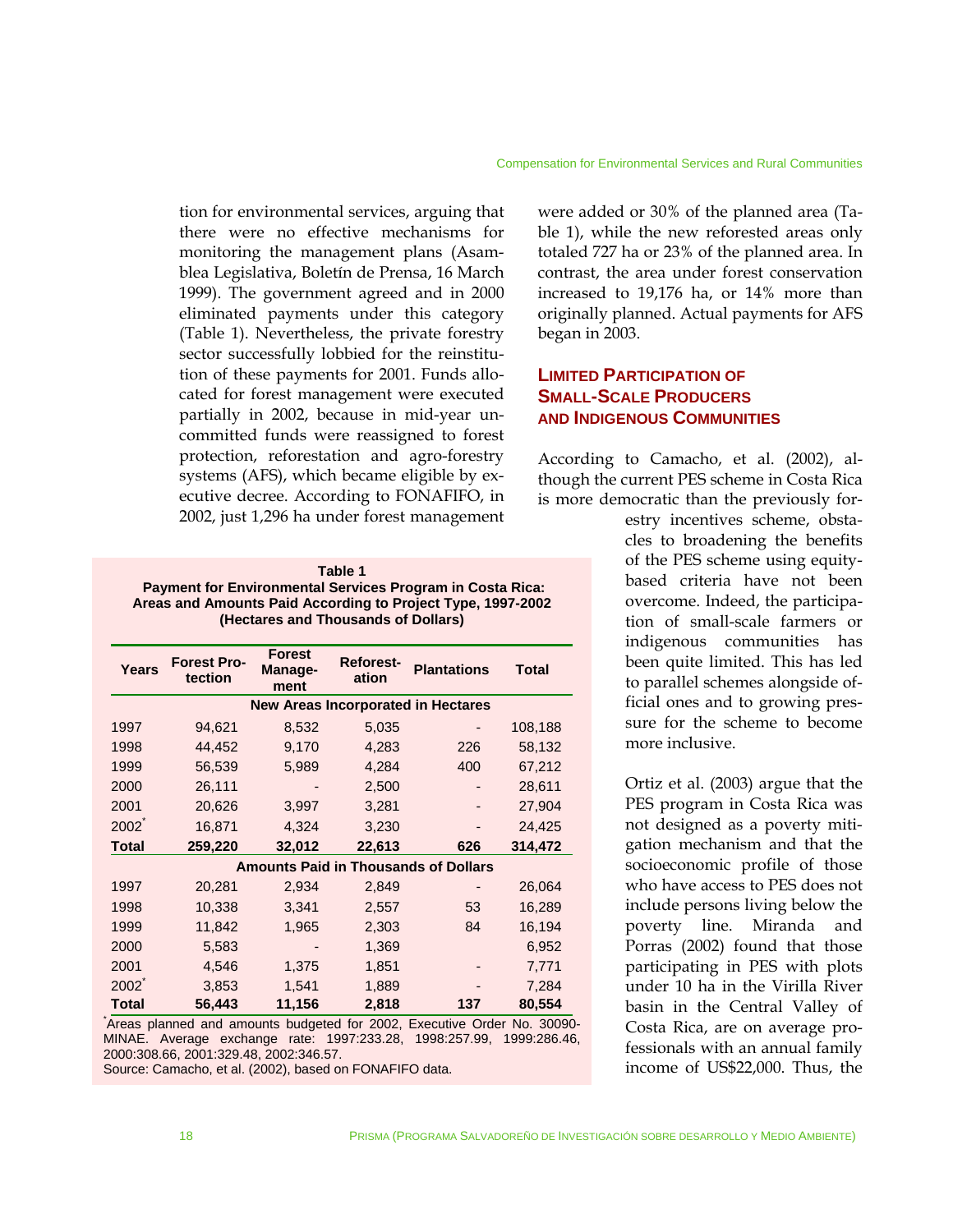payments of US\$882/year for PES in this case represent just 4% of their income, although this situation is not representative of the whole country. Indigenous communities, whose territories cover an area of 330,271 ha and 20% of the natural forest outside protected areas, have very little participation: between 1997 and 2002, just 9,985 ha in indigenous territories were added to the PES program or 3.2% of the total (Camacho and Reyes, 2002).

According to Camacho et al. (2002), besides the lack of information, exclusionary factors have to do with complicated, bureaucratic procedures for accessing PES and the high transaction costs; along with the fact that the scheme only recognizes private landowners with title, not landholders or usufructuaries (Ibid.).7 Thus, the requirements related to property titles, the forestry orientation and the technical requirements, have mainly favored large and medium size private landowners.

Another factor that makes the scheme exclusionary is the emphasis it puts on conservation. For example, in the Central Volcanic Range Conservation Area (ACCVC), the priority was presented as "conserving the forest" or the "environmental benefit"; farm size was not considered a relevant criteria and large projects were preferred, since "small ones introduce many distracting problems" (Camacho, et al., 2002). The weight of conservationist and private forestry sector interests is palpable even in the way Environmental Services are defined under the 1996 Forestry Law:

**Environmental Services**: *Those provided by forests and forestry plantations that have an impact on environmental protection and improvement. They are the following: mitigation of greenhouse gas emissions (fixing, reduction, sequestration, warehousing and absorption); protection of water for urban, rural or hydroelectric use; biodiversity protection to conserve it and for sustainable, scientific and pharmaceutical use; genetic research and improvement; protection of ecosystems, life forms and natural scenic beauty for tourism and scientific ends.* (Law 7575, Art. 3, Clause k)

This definition identifies environmental services with the presence of trees in "forests" or in "forestry plantations," but does not include agro-forestry systems, reflecting the lack of clout of peasant sectors. As Camacho, et al. (2002) point out, the law also omits organic farming experiences that include "clean" technologies (coffee, bananas, horticulture, livestock), which protect ecosystems and benefit humanity, nor communities that foster the sustainable protection of green spaces, headwaters or river basins.

The institutionalization of the PES system consolidated and reinforced forestry and conservationist interests through a complicated system and rigid interpretations of the law. Nevertheless, internal criticism and pressure from indigenous and small-scale producer organizations have led to a slow evolution and rules that are more inclusive. As a result, the participation of indigenous reserves increased and agro-forestry systems finally became eligible through executive decree in mid-2002.8 Nevertheless, just like

1

<sup>&</sup>lt;sup>7</sup> According to Camacho and Reyes (2002), in 1997 recognized landholders were accepted, but the National Comptroller's Office stipulated that the benefit could only be granted to property titleholders.

<sup>&</sup>lt;sup>8</sup> Decree No. 30748-MINAE (5 June 2002) reassigned 2002 funds assigned for PES under the forest management heading to forest protection, reforestation and agroforestry systems (AFS), making these systems eligible for PES for the first time. Decree No. 30962-MINAE (24 Octo-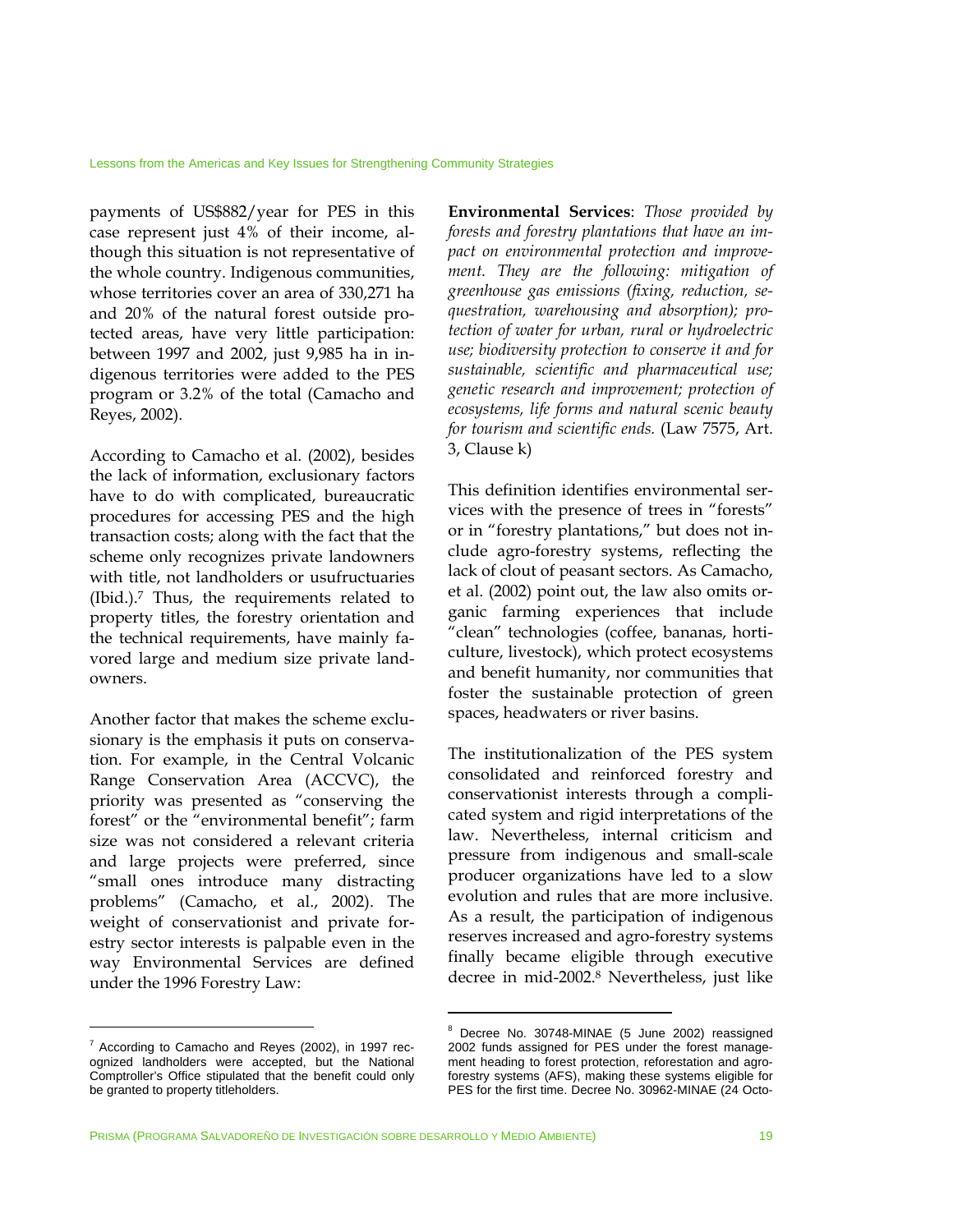indigenous reserves, the participation of agro-forestry systems is marginal.

The legitimacy and orientation of the existing payment for environmental services institutional scheme was questioned by diverse stakeholders. At the beginning of the Rodríguez administration (1998-2002) a commission was included in the national consensus-building process – Foro de Concertación Nacional - to assess the issue. The guiding idea was the creation of an "Integrated Environmental Services System" that would broaden the concept of environmental services, as well as the participation to other social sectors in the decision-making bodies that controlled the PES system, thus counterbalancing the influence of the forestry sector. The commission proposed including agro-forestry systems and urban reforestation alternatives as options eligible for receiving payment for environmental services.

Nevertheless, the legislative initiative for bringing about the changes (Box 2) faced many conflicting positions and interests, and limited representation from small-scale producers and community organizations in the different debates. In the end, the initiative was stalled due to the lack of consensus. As a result, the PES scheme instituted by the 1996 Forestry Law remains in effect.

The stalemating of this innovative initiative leaves a lesson that should be taken into account in other countries attempting to institutionalize schemes for compensating environmental services. As this experience shows, institutionalization based on incomplete consensus-building processes, and without adequately including the interests of small farmers, indigenous communities and other organizations, generates restrictions that are difficult to overcome later on, especially once they are institutionalized. It therefore becomes critical to ensure broad, appropriate and genuine participation, especially in the initial stages of institutionalizing compensation schemes to ensure their long-term legitimacy and sustainability.

#### **PES AND LOCAL PROCESSES**

While the official PES scheme in Costa Rica stresses global environmental services (biodiversity, carbon sequestration), in local spheres the efforts seek to protect water resources for human consumption and electricity generation. This has encouraged local initiatives that operate with more flexible criteria than the national system.

Valuing environmental services from a local perspective, also unleashes demands for participation and local management processes that seek greater control over natural resources in terms of local needs and perceptions. Camacho, et al. (2002) analyzed those local dynamics in PES processes through three case studies carried out during the course of the PRISMA-Ford Project. These cases are summarized below.

ber 2002) regulated and set the payment amount at 230 Costa Rican *colones* per tree (approximately US\$0.60 at the then-prevailing exchange rate) for PES for agroforestry systems. This amount is to be indexed annually according to the consumer price index and disbursed over three years in unequal portions (65%, 20% and 15% in the first, second and third years respectively). The amount allocated for PES-AFS in 2002 was 37,556,160 Costa Rican *colones* (about US\$98,000 at the exchange rate in effect at the time of the decree), or around 4.8% of the total allocated for PES for new areas incorporated in 2002.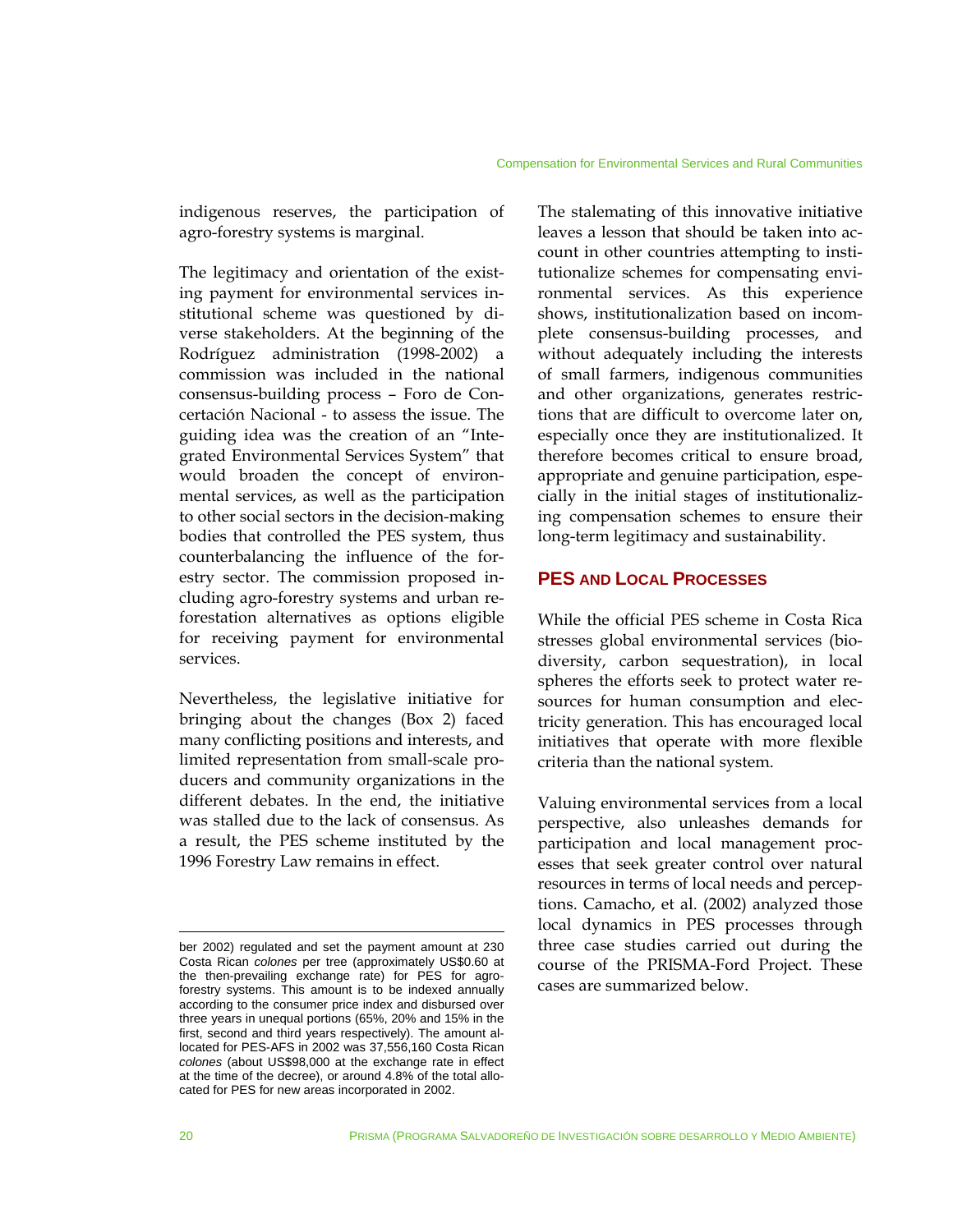Lessons from the Americas and Key Issues for Strengthening Community Strategies

#### **Box 2**

#### **The Integrated Environmental Services System in Costa Rica: The Stalling of an Innovative Initiative**

As part of the 1998 national consensus-building process (Foro de Concertación Nacional), the Environmental Services Commission proposed compensating environmental services originating from "*forestry plantations, forest protection, primary and secondary forest management, urban reforestation and the forestry component of agro-forestry systems*." Even though environmental services were still strongly associated with the presence of trees, the inclusion of agro-forestry systems, public areas (for protection and scenic beauty) and urban green spaces, offered a new range of options, opening the possibility for developing a more inclusive system.

The government´s proposed "*Valuation and Retribution for Environmental Services Act"* submitted to the Legislative Assembly in November 1998, included in part the Commission's recommendations. It opened up the scheme by proposing payments for "*landowners and landholders, both public as well as private*", a proposal which affected private forestry sector interests. The bill also proposed creating a National Environmental Services Fund (FONASA) for operating the system, replacing the National Forestry Fund (FONAFIFO) in that role. FONAFIFO was to become a specific fund within FONASA, the "*Greenhouse Gas Reduction Fund*," along with funds for water, biodiversity and scenic beauty and others that might be created. An "*Environmental Services Advisory Council*" was also to be created, with representation from environmental organizations, the National Conservation Areas System (SINAC) and the private tourism sector, thus diminishing the influence that the forestry sector had in FONAFIFO.

The private forestry sector opposed the bill in its testimony before the Legislative Assembly's Commission responsible for discussing the bill, and environmentalist, peasant and indigenous sectors also declared their positions on the bill:

The National Forestry Office (ONF), with strong influence from the private forestry sector, also rejected the creation of FONASA and the Advisory Council. It felt that the Advisory Council duplicated its functions and opposed the lack of representation on it from forestry entrepreneurs, small farmers, small forestry owners, reforesters and forest owners, which it considered to be "*responsible for the greater part of the generation of environmental services*" (Asamblea Legislativa, Boletín de Prensa, 19 January 1999).

The Costa Rican Forestry Chamber (CCF) argued that the bill did not improve the 1996 Forestry Law, nor PES, and therefore it opposed the Advisory Council's creation because it would not have representation "*from the productive forestry sector, owner of the largest amount of natural primary and secondary forest and forestry plantations existing in the country in private hands*" (Ibid., 20 January 1999).

The National Peasant Commission (*Mesa Nacional Campesina*) requested that the Fund be extended to the entire agrarian sector and not only benefit the forestry sector. In addition, they asked for greater representation from the different sectors (Ibid., 9 March 1999).

The Costa Rican Federation for Environmental Conservation (FECON) demanded the participation of civil society on FONASA's board of directors and recommended that forest management not be eligible for payment for environmental services (Ibid., 16 March 1999).

Finally, the Commission on Agriculture and Livestock and Natural Resources Affairs of the Legislative Assembly approved a substitute text, which in general terms, maintained the influence of the private forestry sector. Nevertheless, the Minister of the Environment requested in May 1999 that this text not be sent to the full Legislature and that it be returned for discussion in commission, because it did not clearly spell out that PES should preferentially seek "conservation of the primary forest" and not to foster forestry activities, since those were covered by other mechanisms in the Forestry Law. In practice, the Minister accepted the criticisms of FECON and the Peasant and Indigenous Commission, which according to the Minister's letter, saw in the substitute text, "a deviation from the original intent regarding the true concept of environmental service." The Minister also felt that it was important to include on FONASA's board of directors "environmentalist groups, in order to have a balance in the definition of the goals to be reached" (quoted in Camacho, et al., 2000).

In the end, there were no changes and the legal framework established by the 1996 Forestry Law is still in effect at present (2003).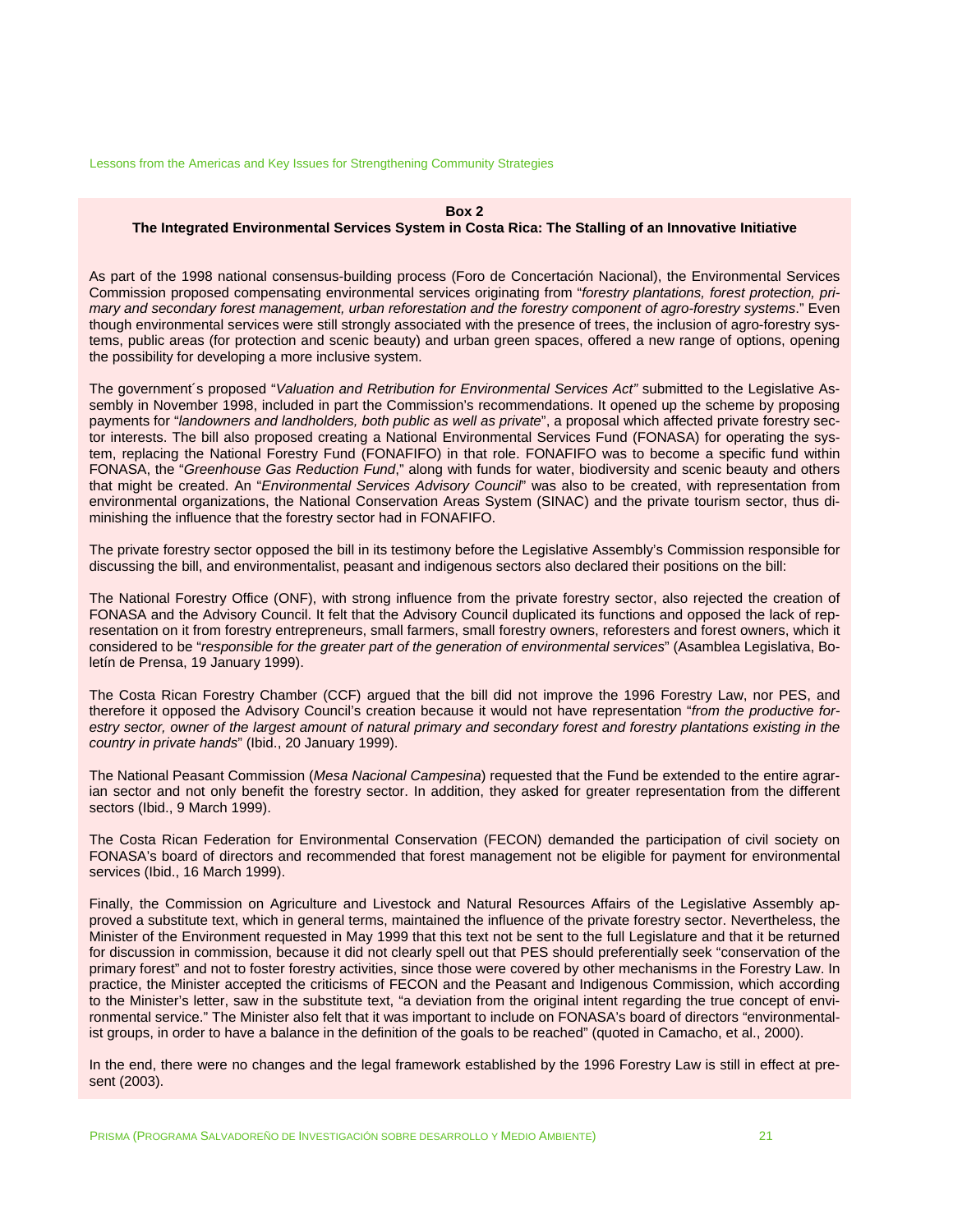#### *ADJUSTED WATER RATE: PUBLIC UTILITIES COMPANY OF HEREDIA (ESPH)*

Since 1999, the Heredia Public Utilities Company (Empresa de Servicios Públicos de Heredia - ESPH) has been charging an "environmentally adjusted water rate." The additional funds within the rate go into a trust fund run by the company itself, which has been using it for investing in PES in the mountainous region of Heredia province since 2002.9 This is based on concern for the vulnerability of water sources caused by urban growth and land use changes. PES appears, then, as an instrument for ensuring the future water supply, by providing incentives to producers in the upper watersheds to convert into forest underused land or land currently used for livestock farming.

Nevertheless, an isolated, local PES scheme will not solve the problem that ESPH seeks to address. Experience highlights the need to insert PES schemes into more global participatory administration strategies for microregional development that link together the interventions that different institutional actors carry out in the territory.

#### *PES FOR PRODUCERS IN THE PLATANAR RIVER BASIN*

The Matamoros Hydroelectric Company (*Empresa Hidroeléctrica Matamoros*) has four hydroelectric plants along the Platanar River with a total capacity of 20 MW. In 1999, under a voluntary agreement with FUNDE-COR and MINAE, this company made the commitment to pay US\$15/ha/year for five years to FONAFIFO, so that this agency would include in the PES program farm owners in the Platanar river basin who protected the forest or reforested stripped areas. A year later, the company agreed to pay US\$30/ha/year for forest protection, for a 10-year period. The agreement included provisions giving access to PES to producers who could not meet FONAFIFO's usual titling requirements. Through this voluntary agreement, 26 producers participate in PES and 796 ha of Platanar River basin forest are being protected, representing 25% of the basin's land area. The program is executed by CODEFORSA, the most experienced forestry NGO in the region, which does the studies and contracts with producers, following SI-NAC-MINAE-FONAFIFO regulations.

Using multi-criteria analysis based on a consultation process with focus groups, Camacho et al. (2002) evaluated the PES program and its local impact on the Northern Huetar region, where the Platanar river basin is located. As the spider web diagram shows (Figure 2), the lowest scores are in the "efficiency in process structure" and in "access to information". Stakeholders consider PES access procedures time-consuming and complex, with many requirements; they also feel that information is not adequately disseminated.

The highest scores have to do with the PES effects on local organizing capacity, the improvement of water quality and quantity, and the positive transformation of the landscape. Since PES is not considered profitable, except for large landowners or those with land on steep slopes that cannot be used for anything else except forestry, the high value attached to those positive impacts that benefit the community as a whole, partly explains the interest of producers in participating in PES schemes and in efficiently investing the resources obtained.

<sup>&</sup>lt;sup>9</sup> The amount paid into the trust fund for "water environmental service" is 1.90 Costa Rican *colones* per cubic meter, or approximately US\$0.005.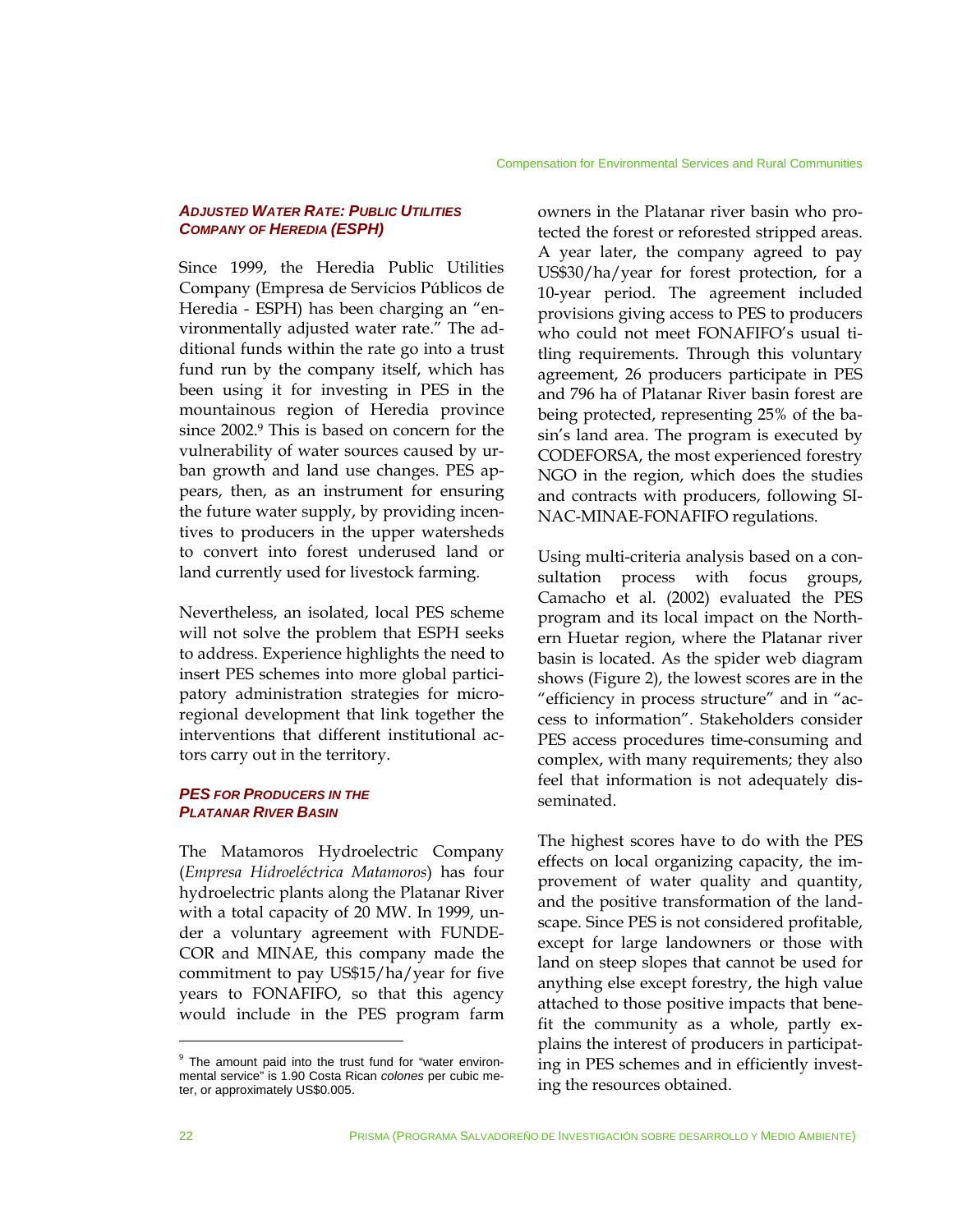

**Figure 2 Costa Rica: Evaluation of the PES Program in the Northern Huetar Region**

Lessons from the Americas and Key Issues for Strengthening Community Strategies

Source: Camacho et al (2002)

Camacho, et al. (2002) conclude that for small-scale producers, the profitability of PES depends on its complementarities with agriculture, tourism, non-timber products and other activities. Therefore, it should be implemented integrating agro-forestry and environmental services management.

#### *PES FOR PRODUCERS IN SARAPIQUÍ*

During 1997-2000, the PES program incorporated 12,495 ha and 164 producers in the municipality of Sarapiquí, with an estimated investment of around US\$786,000. Most of the incorporated area was under the forest protection category (11,217 ha), 1,076 ha fall under the forest management category, and just 203 ha, under the reforestation category. Among the participating producers, there are 120 *parceleros*\* affiliated with CACSA

(Sarapiquí Municipal Agricultural Center), who receive technical assistance from FUN-DECOR, an NGO that is involved in other PES projects with small, medium and largescale producers. Private hydroelectric companies that operate along tributaries of the Sarapiquí River (Volcán and San Pedro rivers) have also signed voluntary PES agreements to maintain the quality and quantity of water for hydroelectric generation.

The program evaluation in Sarapiquí had results similar to those found in the previous case. The *parceleros* feel that PES is not very profitable and its institutional framework not very efficient, but they value the information and training received on forestry activities. Likewise, they feel that it helps maintain water quantity and quality. Additionally, they consider that PES improves their standard of living.

1

<sup>\*</sup> Small landowners, beneficiaries of a land reform program.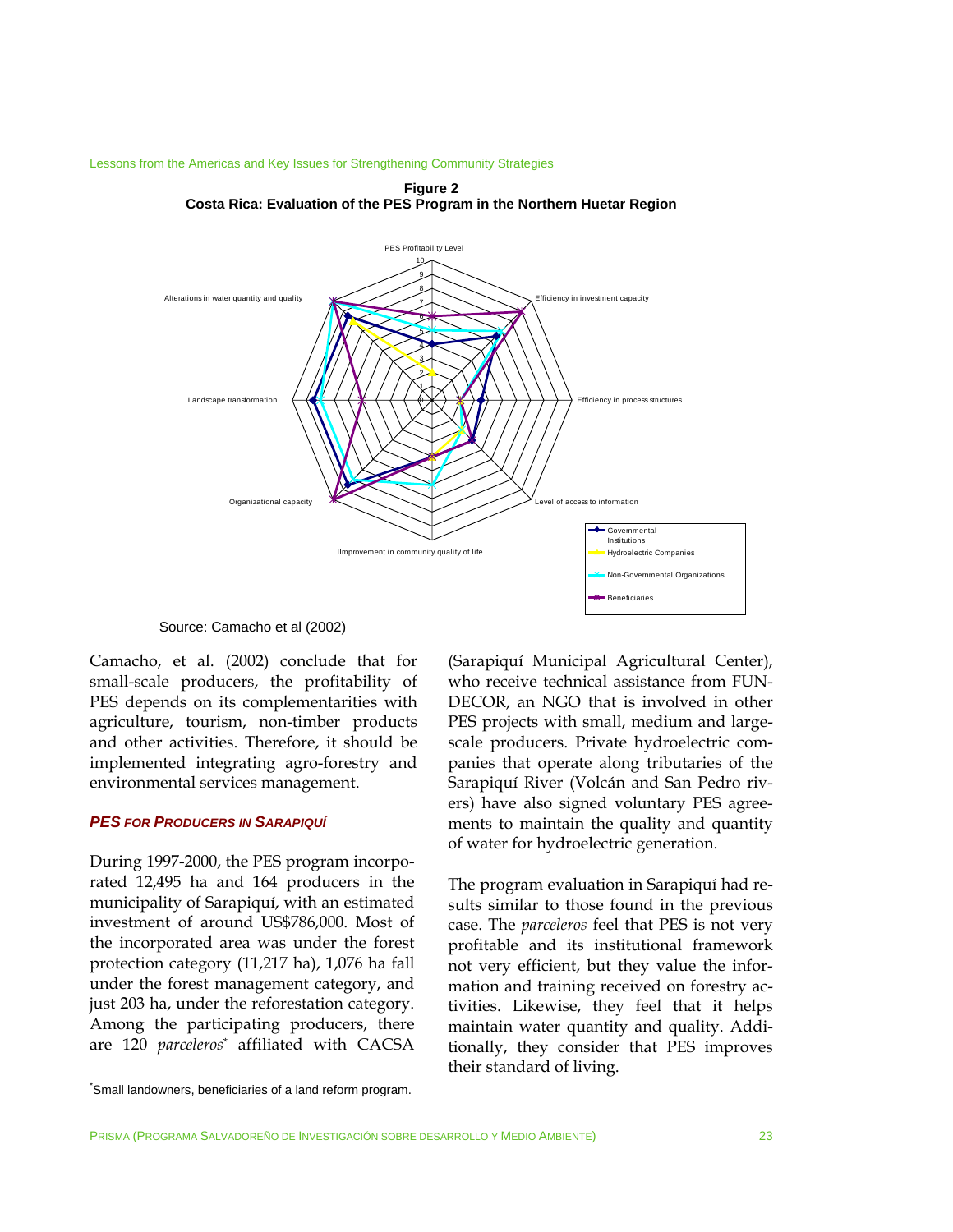his experience, framed around the interests T of hydroelectric power generating projects, shows that the promise of payment for environmental services on behalf of these projects does not always makes them viable, because stakeholders in the local sphere may have alternative visions regarding natural resource management.

For example, the Heredia Public Utilities Company (ESPH) wanted to build a hydroelectric plant (La Virgen) to generate 30 megawatts using 42 m3/s of the Sarapiquí River and  $8 \text{ m}^3/\text{s}$  of the Poza Azul River. The National Power Plan of the Costa Rican Electricity Institute, also included 13 new projects for the Sarapiquí river basin. This pretension by external actors over the local resource base, in a region rich in natural resources but with the highest poverty rates in the nation, sparked confrontations between promoters and opponents of using the river for hydroelectric generation.

UNDECOR, ICE, MINAE, ESPH and other F hydroelectric companies defended what they considered would be a sustainable use of the river. On the other side, the Sarapiquí Welfare Association (ABAS) spearheaded the municipality's position, with support from the local tourism board, the Network of Private Reserves (*Red de Reservas Privadas*), development associations and others, in opposition to the hydroelectric use of the Sarapiquí River. They felt that changes in the river's flow would negatively affect the basin's biodiversity, tourism and other economic activities.

In the end, the impasse was temporarily resolved in 2000 through a plebiscite (a mechanism used for the first time in Costa Rica), which rejected the dam and declared the Sarapiquí River a "national monument,"

a type of protected area where the municipal government has a say. In addition, a biological corridor was formed between La Selva Biological Reserve and the San Juan River, by the Nicaraguan border, as part of the Mesoamerican Biological Corridor.

#### **ASSESSMENT AND LESSONS**

Camacho, et al. (2002), highlight in their assessment of the Costa Rican national PES system that the system works. A public institutional framework is in place, capable of guiding, coordinating, encouraging and controlling the process. There is a funding source through the fuel tax. Payments for environmental services use established procedures and decentralized management through SINAC, with a significant intermediary role played by regional NGOs, local organizations and trade organizations. There has been development of human resources and the administrative, financial and technical mechanisms required by the process.

Second, PES fosters not only the regeneration of forest cover and efficient use of natural resources, but also social innovation processes in the environmental and forestry sector, as well as local stewardship. New instruments and PES models are arising that go beyond the formal regulatory framework. Municipal capacity for assuming local environmental management is starting to develop. Associative efforts to link interests are getting stronger. NGOs, producers and companies are becoming more environmentally responsible as they become aware of the need to value natural resources and invest in their recovery or protection to secure private and community interests. Technical innovations are generated, as in timber production where traditional logging has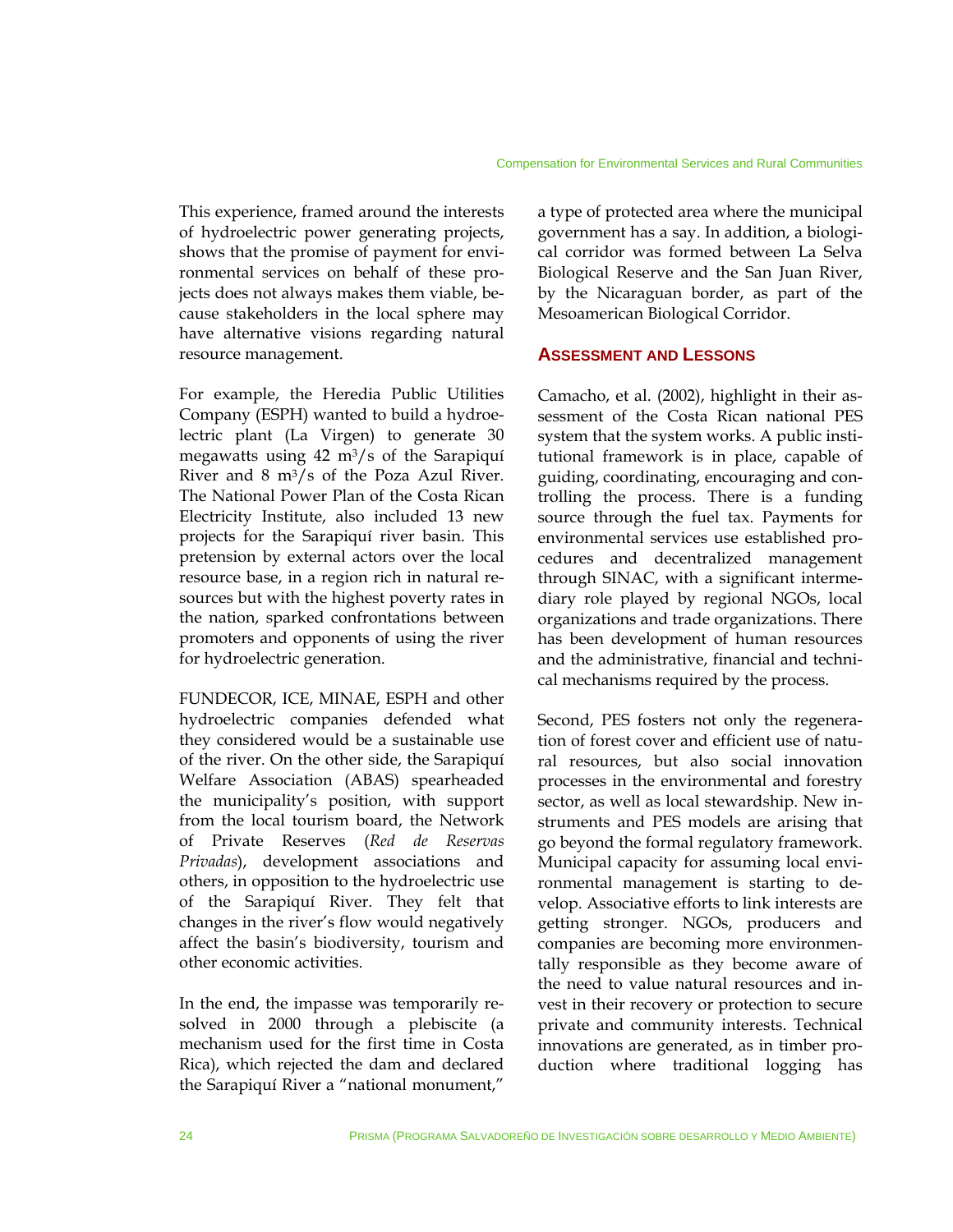evolved into sustainable forest management and reforestation.

Camacho, et al. (2002) also point to several weaknesses. The fragmented vision in the processes for valuing environmental services. The lack of appropriate information regarding PES. Overlapping and disjointed sectoral approaches and strategies (environmental, agricultural, energy, tourism) in a given territory. Fragmented laws and sparse efforts to include municipalities and strengthen their capacities and competencies on environmental matters. The perception by stakeholders that the amount paid is low, hardly motivating or unprofitable, while administrative processes are long and cumbersome.

Faced with these limitations, Camacho et al. (2002) propose improving inter-sectoral and inter-institutional coordination, overcoming fragmented laws and the innovation of criteria used to administer PES. A move towards integral and differentiated environmental valuation for each region or location is proposed. The development of consensus criteria from a local development management perspective and the strengthening of local governmental authority over environmental issues and public services provision, is also suggested. Strengthening the capacity of businesses, municipalities, institutions and grassroots organizations to institutionalize participatory planning processes for microregional environmental management is deemed important.

They consider that developing access and distribution mechanisms, including differentiated payments scale, would have a greater positive impact on the quality of life of small farmers and indigenous communities. Improved profitability of PES could contribute to these improvements, and it can be achieved if PES is tied to promoting diversified production activities that are of interest to producers, such as agro-forestry, agrotourism or ecotourism, non-timber products, integration of production chains and secure markets, among others.

Some of these observations and recommendations gain greater weight when viewed from the perspective of the more deteriorated social situation of many rural communities in other countries of the Americas. While 8.9% of the rural Costa Rican population lived in dire poverty in 2001, and an additional 16.3% could not meet their basic needs (Octavo Informe Estado de la Nación, 2002), the situation is much worse in most of the other countries which have much weaker mechanisms than in Costa Rica for aiding underprivileged rural areas. Under these conditions, what it may be a strategic omission in Costa Rica – an exclusionary PES system that is not seen as an instrument for reducing rural poverty or fostering local development – in other contexts, that same logic could have much more negative impacts.

Beyond the foregoing, the Costa Rican experience seen from the perspective of poor, rural communities offers instructive clues. For example, the Platanar and Sarapiquí cases show that including small farmers in PES schemes can have positive impacts on their quality of life and on rural community dynamics in the areas where they operate. These cases demonstrate that income provided by PES is low, but it does represent an economic boost and, in the process, the participating producers recognize other benefits from their relationship with support organizations, such as training (technical, orga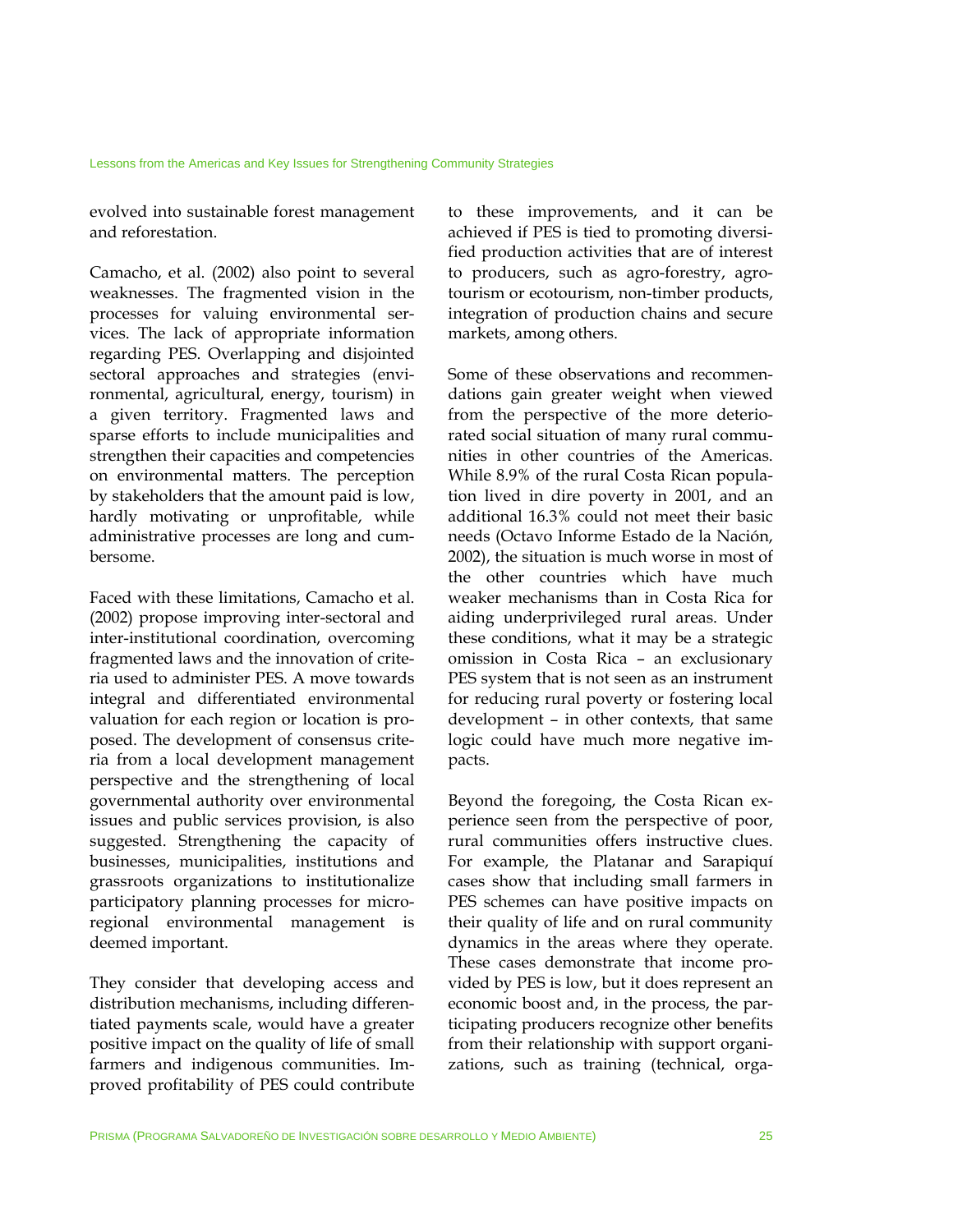nizational, financial, marketing) for forestry management.

At the same time, to the degree that local communities increase their appreciation for the value of their natural resources and strengthen their social capital, they will also try to increase their control over how their local environment is used. Although this can generate socio-environmental conflicts, as in Sarapiquí, when local stakeholders have stronger capacities for local environmental stewardship and an increased sense of appropriation over the landscape, better opportunities are opened for generating strategies and mechanisms for the recognition and compensation for environmental services, keyed to local priorities and needs.

The experience in Costa Rica also highlights the importance of the scheme's overall orientation and its ground rules in determining its capacity for inclusiveness. In contexts marked by extensive rural poverty, it is even more crucial to ensure that the mechanisms' orientation and ground rules are defined in such a way that allow for simultaneous progress in strengthening rural livelihoods and natural resource management.

In some contexts, this means seeing beyond the forest and forestry interests, to link up more directly with other productive activities that are central to strengthening the livelihood strategies of rural communities. A broad focus for environmental services and compensation that identifies a wide range of practices for the provision of environmental services can be an important instrument for improving, diversifying and strengthening productive strategies for producers and communities.

#### **MEXICO<sup>10</sup>**

In comparison with the rest of Latin America, the most striking feature of the Mexican context is the ample access to and control over natural resources by peasant and indigenous communities - they control more than half the land and 80% of the country's forests. This is a legacy of the Mexican Revolution and Article 27 of the Constitution of 1917, which established the precept, still in force, of public ownership of natural resources (land, subsoil and territorial waters) and the power of the State to establish social property (ejidos\* and communal property of indigenous peoples) and private property. Article 27 was amended in 1992 to allow the sale of ejido parcels, yet, the semi-collective domain over ejidos, especially forested land, has been maintained (Burstein, et al. 2002).

This context is favorable for initiatives that seek to value environmental services and benefit indigenous and peasant communities, especially when we consider the potential supply. According to Burstein et al. (2002), Mexico has a large potential for carbon sequestration. Existing genetic diversity – calculated at 10% of the Earth's total – also represents an important environmental service. Magnificent natural attractions exist, so that the appreciation of the landscape through ecotourism represents a promising opportunity for many peasant communities. Hydrological environmental services are widely recognized as essential, although users still perceive that these services should be free or subsidized.

 $10$  This synthesis of the experience in Mexico is based on Burstein, et al. (2002).

<sup>\*</sup> In Mexico, "expropriated land reallocated by the government to a workers' collective" (The Collins Concise Spanish Dictionary, HarperCollins, 2002).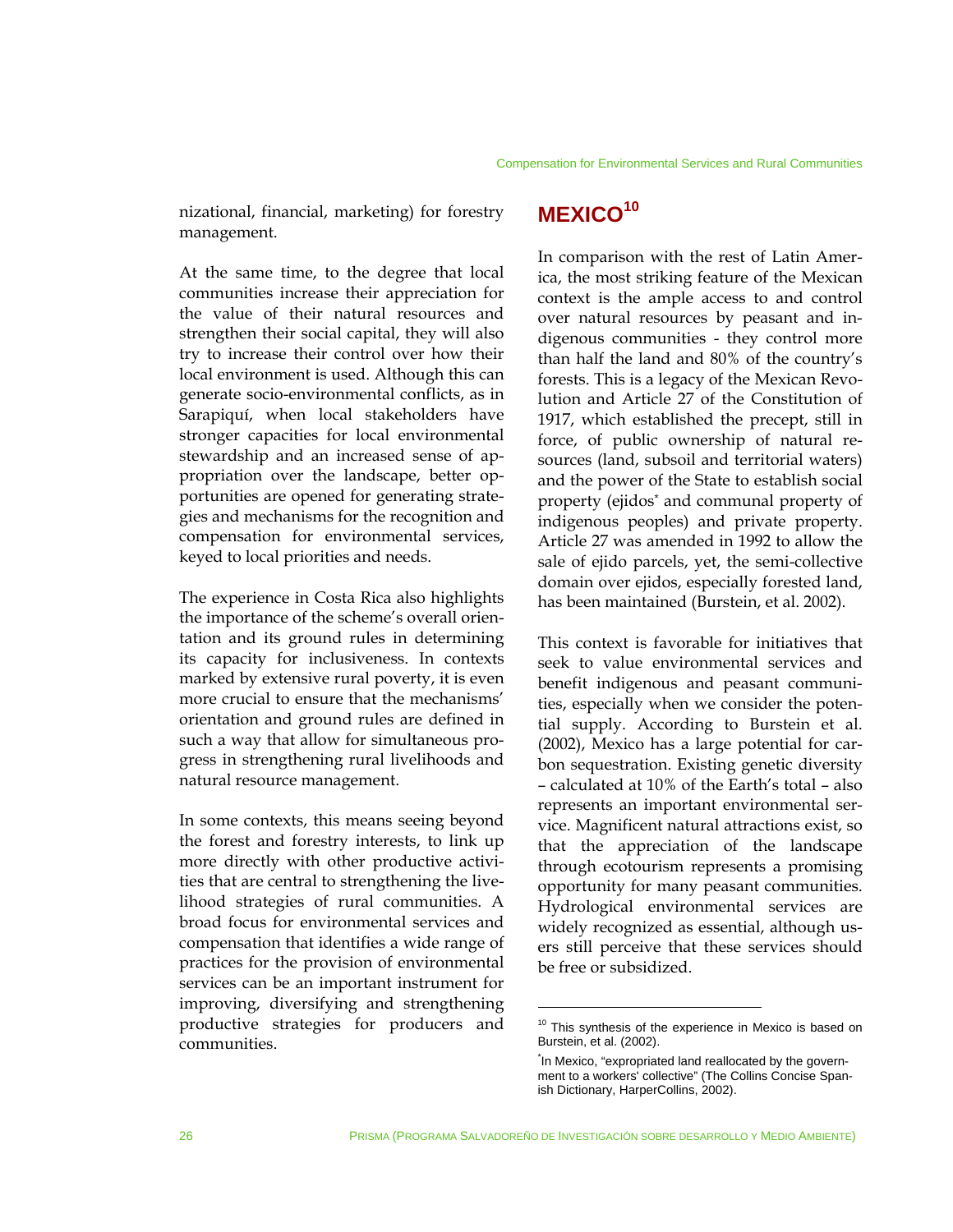Lessons from the Americas and Key Issues for Strengthening Community Strategies

#### **PES INITIATIVES AND RURAL COMMUNITIES: THREE CASES**

Using this background, Burstein, et al. (2002), under the PRISMA-Ford Project, explored the issue of PES in Mexico through three case studies, which examine the involvement of rural communities in carbon sequestration, biodiversity and eco-tourism.

#### *CARBON SEQUESTRATION: BIOCLIMATIC FUND (CHIAPAS)*

The BioClimatic Fund (Fondo BioClimático) was set up in 1997 to administer the funds of Scolel Té, a carbon sequestration pilot project that arose from collaboration among the peasant organization, Pajal Ya kac'tic Credit Union (PAJAL), the Colegio de la Frontera Sur (ECOSUR), and the University of Edinburgh (United Kingdom). More than 300 peasant coffee and corn farmers participate in the project, planting one hectare on average of their individual four to five hectare parcels with trees to absorb carbon.

In 1997, the International Automobile Federation purchased the first 5,500 tons of carbon – their estimation of global annual emissions – at a price of US\$ 10 per ton (later raised to US\$12) – paid in three portions over 10 years, based on a 20-year commitment. One part of this amount covers the expenses for technical assistance and administration provided by the AMBIO professional cooperative.

The payment for carbon sequestration represents a minimal income for the peasants, but this incentive is reinforced by opportunities to penetrate the market for timber produced using sustainable forestry practices and to integrate carbon sequestration into other strategies such as organic coffee production and other agro-ecological initiatives. Participants also take advantage of assistance for planning agro-ecosystems, provided by AMBIO through the "Plan Vivo," which orients growers and allows monitoring the carbon fixed using the grower's chosen strategy. Growers participating in the carbon sequestration project have shown the capacity to manage resources and maintain their cohesion, but they have also had conflicts with the rest of the community where they work.

#### *BIODIVERSITY AND CARBON SEQUESTRATION: UZACHI (OAXACA)*

The experience of UZACHI (Union of Zapotec-Chinantec Communities) began as a movement to regain control over forest use on community lands. It later evolved into community forestry and recently added biodiversity and carbon sequestration environmental services. During the entire process, UZACHI has been advised by ERA (Rural Studies and Peasant Advisory Services).

The 26,112 ha controlled by the four UZACHI member communities are collectively run under a Forest Management Plan and a Land Use Plan, developed in a participatory fashion. These plans zoned different areas for the protection of biological diversity, soils and water; for incomegenerating production (timber); and for subsistence farming (wheat and corn).

Developing the supply of environmental services has focused on researching biological resources and carbon sequestration. The study of biological resources supports crop diversification through growing mushrooms, orchids and other ornamental plants. In addition, under a three-year contract to research medicinal plants with SANDOZ (now NOVARTIS), signed in 1995, UZACHI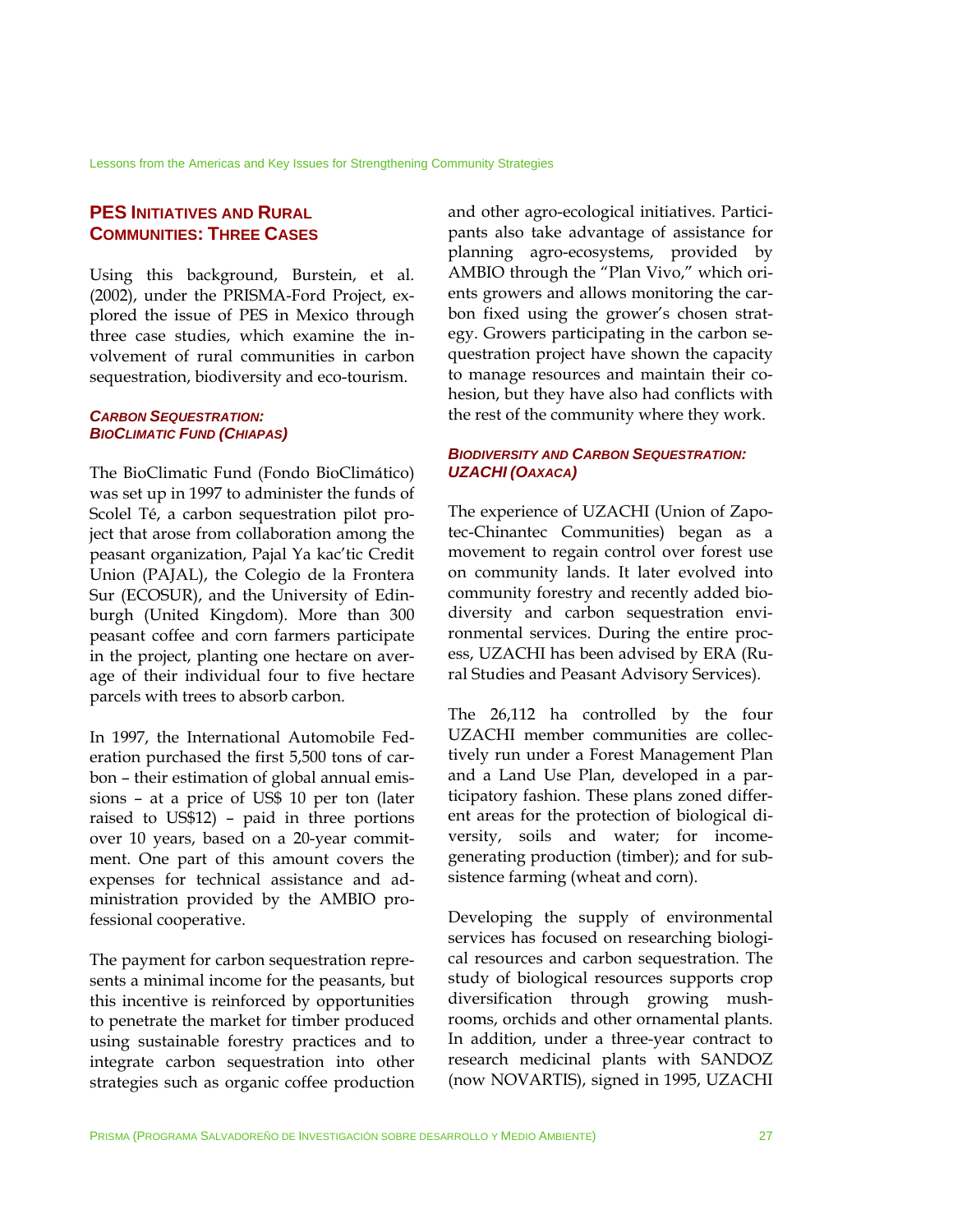engaged in field and laboratory activities, while SANDOZ financed a laboratory, trained staff, paid for services rendered and agreed to pay UZACHI a set fee for its participation, in the event a new product with therapeutic applications is discovered. For the report's authors, this experience shows how to benefit communities, by fomenting the maintenance of wilderness areas while generating scientific advances.

UZACHI and IXETO (Union of Ixtlán-Etla Communities, Oaxaca), together with two civil organizations, ERA and CCMSS (Mexican Civil Council for Sustainable Forestry), drew up a proposal for fixing 836,000 tons of carbon over 30 years, by implementing silviculture and agro-silviculture systems. The project seeks to stabilize the agricultural frontier, increase forest cover and use firewood more efficiently. The estimated US\$6 per ton capital cost would leave net earnings of 40% based on a price of US\$10 per ton. They are not yet selling carbon, but they are exploring markets in the country's largest cities, particularly Mexico City.

#### *ECOTOURISM: MAZUNTE AND VENTANILLA, OAXACA; SELVA DEL MARINERO, VERACRUZ*

In Mazunte, after the government issued a ban on capturing turtles, the community looked for alternative income sources, and in 1992 established a 14,000 ha "Peasant Ecological Reserve" and a Joint Owners Association, which received concession of the shorefront. Seven years later, Mazunte had 400 beds, 12 restaurants, a small hotel, 30 businesses on the beach and four taxis. Most of the population lived off tourism and there was a natural cosmetics factory and a Turtle Museum. However, this success led to exceeding the carrying capacity, to the neglect of conservation.

The Ventanilla project was implemented after Hurricane Pauline (1997), when cleanup and reforestation of the mangrove forest led to an additional effort to adapt the area for ecotourists interested in bird and crocodile watching; with regeneration of these populations being a fundamental activity. The Ventanilla Joint Owners Association organized tourist services and the maintenance of the estuaries and mangrove forests. A more moderate tourist demand seems more favorable for conservation than in Mazunte.

The Selva del Marinero project, on the López Mateos ejido within a protected area, arose with the support of the "Proyecto Sierra Santa Marta" association. In 1997, the first tour was organized and they currently receive around 500 tourists a year, primarily from Mexico City. The providers show a high level of awareness and concern for the landscape; they separate garbage and did away with the custom of washing directly in streams. They earn a modest income of US\$35 a year per person on average, which represents 10 days of work. Distribution is based on individual effort and is quite uneven, which causes a certain amount of conflict. The project's viability depends on increasing the influx of tourists.

These ecotourism projects reinvest earnings in conservation and demonstrate an appropriation of environmental issues, although the reality of the tourism market can still undermine such appropriation, as in Mazunte. Ventanilla and Selva del Marinero, with a lower influx of tourists, preserve the landscape better, but their economic viability is questionable. The inequitable distribution of income derived from unequal involvement in using communal territory remains unresolved.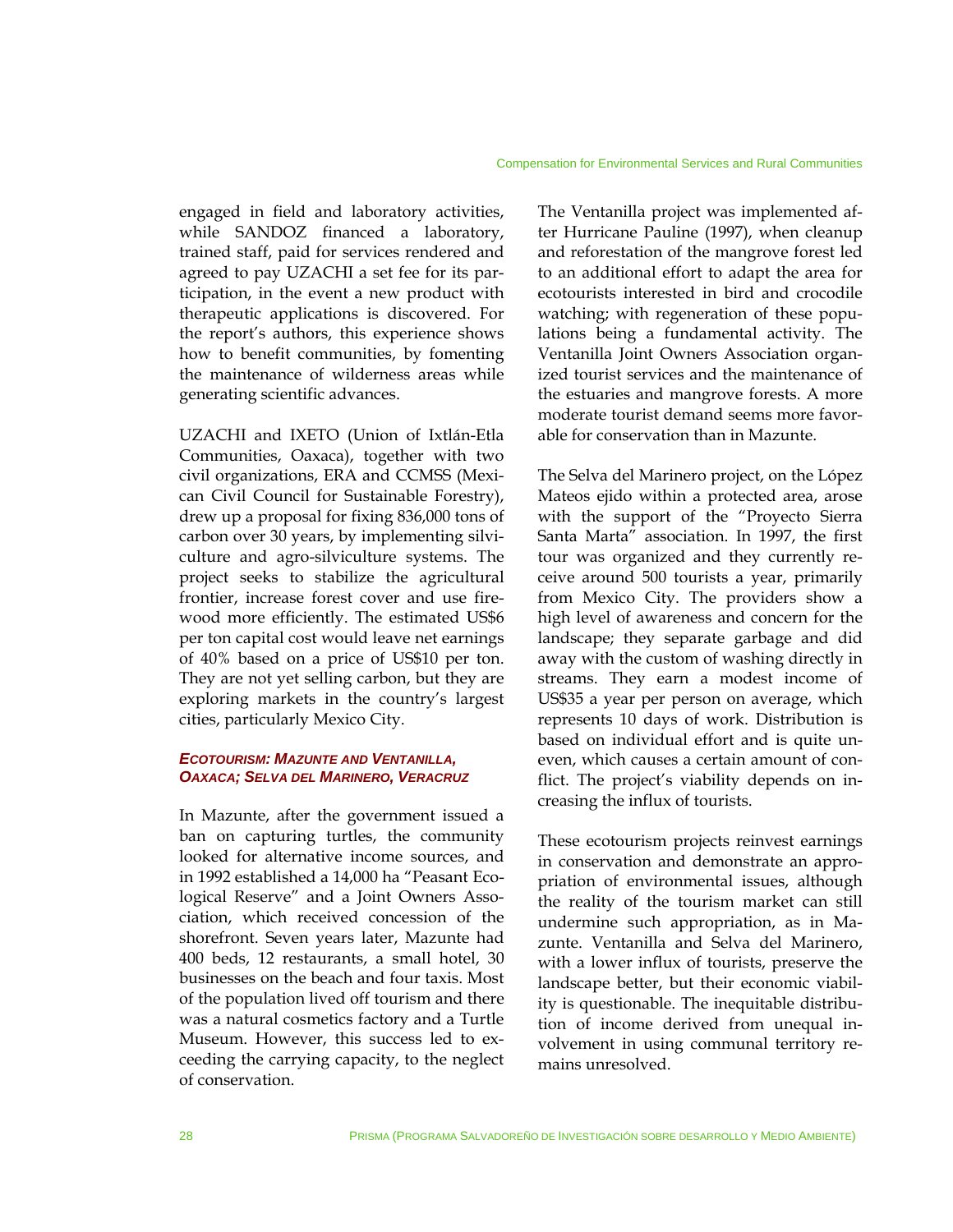Lessons from the Americas and Key Issues for Strengthening Community Strategies

# **TAKING ADVANTAGE OF PES OPPORTUNITIES: KEY ISSUES**

The foregoing experiences range from forestry in UZACHI, to agriculture-based agroforestry in the BioClimatic Fund, and the tourism option of the Mazunte and Ventanilla ex-fishermen. Apart from these differences, the cases serve to envision opportunities for turning PES into a mechanism for strengthening the peasant economy. The comparative analysis of these experiences done by Burstein, et al. (2002), highlights a set of issues that need to be addressed to realize that potential:

- The importance of developing the supply starting from what exists and of strengthening the demand.
- The need for strategic partnerships between communities or peasant organizations and intermediary organizations that support with research, technical assistance, certification, fundraising, promotion and sales.
- The crucial role of community capacities for organization and collective action, so they can enter into agreements, manage conflicts, appropriate strategies and ensure land management that guarantees the provision of environmental services.
- The need for favorable institutional frameworks and public policies.

#### *THE STARTING POINT: BROAD ACCESS TO NATURAL RESOURCES*

The potential of PES for rural Mexican communities lies in the land tenure situation – unique in the Americas – in the sense that the indigenous and peasant communities have broad access to and control over the

natural resource base. With this condition of broad access to the resource base met, the Mexican case studies highlight other dimensions key for PES initiatives that diversify and strengthen peasant and indigenous community livelihood strategies.

#### *DEVELOPING THE SUPPLY FROM EXISTING STRATEGIES AND STRENGTHENING THE DEMAND*

According to Burstein et al. (2002), PES presents opportunities and risks for peasant populations. Among the risks, they mention the insecurity and instability of the marketplace; the need to enter into fragile intermediation chains, particularly when dealing with international markets; and high transaction costs, in comparison to large, individual landowners. Among the opportunities, they consider that PES can generate complementary economic alternatives; it can foster sustainable forms of natural resource management that diversify productive options, by promoting, for example, a change from farming to forestry in ecologically fragile lands; it can also empower peasant populations by recognizing the added value of their work in favor of environmental conservation.

In any event, they caution that PES, instead of replacing current activities, represents an additional opportunity for diversifying livelihood strategies, which is why it is advisable to develop the supply of environmental services starting with existing production strategies. For example, farmers can expand their agro-forestry activities for carbon sequestration or water regulation, or market environmental services associated with their existing crops (the case of biodiversityfriendly shade-grown coffee). Furthermore, rather than focusing on global environmental services markets (e.g. carbon seques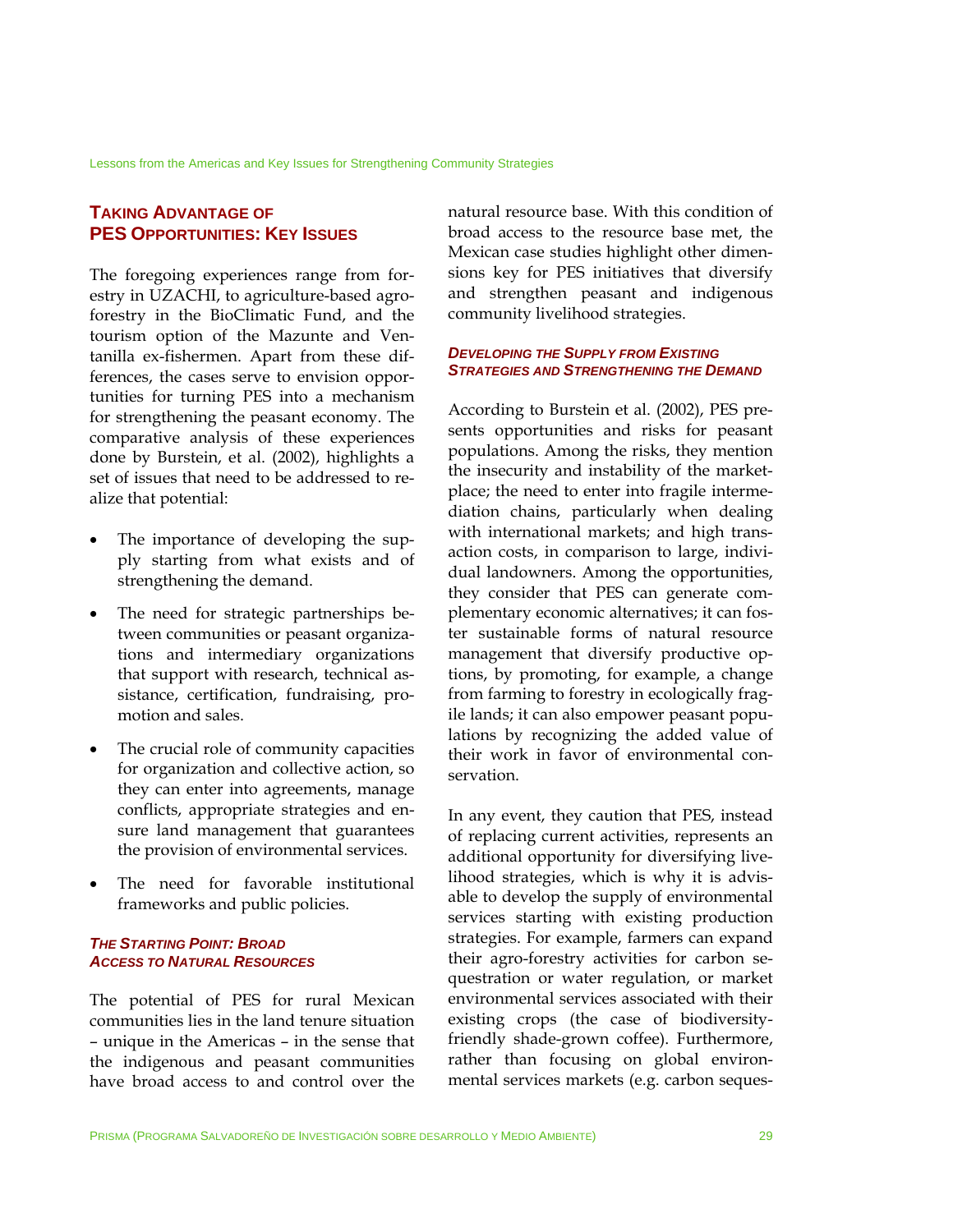tration), they propose giving first preference to developing local and national markets for water services and ecotourism.

Another critical dimension is the need to strengthen demand for environmental services. This highlights the importance of marketing and the role in creating demand of the institutional and regulatory frameworks in local, national and international spheres. For Burstein et al. (2002), the effort to market environmental services, is in some cases greater than the additional effort to be made in the productive sphere. Such is the case when the environmental service is being provided, but is not recognized, or when no significant additional effort is required to provide the service. They also suggest presenting an integrated offer of environmental products and services, combining markets for environmental services with fair trade markets or solidarity markets, associated with peasants and indigenous people.

Burstein et al. (2002) also stress the importance of the appropriation of PES strategies by peasant communities to ensure their success. That appropriation is demonstrated by demanding fair pay or compensation for an environmental service that is the outcome of consciously assumed decisions and activities, but also by the willingness to invest resources (money, labor, etc.) into guaranteeing that the service will be provided and the promised activities will be lasting.

#### *STRATEGIC PARTNERSHIPS BETWEEN INTERMEDIARY ORGANIZATIONS AND PEASANT ORGANIZATIONS*

For Burstein et al. (2002), the roles played by intermediation are crucial in PES initiatives, especially those involving marketing, certification, technical assistance, research, fundraising and promotion. In most cases, peasant and indigenous communities do not have the capacity themselves to carry out these functions, so they rely heavily on the support of non-governmental organizations to handle these tasks.

The relationship between intermediary organizations and the peasant communities or organizations they serve is not conflict-free, due to differences in vision and approach. Operational costs of intermediary organizations can seem too high to peasant organizations, and this can be a great source of tension. Burstein et al. (2002), feel that these conflicts are normal and can be resolved if strategic partnerships can be created between intermediary organizations and peasant organizations.

#### *ORGANIZATIONAL CAPACITY, MANAGEMENT MODALITY AND TERRITORIAL APPROPRIATION*

For Burstein et al. (2002), the determining factor in the conservation and sustainable use of natural resources is organizational capacity, making it necessary to foster that capacity and prioritize investment in this area. Organizational capacity becomes a crucial dimension, since in many cases, the provision of environmental services requires agreements on land use and practices that need to be sustained over a long time. This capacity for collective action is particularly important when dealing with heterogeneous landscapes where it is necessary to manage – in an integrated manner – different land uses at different scales. The development and use of participatory management and planning tools for different territorial scales is particularly useful in these cases.

Organizing capacity is also necessary to deal with internal conflicts that arise in the distri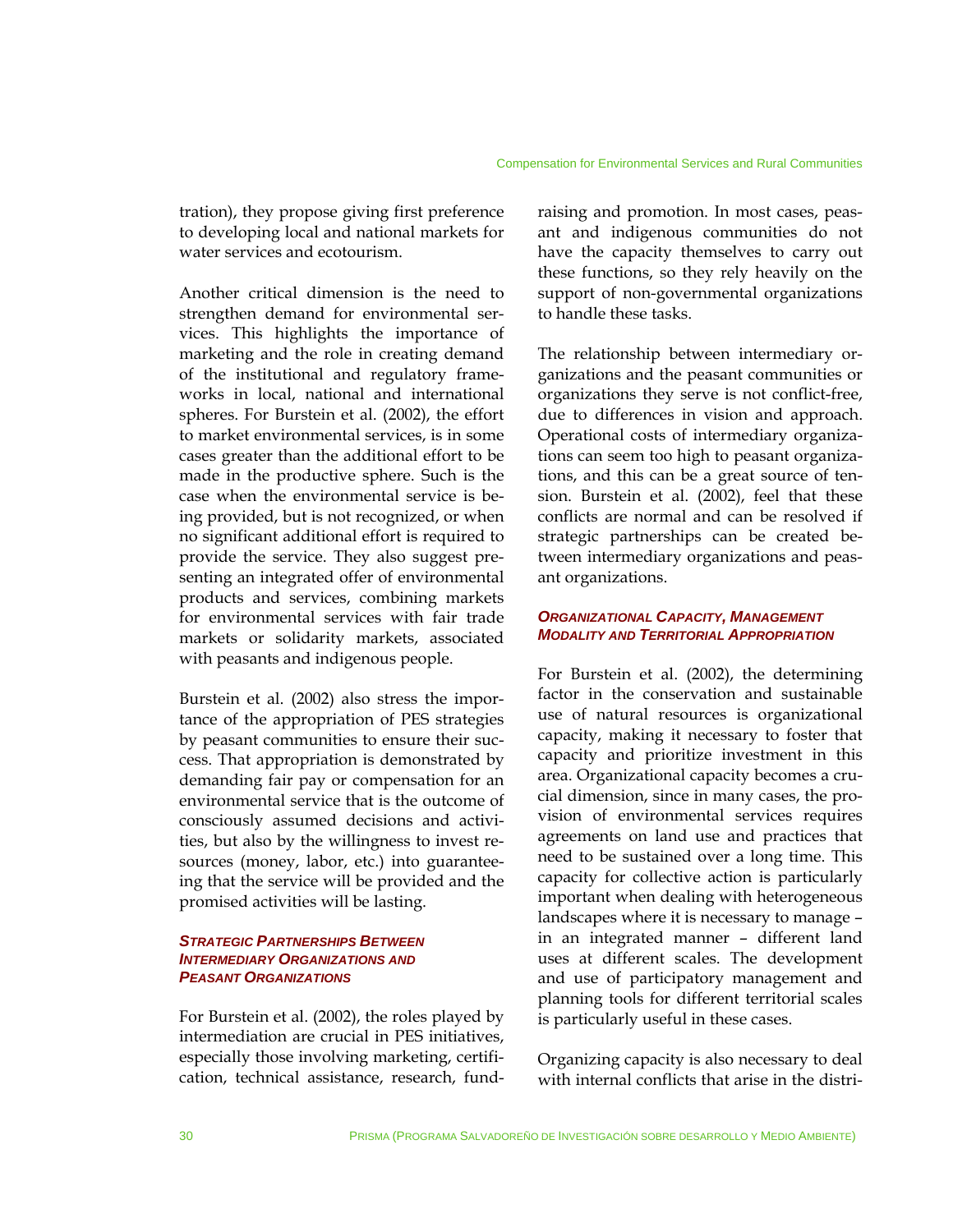bution of benefits and other aspects, and to deal with the conflicts with support organizations and other external stakeholders. In any event, as has already been mentioned, it is fundamental to build strategic, respectful and empowering alliances between civil organizations and the social organizations they support. Likewise, it is vital to include a significant organizational strengthening component in the projects, including capacities for conflict resolution and arrangements for transferring capacities and functions to the social organizations.

The management modality – individual or collective – can be an important variable. In some cases, collective management facilitates collective action, as the UZACHI case demonstrates, where the integration of communal property from four communities enables sustainable forest use and the beginnings of integrating the production of environmental services derived from these forests. But even in cases where property is managed on a more individual basis, it is possible for PES schemes to advance when there is strong organizing capacity, as in the BioClimatic Fund, where the organizing capacity of PAJAL and advice from AMBIO, has been key. In contrast, a weakened organization can threaten the sustainability of any initiative, as in Mazunte.

UZACHI illustrates the importance of the appropriation, control over and management of the territory as the foundation for a strategy that seeks to expand the productive supply through components linked to the supply of environmental services. The model of the BioClimatic Fund does not emphasize this territorial component; nevertheless, it is organized around ejidos or primarily indigenous communities that have a strong concept of territoriality. The scale on which PES schemes are applied do not seem to be that determining; their sustainability seems to depend more on organizational capacity and on the level of control over the territory or the land than on the scale itself.

#### *INSTITUTIONAL FRAMEWORK AND FAVORABLE POLICIES*

Burstein et al. (2002) stress the importance of the institutional framework in PES initiatives, through the restrictions or incentives it provides. For example, the turtle ban gave rise to the experiences in Mazunte and Ventanilla. The decree creating the Biosphere Reserve of the Tuxtlas was conducive to launching the Selva del Marinero ecotourism project. The 1986 Forestry Law facilitated the appropriation over the forests by the highland communities in Oaxaca, and the integration of the different forest environmental services into the UZACHI model.

Activities that enable basic social consensus on PES-related issues are important for ensuring a solid foundation. The sharp controversy around bioprospecting that took place in Mexico demonstrates that the lack of a social agreement on how to manage PES schemes, or the existence of gaping legal loopholes, can sharpen conflicts and slow processes intending to establish compensation for environmental services schemes.

Burstein, et al. (2002) believe that it is fundamental for PES to take a public policy approach, going beyond projects or pilot experiments promoted by civil society organizations, as was the case in Mexico until recently. They consider that there is great potential for incorporating PES schemes – by way of direct payment or other types of compensation and incentives – into governmental interventions targeted to rural areas.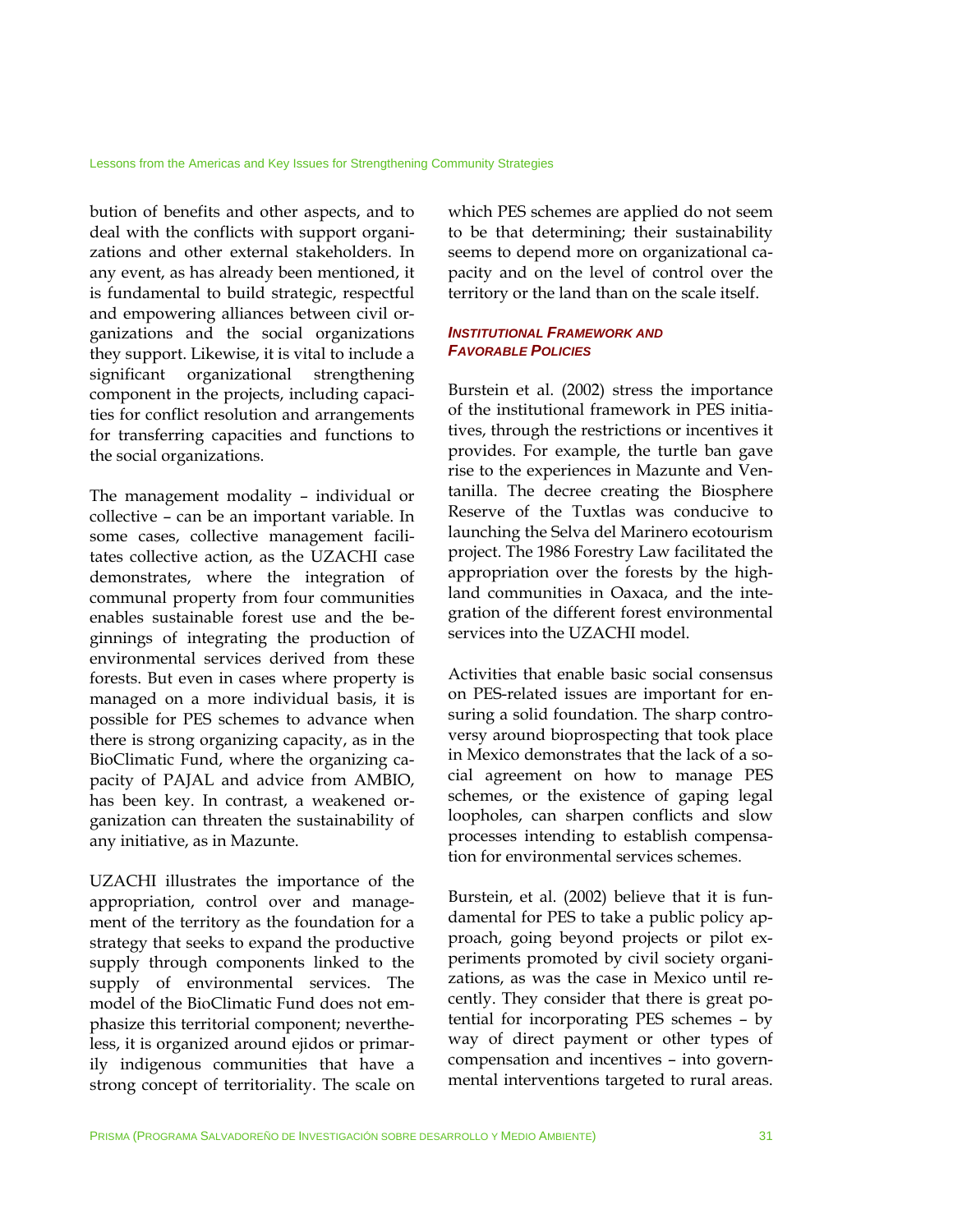To maximize the positive impacts on natural resources and on the living conditions of those who manage them, they advise that the priority should be on socially and ecologically impoverished regions.

# **BRAZIL<sup>11</sup>**

Compared to Mexico, access to natural resources by indigenous and peasant communities in Brazil has been less and much more insecure, which also generates more precarious social conditions. For these reasons, the Brazilian cases are associated with the expansion, innovation and defense of the rights of communities to the resource base and to other basic rights. Indeed, Born et al. (2002) see compensation mechanisms not only stimulating positive environmental actions, but also fostering greater social inclusion by enabling the true enjoyment of established rights or by creating new rights.

# **CASE STUDIES**

The Brazilian case studies under the PRISMA-Ford Project analyzed different territorial and institutional contexts: the State in Acre; the Municipality in Gurupá (Pará State); a National Conservation Park (Jaú, Amazonas State); and the watershed in the Vale do Ribeira region (São Paulo State).

#### *SUBSIDIES FOR RUBBER TAPPERS IN ACRE FOR THEIR ROLE AS FOREST RANGERS*

The State of Acre, within the Brazilian Amazon, covers an area of 153,150 km2, 92% of which is under forest. Forty percent of the land is protected as Indigenous Lands and Conservation Areas, including the extractive

reserves. Federal legislation opened the way for this kind of reserves in 1990, and their uniqueness is that they recognize usufruct rights to the forest to extractive groups. The economy of Brazil's extractive populations is based on the extraction of forest products (rubber, nuts and diverse fruits and plants). Complementarily, they engage in smallscale slash and burn agriculture, hunting, fishing and occasional logging.

The extractive reserves were established against a background of the rubber-tappers´ struggles and confrontations to protect their livelihoods from the rapid land concentration and deforestation promoted by governmental policies that supported turning forests into pasture and crop lands. Confrontations and forest occupations ("empates") by rubber-tappers intensified in the 1980s, when large landholders and usurpers stepped up deforestation and burning activities for fear of future agrarian reform or expropriations justified by the notion, still prevalent, that forest lands were "unproductive." The confrontations came to a head in late 1988 with the murder of Chico Mendes, the Acre rubber-tapper movement's most prominent leader. This catalyzed the institutionalization of the extractive reserves in July 1989 through a federal law that introduced this new type of territorial unit protected under the National Environmental Policy Law.

Extractive reserves were regulated in early 1990 as territorial units under governmental authority set aside for the sustainable exploitation and conservation of renewable natural resources by community extractive associations. This use is regulated under a contract, providing concession for use of the reserve and can be terminated for environmental damage or for unauthorized convey-

 $11$  This synthesis of the experience in Brazil is based on Born et al. (2002) along with complementary materials.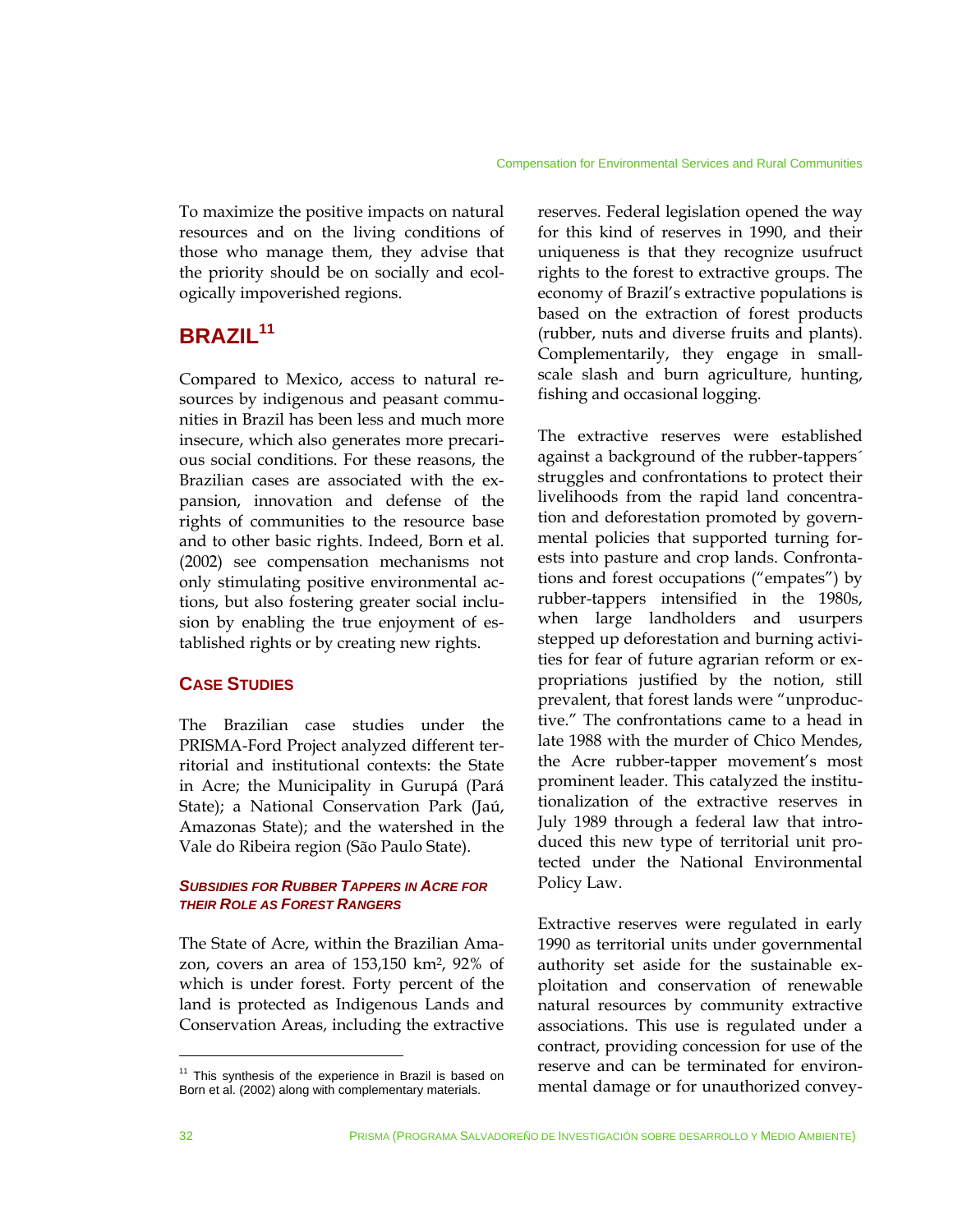ance to third parties. As such, instead of restricting community access and usufruct rights to the forest, as in many traditional reserves, extractive reserves expand, guarantee and regulate these rights.

Several extractive reserves were set up in Brazil in the 1990s, among them the Chico Mendes Reserve in Acre, which covers one million hectares, making it the largest in Brazil. In 2000, the State of Acre had 546,000 inhabitants, of which 32% were rural. Of that rural population, more than half were rubber-tappers. Responding to this reality in 1999, the State of Acre passed the Chico Mendes Law, which subsidizes rubber production in the state. This law established a payment of R\$0.40 per kilo of rubber harvested and in 2002 this fee was raised to R\$0.60/kg, or the same value in US dollars of 2000.12

This subsidy represents a compensation for environmental services since it recognizes the rubber-tappers' role in forest conservation. The amount of rubber harvested serves as an indicator for the forest area used and conserved. On average, each tapper family uses 300 hectares of forest, their stay in the forest ensures its conservation, and the latex is tapped in such a way that the forest structure remains virtually intact (Born, et al. 2002). According to IMAZON, the subsidy is an effective means of compensation for environmental services since the cost of conserving a hectare of forest was less than R\$1 in 2001 (Born, et al. 2002).

Besides the environmental benefits, the subsidy generates social benefits that reinforce the environmental ones. The additional in-

1

come ensures the stay of tapper families in the forest protecting it from encroachment; it has also led to an urban-rural exodus, since around 1,000 families have returned to the forest abandoning the outskirts of cities such as Rio Branco and other cities where they had lived in dire poverty. The subsidy benefited around 4,000 families in 2001 and it was expected that it would benefit 6,600 families in 2002.

The subsidy, insofar as it is channeled exclusively through the extractive associations, has also strengthened social capital, enabling more effective cooperation in the pursuit of solutions to common problems. It is estimated that the extractors' purchasing power has doubled or tripled in some cases, not only due to the added income, but also from the negotiating power of the rubber cooperatives, which besides selling rubber, purchase consumer goods for their members at lower prices.

In addition, strengthening their capacity for association has helped them get external support. The Ford Foundation and WWF provided training, technical assistance, the generation of information and management practices. Pirelli purchased rubber from the associations to make Xapuri tires and supported the establishment of a rubber technology laboratory. SUFRAMA (a federal agency) supported the building of rubber collection sites where the rubber can be taken to market. The Environment Ministry offered support for the cooperatives' infrastructure and working capital and the Banco da Amazônia opened credit lines.

The subsidy has also had a positive economic impact, making it possible to overcome the rubber production crisis. While in 1998 production had fallen to 962 tons of

 $12$  R\$1 = US\$0.55 (June 2000), US\$0.43 (June 2001), US\$0.35 (June 2002).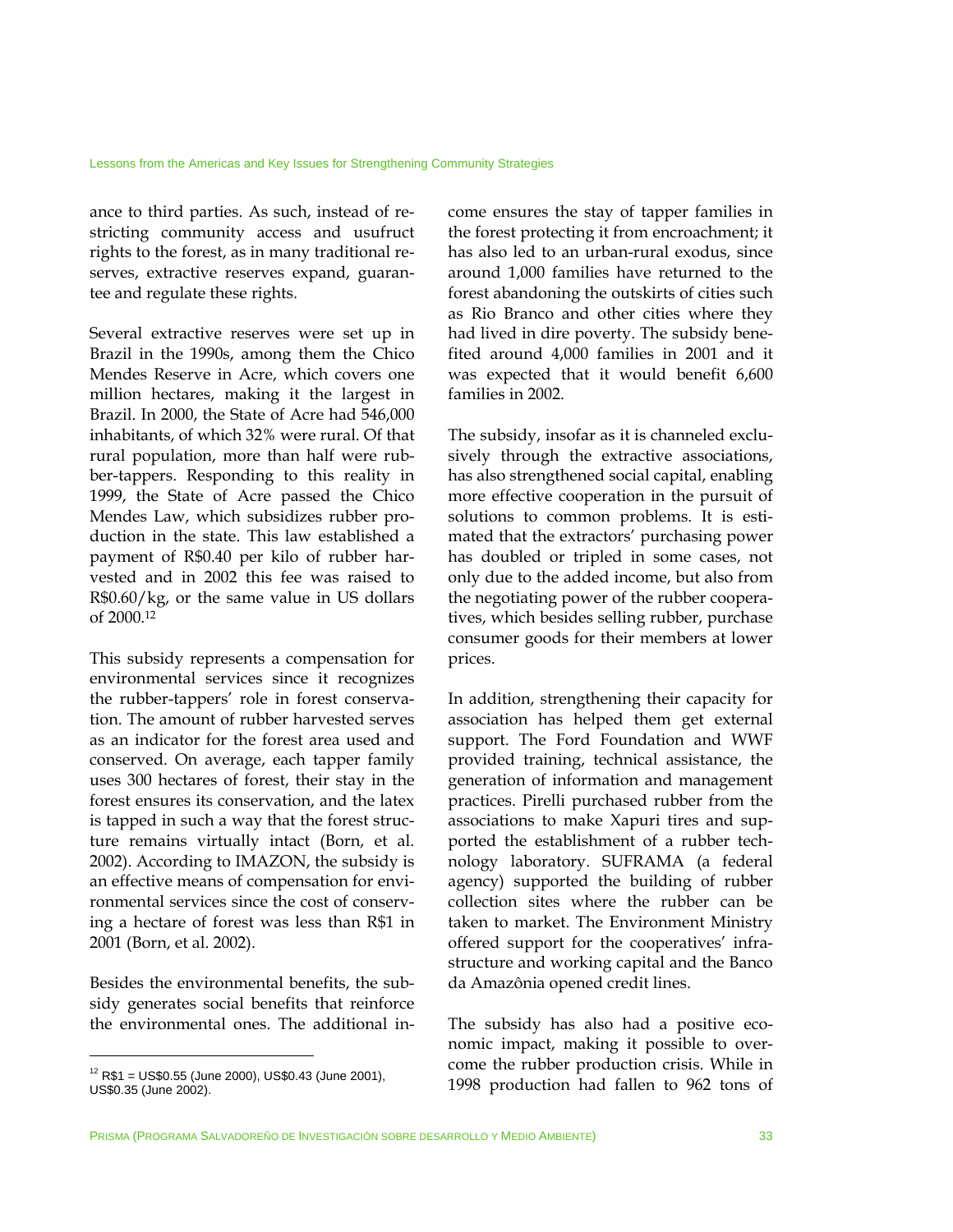low quality rubber, by 2001, production was up to 3,000 tons and a harvest of 4,000 tons was expected for 2002. One interesting facet is the low fiscal impact, since around 70% of the subsidy returns to state coffers due to increased amounts of rubber being sold through legal procedures, thus increasing tax collection.

In summary, this case represents an exceptional example of applying an economic instrument to furthering social and economic objectives while advancing environmental goals. Here, the subsidy expressly sought to benefit poor producers and strengthen their organizational capacity, which they have also used to achieve other objectives.

#### *CLAIMING RIGHTS IN TRADITIONAL PROTECTED AREAS: THE JAÚ NATIONAL PARK CASE*

The national parks represent the other face of conservation in Brazil. In comparison with the extractive reserves, which emerged under the democratic thrust, most of the national parks were created under the authoritarian conditions during the military dictatorship, without any discussion with local residents. This was the case of Jaú National Park (JNP), set up in 1980 and declared a World Heritage Site by UNESCO in 2000. With an area of 22,700 km2, Jaú Park was Brazil's largest national park until 2002, when Tucumaque Mountain National Park was created.

Under Brazilian law, national parks are classified as integral conservation areas and human settlements are not allowed within them. Nevertheless, the reality is quite different, since human settlements exist in many areas that were turned into national parks. In Jaú, for example, the first human settlements date from approximately 1,000 A.D. The current residents – 930 people in 175 families – live along the banks of rivers and their tributaries, engaging in subsistence activities that are compatible with the conservation area objectives.

In the 1990s, the communities living inside Jaú Park played an important role in the participatory planning process for running the park, in which official institutions and researchers also took part. The communities participated through community meetings, sessions of park communities´ representatives, participatory resource-use mapping, and technical meetings to define parks zones and programs. The resulting Management Plan, completed in 1998, was the first such plan written in a participatory fashion for a Brazilian national park.

According to the Management Plan, land held by traditional communities falls under the category of agro-environmental or agroecological occupation. However, the legal status of these lands is undefined. Thus, under current legislation, residents are caught in an ambivalent situation. On the one hand, the law stipulates that they can be compensated for improvements made and relocated outside the park. On the other hand, the law also stipulates that until these two conditions are met (compensation and the opportunity to resettle), the inhabitants have the right to remain on the land they occupy.

One alternative provided for in the National System of Conservation Units Law is the reclassification of zones inside a conservation area, so that it would be feasible, according to the Vitória Amazônica Foundation, to establish an extractive reserve or an ecologicalcultural reserve in an area of the park, which would guarantee traditional communities' rights. This could also open the way for us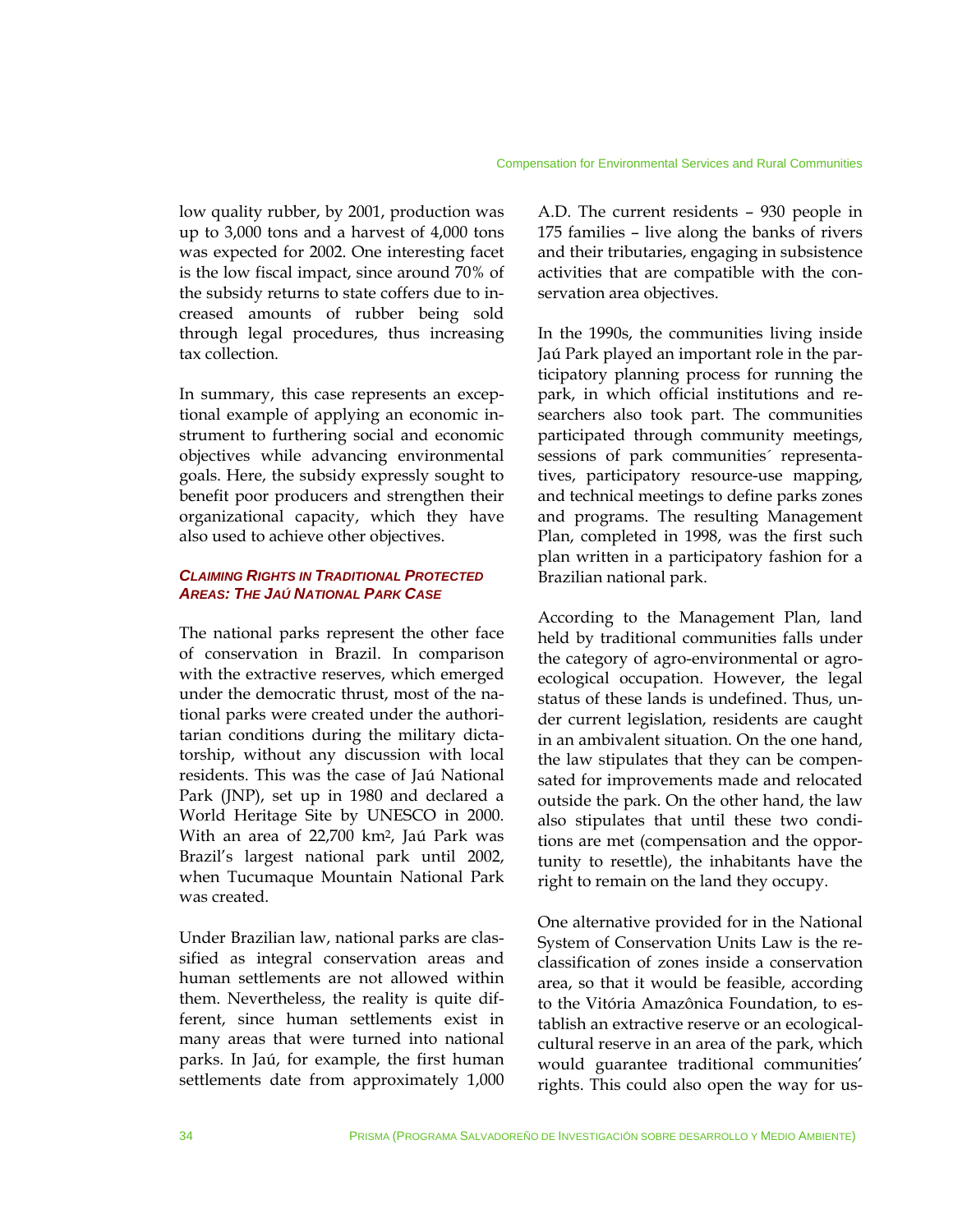ing compensation for environmental services mechanisms, as in Acre.

The communities, in fact, perceive of and value their daily activities as means of conserving the flora, fauna, water and land. The different practices and uses of natural resources employed by the communities demonstrate the existence of traditional knowledge that aids in Park resource management. The Vitória Amazônica Foundation includes the preservation of knowledge about the area's existing biodiversity as an environmental service provided by residents of Jaú National Park. This service was recognized by the Manager of Jaú National Park, who expressed his concern that the knowledge these groups have about local biodiversity could be lost if they were relocated far away.

#### *ENVIRONMENTAL SERVICES AND STRENGTHENING OF LIVELIHOODS IN GURUPÁ*

Gurupá municipality (State of Pará), located on the shores of the Amazon River, covers an area of 8,540 km2: 24% is on dry land, 58% is taken up by flooded forests and flood plains, and the rest (18%) is water. 71% of the 23,084 inhabitants in 2000 lived in rural areas. Their livelihoods are based on extractive activities (timber, açaí, palmetto and other non-timber products) and subsistence agriculture.

The Gurupá communities are quite clear about the role natural resources play in community survival, income generation and food supply. In fact, the residents of the community of Camatá do Pucuruí decided to designate 6,127 hectares of their 17,961 hectare Extractive Reserve as a permanent preservation area. They also have an educational project, which aims to value local customs and to reinforce young people's resolve to stay in the countryside by improving their living conditions. Through the "Rural Family Home" program, students receive three years of instruction; the first focuses on motivation, culture and agricultural and extractive practices; the second, on farming alternatives; and the third, on associativity.

Gurupá's population has a tightly knit social organization, with 70% of the rural population belonging to an association, union, cooperative or church. The municipality's social organization consolidated through local struggles against the invasion of their common lands by logging and palmetto companies, and the fight against "aviamento," an exceedingly unequal exchange system between the communities and outside merchants who exchange consumer goods not produced locally (grains, salt, fuel, clothing, etc.) for products extracted from the forest. Encouraged by the Christian base communities, these struggles joined forces at the municipal level, leading to the formation of the Union of Rural Workers in 1986. In the early 1990s, the union launched the "Fight for Life" project as a political platform for sustainable development based on family-based agro-extractive production.

In this context, environmental services and their compensation makes sense if it supports existing livelihood strategies that depend heavily on the access to and good management of natural resources. Thus, communities would be interested in compensation schemes that improve the productivity, profitability and sustainability of their activities.

However, most of Gurupá's population lacks basic personal documents, impairing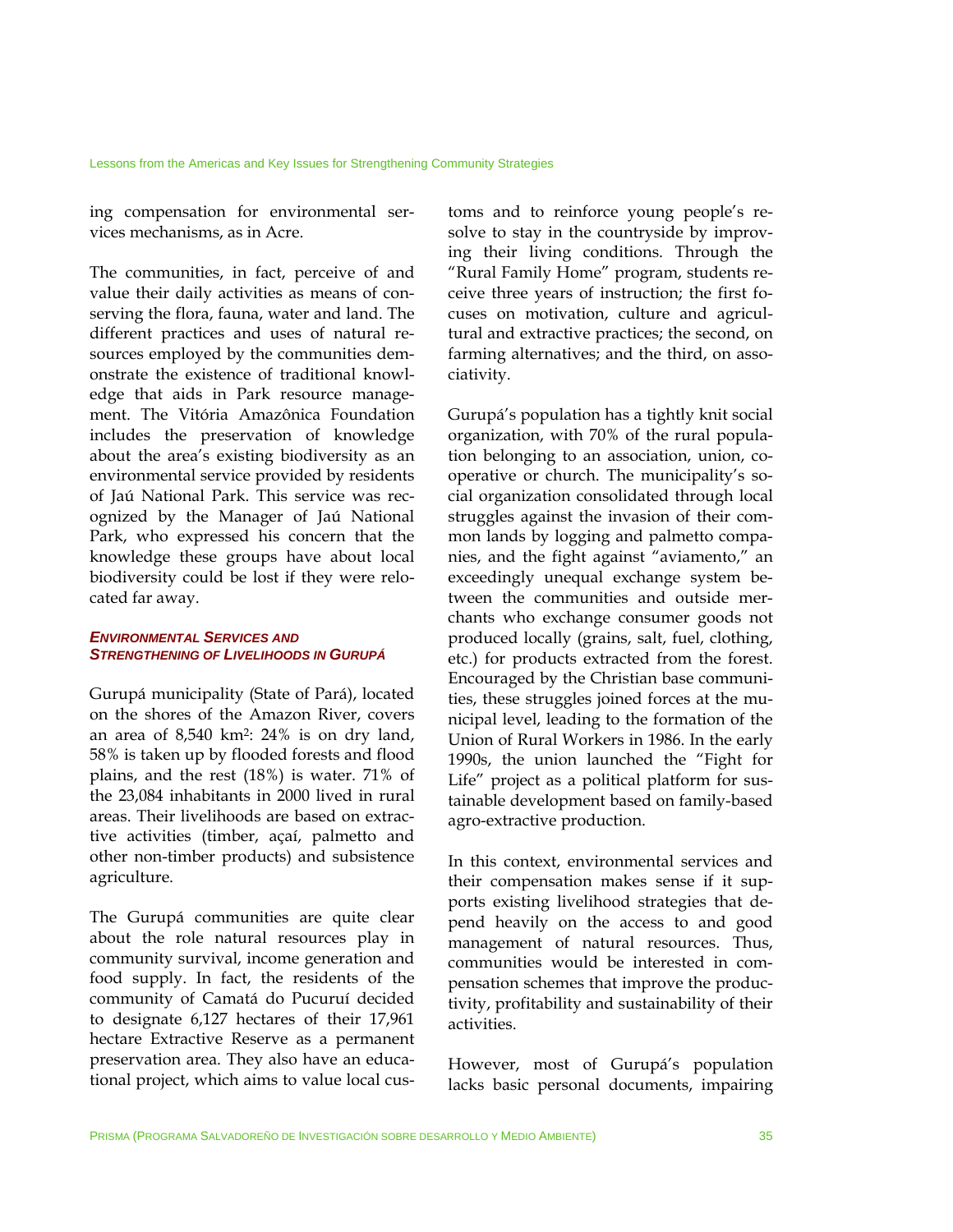the power of their social organization to ensure the implementation of CES schemes of benefit to rural inhabitants.13 While the existing social organization serves to represent the communities before middlemen and state agencies, they are invisible before legal and regulatory bodies where formal organization is necessary.

Furthermore, the status of land titles in Gurupá is chaotic: rural producers are generally squatters or illegal occupants on land held by the Brazilian Navy.14 Accordingly, this case highlights the importance of innovating the rights of access to, use of, and control over natural resources.

#### *INTEGRATED MANAGEMENT OF THE RIO RIBEIRA DE IGUAPE WATERSHED, SÃO PAULO*

The Ribeira de Iguape river basin lies in the States of São Paulo and Paraná. The watershed's area covers 24,980 km2, of which 15,480 are in São Paulo State. This area, known as Vale do Ribeira, holds a large part of the remaining Mata Atlántica tropical forest. Concern for preserving the Mata Atlántica lead to an increasing number of protected areas, to the point where currently more than 50% of the valley is protected in one way or another.

In Vale do Ribeira there are 400 rural communities made up of farmers, caiçaras (traditional coastal populations), quilombolas (communities formed by slave descendents) and some indigenous groups. These communities primarily work in banana growing, palmetto extraction and subsistence agriculture. They also engage in small-scale fishing, the extraction of aromatic, medicinal and ornamental plants, ginger growing and other kinds of subsistence production.

The growing emphasis on protection within the valley has imposed severe restrictions on these communities, since it limits "legal" activities and land uses. Nevertheless, the "illegal" activities continue, such as the illegal, excessive extraction of palmetto for sale to industry at low prices. The communities are aware that this extraction is unsustainable, but given their limited options, they continue with this underground trade. Likewise, most "legal" activities are carried out in an unsustainable fashion.

So far, guaranteeing environmental services provision in the valley has been sought via strict protection that has not benefited the communities. According to Born and Talocchi (2002), to ensure benefits for the communities, it would be necessary to focus on strengthening their productive activities, especially those that preserve or "produce" environmental services. The communities are quite clear about how they can contribute to improving the supply of environmental services. They mention organic farming, diversification of production, soil protection, restoring riparian forests, reforestation with native species, and forest preservation and protection. Compensation for environmental services mechanisms could be an instrument for aiding the communities in taking on these activities and strengthening their livelihoods.

Several compensation mechanisms that include environmental variables are used already in Vale do Ribeira, among these, the

<sup>&</sup>lt;sup>13</sup> Most of Gurupá's population lacks official identity documents. In the community of Livramento, with 750 residents, around 250 have all their personal documents. In the community of São João do Alto Jaburú, only 50 of the 200 residents have identity documents.

<sup>&</sup>lt;sup>14</sup> Occupation depends on permission from the Brazilian Marines, who have the property, but can lease it out for up to 90 years.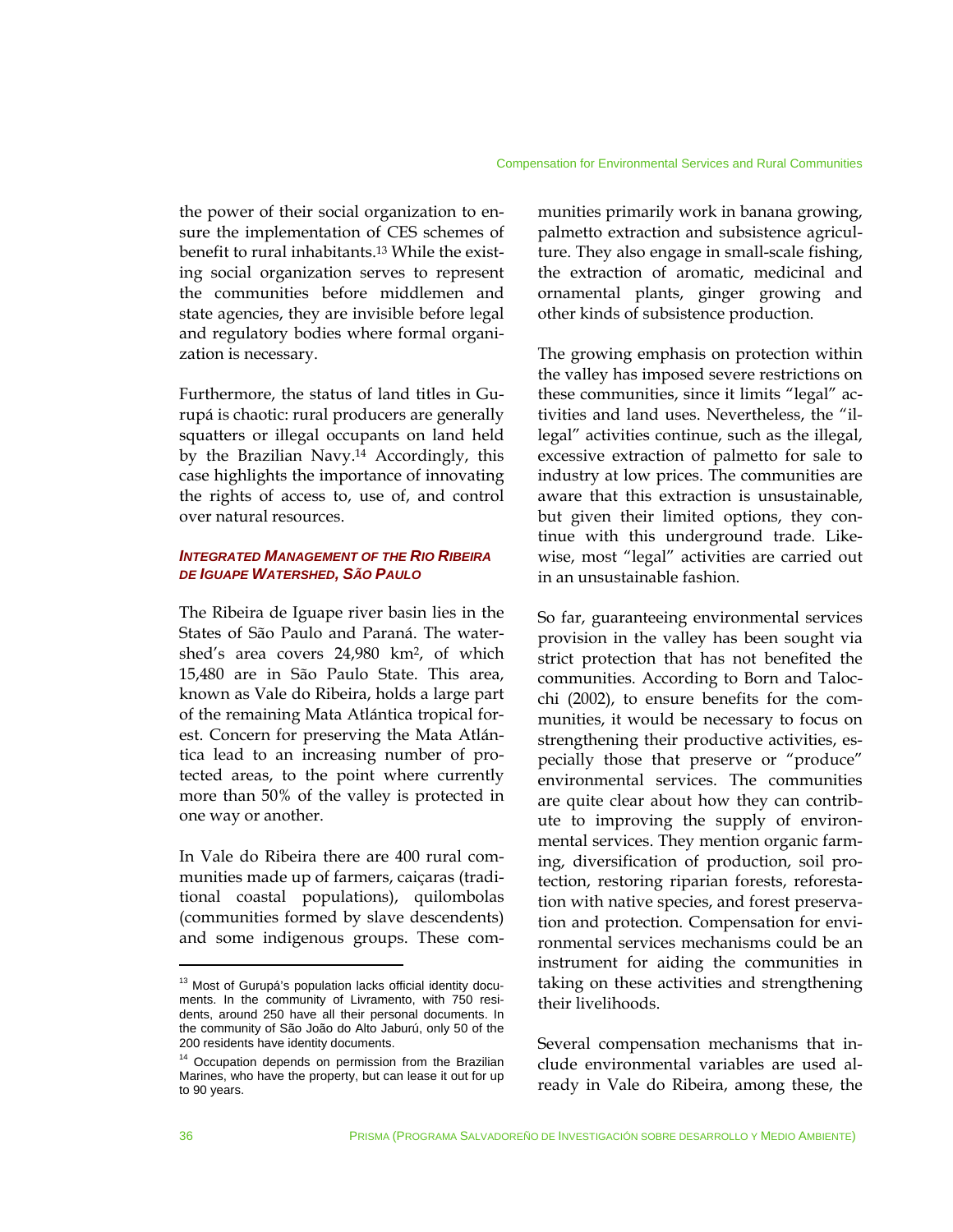ICMS (Tax on the Sale of Merchandise and Services) ecological tax, a forest replenishment fee, certification for ecological agriculture, investment funds, and credit lines for environmental purposes and ecological tourism. Water use fees are also under study.

One option proposed is to adapt these instruments and their ground rules in such a way that they benefit rural communities more directly. For example, existing public funds for natural resource management could be targeted to promote activities such as organic farming, sustainable tourism and other activities, ensuring procedures that are tailored to the reality of the communities.

In Vale do Ribeira tourism has great potential because of its proximity to São Paulo and Curitiba. The challenge is to guarantee that the income generated stays in the communities instead of flowing toward outside operators. The communities view certification with mistrust because they are not able to see its advantages. It is therefore necessary to build the trust by involving communities in defining the rules and parameters for certification. Likewise, greater government support is needed for technical training and product marketing.

The ICMS sales tax is perhaps the most well known instrument. In accordance with federal law, each state must allocate 25% of revenues from this tax to the municipalities, using their own criteria. In some states, a portion of the resources earmarked for the municipalities is distributed in proportion to the municipal area under state protected areas. The State of Paraná set the precedent in 1992 and the State of São Paulo followed suit in 1993. The portion allocated using these criteria is called the Ecological ICMS and in

São Paulo it equals 0.5% of the total funds earmarked for the municipalities.

In 2002, the total amount distributed as Ecological ICMS in the State of São Paulo was R\$39.6 million (about US\$13.5 million at the 2002 average exchange rate). Vale do Ribeira region, the State's poorest region received 37% of the Ecological ICMS in 2001 because it has the largest contiguous area of the Mata Atlántica. The revenue from this source accounted for 45% of the total revenues in Iporanga, one of the valley's municipalities.15 Nevertheless, some municipalities feel the compensation is not enough to "solve the social problems generated by the establishment of the environmental reserves" (Gazeta Mercantil, 5 May 2003).16

In Iguape, the municipality that received the most because a great proportion of its territory is taken up by environmental reserves, it is felt that the reserves push people toward urban areas, exacerbating problems of unemployment, drug addiction and prostitution (Ibid.). In Barra do Turvo, according to its mayor, many producers that lived off cattle raising, palmetto extraction and bean farming within Jacupiranga State Park lost their livelihoods with the reserve. Thus, this municipality requested suspension of their quota of the Ecological ICMS (R\$150,000 per month) and instead demanded that small farmers be allowed to use the park's degraded areas (Ibid.).

This example clearly illustrates the degree of exclusion that can generate conservation and compensation schemes when they exclude the interests of poor, rural communities.

<sup>15</sup>See: <www.estadao.com.br/ciencia/noticias/2003/abr/ 22/146.htm>

<sup>16</sup> See: <www.ipef.br/servicios/clipping/055-2003.html>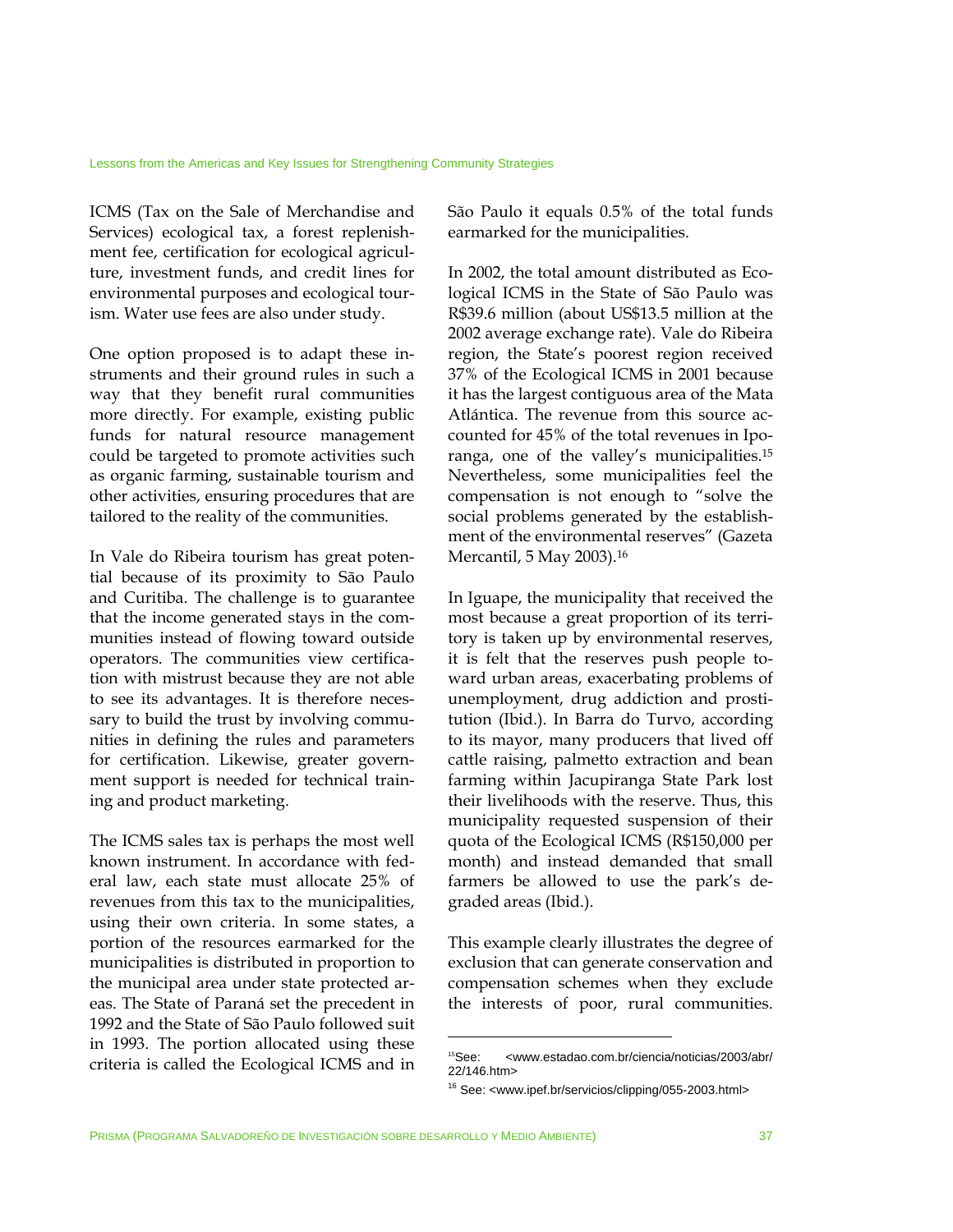Other rules or different conservation logic, like that used in the extractive reserves, together with much higher compensation from the Ecological ICMS, could better integrate environmental objectives with social ones, because this could strengthen livelihoods by prompting small producers to use sustainable production practices, while improving the supply of environmental services and their long-term sustainability.

Water use fees, under initial implementation, are also a potentially important instrument for supporting community initiatives. In Brazil, the watershed committees, in which the state, municipalities and civil society have an equal voice, have the responsibility for setting the fees, exemptions and investment priorities for funds raised. Again, the challenge here is to guarantee that the voices of the communities are present in these decision-making bodies, which is why organizational strengthening is so necessary.

#### **ASSESSMENT AND LESSONS**

According to Born (2002), mechanisms to compensate and recognize the conservation and restoration of environmental services offer great opportunities for traditional, riparian and indigenous rural communities. Such mechanisms, not necessarily financial ones, can generate the means and services for a healthy, decent quality of life. They can also serve for establishing new rights or for creating new channels for access to benefits and to other basic rights already set forth in national legal systems.

Brazil has shown strong interest for some time in exploring the use of economic instruments for environmental management stemming from polluter-pays or user-pays

principles. From this economic rationale, the compensation for environmental services mechanisms would operate under the principle of protector-receives, transferring resources from those who benefit to those who "aid" nature to produce or maintain the conditions that guarantee the ecological processes we depend upon.

Transfers and compensation, according to Born et al. (2002), can take different forms: the direct transfer of financial resources, credit support, tax exemptions, allocation of fiscal resources for special programs, preferential access to public services, access to technology and training, product subsidies, access to markets and special programs, etc.

Nevertheless, Born (2002) warns of the danger of excessive pragmatism or opportunism that lead to strengthening initiatives that turn the compensation mechanisms into simple economic instruments or new business opportunities. On the contrary, Born feels that it is necessary to take a broad approach to compensation or recognition for environmental services – he avoids using the concept of payment or market for environmental services – and to evaluate them in terms of social justice, not just in regards to their environmental effectiveness.

In that sense, Born (2002) feels that a public discussion and decisions on rights, responsibilities and procedures or rules, is necessary, to prevent perverse effects and achieve acceptable, equitable compensation mechanisms. Likewise, he feels that the implementation and operating procedures of compensation instruments should be subject to scrutiny and ongoing public oversight. That assumes strong involvement and coordination from civil society organizations in the accompaniment and the evaluation of mecha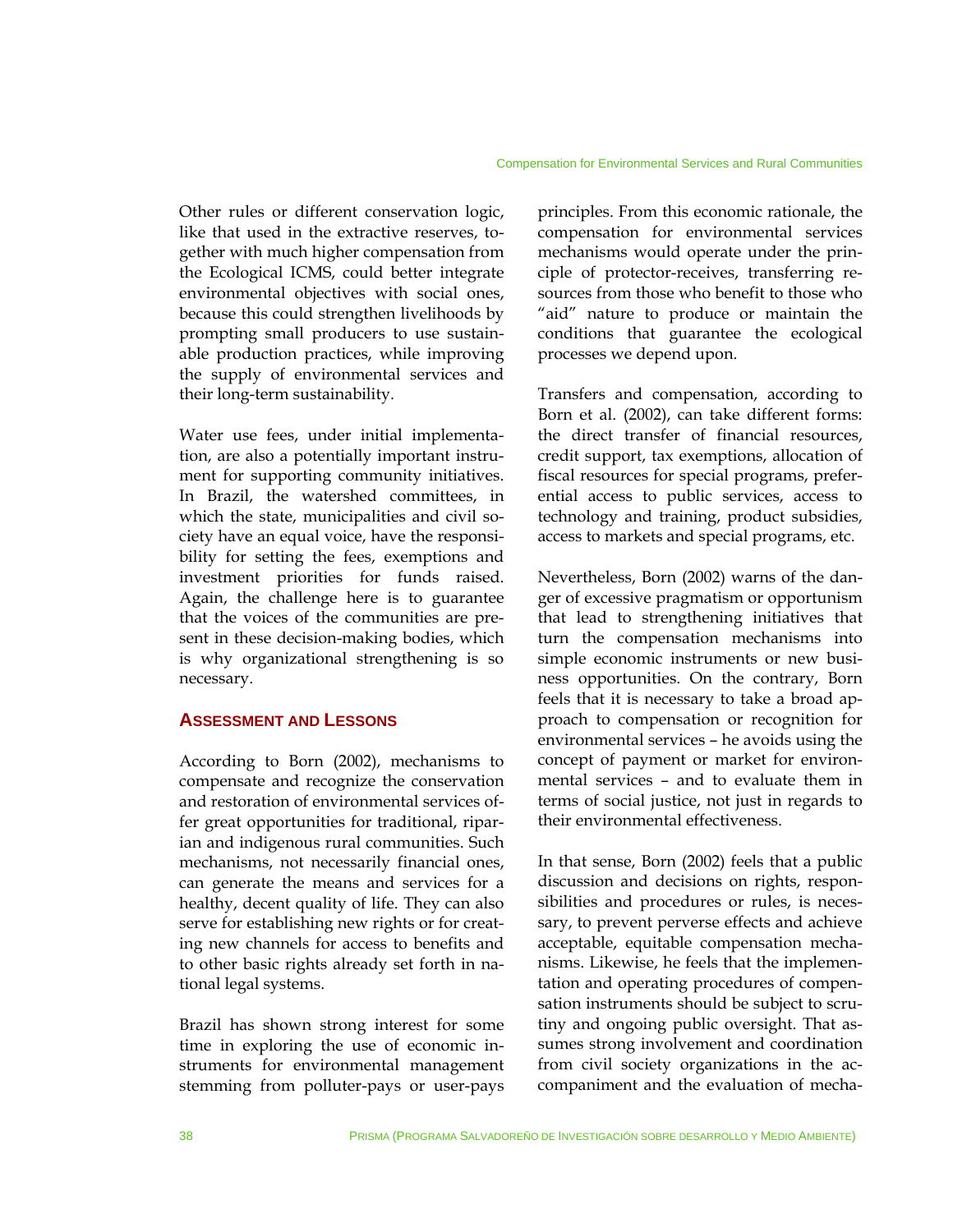nisms, regarding their environmental effectiveness and their relationship to social justice.

Several questions need to be answered using these criteria in public discussion on the issue (Born, 2002): Who should pay for or compensate environmental services maintained by others, and under what circumstances? Who should certify the provision of such services? Who should receive the income or compensation generated by the direct or indirect use of environmental services? How can the entire community be compensated and not just some of its members, for example, in the case of biodiversity and traditional knowledge preservation? Should basic services provision (healthcare, sanitation, education, etc.) be considered a form of compensation or should these be considered basic rights that must be provided? What is the government's role in compensation mechanisms?

The Brazilian context and experiences demonstrate that it is possible to think of the combination of a wide range of mechanisms and types of compensation. What is important is to ensure that the aims and rules work in favor of communities. That means integrating environmental objectives with social and equity objectives in the design and implementation of schemes and mechanisms. Beyond the mechanisms, the Brazilian experience shows the importance of guaranteeing certain prerequisites, fundamentally the expansion of the rights of access, usufruct and control. The Brazilian cases also show that strong social organization is a necessary condition to ensure that compensation schemes work in favor of communities and in general, to achieve enforcement of rights and effective improvements in livelihoods.

# **EL SALVADOR<sup>17</sup>**

El Salvador, in contrast to Brazil, Mexico and Costa Rica, has small natural and secondary forested areas. The forested areas are fragmented and form part of mosaics in which agro-ecosystems predominate, such as basic grain crops, pastureland, shade-grown coffee, as well as degraded areas. In this context, the discussion of environmental services and their compensation has been less tied to traditional conservation strategies. Instead, it has emphasized the role of agroecosystems.

Furthermore, given the high percentage of territory without year-round vegetation, hydrological services are the environmental services of greatest domestic importance. The loss of the capacity to regulate hydrological resource flows is associated with drought and flooding, problems in potable water supply and hydroelectric power generating capacity, the lowest cost energy option. Accordingly, many compensation for environmental services initiatives have water availability as their underlying concern.

The deepening agrarian crisis has also underscored the need to recognize and revalue environmental services from rural areas and the country's agro-ecosystems. Given the collapse of traditional agriculture "agrarian environmental services" have taken on greater importance in the country, by linking compensation mechanisms to agricultural sector reconversion and the development of tourism in poor rural areas.

<sup>&</sup>lt;sup>17</sup> This synthesis of the experience in El Salvador includes text by Nelson Cuéllar.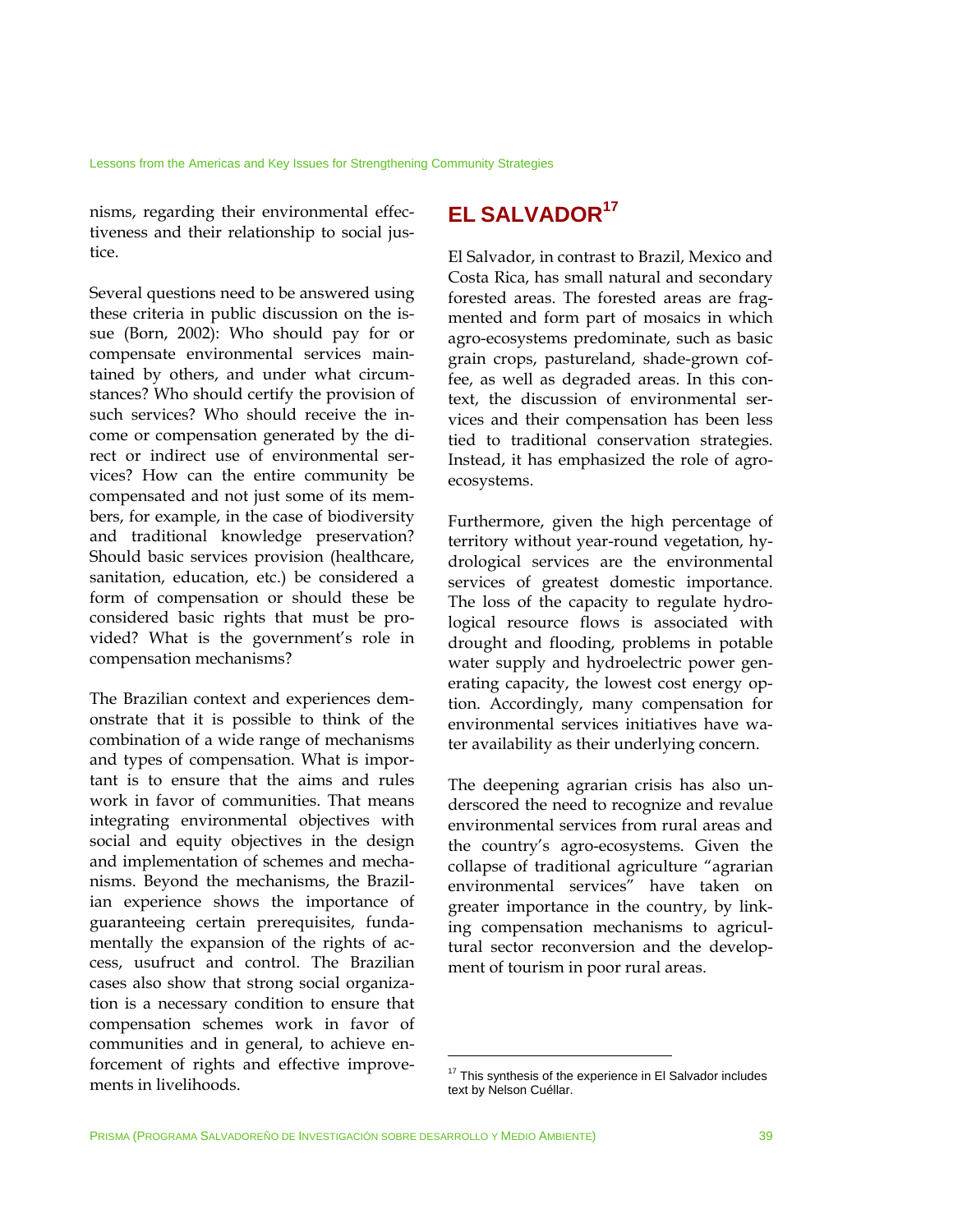## **CASE STUDIES**

In El Salvador, there are local initiatives that seek to explore and implement compensation schemes linked to water provision, ecotourism and biodiversity conservation. The cases studied over the course of the PRISMA-Ford Project examined two contrasting experiences with shade-grown coffee and two experiences related to the provision and conservation of water. The team also assessed the "Ecoservicios" Project, a governmental initiative supported by GEF and the World Bank, which seeks to strengthen protected area management, and set up a "national system of payment for environmental services."

#### *THE COFFEE AND BIODIVERSITY PROJECT*

The "Coffee and Biodiversity" project, financed by GEF-World Bank, executed between 1998 and 2001, sought to conserve critical components of biodiversity by maintaining and improving habitats on shadegrown coffee plantations. Through certification and entry into international specialty markets, an attempt was made to increase the areas covered with "biodiversityfriendly" shade-grown coffee.

The Salvadoran Foundation for Coffee Studies (PROCAFE), in charge of executing the project, carried out agricultural research, geographical monitoring, technology transfer and financial analysis activities. The Ecological Foundation of El Salvador, a conservation NGO known as SalvaNatura, was responsible for certifying farms, using the Rainforest Alliance ECO-OK label. Based on financial and logistical criteria for the certification and for gathering ecological data, the project worked almost exclusively with medium and large size farms.

The project sought to establish a compensation for environmental services mechanism through the certification of "biodiversityfriendly coffee" that could fetch a price premium on international alternative coffee markets. The premium would compensate the growers for implementing biodiversity management practices in shade-grown coffee agro-ecosystems.

The project had nine components: biological monitoring, environmental education, agricultural research, geographical monitoring, farm certification, a market study, a socioeconomic assessment, a financial assessment, and technology transfer. The study of ecological criteria concluded that shaded coffee groves on medium and large size estates, although not a substitute for natural forest, do contain relatively high levels of arboreal (137 species) and avifauna (126 species) biodiversity. The market study for biodiversity-friendly shade-grown coffee found that markets for this product are not developed to ensure stable price premiums over the long term.

The financial assessment concluded that certification is not profitable on farms smaller than 7 ha, due to the additional expenses. Nevertheless, the assessment only focused on income earned from coffee sales and not from other farm products. A small-farmers cooperative managed to join the certification program, confirming that certifying small coffee growers is possible, when they are well organized, as explained by the certification manager (Belloso, 2001).

Nevertheless, the case highlights the fact that the inclusion of small growers does not happen spontaneously. It is therefore necessary to have explicit objectives regarding their inclusion in this type of initiatives.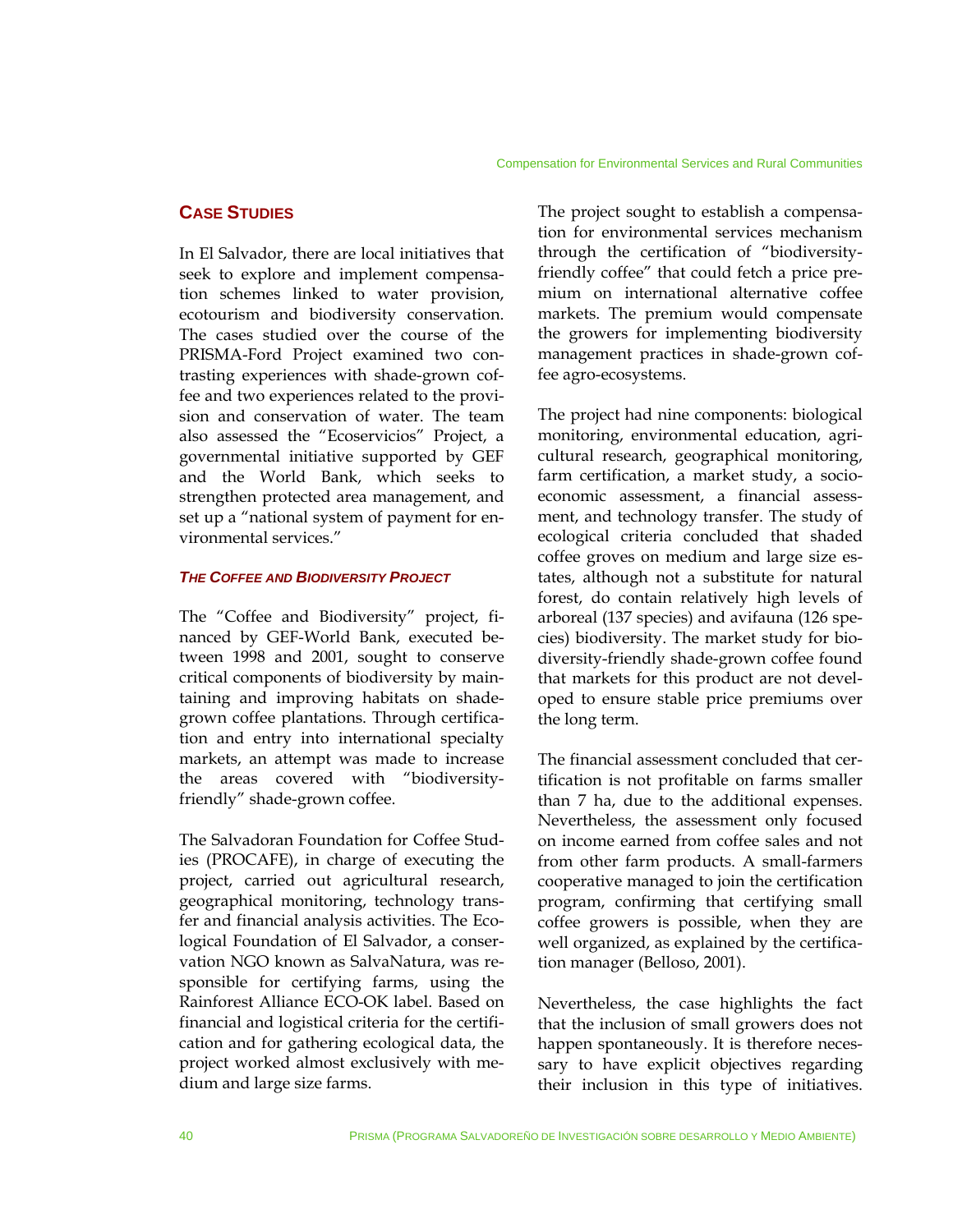This, in turn, requires broader farm selection criteria, organizational strengthening actions and encouraging collective action in order to achieve landscape-scale management. This case also points out the importance of paying more attention to marketing, especially when seeking to build markets that recognize environmental services.

#### *SMALL SHADE-GROWN COFFEE PRODUCERS AND ENVIRONMENTAL SERVICES IN TACUBA*

This case analyzed the capacity for providing environmental services in three coffee growing cooperatives of small producers in the municipality of Tacuba – bordering El Imposible National Park – and the viability of constructing a compensation mechanism in a participatory fashion together with the farmers. The analysis showed that shadegrown coffee agro-ecosystems managed by small coffee growers do have the capacity to provide multiple environmental services, especially arboreal biodiversity conservation and water provision services.

In relation to arboreal biodiversity, on the three cooperatives studied, 123 tree species were identified, of which 109 are native and 14 are introduced (Méndez, in process). The per-parcel biodiversity average is relatively high, with a minimum of 15 species per ha. This arboreal biodiversity level fulfills the criteria of the number of native tree species per hectare for the "biodiversity-friendly" certification program discussed in the preceding case. The diversity of arboreal species found on small, individual farms from one of the cooperatives was 30% greater than that found in the larger collective areas of the other two cooperatives. This high degree of arboreal biodiversity on small, individual farms highlights the importance of including and supporting this sector as part of local

and regional conservation initiatives. Besides their conservation value, shade trees provide different products to the cooperatives' households. Of these, the most important is firewood, which represents an approximate savings of US\$71.50 per year (Méndez, in process).

In El Salvador, shade-grown coffee farms represent the country's principal forest cover. Since small farms (under 7 ha) represent 80% of individual farms, cooperatives of small growers play an important role in maintaining landscape-scale environmental services. Small shade-coffee growers manage mixed production systems, providing a variety of goods – fruit, firewood, medicinal plants and forage – besides coffee. These plots have an important role in selfprovisioning and buffering households and extended families from the volatile international coffee market. Likewise, these fragmented holdings mean greater diversification at the plot level, and much more "inertia" for land transformation. This tenure "patchiness" impedes large-scale clearing more typical of large holdings, given the structural crisis in the agricultural sector and the current severe coffee crisis.

The Tacuba cooperatives play an important role due to their proximity to El Imposible National Park and because they fall within the proposed area for the Mesoamerican Biological Corridor (MBC). The environmental service of scenic beauty through ecotourism and recreational activities can be developed as well. There is, however, an evident need to strengthen the organizations and their capacity to relate to external stakeholders.

One of the cooperatives has a spring that is the main water source for the town of Tacuba. This situation provides an opportu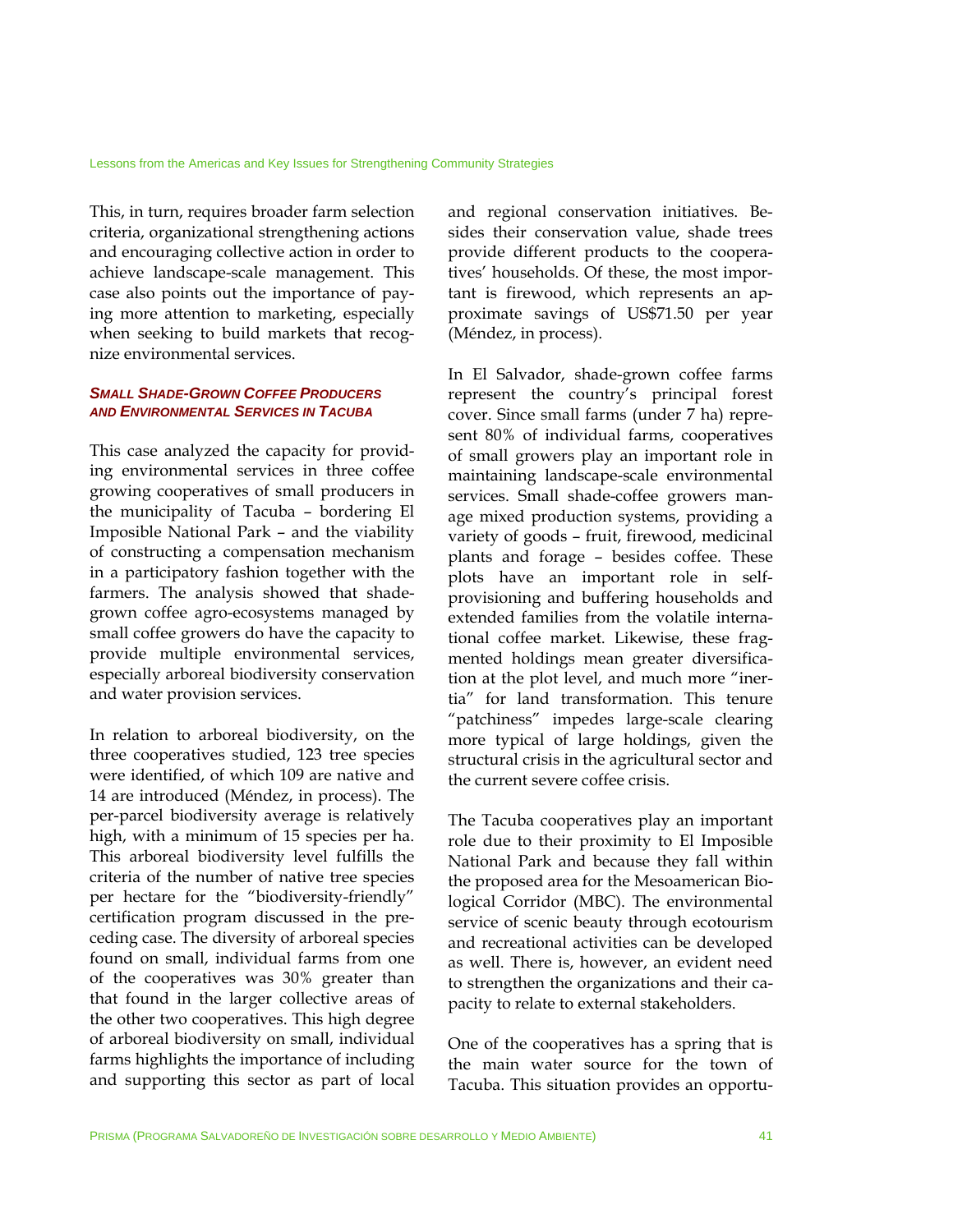nity to develop a compensation mechanism around this service. An effort along these lines through an aid agency and the municipal government already exists, but according to the board of the cooperative where the spring is located, the cooperative does not have adequate negotiating and management strength to ensure that the compensation mechanism will benefit them. They feel that the greatest risk to the implementation of compensation mechanisms is the lack of transparency by the actors involved in designing these mechanisms.

This case highlights the importance of promoting broad, transparent negotiating processes to guarantee equitable, efficient mechanisms. Equity requires appropriate compensation for small producers and consumer-end redistribution mechanisms so that the additional burden does not translate into greater consumer-end inequities. Efficiency in this case also means locating the recharge zones that feed the spring and identifying practices that would enable maintaining or increasing the flow of this environmental service in the future.

### *PES IN SAN FRANCISCO MENÉNDEZ*

In March 2001, in the communities of Los Conacastes and Cara Sucia (municipality of San Francisco Menéndez), a water supply related compensation scheme for environmental services scheme that uses water fees began to operate. The actors involved in this experience were the local communities, the Health Promotion through Water and Sanitation Project (PROSAGUAS), the Action, Management and Rational Use of Water Resources Project (AGUA), and the support agencies that contributed to building the potable water systems and organizing community water boards.

The mechanism was set-up through the agreement that transferred the water systems built by local support agencies to the communities. Under the agreement, the community would cover the salary of a "watershed warden" in El Imposible National Park in recognition of the environmental service of "water protection" provided by the park, the primary water source for both communities' systems. The funds to pay warden's salary come from the water use fee. Yet, most of the water systems' beneficiaries ignore that fact, because only the projects' representatives and members of both systems' governing boards participated in the negotiation of the agreement.

This case shows the overriding role that support agencies can play in establishing compensation mechanisms. From the perspective of equity, the case is controversial because rural poor communities are paying for environmental services generated in a national park.

#### *CHALATENANGO: TERRITORIAL PROVISION OF ENVIRONMENTAL SERVICES*

The province of Chalatenango, in northern El Salvador, is a mountainous region, with small, forested areas and a high number of small subsistence farmers. This province was an important armed conflict zone throughout the civil war of the 1980s, and in the immediate postwar reconstruction period attracted the attention of international aid agencies. In that setting, the Environmental Committee of Chalatenango (CACH) began as an open forum that brought together most of the governmental and nongovernmental organizations working for Chalatenango's development. One of the most important products of CACH was the participatory formulation of the Provincial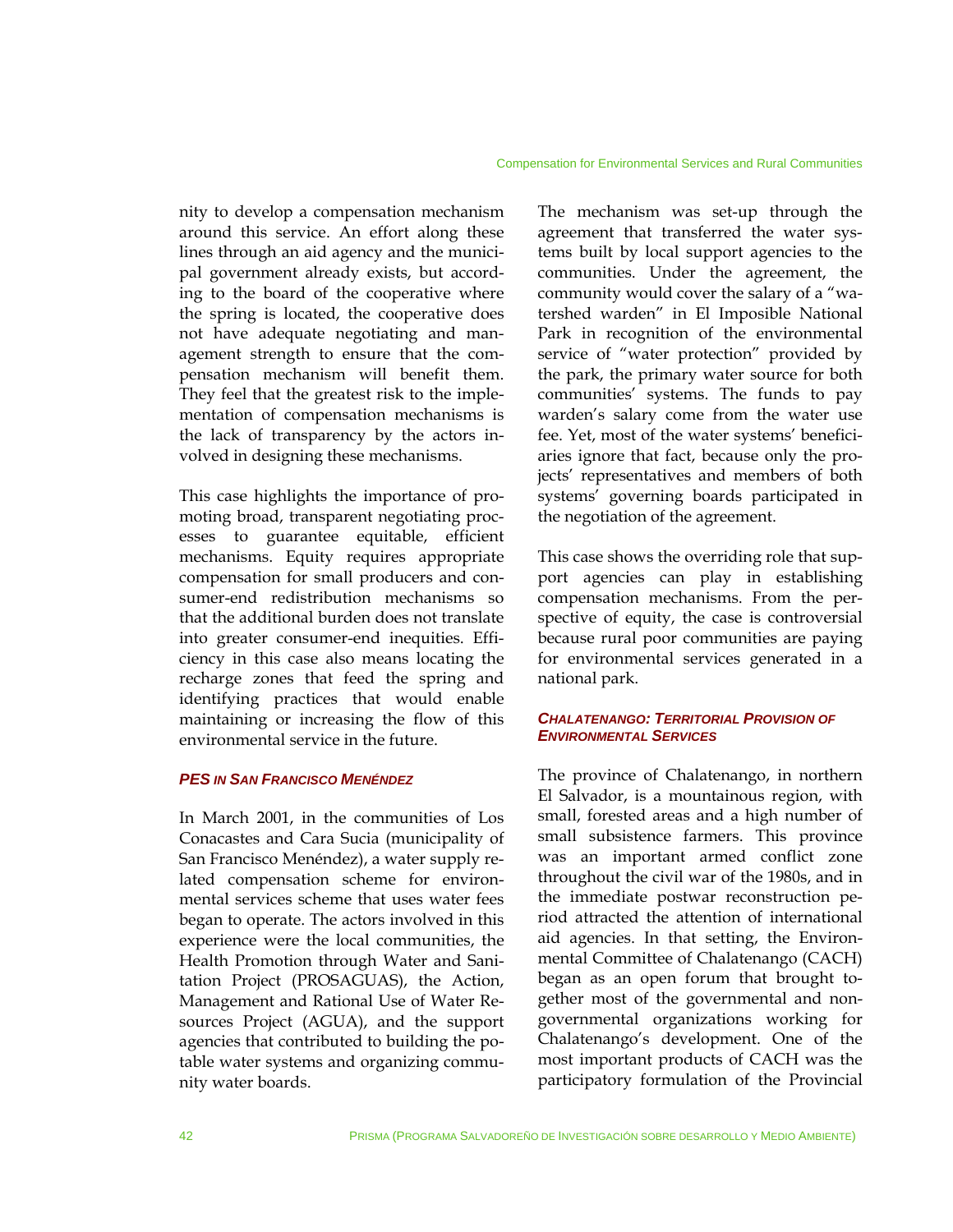Environmental Management Plan – Foundations for Sustainable Development in Chalatenango (PADEMA). The focus on economic reconversion – one of the Plan's four lines of action – stresses the role of the province of Chalatenango in the provision of environmental services.

Water protection is the environmental service highlighted in CACH's proposals, since Chalatenango plays a key role in supplying water to the San Salvador metropolitan area via the Lempa River, as well as in hydroelectric power generation. Therefore, CACH is demanding territorial compensation for the province for the provision of environmental services to the rest of the country. CACH is also exploring the ecotourism potential of the province's landscapes. The National Development Commission (CND), a presidential commission, took up CACH's ideas. In its proposed "Initial Actions for the Nation`s Plan", it designated Chalatenango as an "environmental services producing zone" (CND, 1999).

Among the local strategies within the province, the environmental services issue has been taking on greater importance. For example, the "*Mancomunidad La Montañona*," an association of seven municipalities in Chalatenango, is engaged in a process of territorial management and local development, where environmental services play a strategic role. In their external dimension, by taking advantage of its scenic landscapes, and in its internal dimension, regarding water resource management, given its diverse uses within the microregion.

The main challenges facing the construction of compensation for environmental services mechanisms relate to the need to include a landscape vision. This would allow the consideration of the current conditions which generate such services, the need to foster changes in farming practices that improve and ensure their provision, and greater appropriation by producers – among other stakeholders – to ensure that the process continues moving forward in a participatory informed fashion.

#### *THE "ECOSERVICIOS" PROJECT: TOWARD A NATIONAL SYSTEM OF PAYMENT FOR ENVIRONMENTAL SERVICES*

Alongside local initiatives that attempt to implement compensation for environmental services schemes, there is a governmental initiative which, among other things, seeks to establish a national system of payments for environmental services. Supported by GEF and World Bank, the "Ecoservices"18 Project has been under discussion since 2000 and currently (2003) is in the preparatory phase. According to the World Bank (2003), the project to be executed by the Ministry of Environment and Natural Resources will include three components: institutional strengthening; strengthening protected area management; and designing a payment for environmental services system.19

The five-year goals, in the initial project design, include two local markets for environmental services in priority project areas;<sup>20</sup> 5,000 ha integrated into project actions; 300

<sup>&</sup>lt;sup>18</sup> In the GEF project portfolio, this project appears under the title, "Natural Resources Management through Conservation and Restoration of Environmental Services,' while in the World Bank, it appears as the "National Environmental Management Project."

 $19$  The third component is of particular interest to the GEF, which highlights that El Salvador has high levels of biodiversity in spite of its meager natural forest cover (GEF, 2000).

<sup>&</sup>lt;sup>20</sup> There are five preliminary pilot sites: La Montañona, Cinquera, Gualobo River, Coatepeque Lake and Los Volcanes.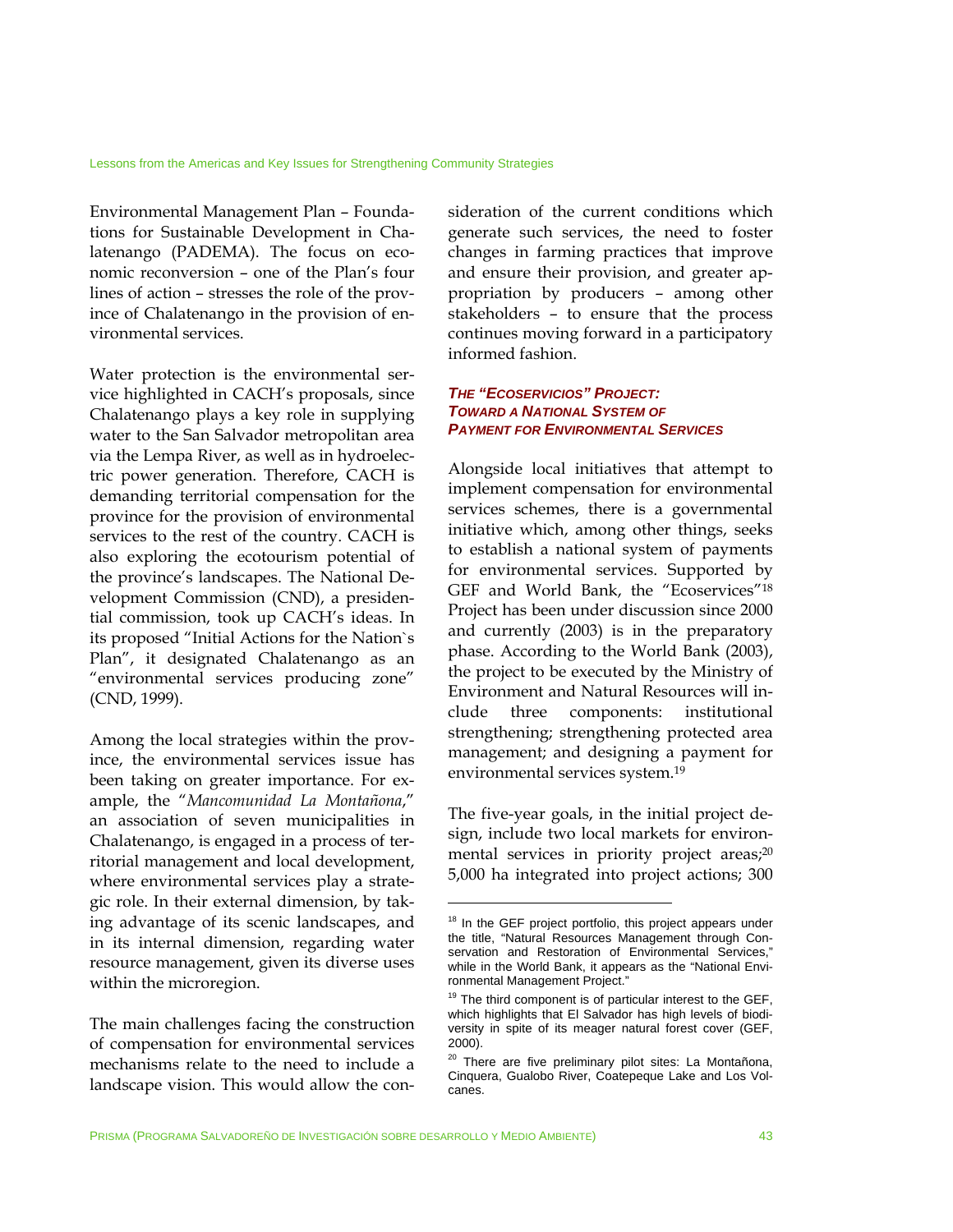farmers involved; a design of a field-tested institutional framework for environmental services markets; three new protected areas declared with their respective management and monitoring plans for the core zones; and completed biodiversity inventories.

Institutional strengthening actions focus in the Ministry of Environment, and revolve around managing the protected areas, identifying sustainable funding mechanisms and developing associations with the private sector and local government. To consolidate protected areas, management plans are to include long-range funding plans that take advantage of environmental services markets to promote biodiversity-friendly land uses in the buffer zones.<sup>21</sup>

The foregoing elements appear to indicate that the project's main emphasis is geared toward conservation and that the "payment for environmental services" system is being seen as a financial mechanism for conservation.22 Additionally, for hydrological services, where changing practices on hillsides plays a central role, it appears to emphasize converting hillside agricultural areas to forest. Thus, as in Costa Rica, the proposed system emphasizes the presence of trees, natural areas, and "forests".

Certainly, finding a compensation for environmental services scheme that is adapted to

El Salvador's characteristics is not an easy task. The opportunity to access GEF resources in the form of grants, where the main concern is on biodiversity, could introduce distortions in priorities or in the way different project components are presented. Nevertheless, the focus of the payment for environmental services system needs to shift more toward the idiosyncrasies of the Salvadoran context, particularly in terms of recognizing the role of agroecosystems, of strengthening the role of peasants' small farming practices and of revaluing the role of the agricultural sector and rural landscapes.

As has been seen in Mexico, Costa Rica and Brazil, the orientation of the compensation strategies are extremely critical. Thus, "Ecoservicios" should face the challenge of broadening its focus beyond trees, forests and natural areas, strategically incorporating those traits that define the Salvadoran context, especially the impact and role of small farming on hillsides. This will not be possible without concrete spaces for participation and consultation in the project's final design process and its implementation. Since the "Ecoservices" project is a mechanism for formulating a public policy which seeks to institutionalize a payment for environmental services system on a national scale, it becomes critical for the project to institutionalize mechanisms for genuinely informed participation of diverse stakeholders.

#### **ASSESSMENT AND PERSPECTIVES**

The Salvadoran context and experiences highlight the importance of anthropogenic landscapes and the need to engage in participatory processes, as critical factors when devising compensation for environmental services schemes. Therefore, it is particularly

 $21$  Other elements considered are investments in boundary demarcation, basic infrastructure and communication equipment that facilitate protection; and a monitoring system using satellite images and geographical information systems, with field verification in the selected corridors.

 $22$  The limited access to information about the project – as of this writing there was still no complete public version of the project concept paper available – do not allow a more comprehensive evaluation of its orientation. The partial project document can be obtained online at: <http://www.marn.gob.sv/economia%20ambiental/MARN\_ BM\_GEF.htm>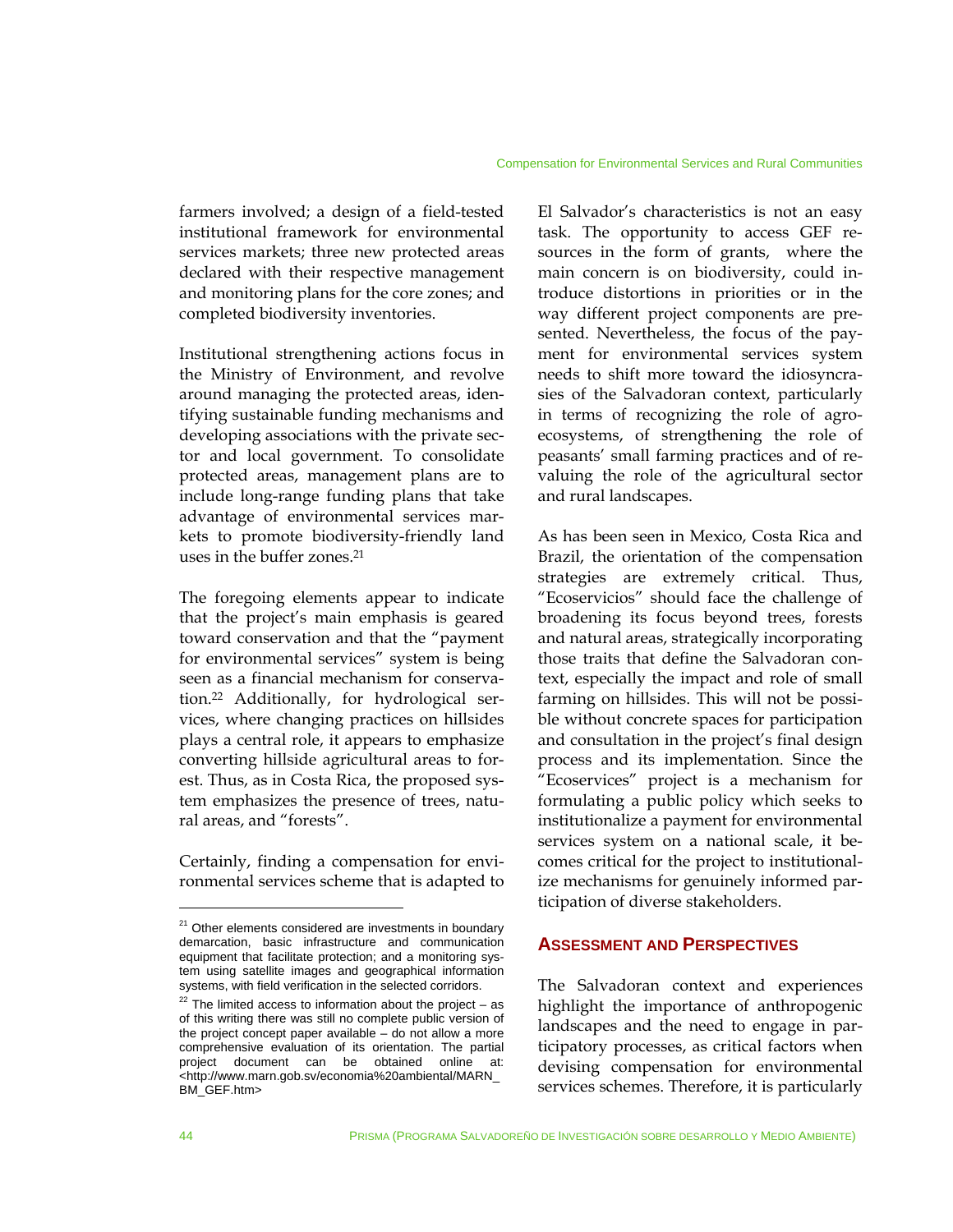critical to see beyond the forest, to support organizational strengthening processes for territorial management, to guarantee and broaden access to the resource base, as well as fostering favorable institutional and policy environment for the management of anthropogenic landscapes.

#### *SEEING BEYOND THE FOREST*

El Salvador, with its small forests and a long history of anthropogenic landscapes, highlights the importance of seeing beyond the forest and acknowledging the importance of other land uses to guarantee the provision of environmental services, particularly agroecosystems, the use of improved agricultural practices, and other efforts aimed at ecosystem restoration.

Coffee farms constitute the country's principal forests and small shade-grown coffee farms are particularly important. These farms have much more structural and ecological diversity than large-scale monocrops, including forestry plantations. In addition to their inherently high ecological complexity, they have great potential for flora and fauna biodiversity conservation, water and soil protection. They also provide a variety of intangible cultural benefits for the producers and inhabitants.

Beyond coffee growing agro-ecosystems, improved practices by small hillside farmers offer great potential in terms of improving the environmental services supply and their livelihood strategies. Indeed, in El Salvador it makes sense to focus attention on restoring and maintaining degraded anthropogenic ecosystems – as the strategic choice in environmental services provision – as well as to highlight and recognize the biodiversity generated from agricultural ecosystems.

#### *PARTICIPATION IN DEFINING THE SYSTEM AND NEGOTIATIONS FOR LOCAL MANAGEMENT*

The challenge of incorporating environmental services and their compensation into rural strategies in El Salvador is considerable, due to the socio-environmental complexity intrinsic to heterogeneous anthropogenic landscapes and the need to improve the capacity for providing environmental services, while at the same time strengthening the livelihoods of the rural poor. This highlights the importance of having truly participatory processes for public policymaking in this field.

Given the complexity of the mosaics to be managed and the need to transform practices, it is crucial to strengthen local negotiating processes for environmental and territorial management. These negotiation processes can be quite successful if compensation mechanisms promote practices that contribute to maintaining and increasing the flow of environmental services, as well as strengthening rural community livelihoods.

#### *ACCESS TO THE RESOURCE BASE*

The agrarian reform of the 1980s and the Land Transfer Program (PTT) coming out of the 1992 Peace Accords redistributed onefifth of the territory and succeeded in broadening rural community access to the resource base. Nevertheless, the fragmentation of the land into small parcels demands strong organizing processes in order to achieve landscape-scale collective action. This is complicated by the context of the agricultural crisis, which has been conducive to a more dynamic land market, speedingup processes of land use change toward urban and industrial uses, with a negative impact on environmental services provision.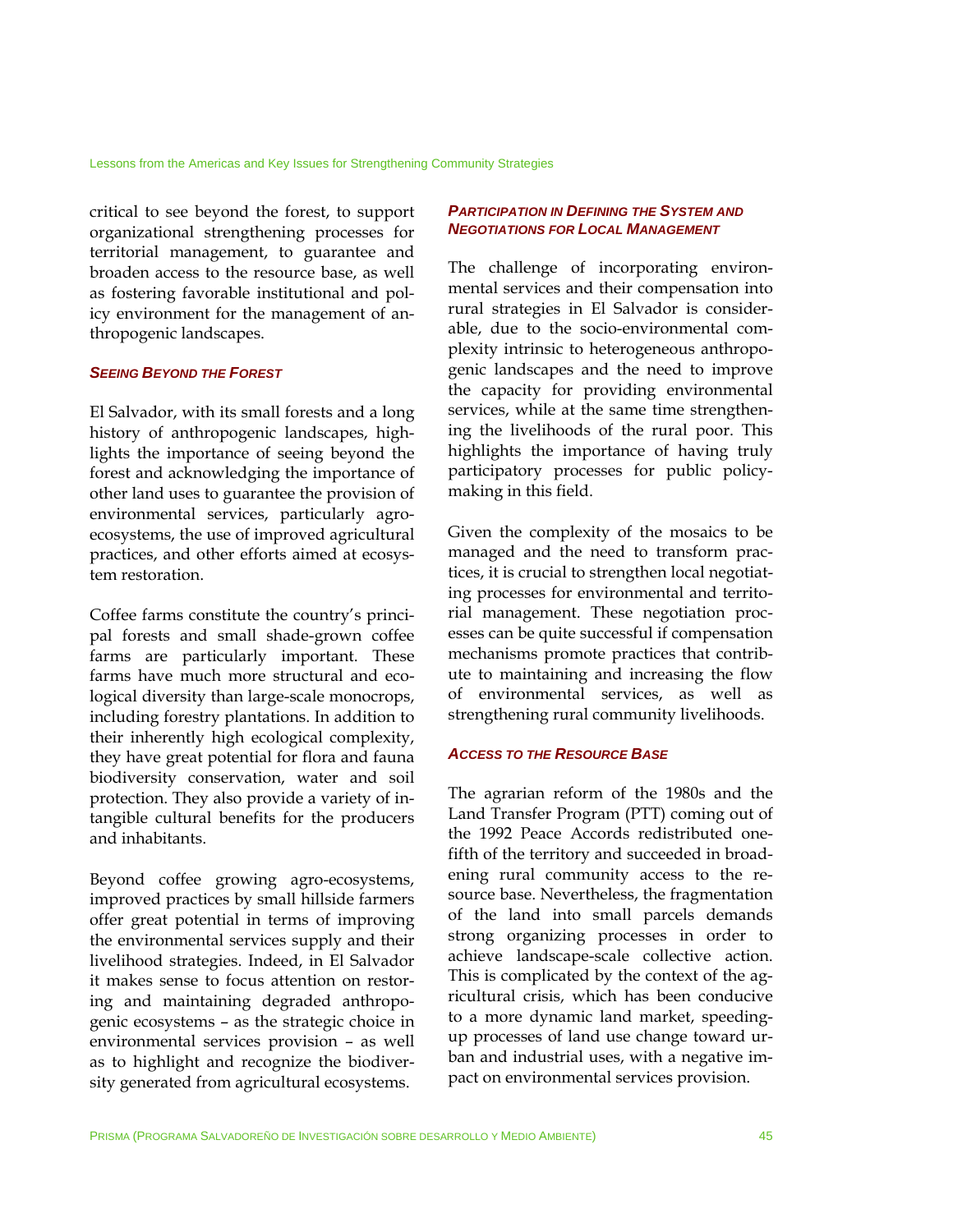Many cooperatives that arose from the agrarian reform, must confront the effects of the agricultural crisis, but also the impact from the strengthening of traditional conservation strategies and the consolidation of the protected areas system, which limit community rights to the resource base. On the other hand, in biological corridor zones, opportunities are opening up for rural communities, but these require informed participation in processes negotiating land use changes, as well as compensation mechanisms for environmental services.

#### *STRENGTHENING SOCIAL ORGANIZATION*

Strengthening community-scale social organization is essential for the negotiation, establishment of agreements and distribution of benefits stemming from compensation schemes. This is especially so, considering that the approaches and practices promoted by external stakeholders (governmental agencies, foreign aid agencies, technical cooperation projects, and even support agencies) do not always benefit communities.

The complexity present in El Salvador also explains the multiple perspectives concerning compensation for environmental services. While most local initiatives consider that compensation schemes should aim at reinforcing synergies between production and environmental restoration in degraded and impoverished rural areas, government initiatives appear to prioritize the use of compensation mechanisms as financial instruments for conservation, as in Costa Rica. This difference in the perspectives is not trivial. On the contrary, it requires enhanced community participation in the rule-making process and genuine discussion and negotiation processes to bring positions closer together. Thus, commitments can be forged

that can then be translated into institutional frameworks and policies.

#### *A FAVORABLE INSTITUTIONAL AND POLICY ENVIRONMENT*

El Salvador needs a compensation scheme capable of responding to the conditions and contexts of the different local initiatives that seek to implement compensation for environmental services schemes. Given local conditions, environmental services are critically important for the communities themselves, and are directly linked to local productive strategies. Their initiatives constitute important sources that should inform public policymaking, as in the case of the national payment for environmental services system.

A collapsed agricultural sector of little importance to macroeconomic stability is a feature of the Salvadoran economy supported by migration and remittances. In this context, recognizing and revaluing the role of rural communities in providing environmental services presumes an institutional and policy framework that contributes to the inclusive management of anthropogenic landscapes, rural areas and the agricultural sector, all of which goes beyond the scope of traditional conservation strategies for natural ecosystems and protected areas.

# **NEW YORK STATE<sup>23</sup>**

New York City has an innovative watershed management strategy, which provides financial support and other aid to communities in the Catskill/Delaware watersheds in exchange for efforts to improve water quality in these watersheds. This case demon-

<sup>&</sup>lt;sup>23</sup> The synthesis of New York's experience is based on Isakson (2002).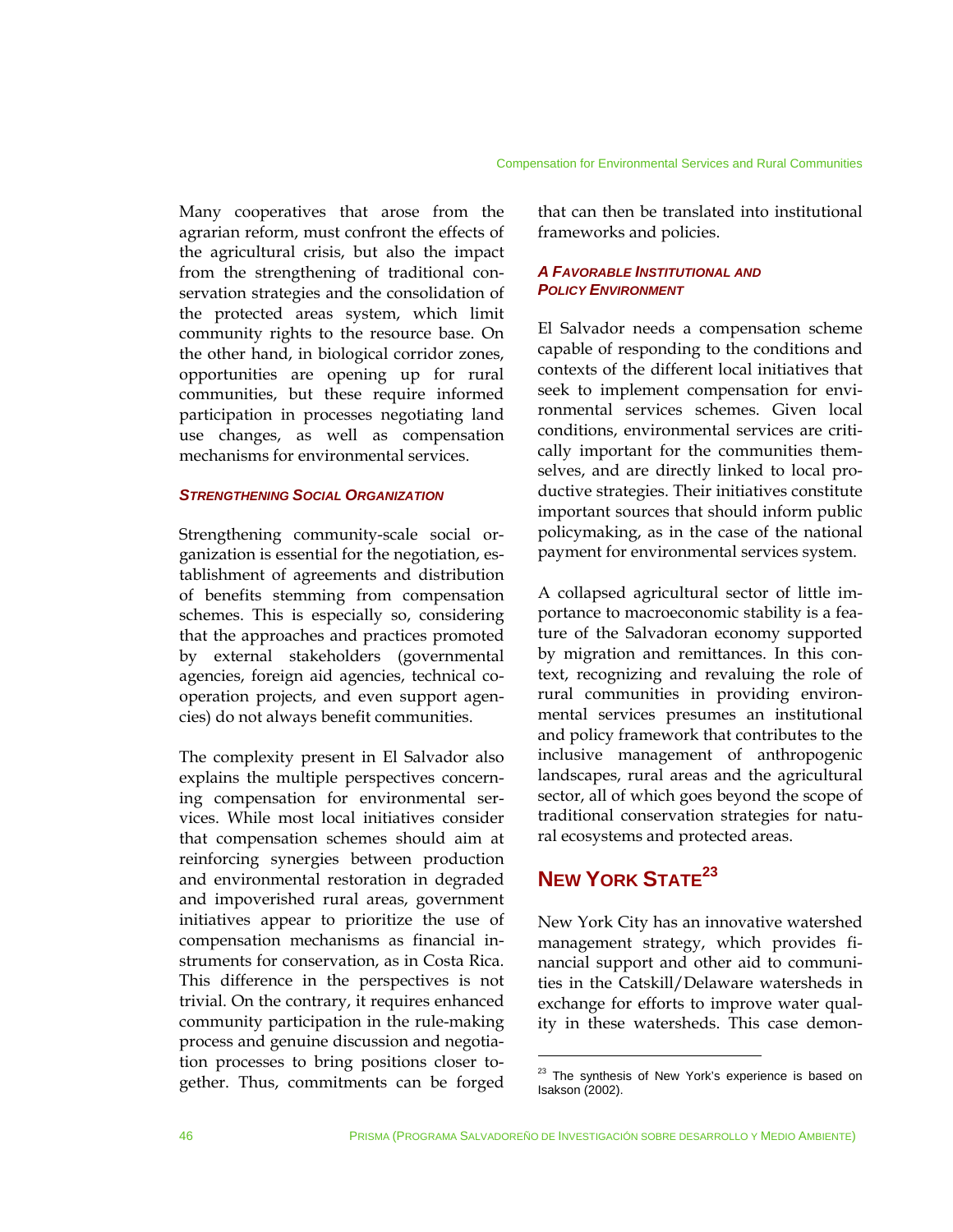strates the important link between the wellbeing of rural communities and the provision of environmental services.

Although New York State clearly differs from the so-called developing countries, the case is particularly interesting because agriculture is one of the defining characteristics in the Catskill/Delaware watersheds, and farmers in these watersheds are among the poorest residents in New York State.24 Accordingly, the experience with compensation for environmental services in New York offers insights for developing countries faced with the dual challenge of protecting natural resources and alleviating rural poverty.

#### **BACKGROUND**

1

New York City's water supply system provides 7.4 million people living in New York City—along with some 1.5 million visitors, workers, and residents of neighboring communities—with 1.4 billion gallons of water per day (Stave, 1998). The water comes from three upstate watersheds: the Delaware, Catskill, and Croton watersheds (the former two provide about 90% of the City's water supply). The City's water system tapped the Croton River Watershed in 1842, then in 1907 extended out to the remote Catskill watershed and, in 1938, to the even more distant headwaters of the Delaware River, an unprecedented engineering feat for its time. When it was completed in 1965, New York City could lay claim to the largest urban water supply system in the world.

In the 1990s, New York City once again reinforced its identity as the vanguard of water management. This time, however, its recognition was not the result of any technological feat. Instead, it was the product of a new watershed management strategy – a social institution - that links water quality protection to the socio-economic objectives of distant watershed communities.

The impetus for New York City's watershed management plan was the Surface Water Treatment Rule issued by the United States Environmental Protection Agency (EPA) in 1989. The ruling requires all municipalities to filter public water obtained from surface sources unless stringent public health criteria are met and an approved watershed management strategy is in place.

The financial implications of the EPA ruling for New York City were enormous. Constructing a filtration system for the Catskill and Delaware systems was estimated to cost as much as US\$6 billion; another \$200-\$300 million a year would be necessary for operation and maintenance costs (NYT, 1996).

Faced with the exorbitant cost of filtering its water supply, the New York City Department of Environmental Protection in 1990 tried to impose new land use regulations that would have severely limited agricultural opportunities and rural livelihoods in the watershed areas.25

The proposed regulations were met with resounding opposition from watershed communities, boosted by the collective memory of past disruption to lives and livelihoods

<sup>&</sup>lt;sup>24</sup> More than 12,000 residents of the Catskill/Delaware watersheds live in poverty (Stave, 1998). Poverty is defined as annual earnings of \$10,963 or less for a family of three.

<sup>&</sup>lt;sup>25</sup> New York City obtained the authority to regulate land use in the Catskill/Delaware watersheds through the McClessan Act, a law issued by the state legislature in 1905 (Finnegan, 1997, cited in Isakson, 2002).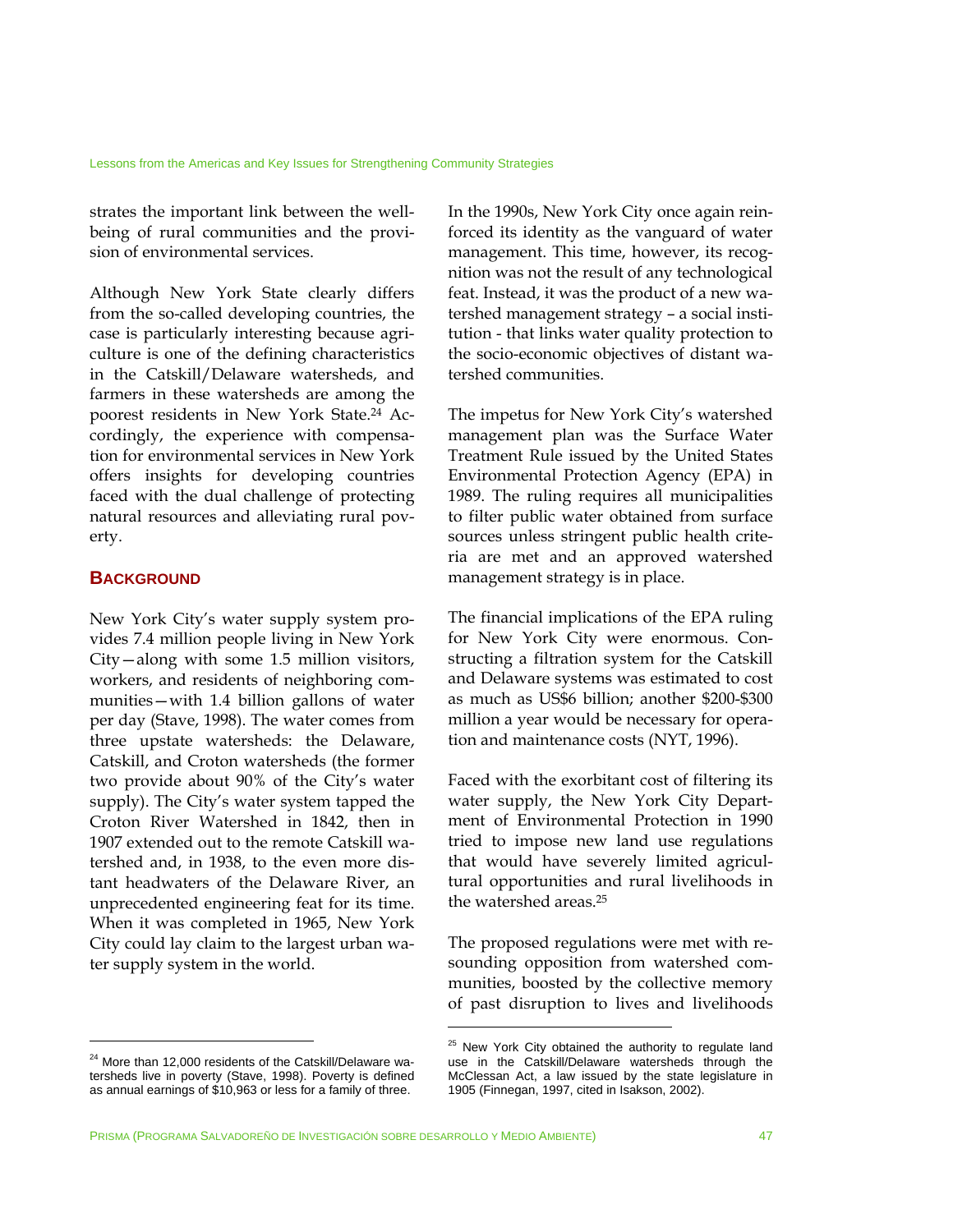caused by the construction of the reservoirs and aqueducts connecting the watersheds to New York City. Moreover, the agricultural community resented the implication that farmers were poor stewards of the land. Indeed, they maintained that the residents of New York City were, in fact, the real environmental polluters. Moreover, relative to residential land use or other forms of development, low-density agriculture presents the least danger to water quality. 26

After several years of intense negotiations among numerous stakeholders, a monumental watershed management strategy was devised in 1997. The new plan, officially known as the New York City Watershed Memorandum of Agreement (MOA), commits New York City to a long-term watershed management strategy that enables empowering farmers with economic resources to improve the quality of the water supply. This plan combines land acquisition, new watershed rules and regulations, and financial assistance to watershed communities to promote environmental quality and their local economies.

# **NEGOTIATION PROCESS AND INCLUSION OF MULTIPLE STAKEHOLDERS**

The categorical opposition by watershed residents to the initial proposals forced New York City to negotiate a less antagonistic agreement. The negotiations produced, at first, the Watershed Agricultural Program

(WAP) in 1991, followed by the Memorandum of Agreement in 1997. This experience highlights the importance of envisioning the establishment of a negotiating platform as a process; one that implicitly brings with it a long timeframe. It also demonstrates the importance of involving diverse key stakeholders in the negotiating process.

The farming community was the group that most strongly opposed the land use regulations that the City's Department of Environmental Protection tried to put into effect in 1990. The farmers quickly mobilized and were able to convince City officials of the positive role that agriculture could play in protecting water quality. They argued that, instead of putting up new barriers to the farming sector, the City should provide farmers with the technical and economic assistance necessary for improving their environmental practices.

The New York State Department of Agriculture and Markets, the agency in charge of regulating and protecting agriculture in the state, offered to mediate the negotiations. Thus, in December 1990, three months after the City's Department of Environmental Protection proposed the regulations, an ad hoc Task Force was set up with twelve members: farmers, public health officials, the commissioners of the City's Department of Environmental Protection (chair of the Task Force), The State Department of Agriculture and Markets (facilitator) and other agricultural agencies (e.g. the Farmers' Preservation Alliance).

While the WAP was taking shape, nonfarming watershed residents began to make their voices heard. Under the guidance of the Delaware County Board of Supervisors, watershed residents formed the Coalition of

 $26$  Agriculture has the potential to maintain many of the land's natural buffering and filtering capacities. However, if not practiced properly it can be a potential nonpoint pollution source. Due to their precarious economic situation, many farmers in the Catskill and Delaware watersheds are unable to implement practices that control these pollution risks; those farmers who are forced out of business often sell their lands to commercial developers.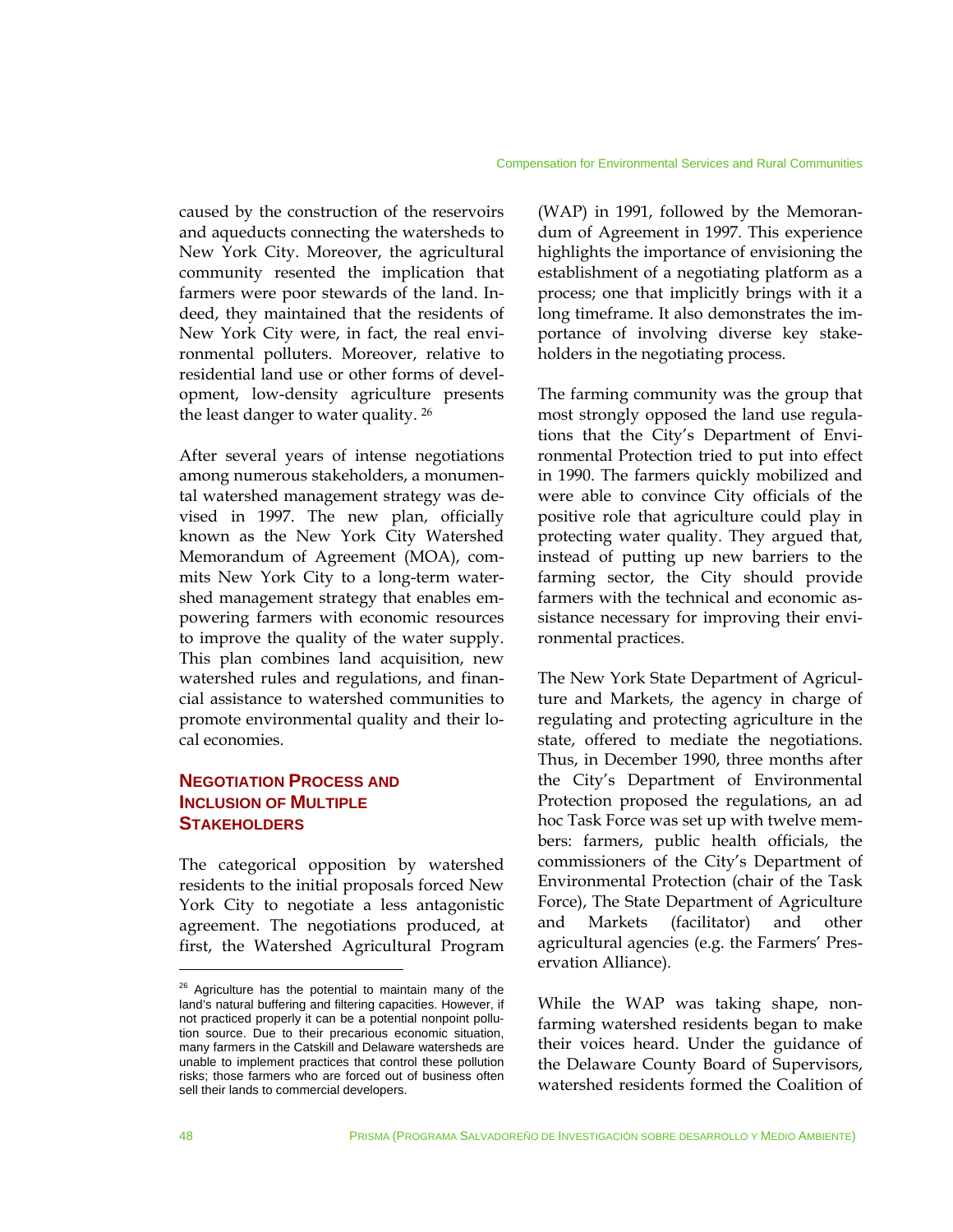Watershed Towns, with the purpose of supporting those stakeholders who would be the most disadvantaged when the regulations went into effect.

New York City's watershed management plan is the outcome of seven years of intense, heated negotiations among several stakeholder groups: New York City, the watershed communities, the New York State Department of Health, several environmental NGOs, the New York City Department of Environmental Protection, the federal Environmental Protection Agency and the New York State Department of Agriculture and Markets.

# **COMPONENTS OF THE COMPENSATION PACKAGE**

The combination of the different initiatives to support farmers can be described as a compensation package. The centerpiece of the package is the Watershed Agricultural Program (WAP), a voluntary and locally administered program whereby City funds are used to implement environmentally friendly practices on watershed farms.

Each farmer who chooses to participate in the WAP receives technical assistance to develop a Whole Farm Plan, which is a comprehensive strategy for controlling potential sources of pollution on the farm. The objective of the plan is to design and implement Best Management Practices that address pressing environmental concerns yet remains compatible with the farmer's business objectives. New York City covers all costs associated with the implementation of these best practices on participating farms. In this way, farmers often receive technical and managerial assistance, new farming equipment, and infrastructure improvements to their agricultural operations.

Farmers who participate in the WAP are eligible for other components of this compensation package, which includes: a Conservation Reserve Enhancement Program that pays farmers to remove streamside lands from agricultural production; a Whole Farm Easement Program that compensates farmers for their long-term commitment to sustainable agriculture thus forgoing development rights to their land; a Natural Resources Viability Program that helps to develop markets for the products of watershed farmers; and, a Catskill Family Farms Cooperative dedicated to tapping niche markets for vegetables and other produce cultivated in the area. This cooperative provides the capital equipment and organizational structure for produce farmers to achieve economies of scale and market power.

Given that the pollutants of concern to New York City's water system are closely associated with livestock operations, the WAP is targeted primarily toward dairy and cattle farms – generally, these are the larger farms. Indeed, the WAP is limited to watershed farmers with at least US\$10,000 in gross annual revenues. Given this limitation, a Small Farms Program is also being initiated, which like the WAP, will implement Whole Farm Plans, but will only finance structural improvements on the farms that pose the greatest risk to water quality.

#### **NON-PECUNIARY BENEFITS**

The negotiation process and consequent agreement provided farmers with a territorial voice in determining how the watersheds are managed, and in how the rules are interpreted. It is a substantial improvement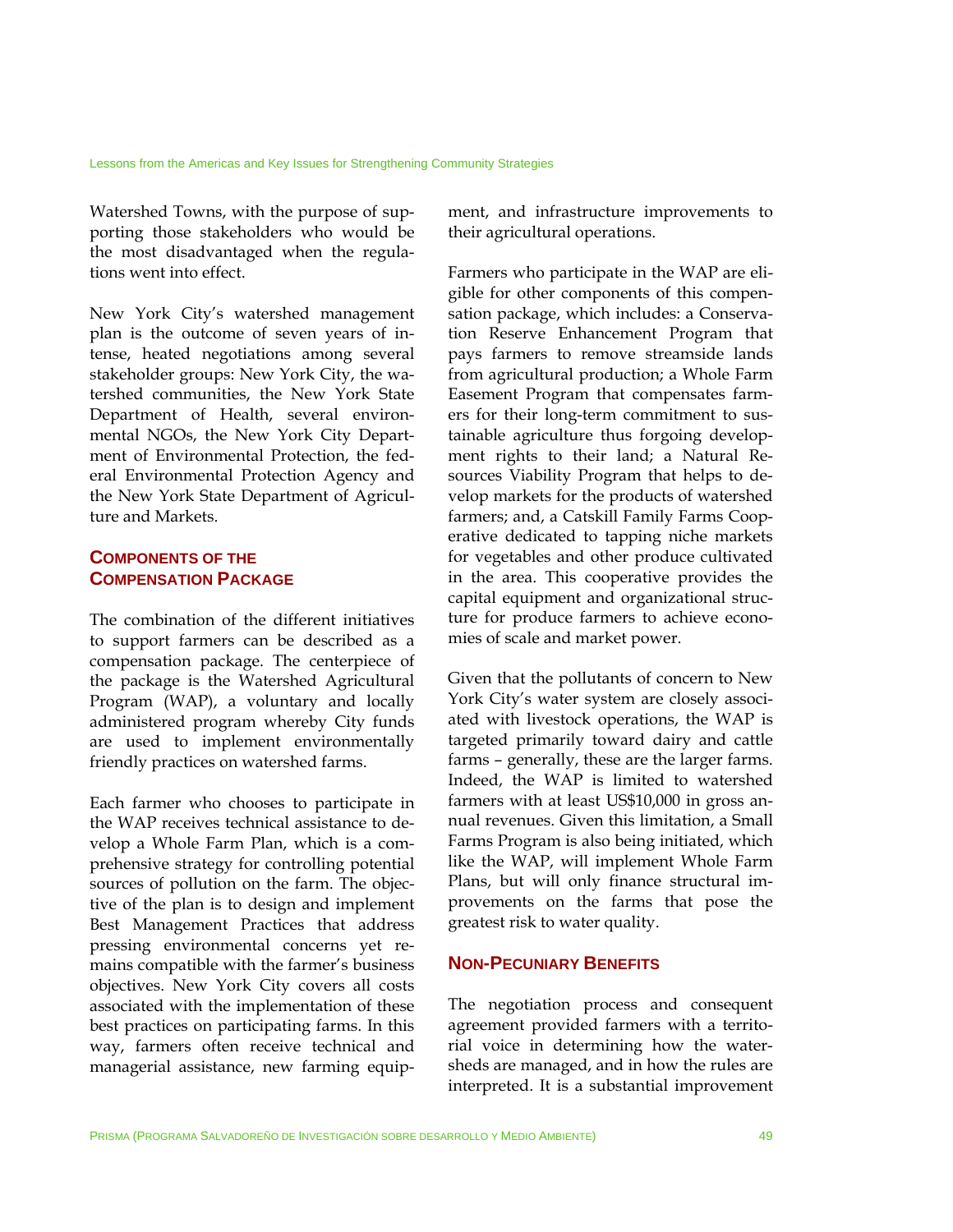over the regulations that New York City had tried to impose upon them in 1990. Furthermore, the PES package has coalesced farmers around a common landscape vision where agriculture is directly linked to the protection of water quality.

Watershed farmers, aside from the direct and indirect economic benefits, receive a number of non-pecuniary benefits that have been key in assuring widespread participation and enthusiasm in this watershed program. In addition to a territorial voice, it has improved their psychic well-being by protecting them from future land use regulations and explicitly recognizing watershed farmers as good stewards of the land. Finally, the process has strengthened their social capital. The community first organized together to oppose the land use regulations that had been drafted by New York City. The subsequent establishment of the Watershed Agricultural Council and farmer participation on it has been an important vehicle for facilitating social cooperation and forging a common identity among watershed farmers as both farmers and environmentalists.

## **ASSESSMENT AND PERSPECTIVES**

This case shows that empowering local stakeholders with economic resources can enhance their ability and produce additional incentives for them to provide environmental services. Likewise, this case shows that the state can play a key role in giving rise to processes related to compensation for environmental services. It shows that a broad approach to compensation and processes to negotiate rules, compensation and visions, are key for building compensation schemes that are potentially beneficial to rural communities.

#### *THE STATE AND REGULATORY FRAMEWORKS*

As Isakson (2002) notes, the state can play multiple roles and those roles are largely determined by the level at which the state governs. In this particular case, the local, state (i.e. New York State), and national governments all played a distinct yet important role in the design of New York City's watershed management plan. At the national level, the EPA served as the catalyst. Local governments then stepped in to defend the interests of their respective constituencies. New York State played one of the most crucial roles: mediating the competing interests of the various stakeholders and, ultimately, producing a mutually beneficial arrangement.

#### *BROAD COMPENSATION PACKAGE*

This experience points to the importance of offering a compensation package that goes beyond a monetary payment. The use of simple direct payment mechanisms does not always ensure participation, nor is it necessarily efficient in terms of achieving the objectives sought.

In fact, Isakson (2002) points out that a noticeably higher percentage of farmers are satisfied with WAP than those who claim that the program has improved their economic well-being. This suggests that the willingness to participate and the farmers' satisfaction depend to a large degree on the farmers receiving a complete compensation package that combines material and pecuniary benefits with non-material benefits that are highly valued (like land use security in dealing with market pressure). They receive technical assistance, financial aid for equipment and infrastructure improvements, support for improving farm administration,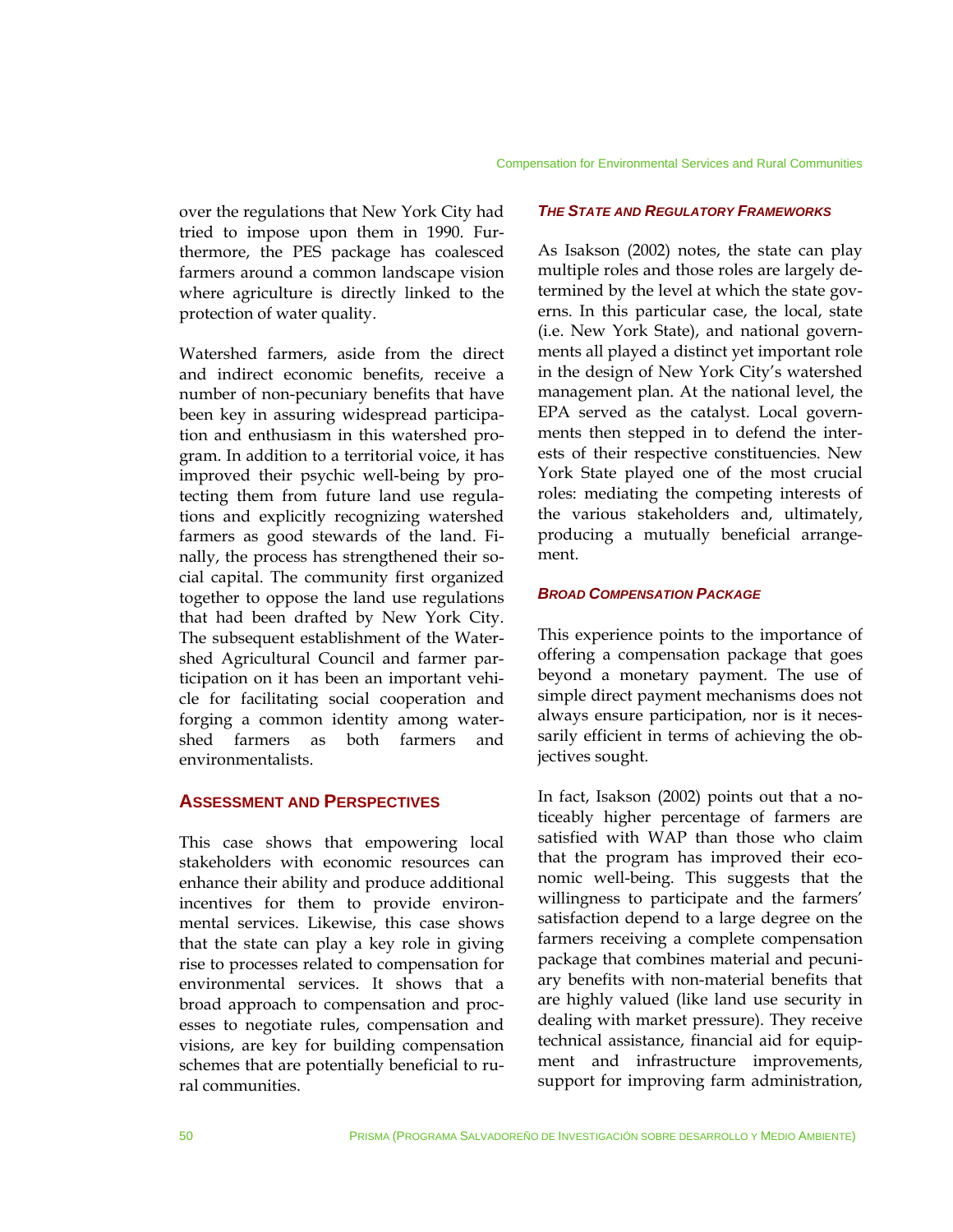and also a territorial voice, psychic wellbeing and the opportunity to strengthen their social capital.

#### *HARMONIZING COMPETING VISIONS THROUGH NEGOTIATIONS*

This case illustrates the importance of negotiating processes for reaching shared landscape visions and acceptable rules for the stakeholders involved. Initially, the Catskill/Delaware watersheds were seen by New York City, simply as a source of water; the farmers were a threat to be dealt with by imposing restrictions on land use. For the farmers, the watersheds defined their livelihoods, identity and community; the restrictions proposed by New York City threatened their right to live according to their own landscape vision. The struggle to impose the particular landscape visions was resolved through negotiations. The Watershed Agricultural Program reflects the shared landscape vision that resulted from the negotiations. The City accepted farming as the preferred land use for the watershed. The farmers, for their part, jointly committed themselves to changing their practices with substantial support from the City.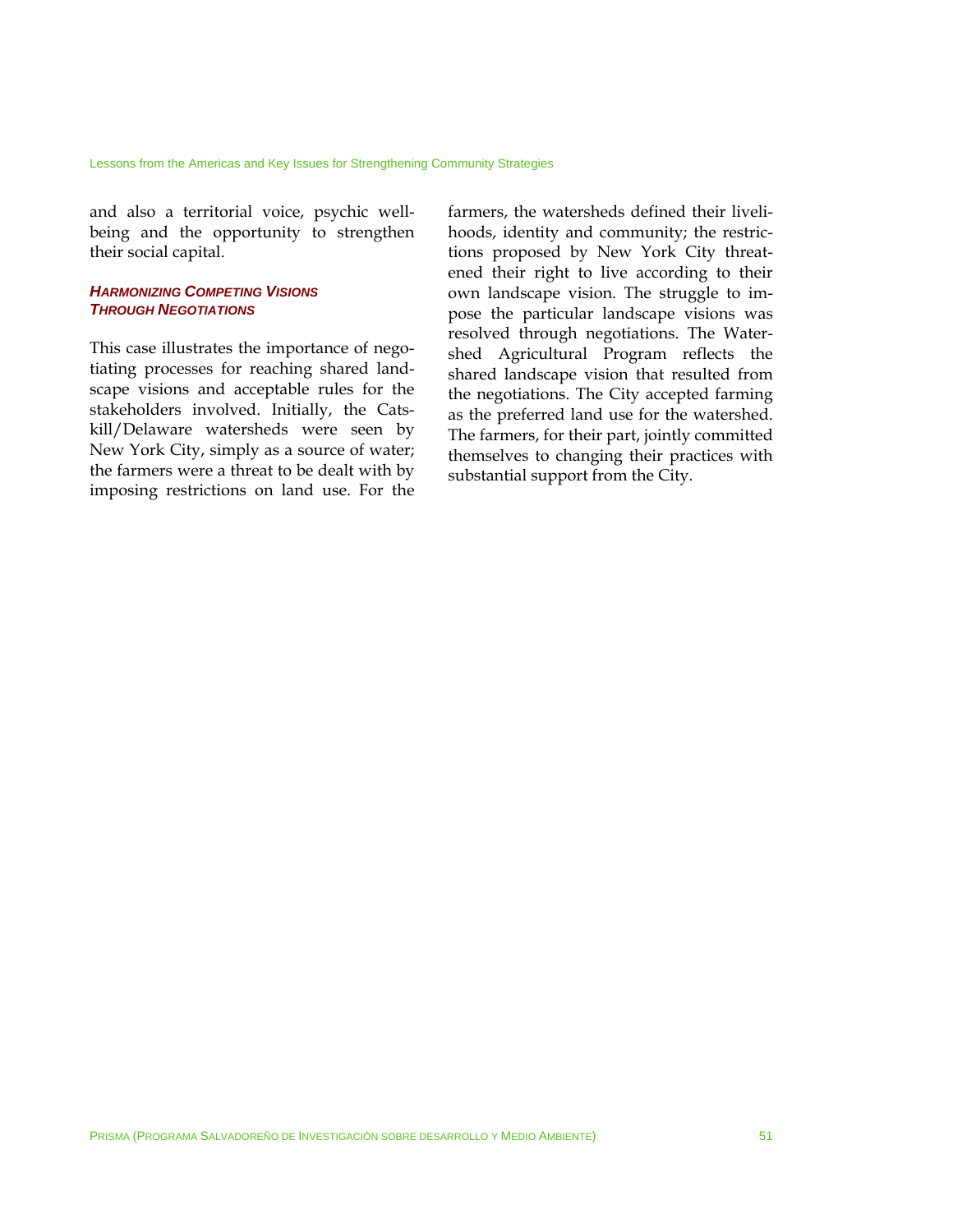# **STRENGTHENING** COMMUNITY STRATEGIES FOR ENVIRONMENTAL SERVICES

# **GUIDING PRINCIPLES**

The foregoing discussions offer guidelines about ways to compensate rural communities and small producers for their role in guaranteeing the provision of environmental services:

- Producers and communities manage the ecosystems they control with an eye toward ensuring their basic needs like food, fuel-wood, and water (Level 1); earning an income based on their production strategies related to natural resource management (Level 2); and the pursuit of new alternatives, which are often linked to environmental services provision, such as water for urban areas or to generate power, biodiversity, carbon sequestration, etc. (Level 3). Strengthening of community strategies should support the integration of these levels and enable overcoming hurdles in each one.
- Valuing environmental services in heterogeneous landscapes is a complex task that requires broad valuation frameworks that transcend traditional economic valuation frameworks.
- The use of economic instruments for compensation can play an important role; however, special attention has to be paid to the overall orientation and

ground rules of these instruments, to ensure that they are not exclusionary or do not deepen existing inequities.

- Moving beyond financial compensation mechanisms: It makes more sense to think in terms of a compensation "package" that responds to community needs and demands, supports community and producer strategies at the different levels previously mentioned, and at the same time enables ensuring environmental services provision.
- Environmental services provision, in many cases, requires integrated ecosystem management at a spatial scale that transcends the farm, property boundaries or homogeneous territorial components. Therefore, a landscape perspective needs to be adopted in order to take into account the existing ecological as well as social heterogeneity we find in real life, as well as the interactions of the diverse ecosystem components and stakeholders present within a landscape.
- Stewardship of environmentally and socially heterogeneous landscapes depends on strengthening social capital. At the community level, this means strengthening internal organizational capacity to be able to reach agreements, establish rules, and resolve conflicts, as well as strengthening external linking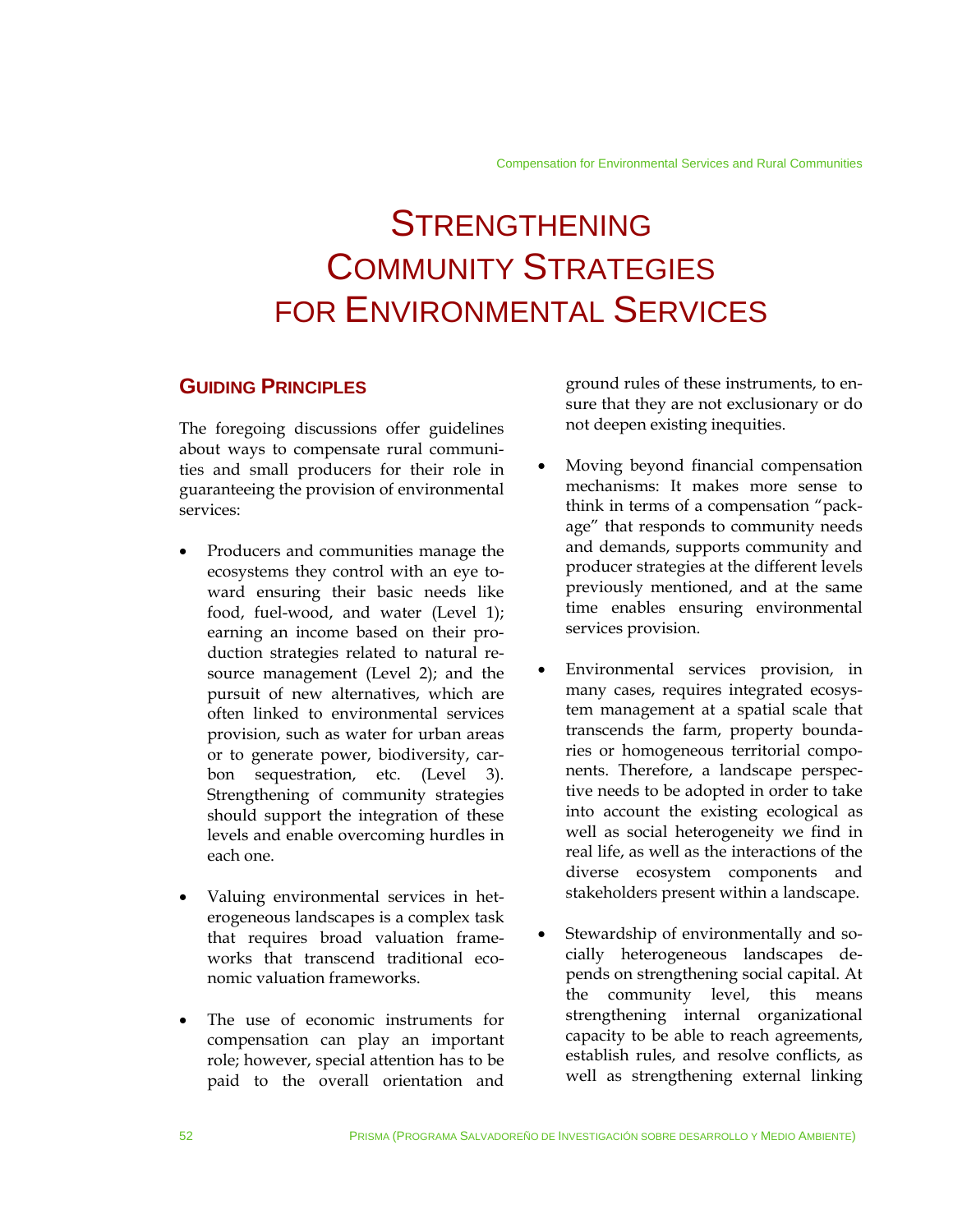capacity in order to garner support, access niche markets, and establish mutually beneficial agreements with other stakeholders. At the landscape level, the accumulation of social capital is crucial for enabling concerted action between the different communities and other stakeholders, and to ensure proper management that meets common goals, including environmental services provision.

- The defense and expansion of rights over natural resources is a form of compensation for many communities, since this makes basic livelihood strategies viable and lays the foundation for other complementary compensation mechanisms.
- The State, foreign aid agencies and support organizations are called on to play a decisive role in establishing compensation schemes that favor rural communities. The State establishes the global orientation of the schemes and determines the conditions and rules under which these schemes operate. Foreign aid agencies, because of the resources they mobilize, can facilitate or obstruct inclusive processes, depending on their approach, the way they allocate their resources and how they participate in national and local processes. Support organizations, because of their direct relationship with the communities, play a crucial role, but they need to be respectful of community priorities.
- Finally, it must be stressed that compensation for environmental services schemes are not a panacea for solving the problems of rural poverty and environmental degradation, but they can be

an important catalyst for revaluing the role of rural spaces and of the rural communities that manage them.

# **COMMUNITIES AND ECOSYSTEM MANAGEMENT: INTEGRATING LEVELS**

Rural communities rely heavily on the natural resources and ecosystems, since they represent their main source for the supply of food, energy (firewood) and water, medicinal plants and fibers. Almost all communities protect water sources and have a good understanding of the role vegetation plays in ensuring proper water flow regulation. It is common, especially in indigenous communities, for certain ecosystems or nature as a whole to be imbued with religious or spiritual meaning. Also, production for the market is strongly tied to natural resource management.

For many rural communities, it is difficult to separate resource management performed in response to satisfying and meeting their most immediate needs, from those elements that are managed in relation to the market. In general, the two dimensions overlap and seek, rather, the integrated management of the resources they control, in order to ensure both aspects.

Nevertheless, certain priorities or levels can be distinguished with regard to the way communities manage their resources. These levels become important when trying to strengthen community environmental services strategies, improve market participation and develop compensation for environmental services mechanisms that truly benefit them.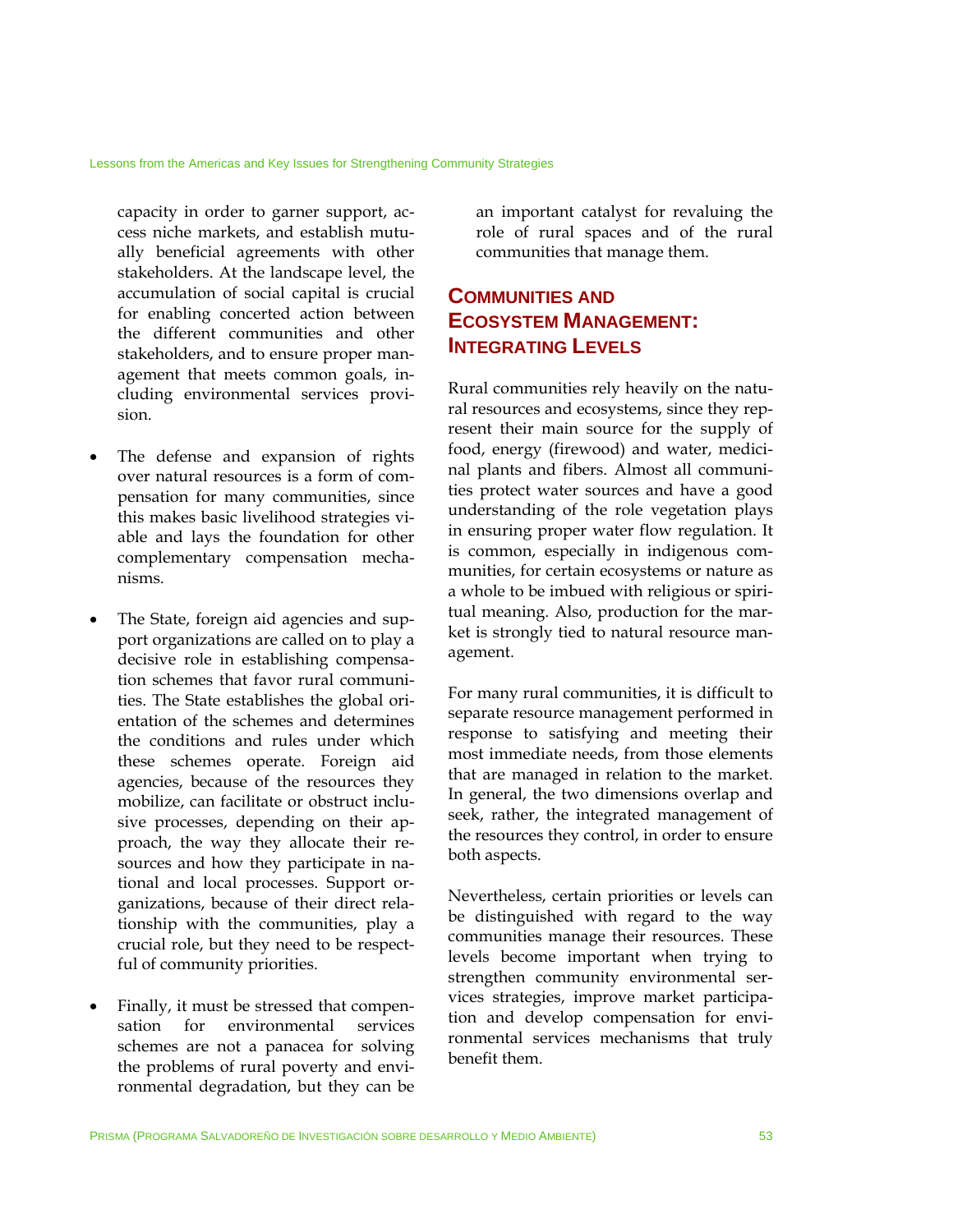#### **LEVEL ONE: SELF-PROVISIONING**

When addressing environmental services and their compensation from a community perspective, the first thing that needs to be considered is how natural resources are managed in order to secure the supply of basic necessities such as water, energy and food; their importance in cultural and spiritual terms; and the norms communities establish to ensure appropriate management. Understanding the relationships at this first level is crucial when considering compensation for environmental services strategies. Such strategies can fail or be detrimental to the community if it is not understood how the communities themselves value key environmental services for their basic subsistence, identity and spiritual well-being.

At this first level, where the relationships are solely internal to the community and transactions with outside stakeholders and markets do not occur, key concerns are the rights of access to and control over natural resources, and the norms established by communities to ensure self-provisioning. Experiences with appropriation, valuation and sustainable management at this first level are particularly strong in indigenous communities that have not undergone significant ruptures in their relationship with their territory nor have lost their traditional knowledge.

# **LEVEL TWO: INCOME GENERATING PRODUCTION AND NATURAL RESOURCE MANAGEMENT**

The second level deals with the relationship between natural resource management and production strategies for earning income or for the market in general. Commonly, com-

munities seek to generate income either by extracting products from ecosystems to sell or by generating marketable products through farming, forestry or livestock practices. Some communities generate complementary income by making handicrafts or through activities related to rural or ecological tourism.

In seeking better entry into or better prices on the market, it is common to evolve toward types of production that incorporate distinct environmental attributes or services into the production processes. In other cases where traditional forms of production already incorporate those attributes, the principal effort is one of marketing, to make those attributes explicit. Examples that reflect both situations are organic farming or biodiversity-friendly products such as shade-grown coffee, certified sustainable forestry, ecotourism, handicraft production, etc. "Environmental services" incorporated into production processes at this level are almost always recognized through price premiums obtained on the market (usually specialized markets).

Strengthening the potential of community productive processes and better market participation through merchandising of environmental attributes generally requires major marketing efforts, the certification of practices and products, training, and specialized technical assistance. In any case, access to specific markets or developing new economic alternatives requires a detailed knowledge of community production strategies and their management practices, in order to improve the marketing of products using the environmental attributes already present or to better incorporate these attributes into production processes and management practices. It certainly means ensur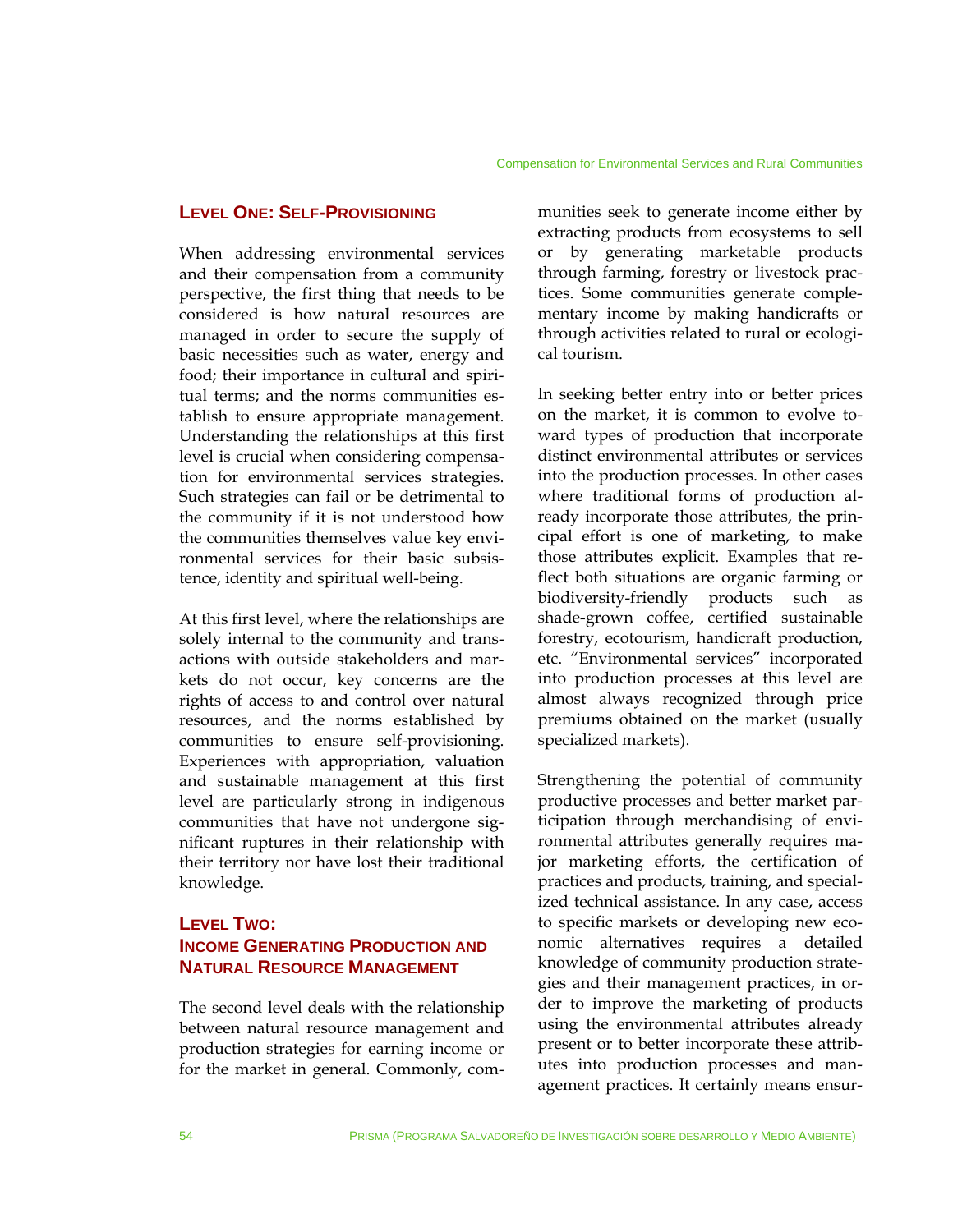ing that any strategy aimed at promoting environmental services is inserted within and strengthens community productive prospects.

# **LEVEL THREE: "PRODUCTION" OF ENVIRONMENTAL SERVICES AND EXTERNAL RECOGNITION**

At this level, outside recognition is sought for environmental services such as biodiversity, water provision for neighboring urban areas, or carbon sequestration to mitigate climate change. At this third level, outside recognition is not expressed in a product that brings price premiums on the market. Instead, the challenge is more one of finding other compensation mechanisms that recognize particular ecosystem management practices that enable guaranteeing the environmental services of interest to the outside stakeholders or "consumers."

This third level is, without a doubt, the most complex one for communities and it can be unviable or jeopardize rural communities if it is not rooted in the two previous levels. At this level, rural communities develop or facilitate specific management practices for the provision of the environmental service (regulation of water quantity and/or its quality control, biodiversity, carbon sequestration to mitigate climate change, etc.). However, this specific management offers greater opportunities and generates greater interest in the communities insofar as they receive benefits at the other levels. For example, when the adopted practices also improve their own water supply, or when new production alternatives arise, as in the case of timber associated with carbon sequestration projects.

UZACHI in Mexico, previously mentioned, provides an example of integration of the three levels. This integration is reflected in the decisions regarding land use in the territory controlled by UZACHI. The communities have zoned certain areas for domestic production (wheat and corn), areas for the protection of biological diversity, land and water and areas for income generating production (certified timber). Local biodiversity is used for creating new income-generating alternatives like ornamental plants and edible mushrooms. In addition, together with other communities, they have put together a proposal for carbon sequestration with forestry and agro-forestry systems.

A perspective on environmental services that keeps the three levels in mind and tries to integrate them can reduce the risks of strategies that focus directly on level three. Furthermore, such a perspective requires taking into account livelihood strategies as a whole, as well as the ecological complexity of the ecosystems managed by the communities.

Under this perspective, it becomes obvious that it does not make sense, for example, to promote planting exotic tree species to sequester carbon, if that is going to impoverish the local biodiversity, or reduce the availability of medicinal plants and of other elements obtained from ecosystems less efficient at carbon sequestration, but that provide other benefits. It is also clear that it is not sensible to have a biodiversity conservation strategy and compensation scheme, that results in communities' having reduced access to natural resources, with the goal of "protecting" them.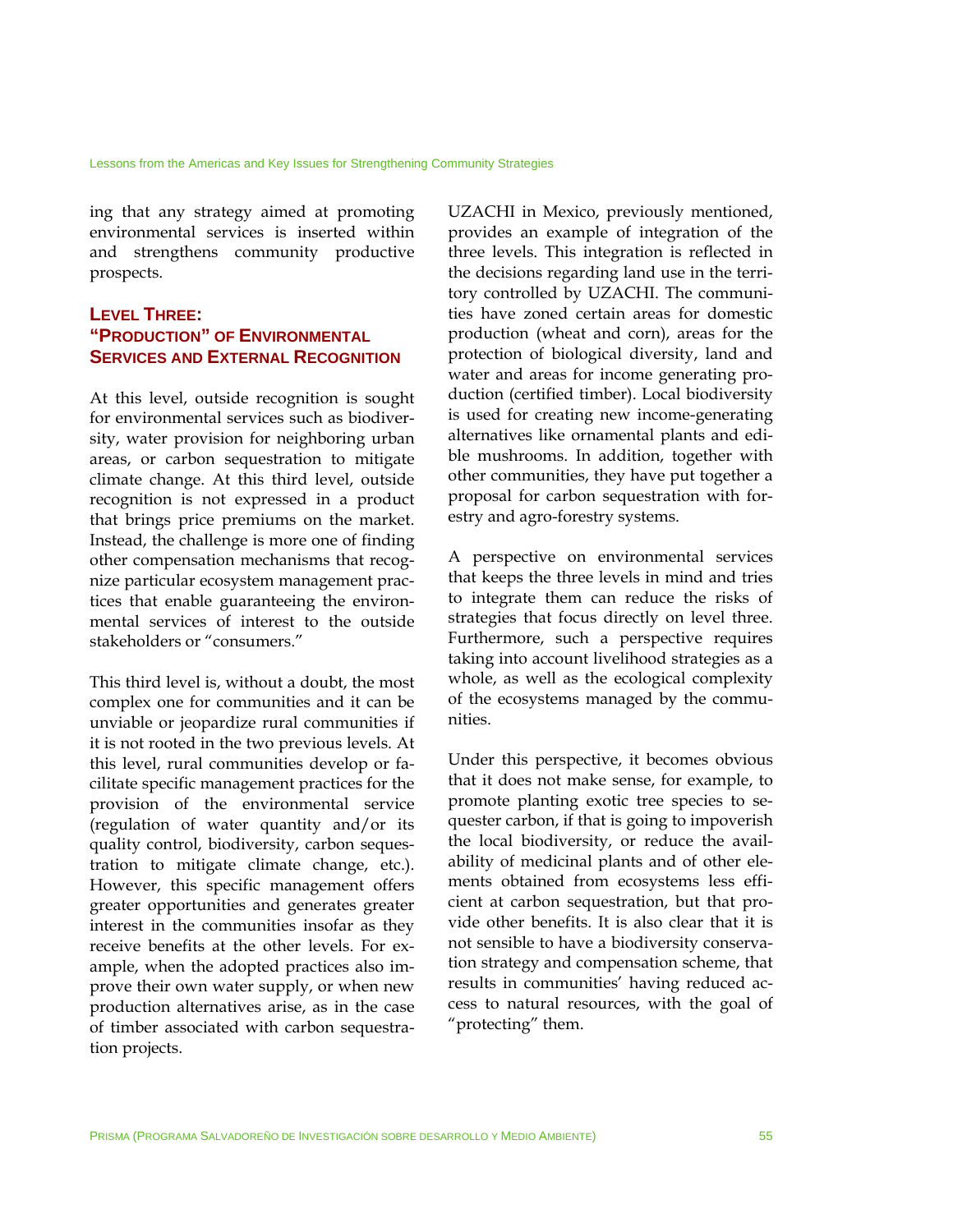# **BROAD VALUATION FRAMEWORKS FOR ENVIRONMENTAL SERVICES**

The stakeholders in a territory value the environmental services generated there in different ways. For example, hydrological environmental services are important for a variety of stakeholders (agricultural producers; families in urban areas; power generators; commercial, industrial and agro-industrial businesses, etc.). Each one of the stakeholders values the benefits of environmental services based on their particular conditions and goals. This diversity in valuation provides a challenge when prioritizing which set of environmental services to provide so that they will generate the greatest possible benefits.

# **TRADITIONAL APPROACH TO ECONOMIC VALUATION**

Under the traditional economic valuation framework, environmental services have value to the extent that they bring satisfaction or utility to people (Goulder and Kennedy, 1997). From this perspective, the utility that a human derives from a given environmental service depends on the person's individual preferences.

The utilitarian approach, backbone of the traditional economic valuation framework, bases its notion of value on the attempts to measure this specific utility that an individual derives from a given environmental service or set of services, and then adds all the individuals together, weighting them all equally. In addition, with the purpose of providing a common unit of measurement to express the benefits of the diversity of environmental services provided by ecosystems, the utilitarian approach usually attempts to measure all services in monetary terms. This is the essence of the traditional valuation framework.27

According to Bawa and Gadgil (1997), the traditional environmental services valuation framework has several shortcomings:

- Economic valuation techniques involve the subjective value judgments of people who live in modern, urbanized societies. Applying these value judgments to other societies comes up against methodological problems, and also raises ethical and moral issues, such as trying to place a monetary value on the lifestyles and cultures of rural and indigenous communities that make up an integral part of the ecosystems they live in.
- In spite of the availability of sophisticated techniques, certain benefits are difficult to quantify in monetary terms. For example, efforts at valuing medicinal plants focus on the option value for pharmaceutical companies, but ignore the uses these plants have in local communities. In this sense, cultural, traditional knowledge, religious and spiritual services are more difficult to value than regulation, provisioning and support environmental services.
- Economic valuation methodologies do not take into account the variation between different segments of society in assigning values to environmental services.

 $27$  The choice of economic valuation methods (for example, the contingent valuation method, the travel cost technique, hedonic pricing, etc.) depends on the context and a number of factors and conditions (type of services, property rights, etc.) (Goulder and Kennedy, 1997).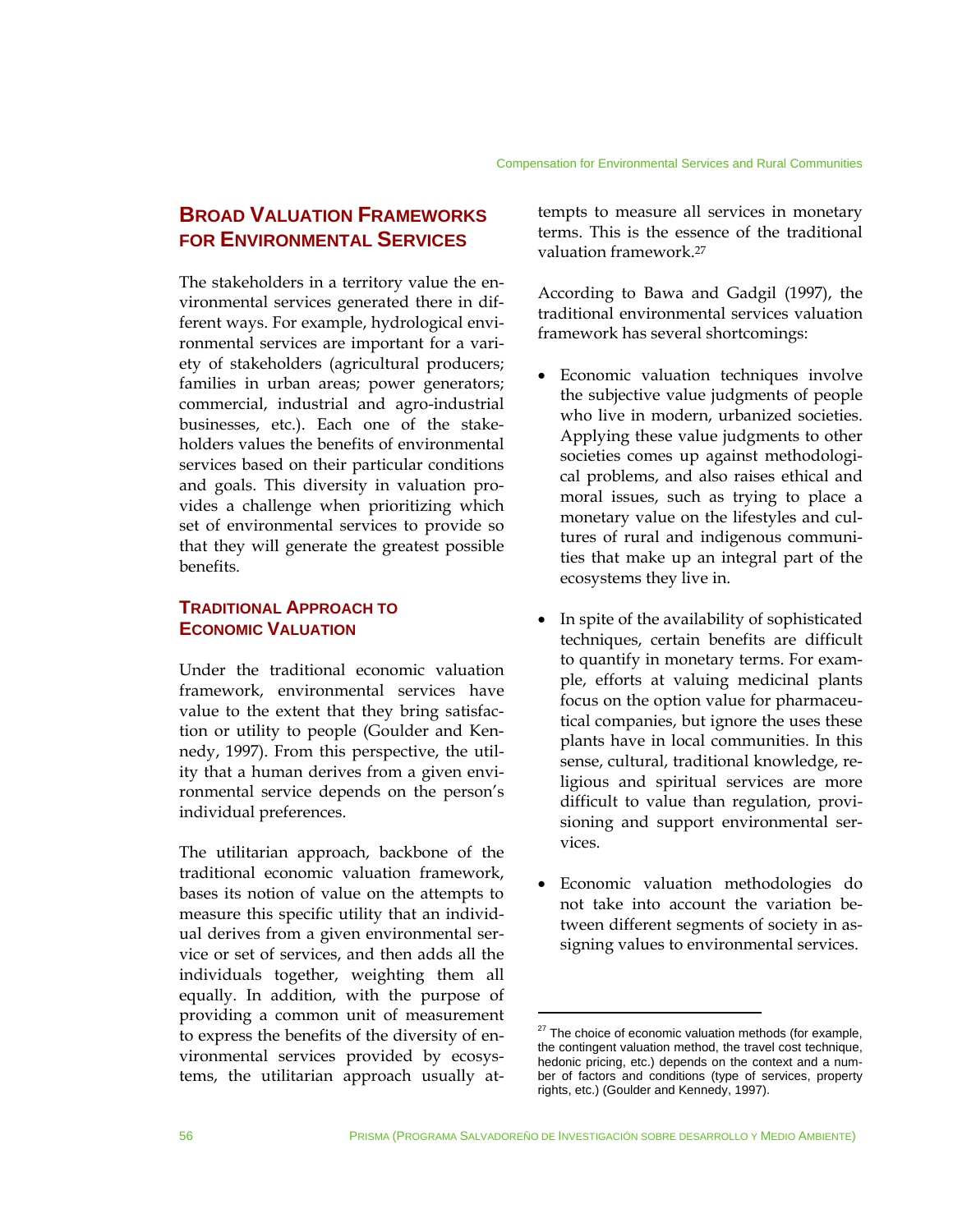#### **THE ISSUE OF PAYMENT AMOUNTS**

Often, it is assumed that compensations for environmental services must assume a monetary form, and that to do so, it is crucial to "objectively" determine payment amounts using traditional valuation methods. However, in setting up compensation mechanisms it is important to understand that monetary estimates (of the benefits provided by such services) resulting from economic valuation studies will not directly yield the price that should be paid (compensated) to environmental services producers.

In theory, the payment amount should be set between a "floor" and a "ceiling", so that at least covers the costs of providing the service and is high enough to reflect the benefits received by the consumers. In practice, payment or compensation amounts are set taking into consideration other considerations. Negotiation and consensus-building processes among all interested and involved stakeholders, the political will that backs the process are some of the considerations that end up shaping how this amount is determined in practice, and whether monetary compensations are used at all.

## **TOWARDS AN INTEGRATED VALUATION SCHEME**

Traditional approaches to economic valuation of environmental services cannot grasp the complexity, reality and heterogeneity (biophysical, social, institutional, etc.) of a territory. In addition, the diversity and dynamics of stakeholder interests regarding the territory's natural resources simply exceeds the scope of traditional approaches to environmental services valuation.

Therefore, it is necessary to move towards broader, integrated frameworks for environmental services valuation, closer to the reality of existing community circumstances and contexts.

In the end, valuation refers to the contribution of something toward reaching a specific goal. Therefore, a value cannot be set without having set the goal to which it is going to contribute. Nevertheless, there are diverse goals and, therefore, diverse values, which may be in conflict.

Constanza and Folke (1997) propose an integrated environmental services valuation framework that takes into account the valuation of services based on individual preferences (traditional valuation framework) as well as the fair distribution of resources and ecological sustainability. This approach combines public discussion and consensus building, in such a way that personal preferences regarding environmental services coevolve along with other ecological, economic and social variables.

Constanza and Tognetti (1996) also propose an alternative integrated approach that can be used for environmental services valuation. This framework aims at building mutual understanding, soliciting input from a variety of stakeholders and maintaining a dialogue between them. In this creative learning process, decisions are made with consensus of the stakeholders in the territory. This process, organized in twelve steps,28 has been used to improve the under-

<sup>&</sup>lt;sup>28</sup> Among those are the following: Definition of the issue of interest; identification of stakeholders; establishment of a means for bringing all the stakeholders together; search for a facilitator; definition of the interests of all the stakeholders; meetings; performing an assessment; definition of scenarios.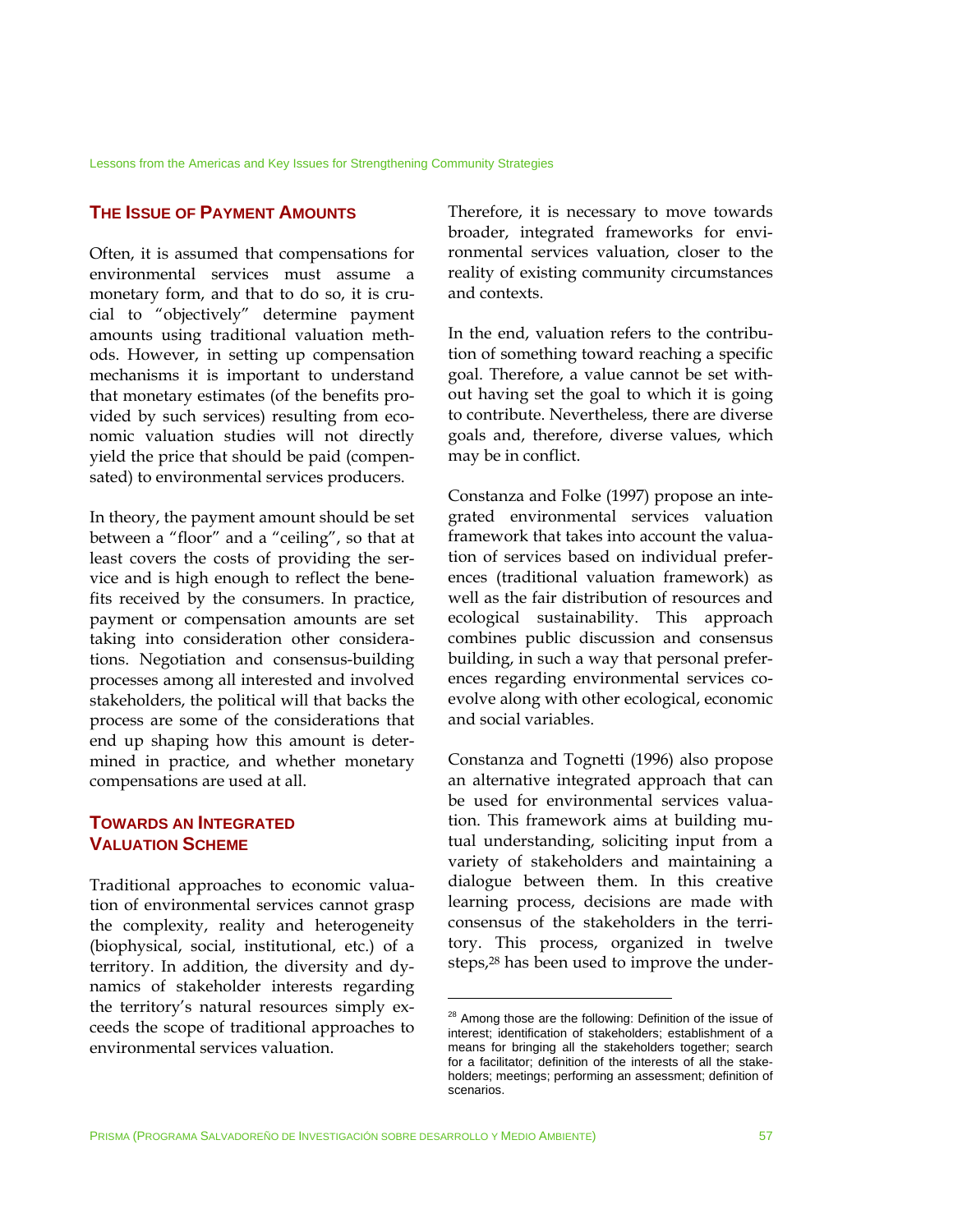standing of regional systems, evaluating the potential impact of agricultural and development policy and to better assess the value of environmental services.

Australia has used a method that seeks to ensure public participation in the environmental services valuation process. This method integrates two techniques - the Multi-criteria Decision Analysis and the Citizen's Jury - to determine the values or priorities for environmental services through a deliberative, structured process (see Box 3).

In short, integral valuation acknowledges differences and conflicts, but also the possibility of reaching a shared valuation through deliberative and participatory processes. The deliberative processes enable incorporating and harmonizing multiple visions in order to get to effective, legitimate management and compensation schemes. Therefore, it makes sense in most cases to favor and support setting up negotiating platforms and processes. As these processes advance, expert information about ecosystem behavior from a landscape perspective can be an important input. Likewise, depending on how they are formulated and presented, traditional economic valuation studies can also become a useful input for the negotiations, although they rarely play the crucial role so often attributed to them.

#### **Box 3 Valuing Environmental Services Incorporating Multiple Views**

The Citizens' Jury: The typical jury ranges from 10 to 20 participants. It is given a specific mandate, which is clear and direct. Ideally, the process uses a facilitator, with the jury given sufficient time to deliberate, ask questions and call "witnesses" (experts in the area). The final outcome is a consensus position reached by the jury.

Multi-criteria Decision Analysis: This is a means of simplifying complex decision-making tasks, which may involve many stakeholders, a diversity of possible outcomes and many criteria by which to assess the outcomes.

The combined approach using both techniques includes the following steps:

- Scenarios and Objectives: Although the objectives and scenarios should be chosen by the jury, input from other sources, such as expert advice, can occur. The objective can be as broad as necessary, but in the case of multiple decision-makers, overall agreement should be reached.
- Selecting the Criteria: The jury should select the criteria with the purpose of comparing and assessing each of the scenarios with relation to the overall objective.
- Weighting the Criteria: In Multi-criteria Analysis, the preferences and values of the decision-makers are accounted for by the weight or score given to each of the criteria. The weights may be qualitatively or quantitatively expressed, or a mixture of both.
- Evaluation of Scenarios: The scenarios are assessed in two stages: first, by how important each of the criteria is to the stakeholders, with scenarios being played out in terms of each criteria. In the second phase, using an Impact Matrix, the different scenarios are ranked using a simple operation that involves preferences and impacts.

(Proctor, 2002)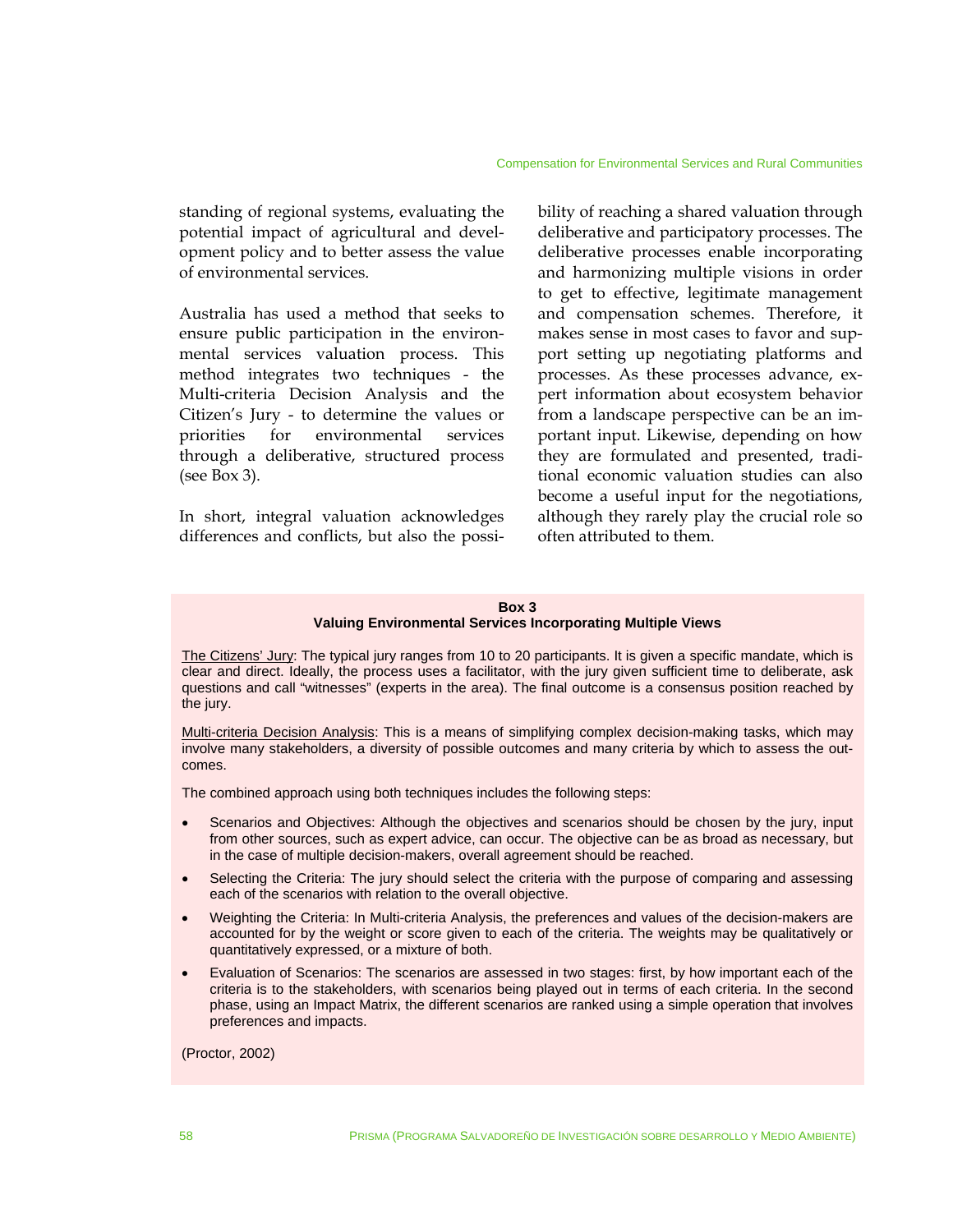Lessons from the Americas and Key Issues for Strengthening Community Strategies

# **ECONOMIC INSTRUMENTS FOR COMPENSATION AND GROUND RULES**

From an economic perspective, the concept of environmental services is associated with the "positive externalities" or external benefits derived from production or management decisions. Using this logic, environmental services are generated, when a landmanager decides to maintain the forest cover on a piece of land under his or her control or when small hillside farmers decide to implement soil and water conservation practices, since other agents also earn benefits from these decisions. Those benefits are external for the producers.

Under this framework, payment for environmental services refers to the mechanisms used to internalize those external benefits. The basic principle is that the people who benefit should compensate those who make it possible to generate these environmental services.29 It is assumed that the owners, usufructuaries or managers of the resource that allows generation of the environmental service will have little incentive to continue the practices that permit this generation, unless they are compensated. From an economic perspective, instruments such as taxes or subsidies, transfers, the creation or

1

strengthening of markets, are particularly important.30

#### **TAXES AND SUBSIDIES**

One way to stimulate the supply of environmental services is by granting subsidies to the provider as remuneration for specific actions. Subsidies can be targeted to specific stakeholders in exchange for specific productive or complementary activities that ensure environmental services provision (WRI/EPA, 1999).

The Environmental Quality Incentives Program of the United States Department of Agriculture is a well known example of using subsidies (through direct payments) to encourage specific activities, such as nutrient management, fertilizer management, integrated pest management, irrigation management and wildlife management (Ibid.). However, the rules of this system tie payments to farm size, to the detriment of small farmers. In 1999, 61% of the US\$22 billion paid out was received by 10% of the farms. Since big farms get these subsidies, they stay profitable even if they sell below their production cost. Small farmers cannot compete under this scheme because they do not have enough land to obtain a subsidy level that would enable them to stay in the market (Rosset, 2000).

The ICMS tax is used in Brazil as a compensation instrument, since a small percentage goes to the municipalities in proportion to

<sup>&</sup>lt;sup>29</sup> Payment for environmental services is based on the Beneficiary Pays Principle. Its basis constitutes the counterpart of the polluter pays principle proposed by the Organization for Economic Cooperation and Development (OECD), and constitutes the analytic basis of economic instruments for regulating pollution. The principle that the polluter pays was first adopted by the OECD in 1972. The OECD extended the polluter pays principle to the "cost of damages" generated by the pollution. In its preventive form, the principle implies that those whose emissions could create an environmental hazard should assume the total cost of reducing or eliminating those emissions with the objective of keeping the hazard from materializing.

<sup>&</sup>lt;sup>30</sup> For a wider look at PES as a market instrument see: Chomitz, K., Brenes and Constantino (1998); Ferraro (2000); Seroa de Motta (1997); Totten (1999); Krieger (2001); Neely (1989); Merrifield (1996); McGaughey and Gregersen (1988); Munasinghe and McNeely (1994); Gaviria (1997); Haltia and Keipi (1997); Richards (1999); Johnson, et al. (2001); Reid (1999); Smith, et al. (1998); Stuart and Moura-Costa (1998).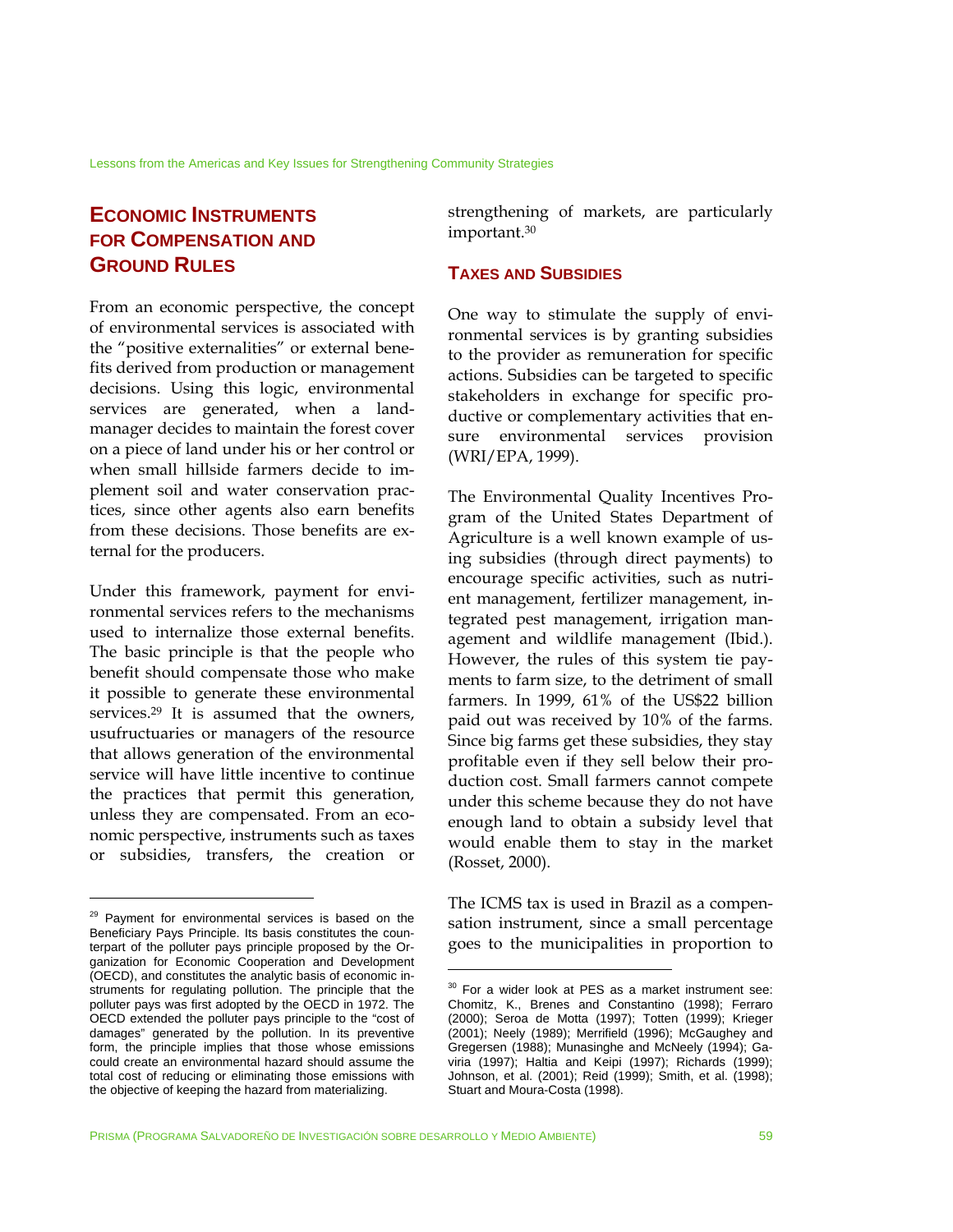the area under traditional conservation. However, since municipalities with larger protected areas tend to receive more resources, they have an incentive to restrict community access in zones where protected areas can be established. In some cases, traditional protection threatens local livelihoods to such a degree that it is preferable to forego financial compensation in exchange for guaranteeing that the population has access to natural resources, as was seen in one of the municipalities in Vale do Ribeira.

In contrast to these experiences, we find that when social objectives are taken on strategically, environmental goals can be reached in a more efficient, sustainable and equitable manner. An important example of a balance between social and environmental objectives is the Chico Mendes Law and related measures used to support rubber tappers in Acre, Brazil. This case, nevertheless, is unique, since the economic instrument for compensation is used for achieving social objectives while at the same time advancing environmental goals. Here the subsidy expressly seeks to benefit poor producers and strengthen their organizing capacity, which is then used to pursue other objectives.

#### **TRANSFER PAYMENTS**

These payments provide financial incentives to resource owners, managers and usufructuaries for the implementation of more sustainable practices. They are called "transfer payments" because the funds are transferred through an intermediary between the buyer and the seller (Aylward, 2002).

In Colombia, levies on electric companies for water use enable transferring significant amounts of money to regional environmental agencies for reforestation and watershed management (Gaviria, 1997 in Richards, 1999). In Costa Rica, as was seen, the National System of Payment for Environmental Services transferred around US\$80 million between 1997 and 2002, primarily to forest owners. The funds transferred in this case came primarily from the fuel tax.

Transfer payments, are generally designed to pay natural resource owners, managers and usufructuaries to cover the costs of land management and land use practices that enable maintaining and increasing the flow of environmental services (Aylward, 2002). Yet, of the main problems with these payments has been ensuring that the money is spent properly, as it has turned out to be easier to get the funds than to channel them to environmental stewardship (Richards, 1999).

The simplest option is to target transfers to traditional protection, like in the Costa Rican case where 70% of PES resources have gone towards "Forest Protection," which considerably limits opportunities for including small producers. Indeed, as was discussed, the Costa Rican system is not very inclusive and it has taken strong pressure from peasant and indigenous groups to achieve rules that are somewhat more inclusive. As was seen, agroforestry systems became eligible for payments since 2002, although only minimal funds have been allocated. Other production practices that contribute to the environment are simply not eligible.

On the international level, transfers and their ground rules are extremely important. Here the role of the Global Environment Facility (GEF) is worth pointing out, because it has a strong influence over the orientation or consolidation of emerging national schemes, especially because it provides grants, although they often tied to World Bank loans.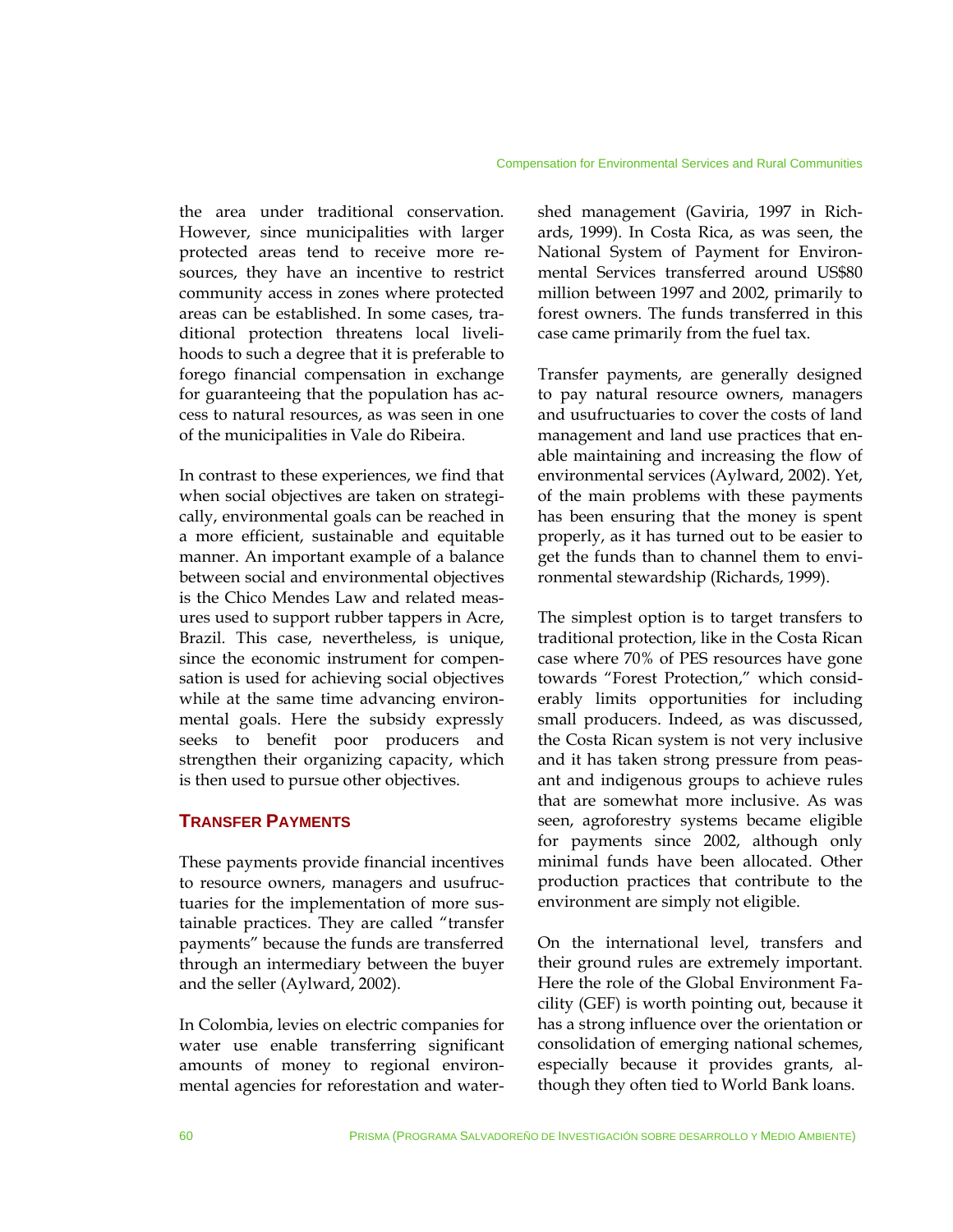For example, the "Ecomarkets" project has become important for dealing with the PES system's financial crisis in Costa Rica. This project began in 2001 and included a US\$8 million GEF grant and a US\$32.6 million World Bank loan. It is foreseeable that this project could reinforce the orientation of Costa Rica's PES scheme toward protection, since among its goals is the incorporation of 100,000 ha under the modality of forest protection.31 Although the project also foresees indigenous communities doubling their participation in the PES system, the goal for the end of the project does not represent a substantial increase, because the baseline participation is so limited.

The "Ecoservices" project under preparation for El Salvador, will also include a GEF grant and a World Bank loan. This project, which intends to set up a national payment for environmental services system, also appears to be adopting a fundamentally conservationist orientation regarding resource allocation. If this orientation remains in the final design, it could considerably limit the scheme's capacity for inclusiveness.

# **MARKETS FOR PRODUCTS WITH ENVIRONMENTAL ATTRIBUTES: CERTIFICATES AND LABELS**

This compensation mechanism assumes that consumers are willing to pay more for products with environmental attributes or those using environmentally friendly production processes. To a certain extent, the higher price expresses the willingness to pay for environmental services, and represents a great boost to the ecological market (Richards, 1999). These markets promote certified,

labeled products where their quality is associated with specific environmental services. These products include traditional handicrafts, agricultural products and tourism services (OECD, 1999).

Product certification is currently the most often used mechanism, but it can also turn into a significant barrier due to its cost or because certification rules and criteria in some cases do not take into account conditions on small farms (See Box 4 and the abovementioned "Coffee and Biodiversity" case in El Salvador). In some cases, certification can also turn out to be problematic if it imposes external criteria that impinge upon traditional community practices. The other option is to eco-label products. One example is the ECO-OK label for biodiversity-friendly coffee in El Salvador. Nevertheless, the label option is more difficult to implement due to the great confusion and quantity of currently existing products and processes (Richards, 1999).

#### **Box 4 Organic Production and Certification: Experiences from Talamanca and Bocas del Toro**

In Talamanca (Costa Rica) and Bocas del Toro (Panama), indigenous communities like the Bribri, Cabécares and Gnöbe Buglé, have succeeded in maintaining agroforestry production systems that are allowing them to penetrate organic markets. Production of cacao, bananas, pepper and honey, along with other products, is based on preserving ancestral productive systems that have maintained environmental attributes, such as organic farming, management of the forest canopy on plantations and biodiversity conservation, among others. Several organizations help with marketing these products, such as APPTA, ABACO and COCABO, which have operated as the only channels for certifying the crops' organic attributes. In practice, they have been paying for several certifiers simultaneously, to enter different markets. However, in most cases, certification is the only mechanism that guarantees selling in the market niches they have penetrated.

<u>.</u>

PRISMA (PROGRAMA SALVADOREÑO DE INVESTIGACIÓN SOBRE DESARROLLO Y MEDIO AMBIENTE) 61

<sup>31 &</sup>lt;www.fonafifo.com/psaweb/ECOMERCADOS.htm>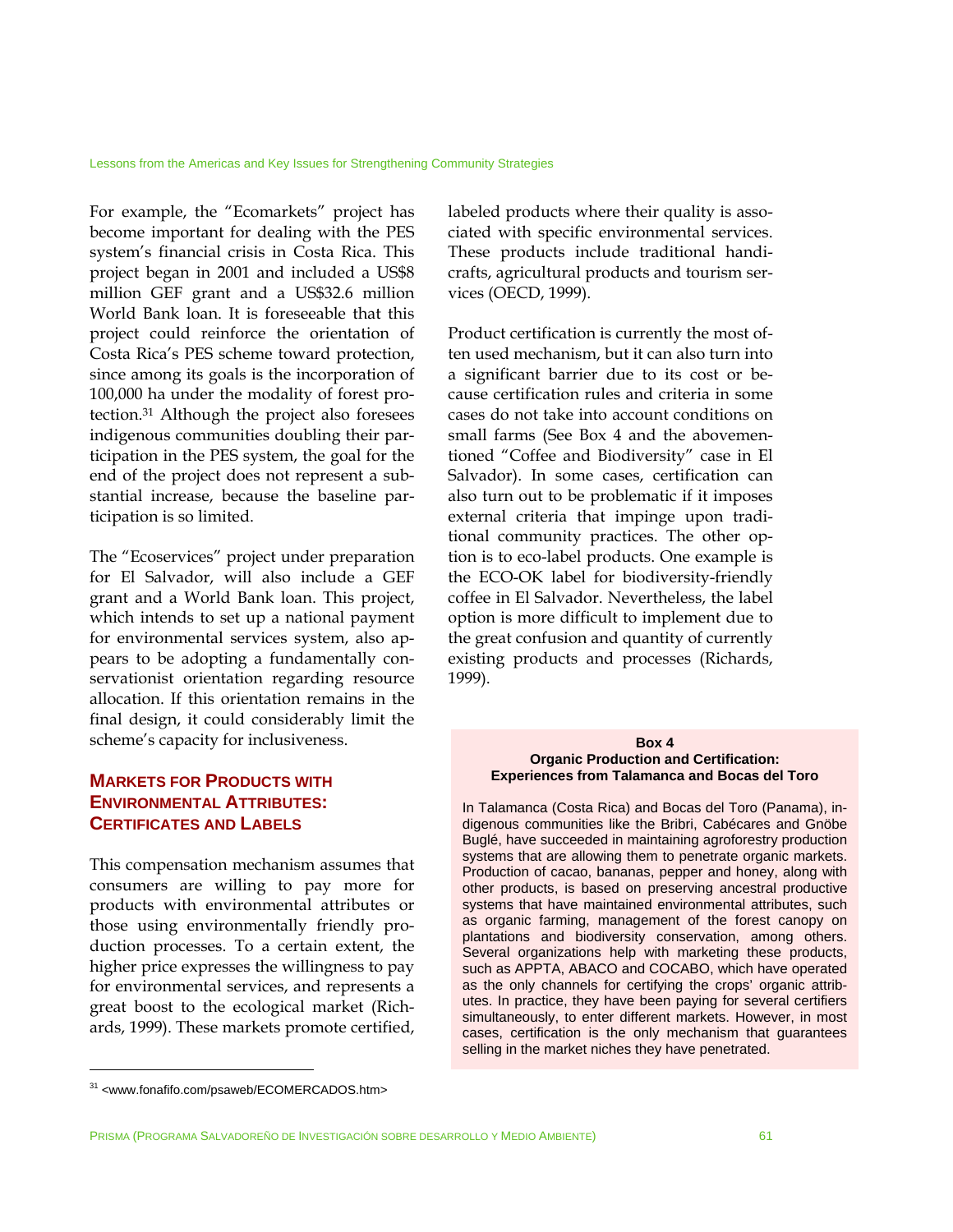## **SUPPORT FOR COMMUNITY STRATEGIES FOR RURAL TOURISM OR ECOTOURISM**

Support for rural community businesses or organizations that want to value the environmental services in their territory is one interesting possibility, especially in those disadvantaged areas where the comparative advantages lies on the supply of environmental services (OECD, 1999). For example, the *Mancomunidad La Montañona* (comprised of seven municipalities in the department of Chalatenango, El Salvador) wants to ensure conservation of the forest and water through diverse strategies, among them the development of rural tourism. This could be viable because of the forest's attractiveness, scenic panoramic vistas and historic sites from the war, but strategic support will be needed to ensure that this strategy takes off (Rosa, et al. 2003).

Ecological tourism appears to be an alternative for diversifying the options for many communities that control territories with attractive ecosystems or landscape features. Tourists who enjoy wildlife and natural resources can contribute to the creation of jobs and to direct financing for the conservation of tourism zones, as well as strengthening local community economies (Coppin, 1992).

Ecotourism projects constitute a compensation for environmental services strategy, when a portion of the income is systematically invested in conserving scenic beauty – which is the motive for tourism (Burstein, 2000). However, that does not always happen, or is not sustained, like in Mazunte, Mexico. When these projects target domestic tourism, they can be viable options. However, targeting international tourists may become a more difficult strategy, because tourist activity at this level tends to be controlled

by intermediaries that retain the greater part of the benefits.

#### **OTHER ECONOMIC INSTRUMENTS**

Other instruments, such as negotiable permit systems used in countries with strict environmental quality standards, may not be useful from the perspective of small producers and rural communities. In the Australian Murray-Darling watershed, where deforestation has worsened salinization, State Forest of New South Wales, a state company managing more than two million hectares of native forest, plants trees in the upper watershed and sells transpiration credits to farmers who use water for irrigation. Farmers can buy additional transpiration credits from other landowners in the lower watershed. This pilot project tests the possibility of creating a water transpiration market to benefit irrigators and other water users (State Forest of New South Wales, 1999 in Johnson, et al., 2001).

International-scale markets for environmental services are seen as mechanisms through which developing countries can obtain benefits from the provision of global environmental services through the adoption of particular land use systems, without having to turn to subsidies or legal restrictions on land use (Pearce, 1996; Smith, et al., 1998b; Swisher, 1992 in Smith, et al., 1998a). For example, in the coming years, a large carbon sequestration market will probably develop. This market is tied to progress in international negotiations on measures to mitigate climate change (Stuart and Moura-Costa, 1998 in Richards, 1999).

Nevertheless, as with any market, the lowest cost options will likely dominate, making it difficult for small producers and communi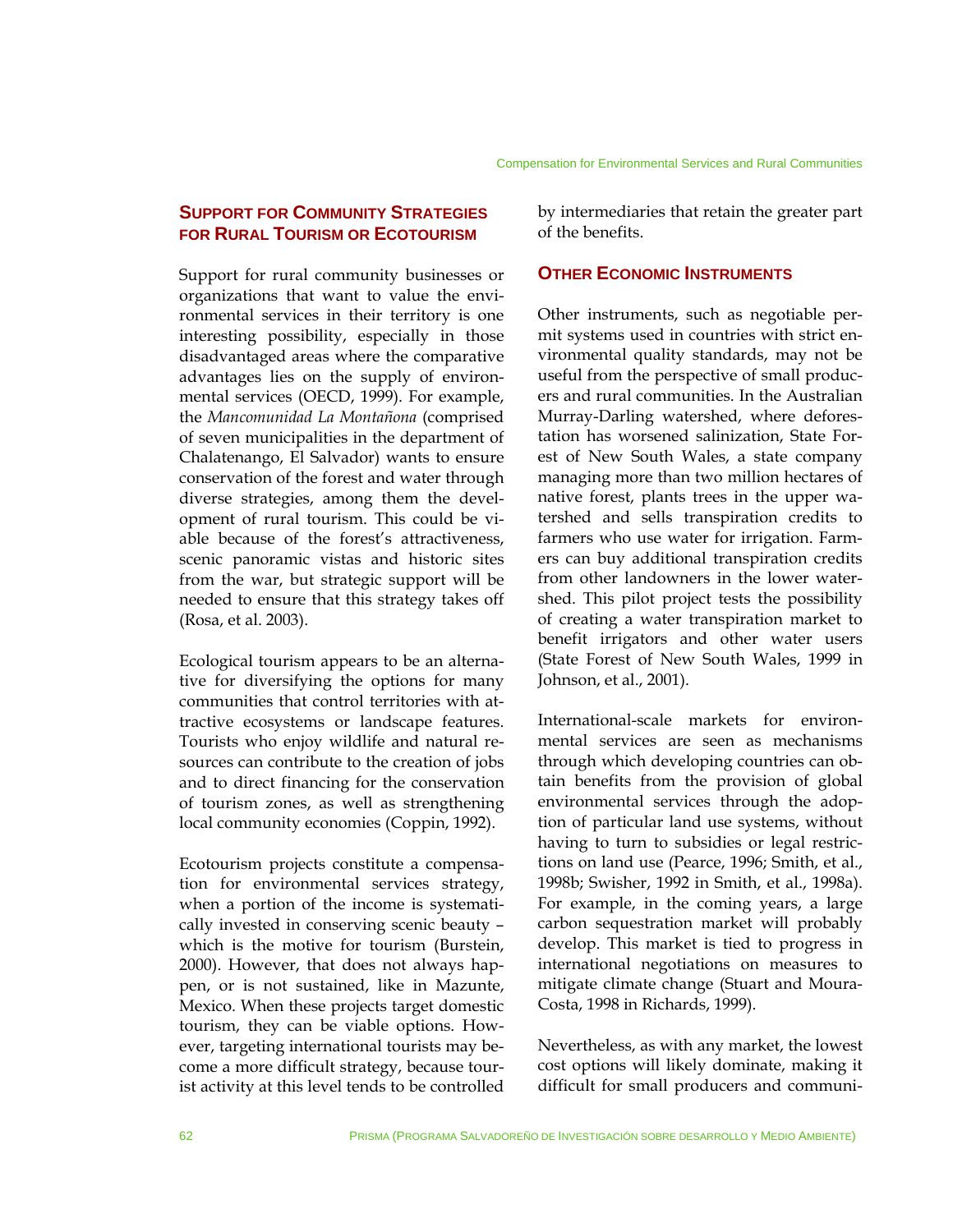ties to participate, unless the regulatory framework that determines how these markets will work (e.g. eligibility rules under the Clean Development Mechanism) favor activities or projects in which small producers and poor communities participate, something that seems hardly feasible at present.

#### **JOINT USE OF INSTRUMENTS**

Throughout this report, various mechanisms that are linked to strengthening the productive strategies of producers have been mentioned: technical assistance, investment financing, marketing assistance for market penetration, subsidies, transfers, etc. In practice, compensation mechanisms should be tailored to the needs and demands of communities and producers according to the different levels of their natural resource use and management strategies. Furthermore, they should establish a link with the environmental services or attributes they wish to compensate.

This assumes a broad approach to compensation that, beyond financial payment mechanisms, has to consider the entire possible gamut of compensation mechanisms. Accordingly, it requires identifying the most appropriate compensation mechanisms or "package" for strengthening community strategies at all levels, while at the same time ensuring the provision of the environmental services of interest.

One important aspect, not always considered, is that for many environmental services the mechanisms need to promote landscape or territorial scale management. This requires the incorporation of a territorial perspective into the use of compensations, a point that is discussed below.

## **GROUND RULES AND INTEGRATION OF OBJECTIVES**

Ground rules for compensation mechanisms largely determine their capacity for inclusiveness. If the rules are not designed to deliberately favor poor, rural communities, the compensation instruments can generate greater inequity and social exclusion.

The experiences discussed in this publication highlight the decisive role played by the government in determining the rules of compensation for environmental services schemes. It is common, therefore, for different sectors to lobby the government in order to influence decisions to their benefit. Since more powerful groups generally have greater influence over how the rules are set, a special effort is required to ensure the informed participation of small producers and poor, rural communities in the processes defining mechanisms and their ground rules.

The rules also have to do with the way objectives are put forth. Generally, environmental and social objectives are pursued separately. Natural resource protection and conservation is usually separated from the goal of strengthening livelihood strategies of rural communities. In this context, Payment for Environmental Services (PES) strategies tend to be seen as financing strategies for the conservation of "natural" ecosystems, generally excluding poor, rural communities.

Thus, it is necessary to integrate social and environmental objectives , to avoid the trap of promoting PES schemes, which in the end become instruments for social exclusion only benefiting large landowners and excluding large segments of the population that for a long time have been marginalized from the benefits of development.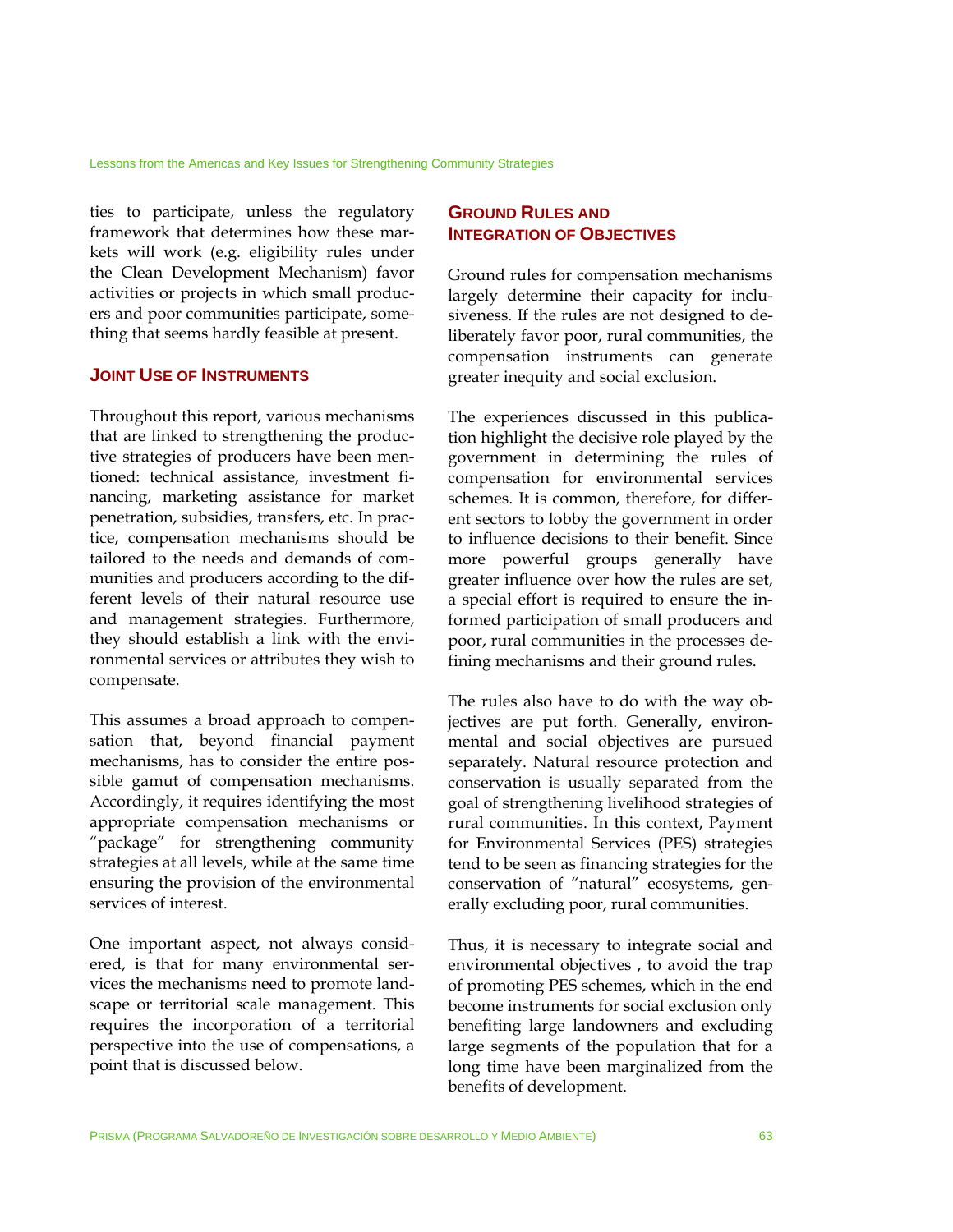Ignoring the presence of rural communities opens the door to achieving environmental goals but at a high social cost. Therefore, environmental services provision will be sustainable, when strengthening poor, rural community livelihood strategies constitutes one of the main priorities – if not the first – in establishing compensation strategies for environmental services. Indeed, compensation strategies for environmental services, planned and implemented from the perspective of rural communities, can contribute to strengthening their livelihoods and to the improved management of rural areas.

# **ENVIRONMENTAL SERVICES AND LANDSCAPE PERSPECTIVE<sup>32</sup>**

The traditional conservation perspective has a narrow territorial focus. Concern is centered on conserving large areas, enlarging or buffering existing protected areas and connecting them together through biological corridors. Using this logic, compensation mechanisms can be focused territorially on conserving forests or fostering natural regeneration in specific areas of interest. It is a way to preserve complex ecosystems, but which are homogeneous in the sense that they are seen as "natural ecosystems."

When we turn our sights toward rural communities and the rural spaces where they seek their livelihoods, we find complex mosaics that combine natural ecosystems and intervened ecosystems. The concept of **landscape** is useful for encompassing the conditions and complex interactions that take place in these mosaics. Here we adopt the definition of the Forest Stewardship

Council (2000), which defines *landscape* as "*a geographical mosaic composed of interacting ecosystems resulting from the influence of geological, topographical, soil, climatic, biotic and human interactions in a given area."*

In contrast to idyllic notions of pristine nature, a landscape perspective enables grasping and valuing the complex heterogeneity of land use as it exists in reality, where forests, wetlands, pastures, different types of farming, perturbed wooded areas, human settlements, etc. all coexist. A landscape perspective enables us to recognize that environmental services are generated and distributed throughout a great variety of land uses and that the interactions among the varied components of the mosaics are also important. Environmental services are not exclusive to "natural" ecosystems and more and more are generated by heterogeneous landscapes. Therefore, it is important to consider all landscape elements, its particular features and the interactions that have a positive or negative impact on the capacity to generate environmental services.

Landscapes are multifunctional by definition and offer a variety of services (Helming and Wiggering, 2003). By focusing on the landscape, we can avoid the risks of focusing on generating isolated services, which can have negative environmental impacts and increase the vulnerability of local communities. This can occur, for example, when monocrops and forestry plantations aimed at facilitating the provision of a service in an isolated manner (e.g. carbon sequestration) are promoted. The result is a simplification of reality because the landscape's complexity is hidden or because it deliberately promotes the simplification of the landscape's socio-ecological complexity. This simplification obscures the heterogeneity of land-

 $32$  This section is based on a draft prepared by Ernesto Méndez.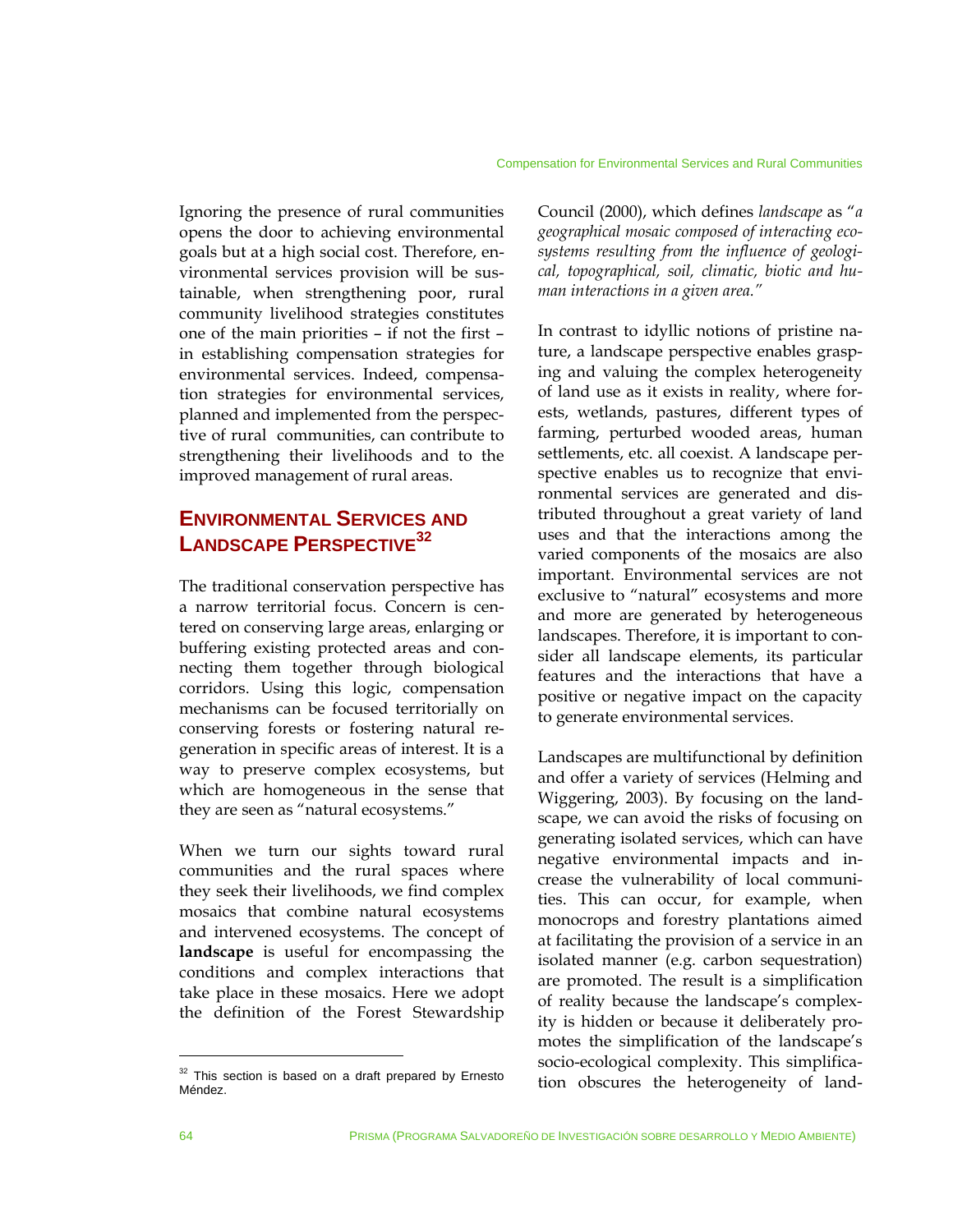scapes and the biophysical and social interactions that are crucial for generating and maintaining the different services.

A landscape perspective, on the contrary, emphasizes the interactions between the components, which can be critical for generating certain services. For example, species conservation in a tropical forest can be increased with the genetic material of individuals in neighboring agro-ecosystems. In a similar way, in a mosaic, certain components act as critical links for enabling the flow of environmental services. In this way, even degraded or altered patches can play an important role in maintaining the flow of environmental services.

In summary, a landscape vision becomes important, if we are interested in integral strategies for managing and compensating for environmental services that strategically include rural communities, but also from a strictly environmental perspective, because increasingly in real life, heterogeneous landscapes is what must be managed to generate environmental services.

#### **IMPORTANCE OF AGRO-ECOSYSTEMS AS COMPONENTS OF A LANDSCAPE<sup>33</sup>**

**Agro-ecosystems** are one of the main forms assumed by anthropogenic ecosystems, or those intervened by humans.<sup>34</sup> However, there are great differences be-

<u>.</u>

tween conventional agro-ecosystems of modern mechanized agriculture and traditional agro-ecosystems that many indigenous and peasant communities manage, since the latter share some of the characteristics of natural ecosystems (Altieri, 1995).

According to Gliessman, conventional agriculture, in the pursuit of higher productivity in the present, compromises future productivity, and in that measure is not sustainable. Conventional agriculture degrades the soil, water and genetic resources; it alters the global ecological processes agriculture depends upon; and it weakens the social conditions that make resource conservation possible. In contrast, traditional and local agroecosystems resemble natural ecosystems while providing crops (see Table 2).

| Table 2<br><b>Natural Ecosystems and Agro-ecosystems: Properties</b> |                                           |                                     |                                     |  |
|----------------------------------------------------------------------|-------------------------------------------|-------------------------------------|-------------------------------------|--|
|                                                                      | <b>Sustainable</b><br>Agro-<br>ecosystems | <b>Natural</b><br><b>Ecosystems</b> | Conventional<br>Agro-<br>ecosystems |  |
| Sustainability                                                       | High                                      | High                                | l ow                                |  |
| Autonomy                                                             | High                                      | High                                | Low                                 |  |
| Resilience                                                           | Medium                                    | High                                | Low                                 |  |
| Flexibility                                                          | Medium                                    | High                                | Low                                 |  |
| <b>Diversity</b>                                                     | Medium                                    | High                                | Low                                 |  |
| Dependence on<br>external inputs                                     | Medium                                    | Low                                 | High                                |  |
| Production<br>stability                                              | Low/Medium                                | Medium                              | High                                |  |
| SOURCE: Gliessman (2000)                                             |                                           |                                     |                                     |  |

Traditional agro-ecosystems are sustainable because they maintain the resource base they depend upon; few of the inputs come from off the farm, pests and diseases are managed through internal control mecha-

<sup>&</sup>lt;sup>33</sup> This section was reviewed by Ernesto Méndez and is based on Gliessman (2000).

<sup>&</sup>lt;sup>34</sup> According to the Convention on Biological Diversity, an ecosystem is "a dynamic complex of plant, animal and micro-organism communities and their non-living environment interacting as a functional unit." Non-living or abiotic factors refer to soil, light, humidity and temperature (Gliessman, 2000).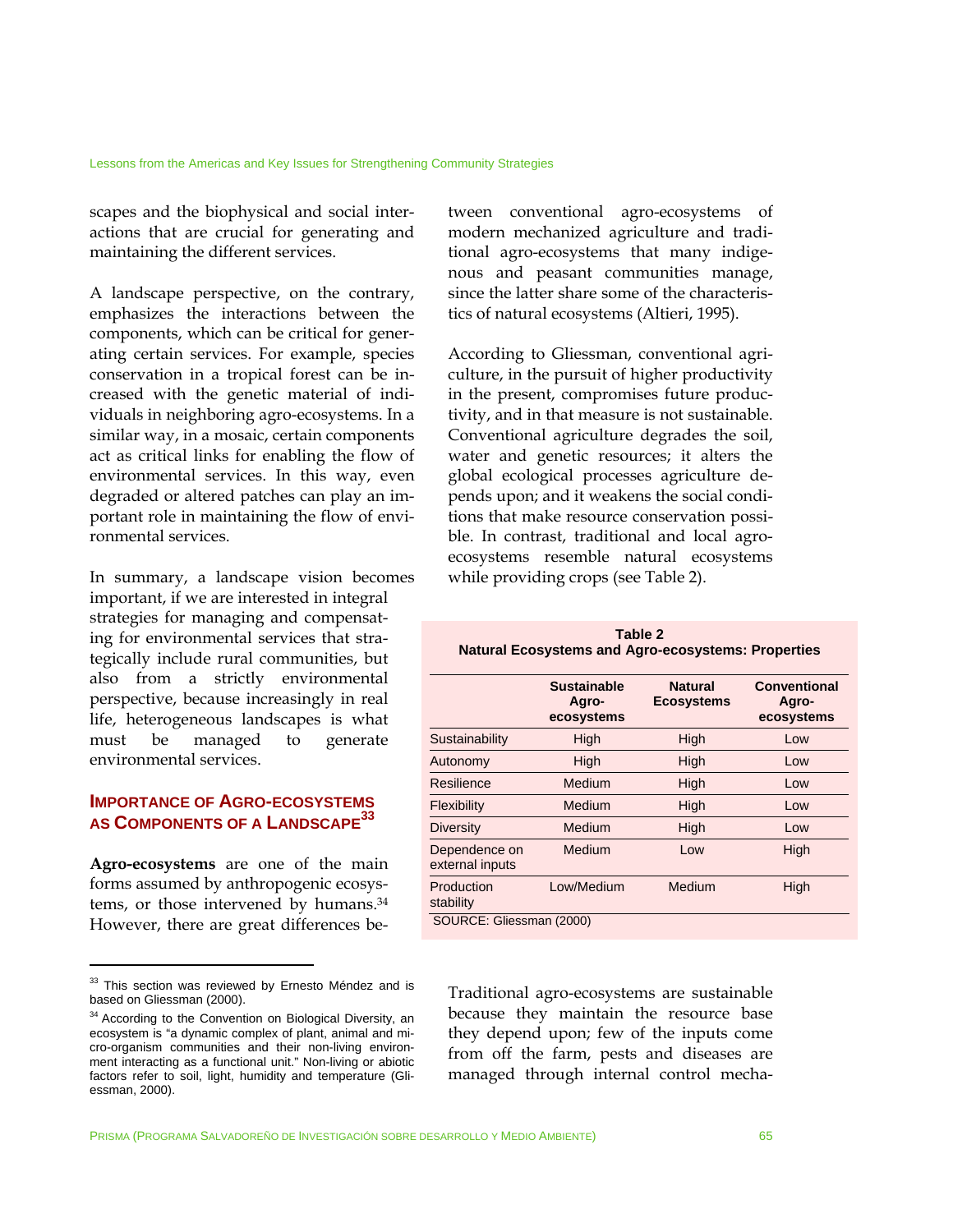#### Compensation for Environmental Services and Rural Communities

nisms and these systems are capable of recovering from the disturbances caused by the crop and the harvest. Although yields are lower, there is less dependency on external inputs and less negative environmental impact and do not compromise future productivity.

From the environmental services perspective, the **ecological diversity**, or the degree of heterogeneity of an ecosystem, is an important feature.35 As Gliessman points out, ecological diversity in agro-ecosystems can increase in various ways, for example, by using intercropping or strip cropping, live fencerows, cover crops, minimal tilling, rotation, fallow periods, applying organic products and reducing agrochemicals, etc

One notable example of biological diversity is found in many tropical home gardens. These ecosystems include human beings, plants, animals, soil, water and trees and play a key ecological role. The mixture of annuals and perennials of different heights form vegetation layers that approach the structure of the natural forest (Lok, 1998; Gliessman, 2000; Méndez, et al., 2001). The high diversity present in these "nonnatural" ecosystems stresses the need to see beyond the forests and the importance of revaluing intervened ecosystems in regions and countries that traditionally have been seen as lacking in ecological value.

Affirmations such as those of Terbourgh (1999) that, "*In El Salvador, nature has already been extinguished*," reflect a deep prejudice regarding the importance in providing environmental services of complex heterogeneous landscapes found in this and other countries with a high population density. In reality, the diversity present in El Salvador is significant, despite the fact that the recognized forested area is one-tenth that of Costa Rica's (see Table 3). This highlights the importance of secondary vegetation in live fencerows, home gardens, agro-forestry systems (particularly shade-grown coffee) and pastures in an advanced stage of succession. These "secret" forests raise the forest cover to around 600,000 – 700,000 ha or almost one-third of the country's land area (Hecht, Rosa and Kandel, 2002).

| Table 3<br><b>Species Diversity in</b><br><b>El Salvador and Costa Rica</b> |                       |                      |  |
|-----------------------------------------------------------------------------|-----------------------|----------------------|--|
|                                                                             | FI<br><b>Salvador</b> | Costa<br><b>Rica</b> |  |
| Forest (thousands ha)                                                       | 167                   | 1,569                |  |
| <b>Mammals</b>                                                              | 106                   | 120                  |  |
| <b>Birds</b>                                                                | 365                   | 496                  |  |
| <b>Reptiles</b>                                                             | 57                    | 125                  |  |
| Amphibians                                                                  | 18                    | 95                   |  |
| <b>Higher Plants</b>                                                        | 1,956                 | 6,421                |  |
| Source: World Resources Institute (1996)                                    |                       |                      |  |

The basic problem is that many analysts and conservationists underestimate and devalue the human action that maintains these ecosystems. In this way, significant vegetation types become invisible and remain outside the policy frameworks that could strengthen livelihoods and improve the supply of environmental services originating from anthropogenic ecosystems.

 $\overline{a}$ 

 $35$  The concept of ecological diversity is broader than that of biodiversity, which generally refers to species and genetic diversity. Ecological diversity also includes vertical diversity (different horizontal layers), horizontal diversity (the spatial distribution of organisms), structural diversity (niches in the system's organization), functional diversity (the complexity of the interaction, the energy flow and matter cycling between the system's components) and temporal diversity or the degree of heterogeneity of cyclical changes (Gliessman, 2000, p. 230; Altieri, 1995).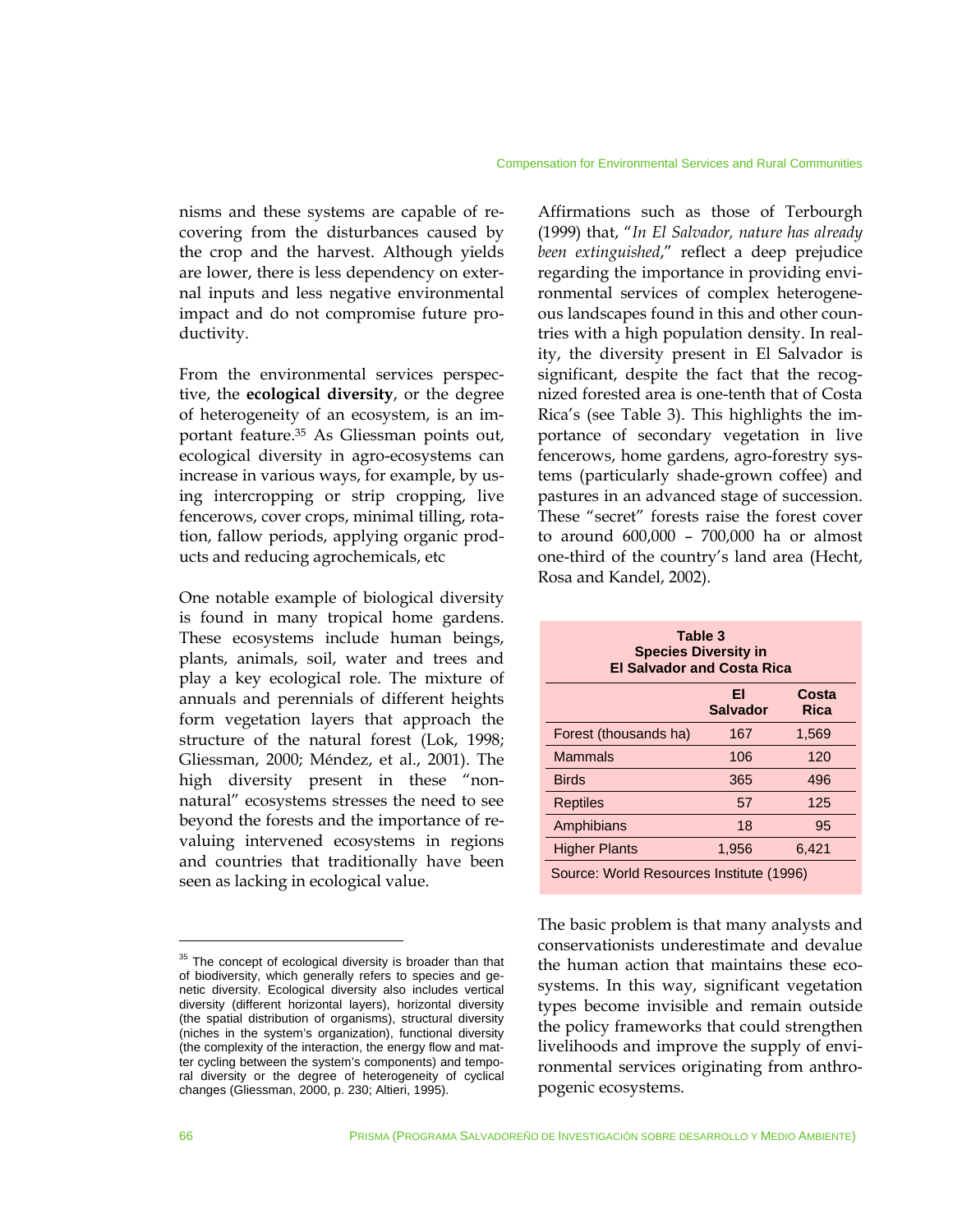This is a serious issue when these limited approaches are applied in countries with high rural poverty rates and lacking adequate policies for rural spaces. While attempting to protect "natural" ecosystems that are viewed as endangered, the opportunity is lost to apply a more comprehensive approach, which is the only guarantee that the "natural" components can be preserved.

#### **LANDSCAPE STEWARDSHIP: SOCIAL CAPITAL AND COLLECTIVE ACTION**

The landscape perspective recognizes and values the role of human action, an important aspect, because, as Brunckhorst (2000) points out: "*All landscapes are dominated by human activity. Ecosystems and human activity are inextricably linked with social and ecological components closely entwined..."* 

Human action within a landscape is generally carried out by diverse stakeholders who have different interests in and visions of the landscape. In the long run, generating and conserving environmental services demands integrated management schemes that include, harmonize and value all the components present in the landscape. This involves conflict resolution and negotiating mechanisms, given the different interests, demands and visions of the stakeholders present in the landscape. Likewise, developing participatory planning methodologies and tools for different landscape scales is crucial for integrated management schemes (Bebbington and Batterbury, 2001).

Social capital constitutes a critical element for landscape stewardship and environmental services provision, because in many cases the area involved exceeds the parcel or farm. Therefore, the stakeholders present in the landscape (producers, landowners, usufructuaries, etc.) need to coordinate to ensure appropriate management.

**Social capital** refers to the organizing capacities in a locality, and the communities' abilities for securing resources (knowledge, collective action, market access, etc.) as the result of their belonging to social networks and other social structures.36 The concept of social capital includes two key dimensions: a) The capacity of a community to use its organizational structure to discuss, agree, implement and monitor actions and activities among its members; and b) the quality and density of its external social network employed for receiving support and resources that advance community goals.

This capacity for internal organization and external links, according to Pretty and Ward (2001), is based on four elements that constitute the source of social capital: a) relations of trust; b) reciprocity and exchanges; c) common rules, norms and sanctions; and d) connectedness, networks and groups. *Relations of trust* facilitate cooperation. A history of *reciprocity and exchanges* contributes to long-term obligations between people, thus favoring effective organization. The existence of *common rules, norms and sanctions* forms the basis for constructing new management institutions (conflict resolution, graduated sanctions, etc.). Likewise, the quality and density of existing *connectedness, networks and groups* facilitate access to information, technology, markets, etc.

<sup>&</sup>lt;sup>36</sup> This definition of social capital is a hybrid of Portes' definition ("the capacity of agents to ensure resources by virtue of their membership status in social networks or other social structures") and Putman's definition ("characteristics of social organizations such as networks, norms and social trust that facilitate cooperation and coordination for mutual benefits"). In addition, it is recognized that social capital can also have negative effects (see Portes and Landolt, 2000).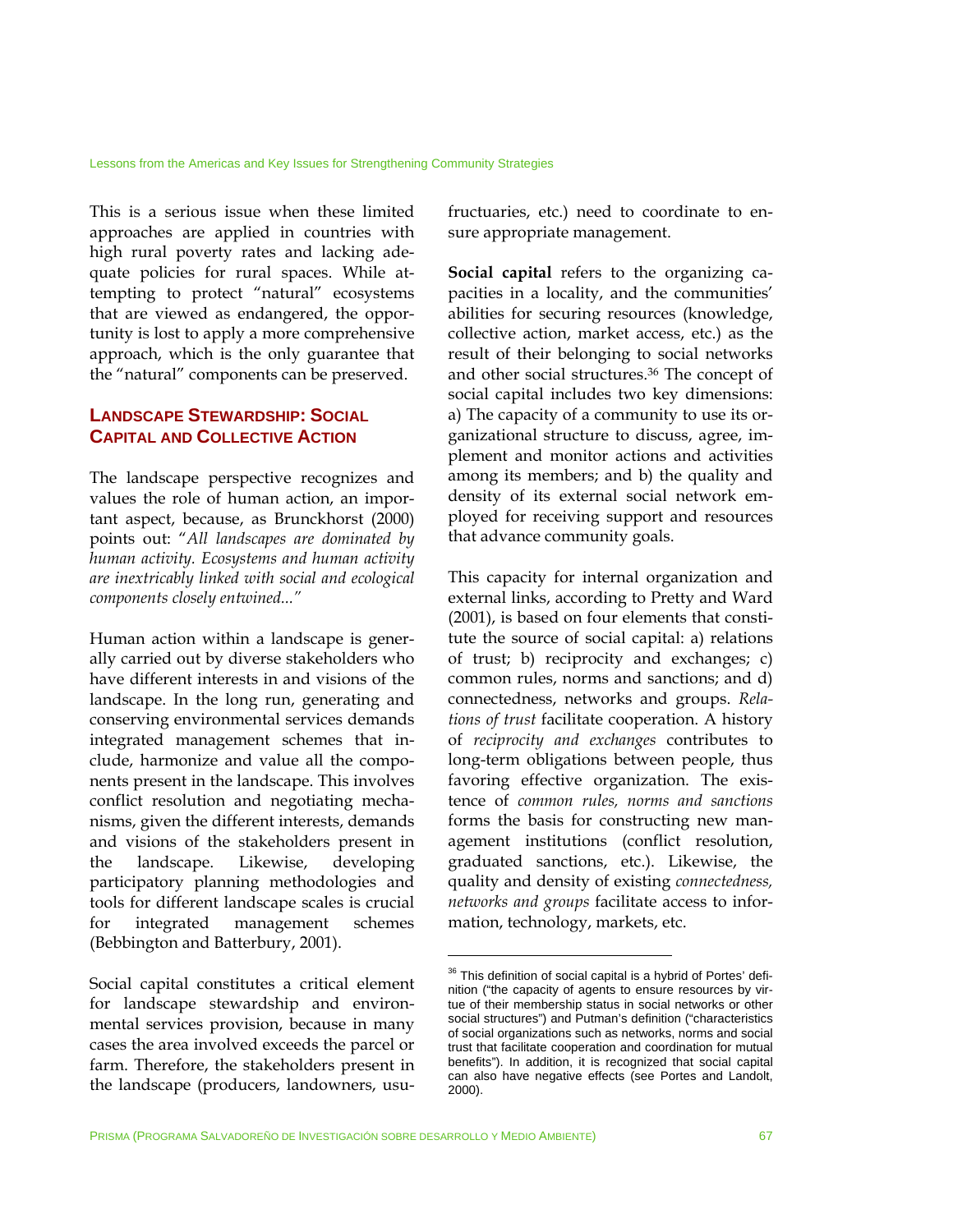The accumulation of social capital is essential for ensuring that compensation for environmental services mechanisms effectively benefit poor, rural communities. Without strong social organization and external linkages, rural communities cannot influence the rules for applying payment for environmental services schemes or other compensation schemes, nor effectively engage in a struggle to expand, defend and secure their rights to access, usufruct and control over their resource base.

Social organization is also required for successfully negotiating proposals from intermediaries and external agents, so that these can effectively contribute to reducing existing vulnerabilities through diversifying and strengthening their livelihoods. In addition, social organization is needed for managing issues of internal distribution and other conflicts that arise when new benefits come into the communities.

Effective organization is a condition for collective action. It also enables the appropriation and valuation of a territory and the rescue, generation and exchange of local knowledge. Acquired rights of usufruct and control of the land largely depend on organizational strength. Likewise, organization is a fundamental pillar contributing to linkages, participation and representation of rural communities when dealing with external stakeholders. In the same way, social networks ensure the necessary support (information or financing, among others) for carrying out a set of plans and actions regarding territorial strategies.

Social capital also serves as a bridge to building larger management units, which can be crucial for integrated management of heterogeneous landscapes with multiple

stakeholders. This is where collective action becomes important, understood as the coordination of individual or group activities in pursuit of a common interest. Indeed, collective action is a crucial factor in managing heterogeneous landscapes, given that the inhabitants, producers, landowners and, in general, those who manage the land, need to act in a coordinated manner to ensure good stewardship.

It is widely recognized that well-established rules are necessary, but not a sufficient condition, for achieving successful collective action (Eythorsson, 1995; Stein, 1995, quoted in Edwards and Stein, 1998). For natural resource management, collective action should be sustained over time, which can mean rules for the use or non-use of a resource, as well as processes for monitoring, sanctioning and resolving disputes (Ostrom, 1992). In landscapes where there are multiple visions, multiple uses and multiple users, collective action refers to the coordination of various types and levels of action.

In summary, collective action is related to building institutions for stewardship. This coordination has to include all the different user groups; meaning all the individuals who directly or indirectly have influence over, or are influenced by, arrangements relating to the territory's resources (Edwards and Stein, 1998).

## **EXPANDING RIGHTS OVER NATURAL RESOURCES**

The way natural resources are used and controlled within a landscape play a key role in their management, and therefore, in the capacity to provide environmental services. The use and control of natural resources is, to a large degree, determined by property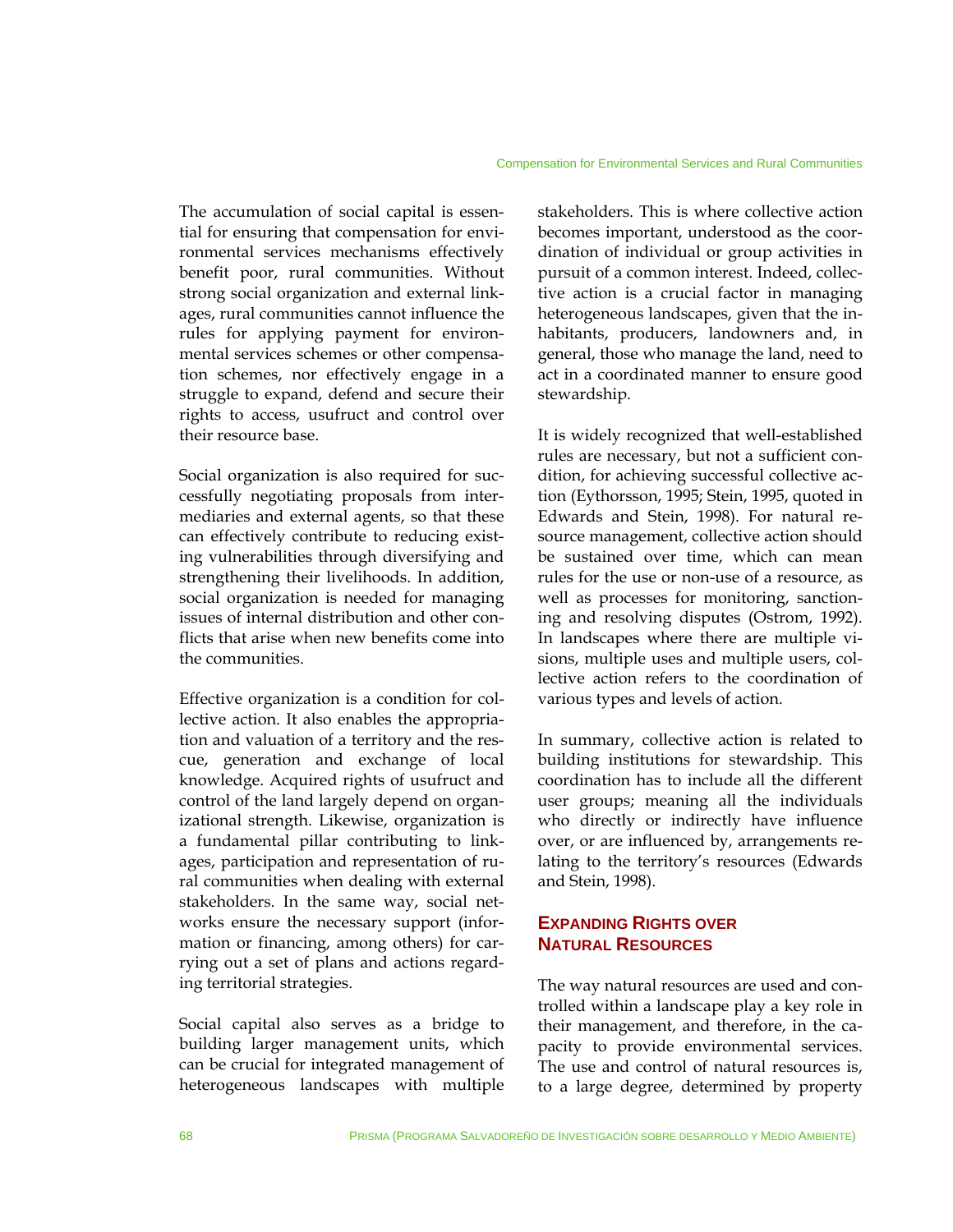rights. The lack of formally established property rights is an obstacle to good natural resource management. For example, it is recognized that peasants who have secure land tenure are more inclined to adopt better farming practices.

The assignment of rights is a rather common way to ensure the provision of environmental services. Traditionally, this has been sought through restrictions on the rights to access and usufruct, whether by establishing protected areas or through conservation on publicly owned lands or on private lands that are purchased or expropriated for this reason. Another method used on private lands is the establishment of ecological easements through a voluntary legal agreement that restricts the use of the land to protect a specific habitat in exchange for monetary compensation from the institution or organization that acquires the rights to control the land (OECD, 1999; Richards, 1999).

In contrast to those attempts to restrict access and usufruct rights, expanding rights is another modality that has been used with greater frequency in recent years, in efforts to integrate environmental with social objectives. On the one hand, there is growing recognition that expanding rights can better ensure environmental services provision than restricting access, since it turns usufructuaries into partners interested in ensuring this provision. Furthermore, the expansion of rights is an effective way of advancing poverty reduction objectives, because it puts assets into the hands of the poor, strengthening their livelihood strategies.

Indeed, property rights, besides being a determining factor in how natural resources are managed, can strengthen rural livelihoods. In this sense, their expansion, defense and innovation not only create the incentive for maintaining the flow of environmental services in the long term, but can also contribute to the recognition of the role of small producers and communities in their provision and maintenance.

Nevertheless, a wide-ranging approach on these rights is needed, one that goes further than categories of private, state or communal property. The conceptual scheme for common property rights regimes, proposed by Schlager and Ostrom (1992), provides a valuable framework for exploring the relationships between property rights, ecosystem management and livelihoods. These authors break down property rights into rights of access, withdrawal, management, exclusion and alienation, according to the authority they grant:

**Access**: The right to enter a defined physical property and enjoy non-extractive benefits, primarily recreational activities.

**Withdrawal**: The right to extract the resources or products of a system (e.g., catch fish, fuel wood, water for irrigation or human consumption, etc.).

**Management**: The right to regulate internal use patterns and transform the resource.

**Exclusion**: The right to determine who will have an access or withdrawal right, and how those rights may be transferred.

**Alienation**: The right to transfer the rights of management and exclusion.

Users with "right to access" acquire an operational right to enter and enjoy the scenic beauty of a determined ecosystem, but do not have the right to extract products from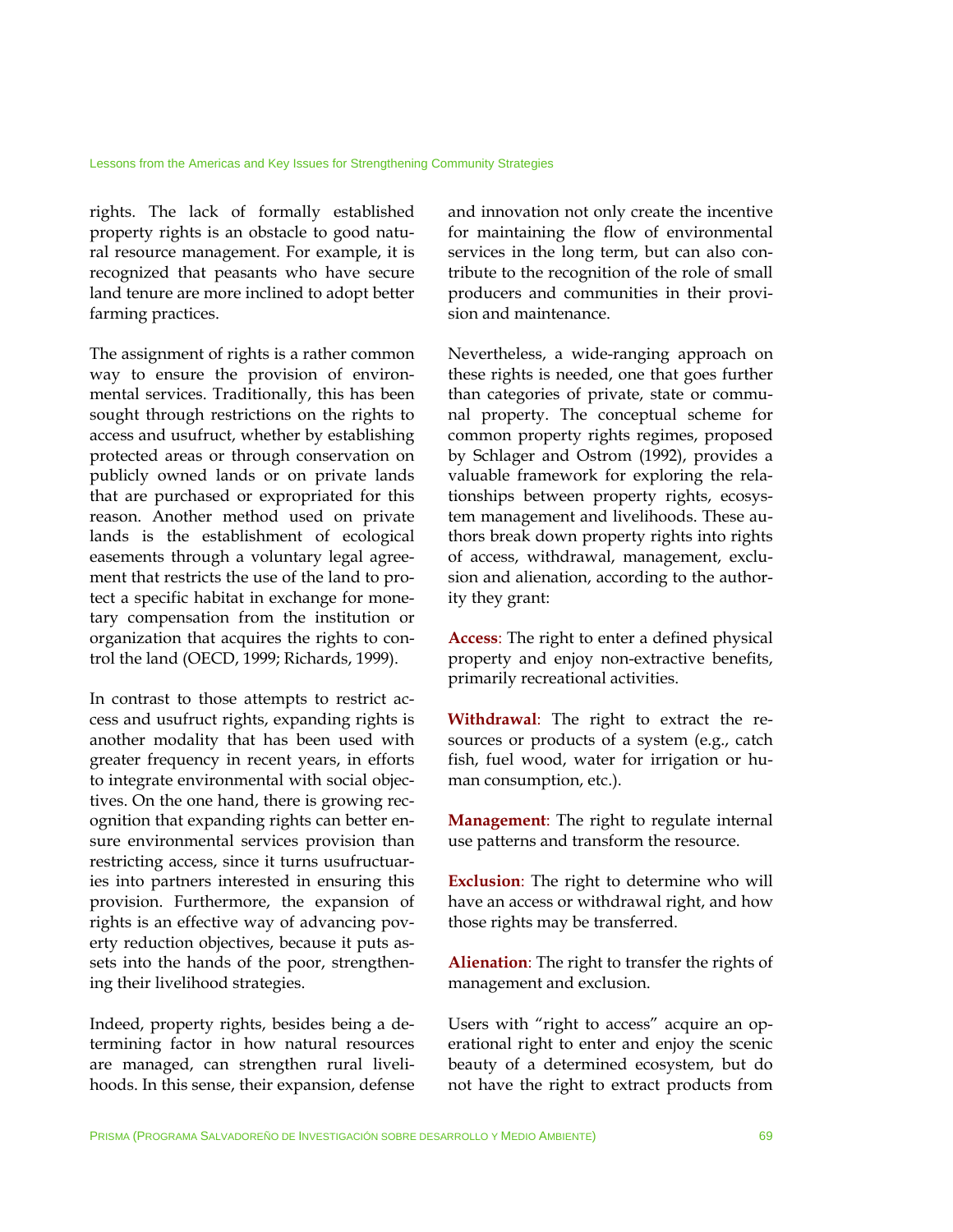it. Likewise, users who enter and extract resources or products hold the "right to withdrawal or extraction." Following this logical progression, users who enter, extract products, and also manage a resource, hold a "management right." Those users who have a right to management, and additionally have the right to determine who can have access and extract resources, hold the "right to exclusion." Finally, users who have the right to transfer the resource – without it losing its attributes or uses – possess the "right to alienation." These are the ones normally considered the resource's owners.

In most situations, the different property right powers are divided among a variety of agents. In Mexico, for example, natural resources (lands, subsoil and territorial seas) are publicly owned property and the State has the authority to construct social or private property. In that way, the State retains the powers of exclusion and alienation. However, more than half of the national territory and 80% of the nation's forests are under the domain of ejidos and indigenous communities, with rights of access, extraction and management.

In reality, ownership as a social construct has quite variable scopes, with limits on private ownership being quite common. Even in the United States, bastion of private property, there is a substantial body of legislation and case law limiting the rights of private landowners.37 Sweden has incorporated into its legal framework the concept of "Almenansrätten" – the right to public access or literally, the "right of everyman" – which grants every individual the rights to access and extraction of resources on private property in the countryside, thus subordinating individual interests to collective interests.38

In contrast, the traditional conservation framework tends to restrict rights of access, extraction and management, making invisible the role communities play in preserving natural resources. For example, the residents living inside Jaú National Park (JNP) in Amazonas State, Brazil, have no recognized rights. Yet, they have been there since before JNP was created, and their knowledge about the existing diversity is an important service that goes unacknowledged. The extractive reserves in Brazil provide a model for a different conservation logic. These reserves constitute protected areas where the extractors are granted rights, like the right to extract rubber in such a way that the forest structure remains virtually intact. These reserves, instead of restricting community access and usufruct rights to the forest, expand and guarantee them under law.

This case shows that poor, rural communities do not need to have alienation rights (as in private or state property schemes) to reap a benefit, but they do require, at the least, rights to access and withdrawal, and, even if only partially, management rights. The so-

 $\overline{a}$ 

 $37$  In accordance with Friedman (2003), in the late 19<sup>th</sup> century there was substantial judicial activism to try to sanctify private property and limit the scope of government regulation. In the case of *In re Jacobs (1885)*, the concept of individual liberty was applied to the protection of property rights. However, the Supreme Court ruling in *Pennsylvania Coal Co. v. Mahon (1922)*, introduced the need to weigh and balance competing rights. In *United States v. Carolene Products Co. (1938),* the right to property was

explicitly separated from the sanctified civil liberties, such as free speech or religious practices, guaranteed by the Bill of Rights.

<sup>&</sup>lt;sup>38</sup> This law includes rights to access (such as swimming or boating or camping overnight) and extraction (picking wild flowers and fruit, mushrooms, nuts, etc.) on individually owned land in the countryside, as long as you remain away from the area immediately surrounding the dwelling and no damage is caused (Holmberg and Akerblom, 1998).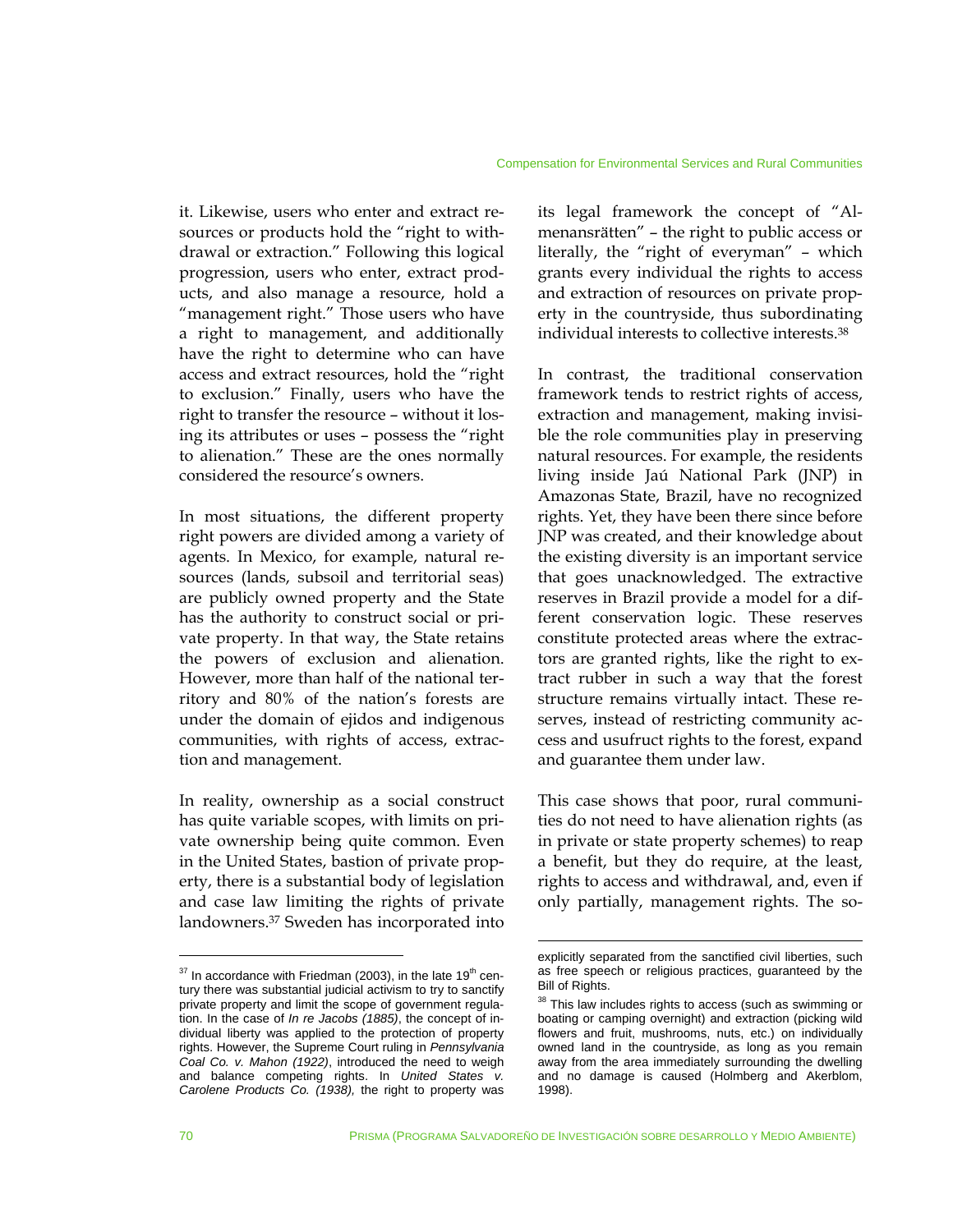cial ownership scheme established in Mexico with the ejidos has a wider scope, since it grants full management rights to communities, so they can determine the different options for production and land use.

Community forestry concessions in Petén, Guatemala provide another example of the expansion of rights, where one of their impacts has been a significant reduction in forest fires, in contrast with what is happening in neighboring zones under traditional protection. According to Richards (1991), the Nepalese community forests also tend to be much better managed and protected than when they belonged to the State.39

Land redistribution programs, like those carried out in El Salvador during the 1980s and 90s, which grant full title to the land (right of alienation), have also expanded livelihood options for many peasant communities, while at the same time stimulating the development of natural resource management options that seek to value them in an integral manner.

## **ROLE OF THE STATE, INTERNATIONAL DONOR AGENCIES AND SUPPORT ORGANIZATIONS**

#### **THE STATE IS NOT NEUTRAL**

<u>.</u>

The State is not neutral and plays a decisive role – through action or omission – in the development of compensation for environmental services (CES) schemes, in their orientation and in their equity.

The State has the capacity to profoundly affect property rights. Therefore, it plays a fundamental role in the expansion, defense and innovation of rural communities' rights to access, usufruct and control of natural resources. Likewise, state policies determine to a large extent the outcome of compensation schemes. If the State does not provide a policy framework that revalues rural communities and spaces, local strategies seeking to revaluate and compensate for environmental services run the risk of being suffocated by the lack of a favorable investment and public policy framework.

The State shapes the market through its laws and policies and defines the specific frameworks and rules of compensation schemes. If the rules for compensation mechanisms do not favor poor, rural communities, these communities can be excluded from the benefits, and greater inequity will be the end result. Since rules tend to be made by the more powerful stakeholders, it is important that the State expands the capacity of rural communities to manage their resources and strengthens their participation in rulemaking processes.

## **INTERNATIONAL DONOR AGENCIES LINKED TO THE PROCESS WITHOUT CONTROLLING IT**

Donor agencies have been key in the promotion and implementation of compensation for environmental services initiatives and experiences. But the way they insert themselves within the process becomes a critical factor. Donor initiatives directed at supporting communities on the issue of environmental services and its compensation should be inserted within the reality of the rural community and constructed based upon the

<sup>&</sup>lt;sup>39</sup> In Nepal, 150,000 ha of state forest were transferred to 3,500 Forest Users Groups (FUG). Each FUG sets the rules for extraction of forest products, forest maintenance, fire control, etc. Most have also set up funds for community development projects.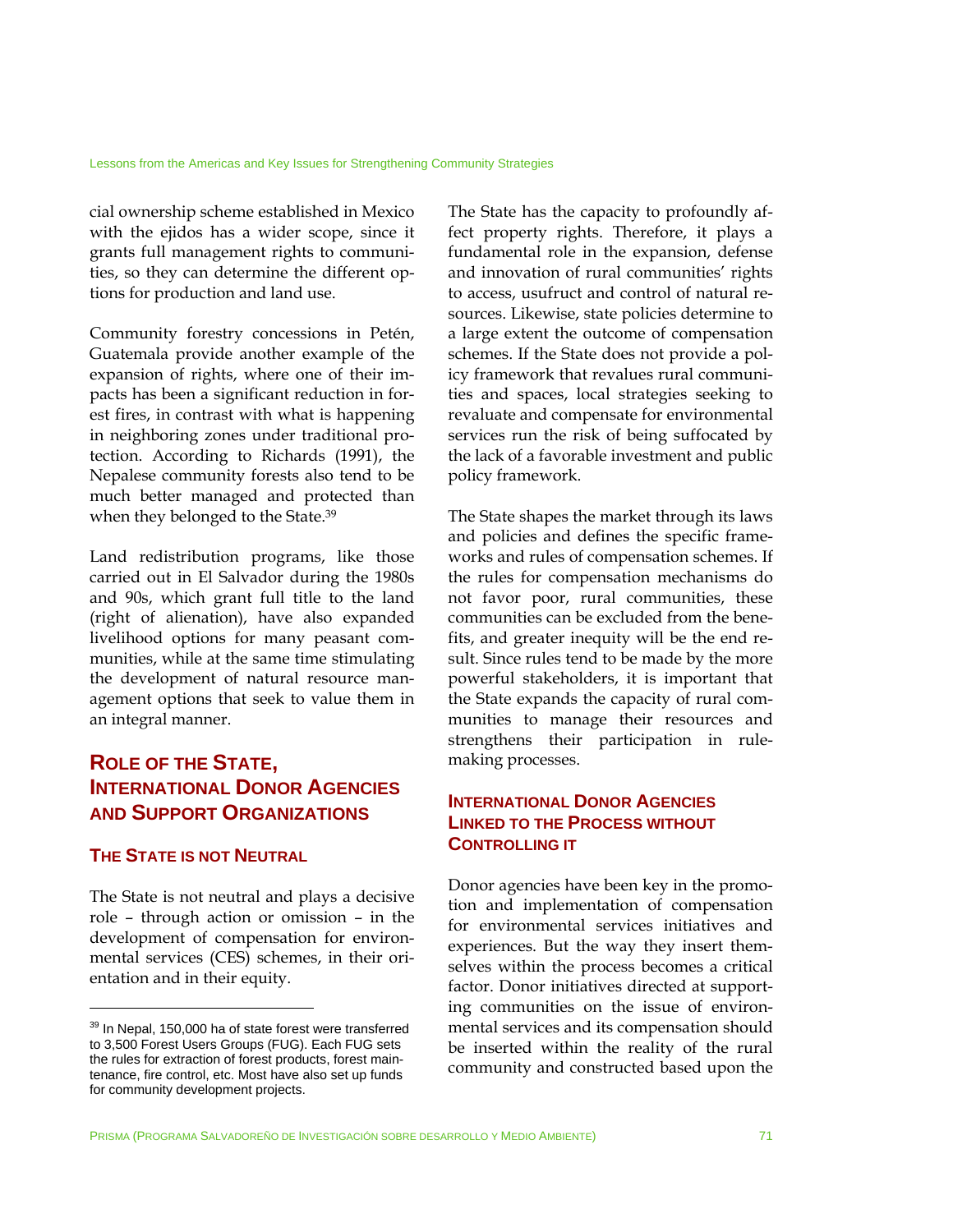community's perspectives and priorities, respecting internal appropriation processes, local knowledge and decision-making over compensation mechanisms. These processes cannot be subordinated to preconceived objectives, timeframes, budgets or schemes from outside agents, as this can limit the potential of the compensation strategies, and can result in social exclusion or perverse environmental effects.

Thus, it is important to avoid establishing compensation strategies using preconceived schemes and structures, since they can make these strategies unviable, undesirable or detrimental to the communities. Inappropriate external support, instead of facilitating processes, can obstruct appropriation and turn into one more hurdle to be overcome by communities.

Donor agencies can also play a key role in ensuring that rural communities benefit from compensation schemes. For example, they can decisively contribute to 'leveling the playing field' by supporting processes to strengthen social capital and negotiating platforms, which facilitate the effective participation of rural communities in defining compensation strategies, their mechanisms and ground rules.

As has been seen, social capital is essential for ensuring that compensation for environmental services mechanisms effectively benefit poor, rural communities, as well as for ensuring the provision of the services themselves. However, the organizational implications of jumping from managing a farm to managing a heterogeneous landscape are significant. Accordingly, the costs of social organization should be factored in when a compensation process is developed. While these costs are substantial at the beginning, they drop considerably when the organizational capacity has already matured. In this way, investment in building up social capital is useful and necessary. Moreover, investing in social capital will have benefits for rural communities and for natural resource management, whether or not a compensation for environmental services scheme is adopted.

#### **SUPPORT ORGANIZATIONS**

Support organizations play a decisive role in the successful or unsuccessful implementation of compensation for environmental services schemes. The relationship between producers and consumers of environmental services is not a simple one. Given the complexity of any compensation scheme, intermediaries are needed, at the local, national, and international level. The intermediary role varies depending on the case and its circumstances, but can include research, training, certification, funds management, market access, etc.

Nevertheless, support organizations can have a negative influence on compensation processes. The existence of a large number of intermediaries can seriously limit the benefits received by producers and communities. Therefore, it is important to understand the role that support organizations can play in increasing or reducing transaction costs. Support organizations can also hamper appropriation processes. Likewise, conflicts can arise when there are differing or opposing approaches to compensation strategies and their mechanisms between support organizations and communities.

Given the foregoing, it is essential that support organizations respect communities' agendas priorities and concerns, and their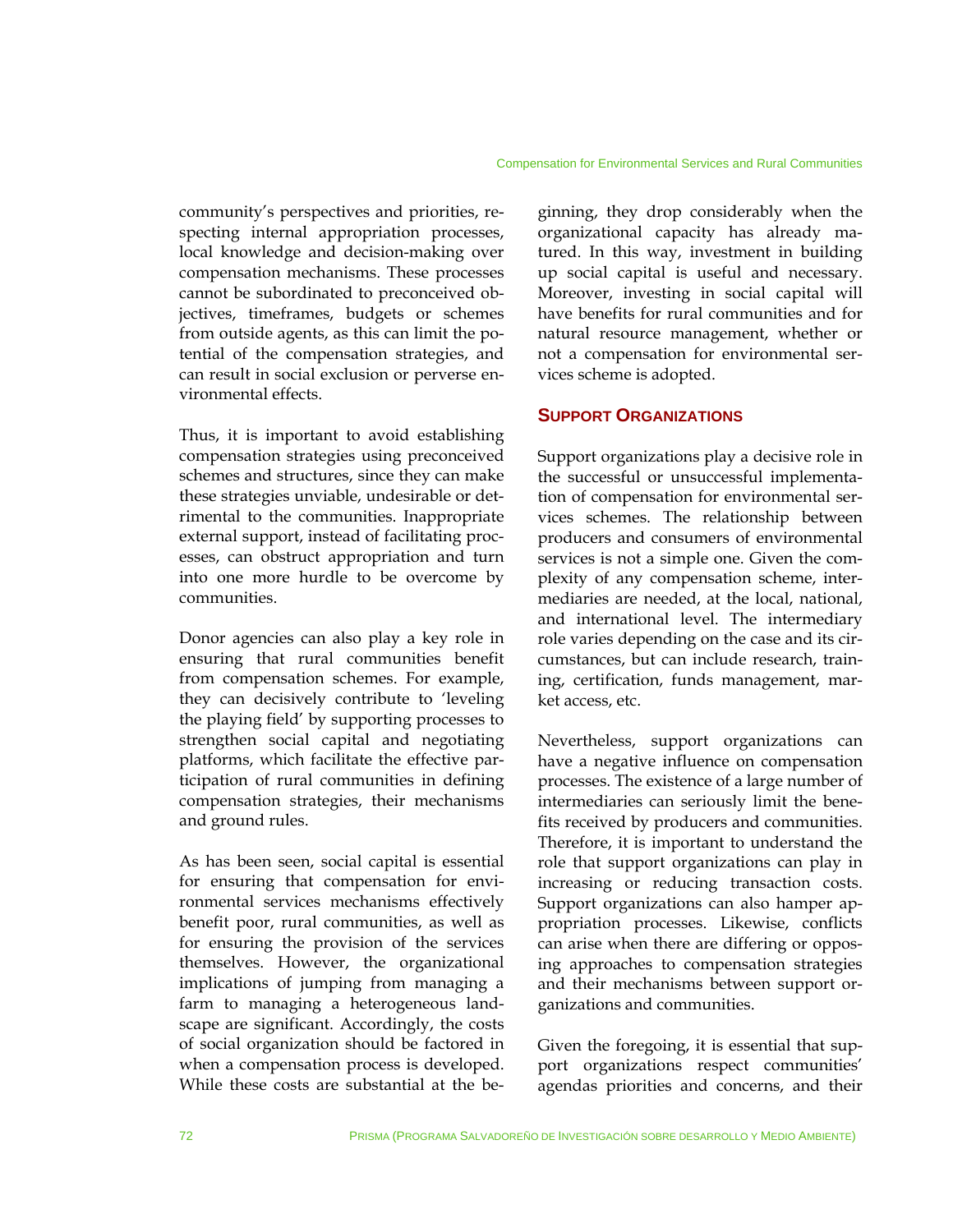rhythms of appropriation. Support organizations should work collaboratively with local stakeholders, acting transparently and respecting community decisions regarding the management of their natural resources and territory.

### **CONCLUDING REMARKS**

Compensation for environmental services is not a panacea for combating rural poverty and environmental degradation. However, it provides an excellent entry for revaluing the role of rural spaces and communities and it has an important catalyzing effect due to the processes it sets in motion.

Compensation for environmental services alone is insufficient for significantly strengthening indigenous and peasant livelihoods, but it can add value to existing livelihoods. Compensation schemes should therefore be part of wider strategies otherwise they could fail or create unrealistic expectations. Using this logic, compensation for environmental services schemes can become valuable instruments for diversifying existing community livelihood strategies.

These schemes can catalyze local and territorial efforts to introduce more sustainable production and management practices, and facilitate building a shared vision among a great variety of stakeholders, one that revalues rural landscapes managed by rural indigenous and peasant communities. Compensation for environmental services can thus become a useful tool for fostering a policy dialogue that moves toward revaluing rural communities and areas, and their role in sustainable development. Under favorable conditions, compensation schemes focused on rural, poor communities can contribute to the development of policy frameworks that take up rural, agricultural, environmental and socio-cultural challenges in a more comprehensive manner.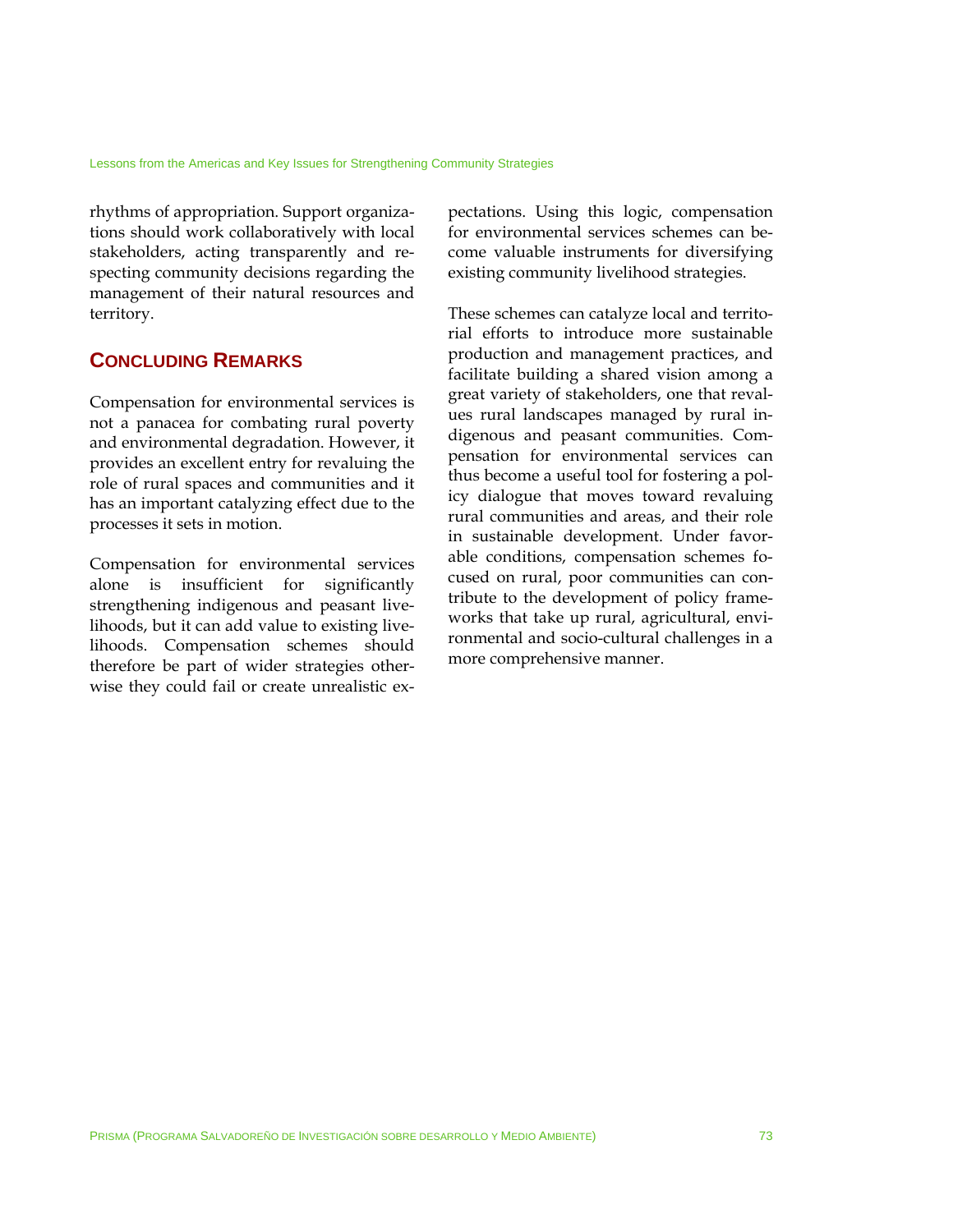# **BIBLIOGRAPY**

Altieri, M. A. (1995). *Agroecology: The Science of Sustainable Agriculture*. Westview Press. Colorado, USA.

Asamblea Legislativa de Costa Rica. Boletín de Prensa, 19, 20 Jan., 9, 16 March 1999. Online: <http:// www.racsa.co.cr/asamblea/actual/ bol1999.htm>

Aylward, B. (2002) Market Mechanisms and Environmental Services: A Conceptual Approach and Review of International Experience. Proyecto MIRNA, Guatemala.

Bawa, K., and M. Gadgil (1997). *Ecosystem Services in Subsistence Economies and Conservation of Biodiversity* in Daily, G. (1997). Nature's Services. Societal Dependence on Natural Ecosystems. Island Press, Washington.

Bebbington, A.J. and S.P.J. Batterbury (2001). Transnational livelihoods and landscapes: political ecologies of globalization. Ecumene 8 (4): 369-464.

Belloso, Guillermo. (2001). Personal Communication. 28 Sept. San Salvador.

Born, Harry Rubens, Veríssimo, Adalberto, Yann Le Boulluec Alves, Manoel Pantoja da Costa, Clarissa Riccio de Carvalho, Gemima Cabral Born, Sergio Talocchi (2002). *Payment for Environmental Services: Brazil.* Proyecto Pago por Servicios Ambientales en las Américas. PRISMA. San Salvador.

Born, Rubens (2002). *Protecting Social and Ecological Capital through Compensation for Environmental Services.* Editora Fundação Peirópolis. Instituto para o Desenvolvimiento, Meio Ambiente e Paz. Vitae Civilis. Sao Paulo, Brazil.

Brunckhorst, David (2000). *Synergies for Social, Ecological, and Economic Recovery on Newly-Created Commons*. "Constituting the Commons: Crafting Sustainable Commons in the New Millenium": Eighth Conference of the International Association for the Study of Common Property, Bloomington, Indiana, USA, 31 May –4 June.

Burstein, John (2000). *Informe sobre la propuesta de pago por servicios ambientales en México*. Proyecto Pago por Servicios Ambientales en las Américas. PRISMA. Chiapas, México.

Burstein, J.; Chapela, G.; Aguilar, J.; De León, E. (2002). *Informe sobre la propuesta de pago por servicios ambientales en México.* Proyecto Pago por Servicios Ambientales en las Américas. PRIS-MA. San Salvador.

Camacho, María Antonieta and Reyes, Virginia (2002). *Pago por servicios ambientales*. Octavo informe sobre el estado de la nación en desarrollo humano sostenible. Consejo Nacional de Sectores. La Defensoría de los Habitantes. United Nations Development Programme. San José, Costa Rica.

Camacho, María Antonieta; Reyes, Virginia; Miranda, Miriam and Segura, Olman (2002). *Gestión local y participación en torno al pago por servicios ambientales: Estudios de caso en Costa Rica*. Proyecto Pago por Servicios Ambientales en las Américas. PRISMA. San Salvador.

Chapela, Francisco (1998). Servicios ambientales globales y manejo comunitario de los recursos naturales: El proyecto de la Sierra de Oaxaca. Estudios Rurales y Asesoría Campesina, A.C. Paper prepared for presentation at the 1998 Latin American Studies Association (LASA) Congress. Chicago, Illinois, 24-26 Sept.

Chapela, Francisco (2002). *Hacia la integración de un sistema mesoamericano de gestión ambiental comunitaria*. In Chapela, Francisco (coordinator) (2002). Manejo comunitario de la diversidad biológica en Mesoamérica. Lupus Inquisitor. Universidad Iberoamericana Puebla. Universidad Católica Andrés Bello. Universidad Rafael Landívar. Unidad Regional de Asistencia Técnica. Puebla, México.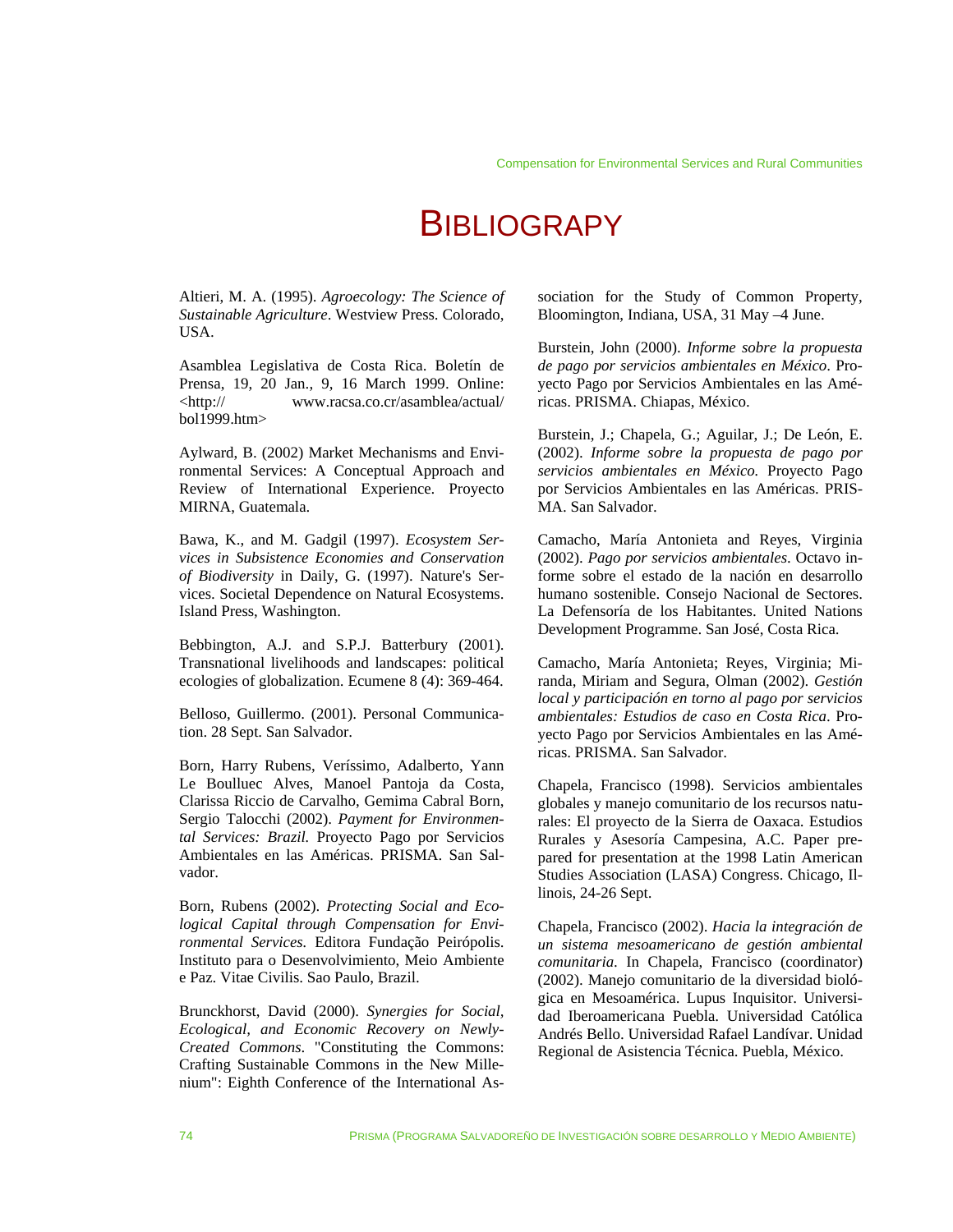Chomitz, K., Brenes and Constantino, L. (1998). *Financing Environmental Services: the Costa Rica Experience and its Implications.* Development Research Group and Environmentally and Socially Sustainable Development, Latin America and Caribbean Region, World Bank: Washington, D.C.

Comisión Nacional de Desarrollo (CND) (1999). *Acciones Iniciales del Plan de Nación.* San Salvador.

Constanza, R., and C. Folke (1997). *Valuing Ecosystem Services with Efficiency, Fairness, and Sustainability as Goals.* Nature's Services. Societal Dependence on Natural Ecosystems. Island Press, Washington.

Constanza, R., and S. Tognetti (1996). Integrated Adaptive Ecological and Economic Modeling and Assessment. A Basis for the Design and Evaluation of a Sustainable Development Program. Draft Synthesis Paper, Scientific Committee on Problems of the Environment (SCOPE). Paris.

Coppin, Lieve (1992). *Ecoturismo y América Latina: Una aproximación al tema*. Revista Estudios y Perspectivas en Turismo, Vol. 1, No. 1. Centro de Investigaciones y Estudios en Turismo. Argentina.

Daily, Gretchen et al. (1997). Ecosystem Services: *Benefits Supplied to Human Societies by Natural Ecosystems.* Issues in Ecology No. 2, Spring 1997. Ecological Society of America.

De Camino, R.; Segura, O.; Arias, L.; Pérez, I. (2000). *Forest Policy and the Evolution of Land Use: An Evaluation of Costa Rica's Forest Development and World Bank Assistance*. Preliminary Report. Operations Evaluations Department. World Bank.

Decreto Ejecutivo No. 30962-MINAE, 24 Oct. 2002. Costa Rica.

Decreto Ejecutivo No. 30748-MINAE, 5 June 2002. Costa Rica.

Gliessman, Stephen (2000). "Agroecology: Ecological Processes in Sustainable Agriculture," CRC Press.

Decreto Ejecutivo No. 30090-MINAE, 14 Feb. 2002. Costa Rica.

Edwards, Victoria M. and Nathalie A. Stein (1998). *Developing an Analytical Framework for Multiple-Use Commons.* Journal of Theoretical Politics, Vol. 10, pp. 347-383.

Eythorsson, Einar (1995). *Theory and Practice of ITQ's in Iceland; Privatisation of Common Fisheries Resources.* Conference: Presented at "Reinventing the Commons," the 5<sup>th</sup> International Association for the Study of Common Property Conference, 24- 28 May 1995, Bodoe, Norway.

Ferraro, Paul (2000). Constructing Markets for Ecosystem Services: Limitations of Development Interventions and Role for Conservation Performance Payments. Paper presented at the  $8<sup>th</sup>$  International Association for Study of Common Property Conference. Indiana University, Bloomington. 31  $May - 4 June.$ 

Forest Stewardship Council (2000). *Principios y Criterios para el Manejo Forestal.* Documento No. 1.2. On line: <www.fscoax.org/html/1-2\_esp.html>

Foro Nacional de la Concertación. La Nación Digital. San José, Costa Rica. On line: <http://www.nacion.co.cr/concertacion/concer6.ht ml>

Friedman, G. (2003). *"A Question of Degree": The Sanctity of Property in American Economic History*. In Boyce, J. and B. Shelley eds. Natural Assets: Democratizing Environmental Ownership. Island Press. Washington.

Gaviria, D. (1997). Economic and Financial Instruments for Sustainable Forestry in Colombia. Unasylva 188, 48:32-35.

GEF (2000). Natural Resources Management through Conservation and Restoration of Environmental Services. Proposal for project development funds. Washington, D.C.

Goulder, L., and D. Kennedy (1997). *Valuing Ecosystem Services: Philosophical Bases and Empirical Methods. Nature's Services.* Societal Depend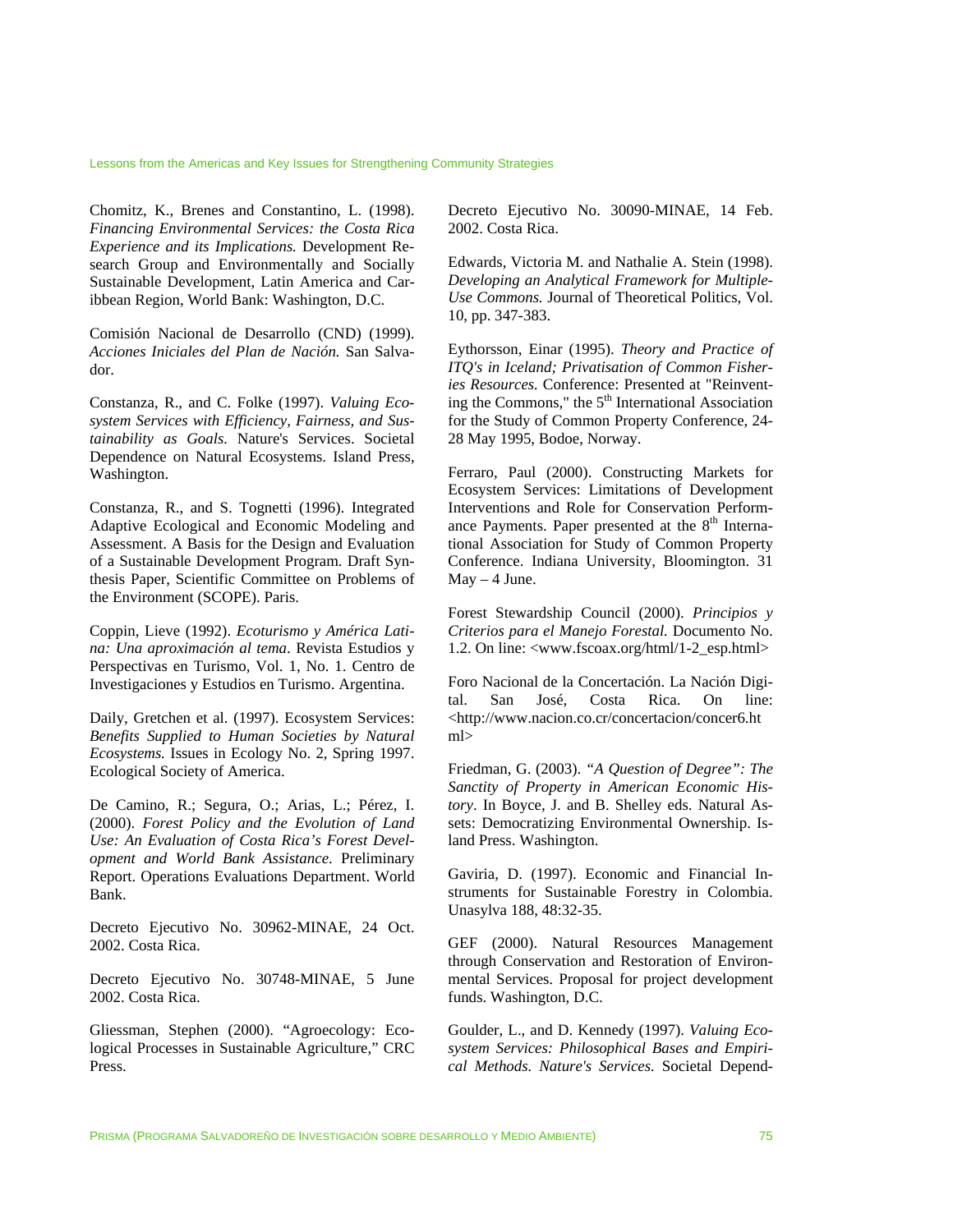ence on Natural Ecosystems. Island Press, Washington, D.C.

Haltia, Olli and Keipi, Kari (1997). *Financiamiento de inversiones forestales en América Latina: El uso de incentivos*. Inter-american Development Bank, Washington, D.C.

Hecht, Susana, Herman Rosa and Susan Kandel (2002). *Globalization, Forest Resurgence and Environmental Politics in El Salvador*. Programa Salvadoreño de Investigación sobre Desarrollo y Medio Ambiente (PRISMA). San Salvador. En línea: <www.prisma.org.sv>

Helming, Katharine and Wiggering, Hubert (2003). *Sustainable Development of Multifunctional Landscapes*. Springer Verlag.

Holmberg, I. and S. Åkerblom (1998). *"Primus inter pares": Leadership and Culture in Sweden*. Centre for Advanced Studies in Leadership. Research Paper Series No. 1. Stockholm.

Isakson, R. (2002). Payment for Environmental Services in the Catskills: A socio-economic analysis of the agricultural strategy in New York City's watershed management plan. Proyecto Pago por Servicios Ambientales en las Américas. PRISMA. San Salvador.

Johnson, Nels; White, Andy and Perrot-Maître, Danièle (2001). *Developing Markets for Water Services from Forests: Issues and Lessons for Innovators.* Forest Trends. World Resources Institute. The Katoomba Group. Washington, D.C.

Krieger, Douglas (2001). *The Economic Values of Forest Ecosystem Services: A Review.* The Wilderness Society. Washington, D.C.

Ley Forestal No. 7575. San José, Costa Rica.

Lok, R., ed. (1998). Huertos caseros tradicionales de América Central: Características, beneficios e importancia, desde un enfoque multidisciplinario. CATIE / AGUILA/ IDRC/ETC, Turrialba, Costa Rica.

Lutz, E., M. Vedova, H. Martínez, L. San Román, R. Vázquez, A. Alvarado, L. Merino, R. Celis, and J. Huising (1993). *Interdisciplinary Fact-Finding on Current Deforestation in Costa Rica.* Environment Working Paper, World Bank. Washington, D.C.

McGaughey, S. and H. Gregersen (1988*). Investing Policies and Financial Mechanisms for Sustainable Forest Management.* Inter-american Development Bank. Washington, D.C.

McNeely, J. (1989). How to Pay for Conserving Biological Diversity. Ambio 18.

Méndez, V. E. (in process) Traditional Shade, Rural Livelihoods and Conservation in Small Coffee Farms and Cooperatives of Western El Salvador. Department of Environmental Studies. University of California Santa Cruz, CA, USA.

Méndez, V. E., D. Herrador, L. Dimas, E. Escalante, O. Díaz, and M. García (2002). Café con sombra y pago por servicios ambientales: Riesgos y oportunidades para impulsar mecanismos con pequeños agricultores de El Salvador. In D. Herrador, L. Dimas, V. E. Méndez, O. Díaz, eds. Pago por servicios ambientales en El Salvador. PRISMA. San Salvador.

Merrifield, J. (1996). *A Market Approach to Conserving Biodiversity*. Ecological Economics. 16:217-226.

Millenium Ecosystem Assessment (2003). Ecosystem and Human Well-being. A framework for Assessment. Island Press.

Miranda, Miriam and Ina Porras (2002). *The Social Impact of Payments for Environmental Services in Costa Rica*. In: Markets for Watershed Protection Services and Improved Livelihoods IIED project meeting – Summary Notes, 24-25 Sept., London.

Munasinghe, M. and McNeely, J. (1994). *Protected Area Economics and Policy: Linking Conservation and Sustainable Development*. Proceedings of the Workshop on the Economics of Protected Areas at the IUCN-World Conservation Union Fourth Congress on National Parks and Protected Areas: Caracas, Venezuela.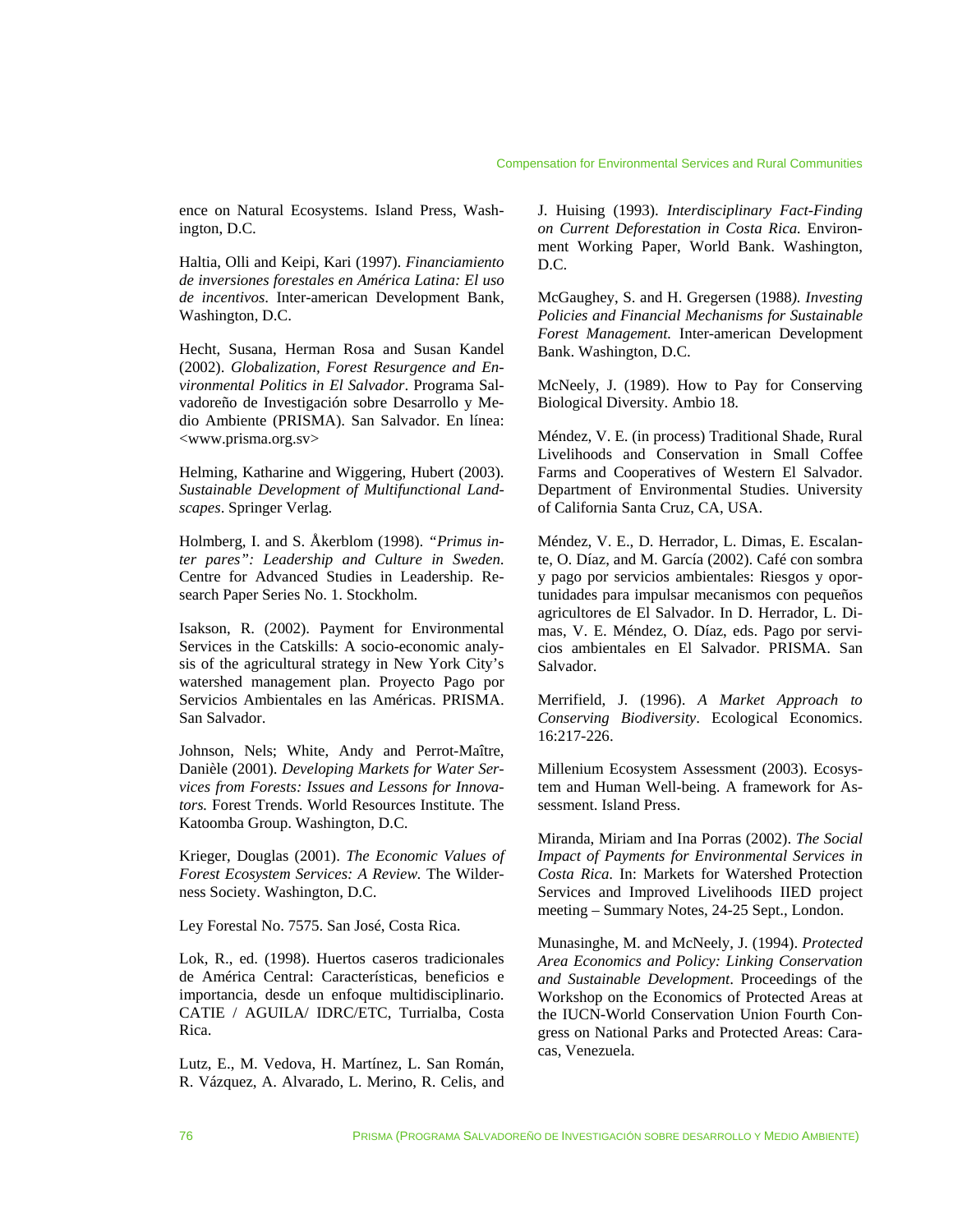Lessons from the Americas and Key Issues for Strengthening Community Strategies

New York Times (NYT) (1996). "*A Watershed Agreement*." 11 Sept. 1996, p. A18.

OECD (1997). *Investing in Biological Diversity: The Cairns Conference.* Proceedings of the OECD International Conference on Incentive Measures for the Conservation and Sustainable Use of Biological Diversity in Cairns, Australia, 25-28 March 1996. Paris.

OECD (1999). Cultivating Rural Amenities: An Economic Development Perspective. Paris.

Ortiz, Edgar, Luis Sage and Carlos Borge (2003). Impacto del Programa de Pago de Servicios Ambientales en Costa Rica como medio de reducción de la pobreza en los medios rurales. Unidad Regional de Asistencia Técnica (RUTA), San José.

Ostrom, Elinor (1992). *The Rudiments of a Theory of the Origins, Survival and Performance of Common-Property Institutions*, in Bromley, Daniel W., et al. (eds.), Making the Commons Work: Theory, Practice and Policy, pp. 293-318, ICS Press, San Francisco, CA.

Pearce, D. W. (1996). *Global Environmental Value and the Tropical Forests: Demonstration and Capture* en P. B. W. Adamowicz, M. Luckert, W. Phillips and W. White, ed. Forestry, Economics and the Environment. CAB International.

Plenderleith, Kristina (1999). Traditional Agriculture and Soil Management in United Nations Environmental Programme (1999). Cultural and Spiritual Values of Biodiversity. Intermediate Technology Publications. London.

Portes, Alejandro and Patricia Landolt (2000). *Social Capital: Promises and Pitfalls of its Role in Development*. Journal of Latin American Studies 32 (1): 529-547.

Pretty, Jules and Hugh, Ward (2001). *Social Capital and the Environment.* World Development, Vol. 29, No.2, pp. 209-227.

PRISMA (1995). Dinámica de la degradación ambiental. San Salvador.

Proctor, W. (2002). *Incorporating People's Views into the Valuation of Ecosystem Services. What are Ecosystem Services?* River and Riparian Lands Management Newsletter. Land and Water - Edition 21. Australia.

Reid, Walter (1999). *Capturing the Value of Ecosystem Services to Protect Biodiversity*. To be Published in: Chichilnisky, G., Daily, G., Ehrlich, P., and Miller, S. Managing Human Dominated Ecosystems. Monographs in Systematic Botany from the Missouri Botanical Garden, Vol. 80.

Richards, Michael (1999). Internalizing the Externalities of Tropical Forestry: A Review of Innovative Financing and Incentive Mechanisms. Overseas Development Institute. London.

Rojas, Manrique and Alyward, Bruce (2002). Cooperation Between a Small Private Hydropower Producer and a Conservation NGO for Forest Protection: The Case of La Esperanza, Costa Rica. Land-Water Linkages in Rural Watersheds Case Study Series. FAO, Rome.

Rosa, H., S. Kandel, I. Gómez, N. Cuéllar, and E. Rodríguez (2003). Gestión Territoral Rural: Enfoques, experiencias y lecciones de Centroamérica. PRISMA. Paper presented in the framework of the regional dialogue: "Experiencias de gestión territorial y manejo de cuencas para el fortalecimiento de medios de vida rurales en Centroamérica," Tegucigalpa, Honduras, 14-16 May 2003.Rosset, Peter (2000). En favor de las pequeñas fincas. Interview taken from Multinational Monitor July-Aug. Vol. 21 No. 7-8. Translated from English by Programa de Educación a Distancia del Consorcio Latinoamericano en Agroecología y Desarrollo PED-CLADES, Lima, Peru.

Schlager, Edella and Ostrom, Elinor (1992). *Property-Rights Regimes and Natural Resources: A Conceptual Analysis*. Land Economics, 68: 249- 262.

Seroa de Motta, R. (1997). The Economics of Biodiversity in Brazil. The Case of Forest Conservation in OECD (1997): 283-303.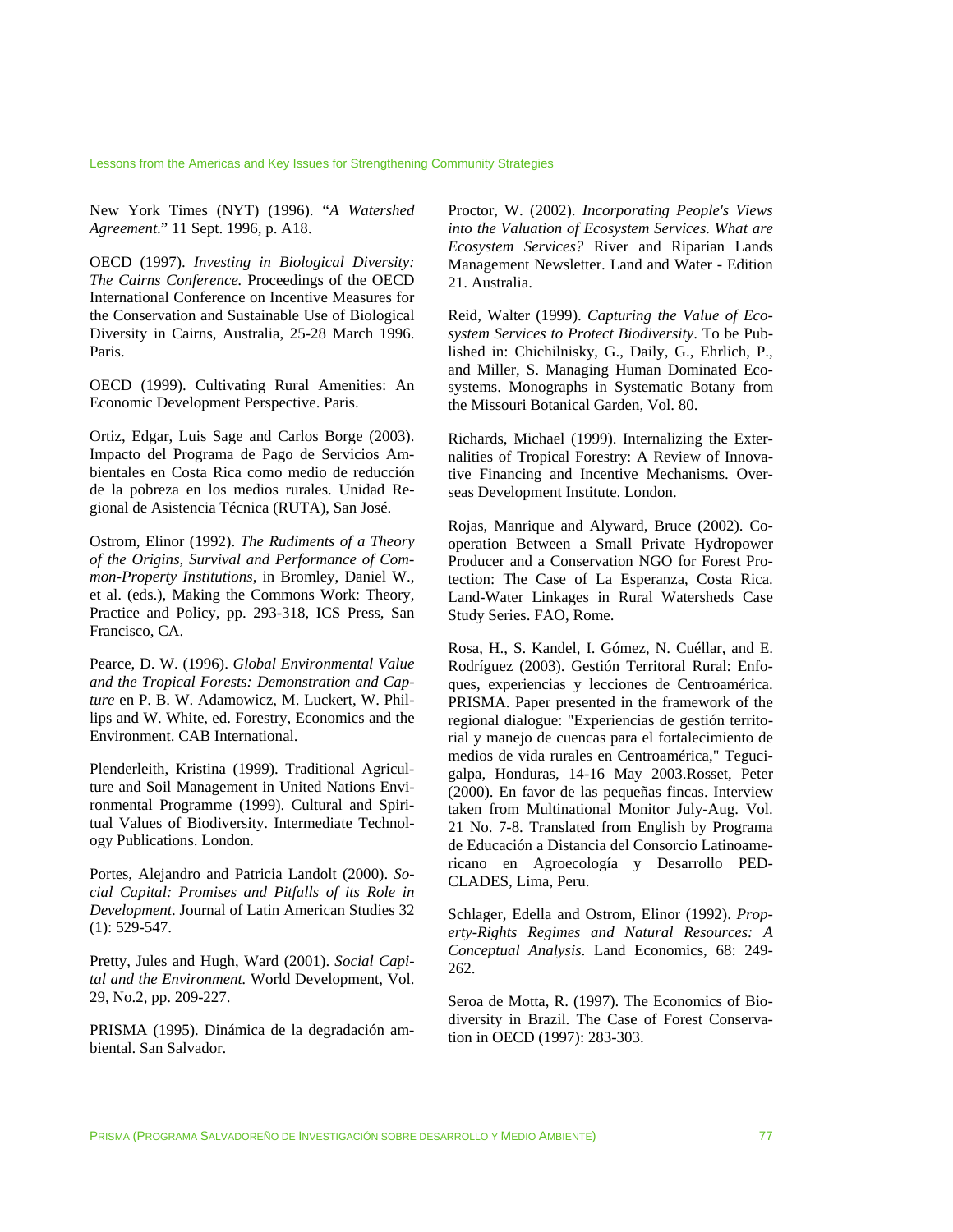#### Compensation for Environmental Services and Rural Communities

Smith, J., S. Mourato, E. Veneklaas, R. Labarta, K. Reategui, and G. Anches (1998a). *Can Global Environmental Markets Help to Control Tropical Deforestation? Evidence From the Peruvian Amazon.* First World Congress on Environmental and Resource Economics, Venice, Italy.

Smith, J., M. Winograd, G. Gallopin, and D. Pachico (1998b). Dynamics of the Agricultural Frontier in the Amazon and Savannas of Brazil: Analyzing the Impact of Policy and Technology. Environmental Modeling and Assessment 3: 31-46.

State Forest of New South Wales (1999). *Salt Credit Trade to Fund Salinity Control Trial in Macquarie Catchments.* State Forest of New South Wales press release, 27 Oct. 1999. On line: <www.forest.nsw.gov.au/carbon/investment\_info/s alinity/media/releases /271099.asp> (consulted: 17 Sept. 2001).

Stave, K. (1998). Land and People: The Social Ecology of Conflict over New York City's Watershed Protection Efforts in the Catskill Mountain Region, N.Y. Ph.D. Dissertation. Yale University.

Stein, Nathalie (1995). *Securing Access to the Sea: The Creation of an Artificial Common Property Resource*. Paper presented at "Reinventing the Commons," the  $5<sup>th</sup>$  annual conference of the International Association for the Study of Common Property, 24-28 May 1995, Bodoe, Norway.

Stuart, M. and P. Moura-Costa (1998). *Greenhouse Gas Mitigation: A Review of International Policies and Initiatives.* Policy that Works for Forest and People Series 8: Discussion Paper. International Institute for Environment and Development, London.

Swisher, J., and G. Masters (1992). A Mechanism to Reconcile Equity and Efficiency in Global Climate Protection: International Carbon Emission Offsets. Ambio 21: 154-59.

Terbourgh J. (l999). *Requiem For Nature*. Island Press. Washington, D.C.

Totten, M. (1999). *Getting it Right: Emerging Markets for Storing Carbon in Forests*. World Resources Institute. Washington, D.C.

United Nations Development Programme (2002). *Estado de la Nación en Desarrollo Humano Sostenible. Octavo informe.* Consejo Nacional de Sectores. La Defensoría de los Habitantes. San José, Costa Rica.

World Bank (2003). El Salvador National Environmental Management Project. Project Concept Document.

World Bank (2001). *El Salvador National Environmental Management Project*. Project Information Document. Infoshop. Washington, D.C.

World Bank (2001). Memorandum of the President of the International Bank for Reconstruction and Development and the International Finance Corporation to the Executive Directors on a Country Assistance Strategy for the Republic of El Salvador. Central America Country Management Unit. Latin America and the Caribbean Region. Washington, D.C.

World Resources Institute (2000). Guía de Recursos Mundiales 2000–2001. La gente y los ecosistemas: Se deteriora el tejido de la vida. Published by the World Resources Institute (WRI). Washington, D.C.

World Resources Institute / Environmental Protection Agency (1999). Environmental Policies in the new Millennium: Incentive-Based Approaches to Environmental Management and Ecosystem Stewardship. A Conference Summary. Prepared by Julie Harlan. World Resources Institute in cooperation with the U.S. Environmental Protection Agency. Washington, D.C.